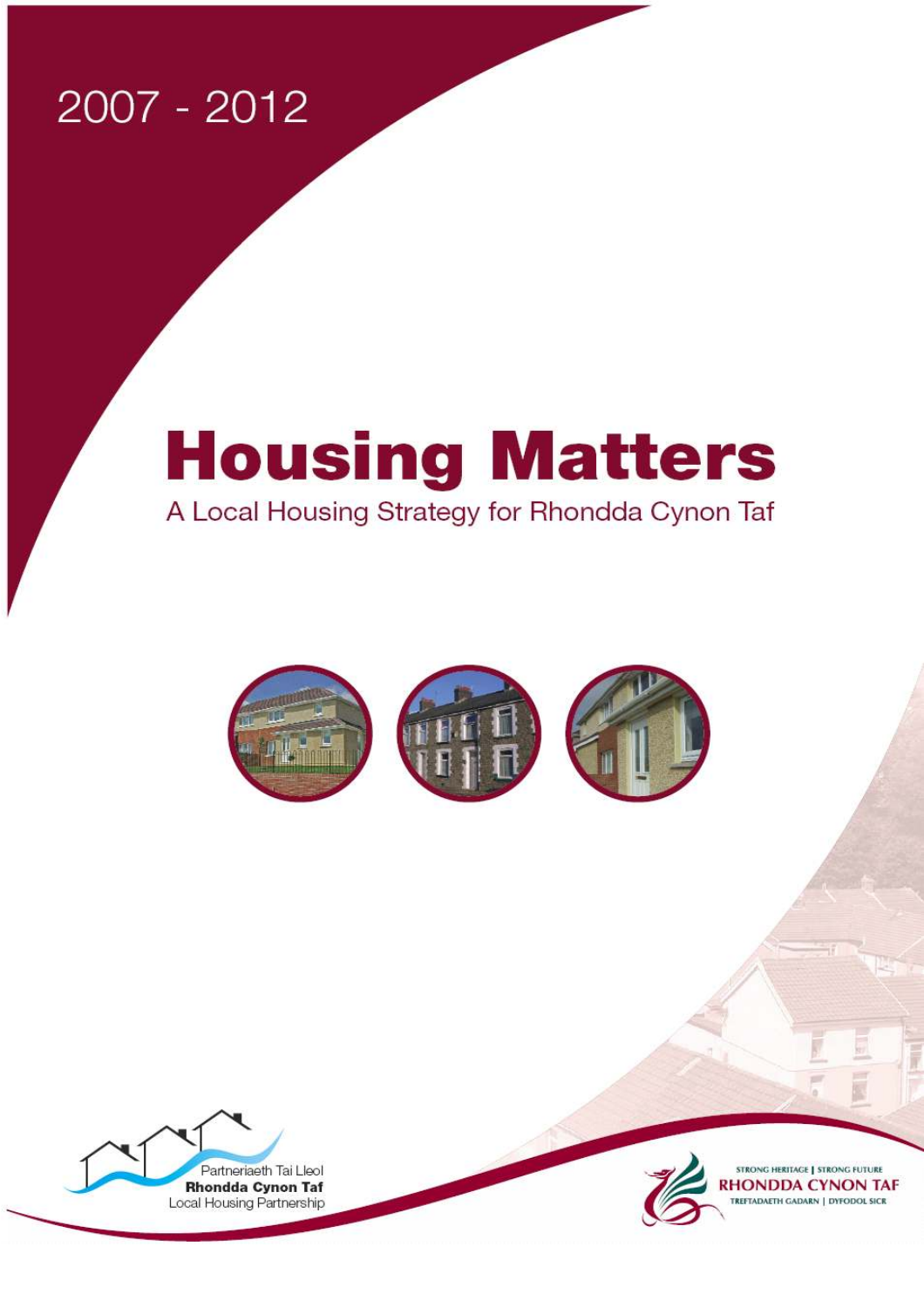#### Foreword

As leader of Rhondda Cynon Taf County Borough Council and Executive Member for Housing, I am delighted to introduce our new Local Housing Strategy. For perhaps the first time, the Strategy not only reflects national, regional and local housing themes and priorities but also draws from, and contributes to the overall corporate vision of Rhonda Cynon Taf.

We have named our Strategy 'Housing Matters'. This may seem an obvious point, however the impact of housing strategies on the success of other aims and objectives cannot be over emphasised. Equally the impact of other strategies on our vision and delivery will be crucial.

I have stressed the corporate nature of our new Strategy. This goes beyond the Borough Council and takes in views and expertise from all sectors of the Community, including the private sector and local people. This has been achieved through our Local Housing Partnership, which has directed the development of the strategy over the last months and which will continue to both monitor and develop our strategic aims over the years to come.

This is an exciting time for housing in Rhondda Cynon Taf with the transfer of the housing stock to RCT Homes and the massive investment and regeneration opportunities that this brings. We have acted to ensure that our retained strategic functions receive the profile they require to drive housing strategy forward. Our Housing Strategy Team has been working hard to gain evidence of need, for example through the recent Local Housing Market Assessment, and in organising, leading and servicing the Local Housing Partnership and its sub-groups. This new profile will we believe ensure that the ongoing development of strategy is of the highest quality.

While our strategic aims are wide ranging, there are overriding issues facing us, and others, which I feel I should highlight. The need for affordable housing is a growing demand on us as is the need to ensure that our homeless people are housed appropriately and helped to reach independence. Our commitment to meet the increasing needs of specific groups in our community remains central to our strategy as our recent work on the needs of the Gypsies and Travellers shows.

I am confident that on reading our new Local Housing Strategy you will find a clear view of the future of housing in the Borough and of Housing's central importance to achieving our overall aims in working for all the people of our community.



Russell Roberts Leader Rhondda Cynon Taf CBC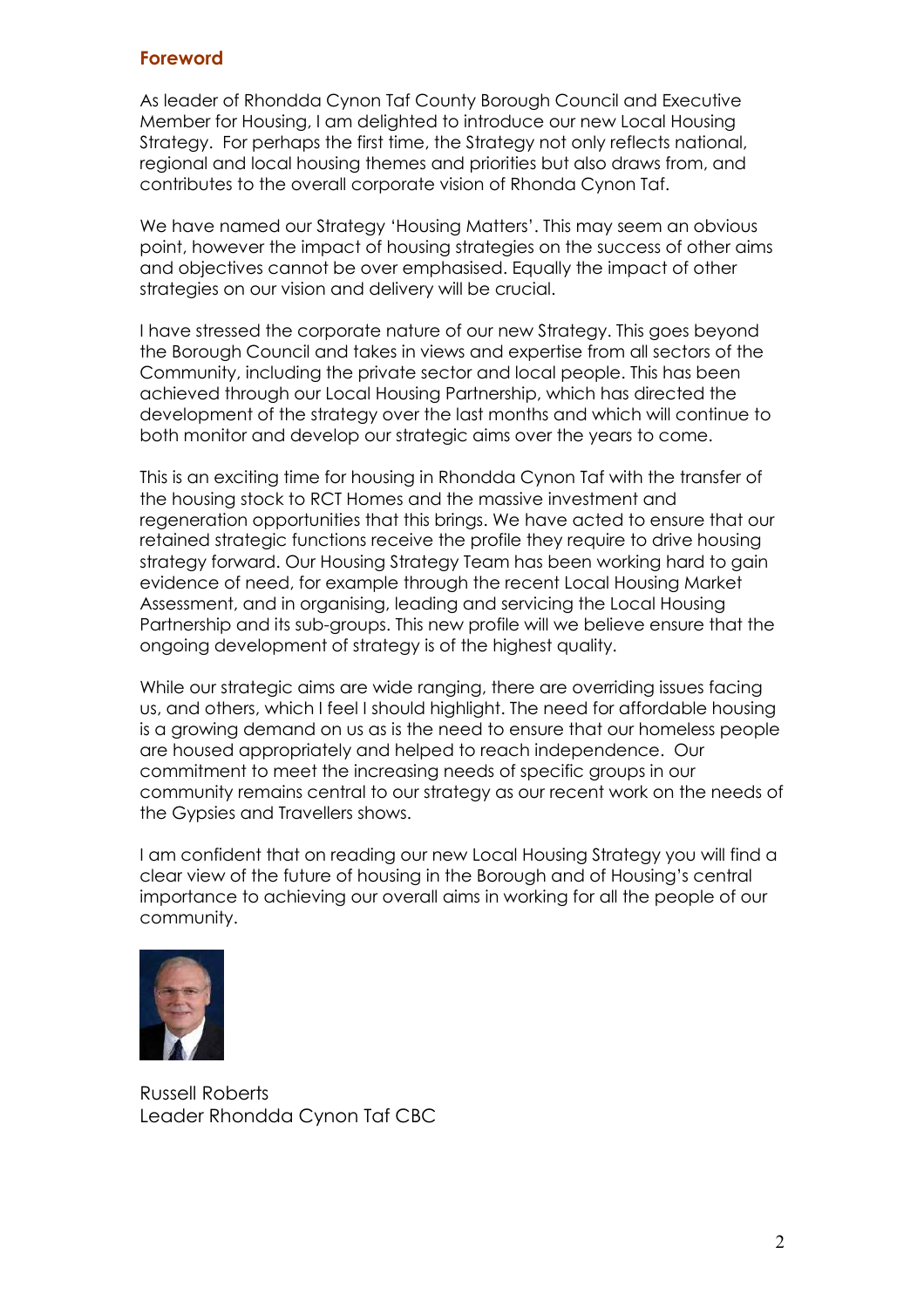# Housing Matters

| <b>Part 1: Our Local Housing Strategy</b>                                                                                                                                                                                                       | Page                                                   |
|-------------------------------------------------------------------------------------------------------------------------------------------------------------------------------------------------------------------------------------------------|--------------------------------------------------------|
| <b>Vision</b><br>$\circ$<br><b>Our Strategic Aims</b><br>$\circ$<br>o Our Strategic Influences<br><b>Strategic Housing Function</b><br>$\circ$<br><b>Our Local Housing Strategy</b><br>$\circ$<br>Our Borough<br>$\circ$                        | 5<br>$\overline{5}$<br>$\overline{7}$<br>9<br>10<br>12 |
| <b>Part 2: Our Strategic Aims</b>                                                                                                                                                                                                               |                                                        |
| <b>Strategic Aim 1</b> – 'To understand and influence the Local Housing<br>Market to enable an adequate supply of housing that meets the<br>needs of all groups within our community'                                                           | $15 - 29$                                              |
| <b>Strategic Aim 2-</b> 'To encourage a Private Housing Sector that<br>provides a quality living environment which promotes health and well<br>being'                                                                                           | $30 - 44$                                              |
| <b>Strategic Aim 3-</b> 'To enable good quality social rented<br>accommodation that meets the needs of our communities with a<br>customer focused housing management service creating balanced,<br>socially inclusive, sustainable communities' | 45-58                                                  |
| <b>Strategic Aim 4</b> – 'To encourage housing-led regeneration which<br>promotes sustainable development and maximises environmental<br>benefits'                                                                                              | 59-69                                                  |
| <b>Strategic Aim 5</b> – 'To ensure that all groups have fair and equal<br>access to housing and information'                                                                                                                                   | 70-93                                                  |
| <b>Strategic Aim 6-</b> 'To promote the homelessness prevention agenda<br>whilst also ensuring appropriate support and sustainable housing<br>options are available for vulnerable homeless people'                                             | 94-106                                                 |
| <b>Glossary</b>                                                                                                                                                                                                                                 | $107 - 111$                                            |
| Appendix - 1. Local Housing Market Assessment                                                                                                                                                                                                   |                                                        |
| <b>2. Consultation Process</b>                                                                                                                                                                                                                  |                                                        |
| 3. Terms of Reference/Local Housing Partnership                                                                                                                                                                                                 |                                                        |
| 4. Affordable Warmth Strategy                                                                                                                                                                                                                   |                                                        |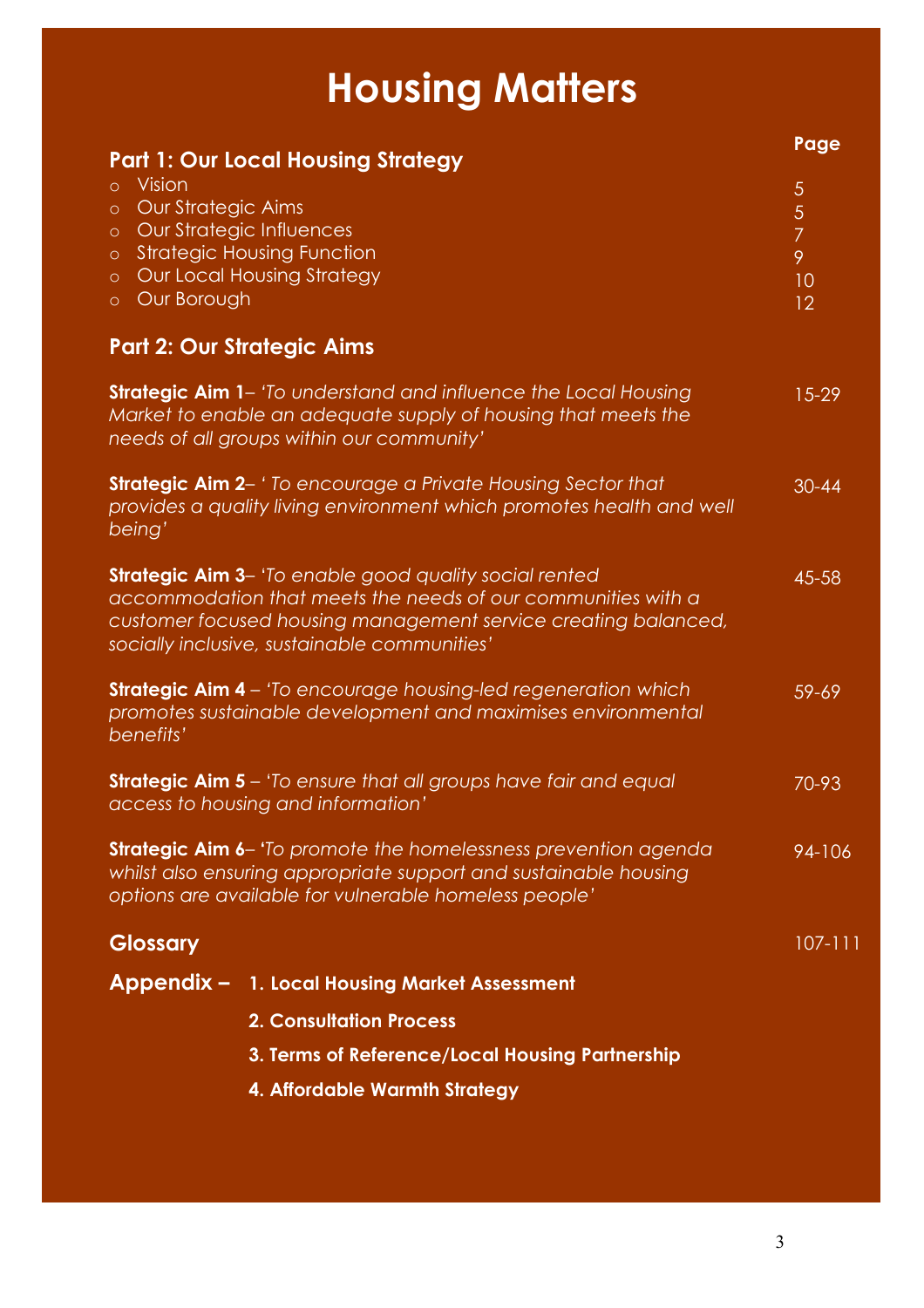# PART 1 OUR LOCAL HOUSING **STRATEGY**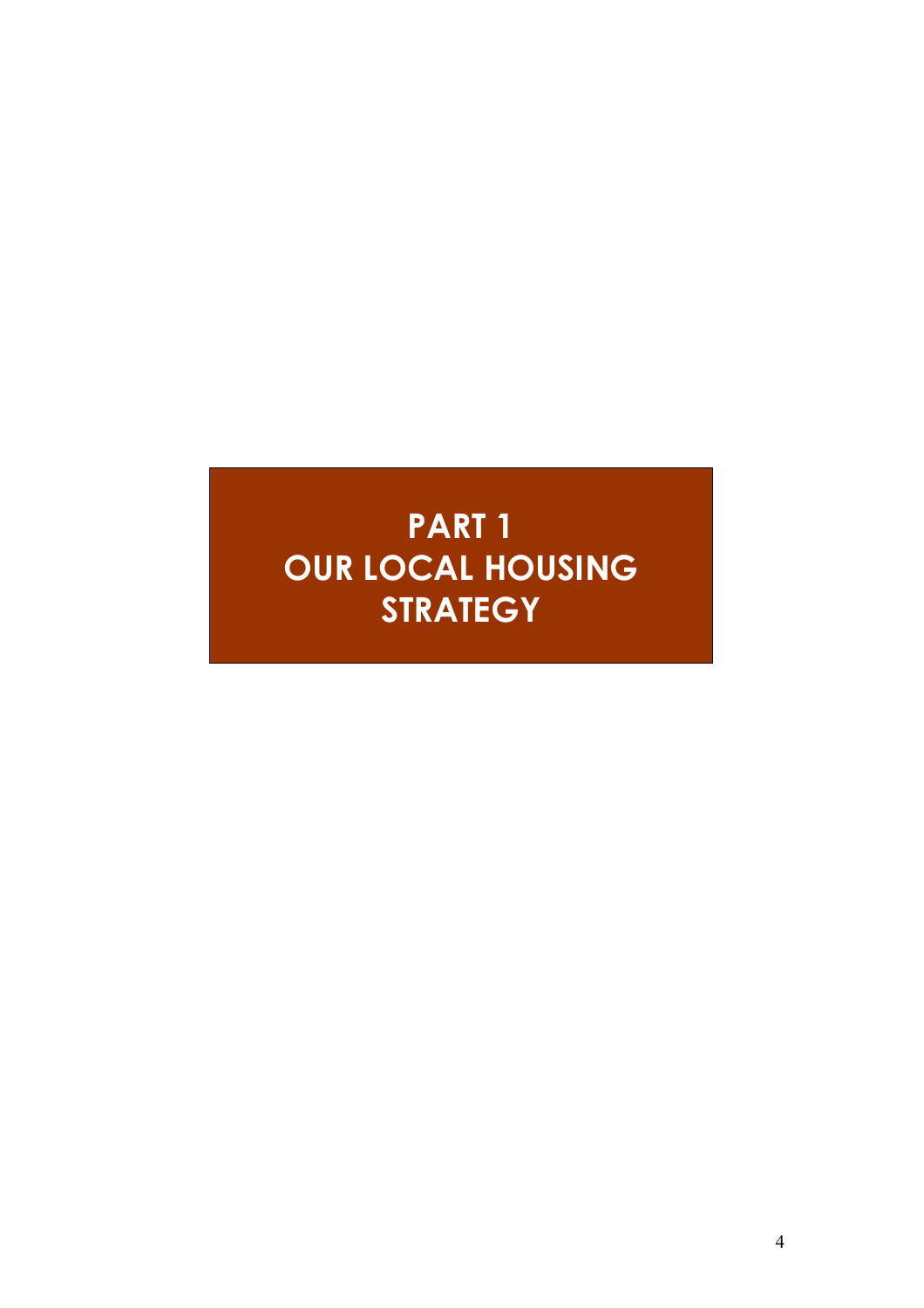# Our Vision for Rhondda Cynon Taf

 'To enable a local housing market that responds effectively to the housing needs and aspirations of all sections of our society while promoting health and well-being, without compromising the needs of future generations.'

# Our Strategic Aims

Our strategic aims have been chosen to ensure that they address and contribute towards meeting national housing priorities and local Community Plan objectives.

National housing priorities as identified in 'Better Homes for People in Wales', centre around the four themes of Affordability, Homelessness, meeting Welsh Housing Quality Standard and Supporting vulnerable people. Our local strategic aims reflect this.

**Strategic Aim 1:** 'To understand and influence the Local Housing Market to enable an adequate supply of housing that meets the needs of all groups within our community'

**Strategic Aim 2:** 'To encourage a Private Housing Sector that provides a quality living environment which promotes health and well being'

**Strategic Aim 3:** 'To enable good quality social rented accommodation that meets the needs of our communities, promotes health and well being with a customer focused housing management service creating balanced, socially inclusive, sustainable communities'

**Strategic Aim 4:** 'To encourage housing-led regeneration which promotes sustainable development and maximises environmental benefits'

5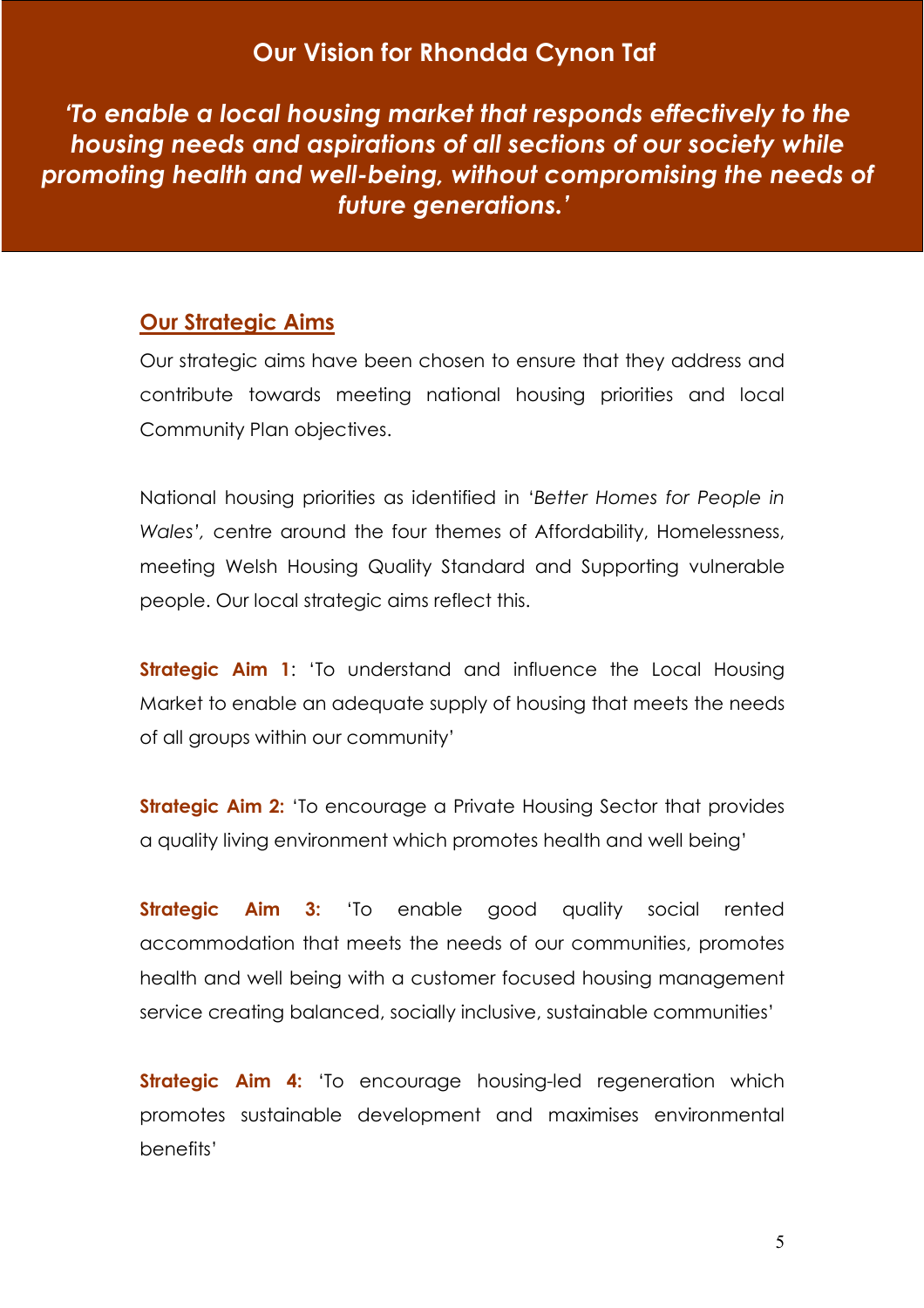Strategic Aim 5: 'To ensure that all groups have fair and equal access to housing and information'

**Strategic Aim 6:** 'To promote the homelessness prevention agenda whilst also ensuring appropriate support and sustainable housing options are available for vulnerable homeless people'

Our Local Housing Strategy is structured to reflect these identified Strategic Aims. For each Strategic Aim, a number of Strategic Objectives have been identified followed by an outline of how we will meet these objectives in the future. This will inform the Housing Operational Plan.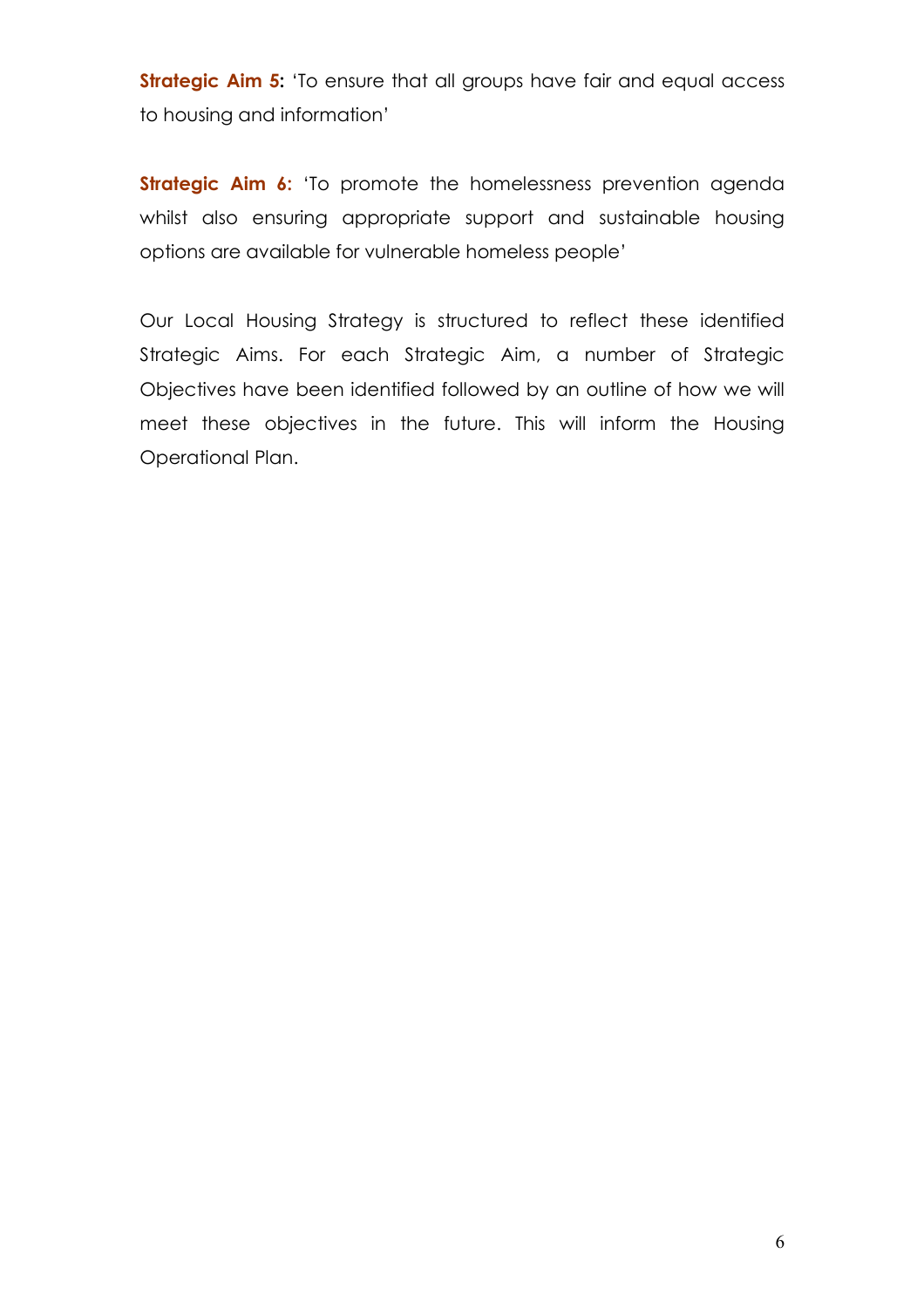# Our Strategic Influences

#### National Context

The key themes and priorities of Better Homes for People in Wales (2001) are reflected throughout our Local Housing Strategy and we will continue to work towards national strategic objectives in line with local needs and priorities. Other national priorities recommend joint working at a regional level to improve cross boundary working for greater efficiencies of the range and quality of public services.

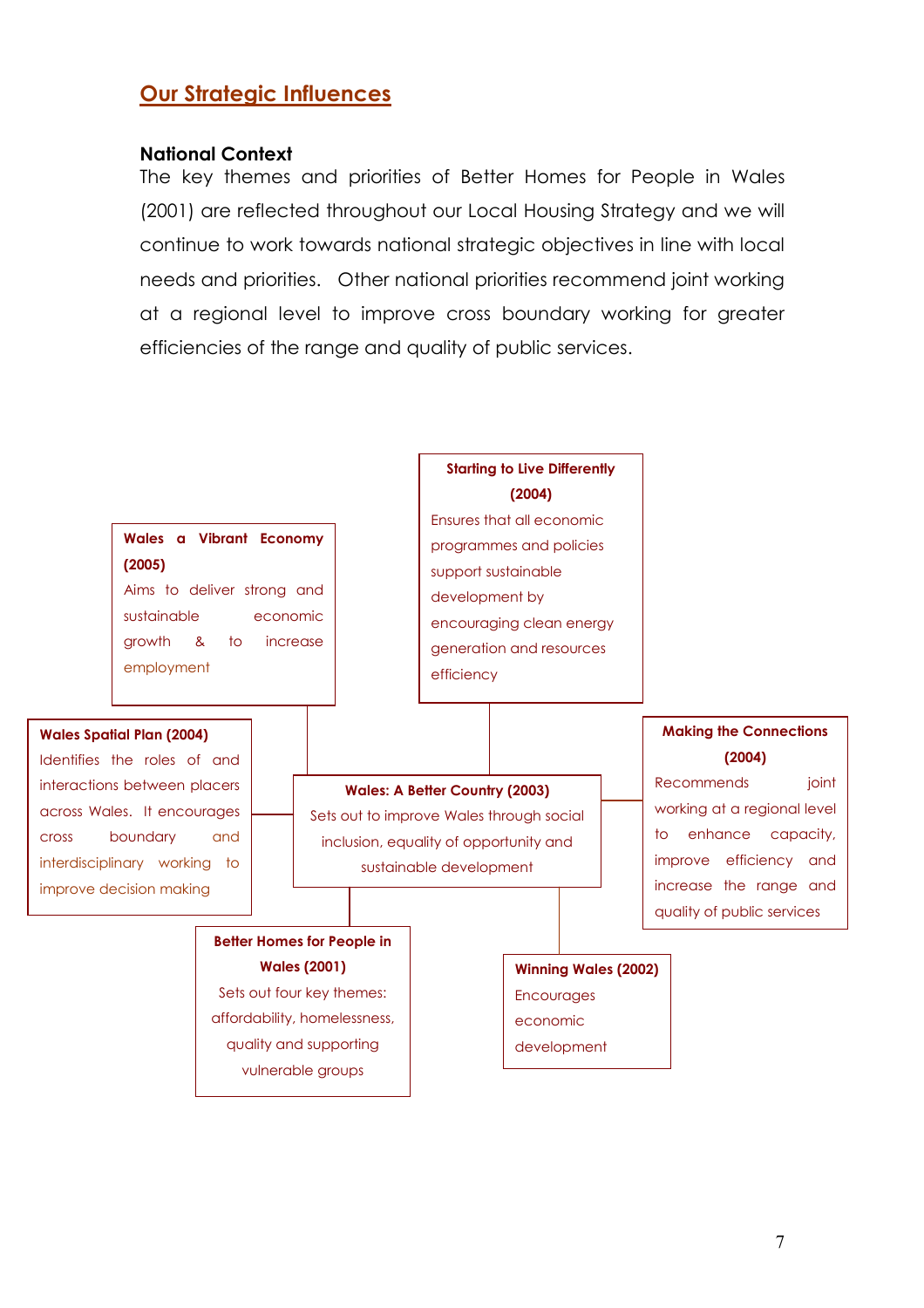# Regional Context

We are committed to working regionally and appreciate the importance of regional working to assess our local housing markets to provide a robust evidence base for all our decision-making. We have also improved regional working arrangements in line with national priorities. Examples of joint working include;



#### Local Context

The Local Housing Strategy is key to delivery of many of the key themes of our Community Plan and from 2008, in line with Plan Rationalisation, it will be consumed as part of the Community Plan. However, the Local Housing Partnership will still remain a key strategic partnership of the local authority to monitor and deliver all key housing strategic priorities.

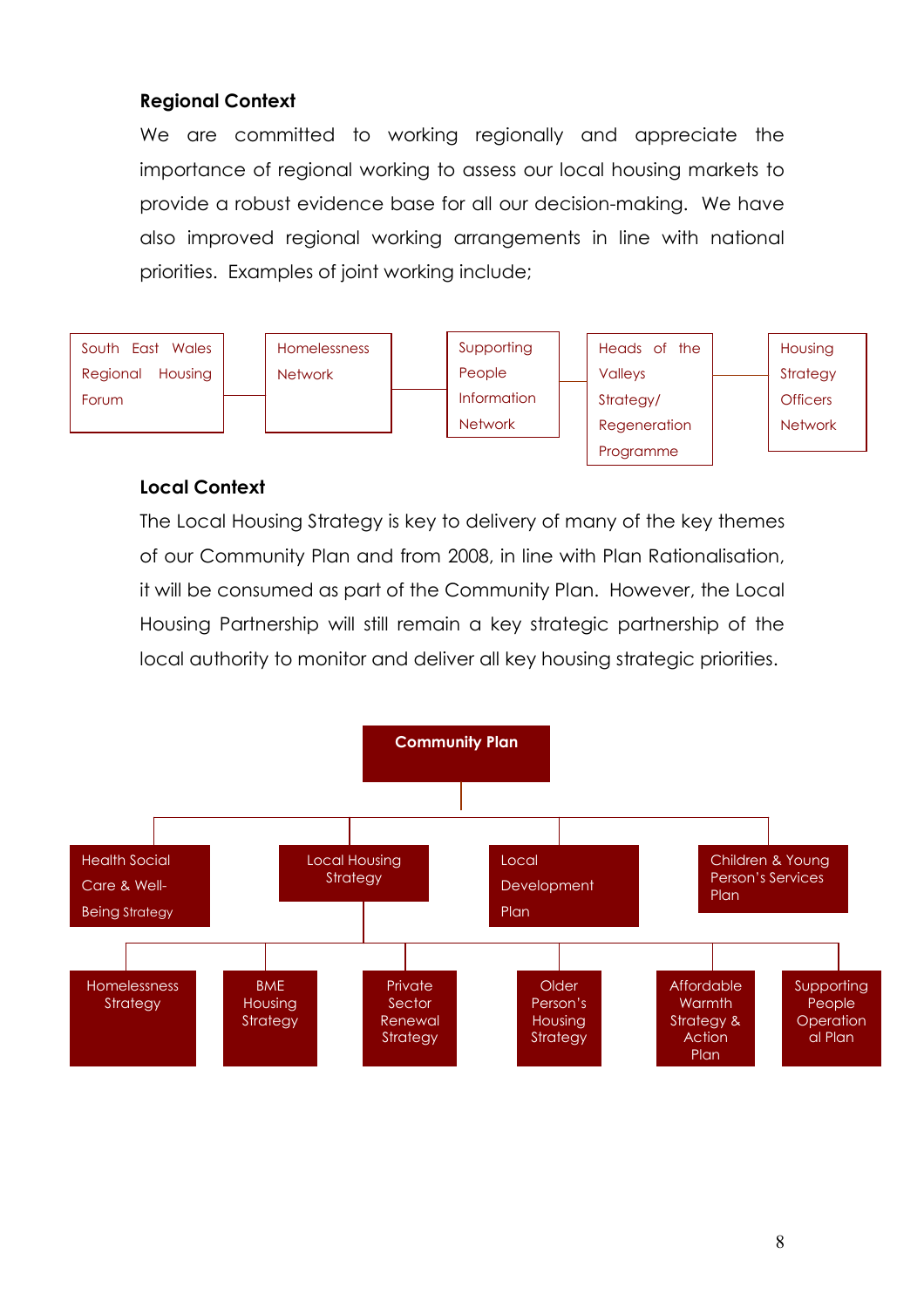# Our Strategic Housing Function

A robust strategic housing role is the key housing role in the local authority and is an essential precondition to an effective Local Housing Strategy and effective local services.

To ensure that our housing strategy team is 'fit for purpose' we have undertaken training at both a national and regional level. We have reviewed the structure of our team to ensure that we have the necessary skills and capacity to deliver. We now have a dedicated Energy Efficiency officer and an Affordable Housing officer within the team. After the recent decision to transfer our housing stock to RCT Homes, the retained Strategic Housing Function has been repositioned within the Public Health and Protection Division. This will assist us in making links with the private sector and meeting our strategic objectives in this area.

We are involved in partnership working at both a local, regional and national level. We regularly attend the National Strategic Housing Network where we share best practice and contribute to the national housing agenda. Regionally, we are a key partner on the South East Wales Regional Housing Forum, having acted as chair for 2006/7 and also contribute actively to the Regional Homelessness Forum. Membership of these forums have enabled us to maximise available resources and to recognise the importance of cross boundary housing issues, thereby contributing to the framework of collaboration encouraged by the Wales Spatial Plan.

Locally, we have recently launched our Local Housing Partnership which aims to harness the skills and knowledge of all sectors in Rhondda Cynon Taf to enable us to establish relevant strategic housing objectives and to deliver them effectively. We also contribute to other local partnerships including Fframwaith, the Health, Social Care and

9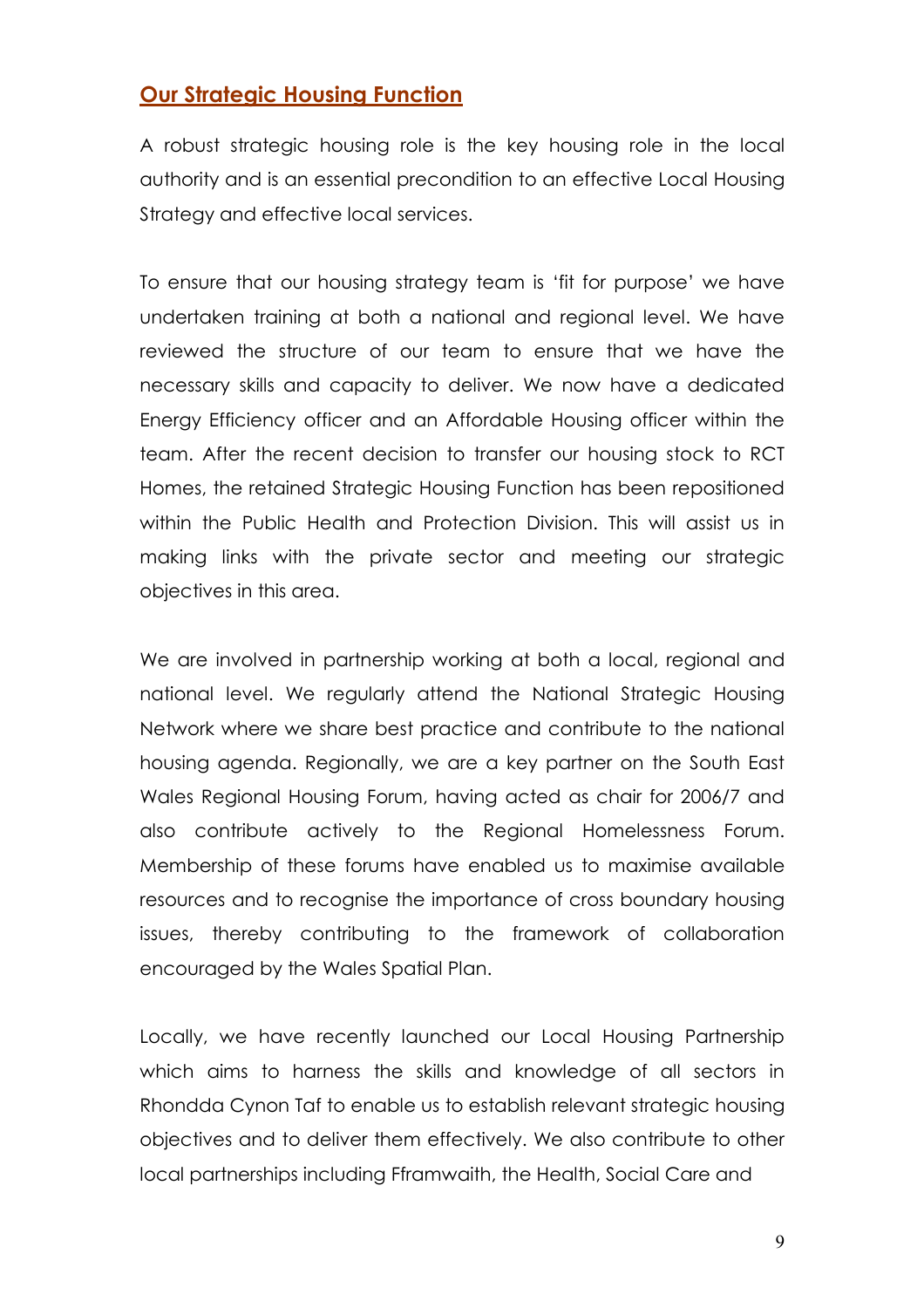Well Being partnership, the Community Safety Partnership, Information and Research Partnerships, the Multi Agency Forum Against Racial Harassment (MAFARH), Domestic Abuse Forum, South Wales HECA Forum, Sustainable Development Partnership and many other local Regeneration and Community First partnerships throughout the Borough.

# Our Local Housing Strategy

# The Development of our Local Housing Strategy

# Local Housing Partnership

To ensure a coordinated approach to the development of our Local Housing Strategy we launched our Local Housing Partnership in March 2007. The Local Housing Partnership consists of key stakeholders from public, private, community and voluntary sectors in Rhondda Cynon Taff and is structured thematically replicating the main themes that are addressed in our Strategy. Each working group has the responsibility to develop the key strategic objectives and actions for their theme which have then been translated in to the Strategy. The Local Housing Partnership Board has the responsibility for monitoring the development of the strategy and agreeing its overall vision.



Each working group has met on various occasions over the last few months to ensure that our Local Housing Strategy is representative of local issues and that key priorities are addressed.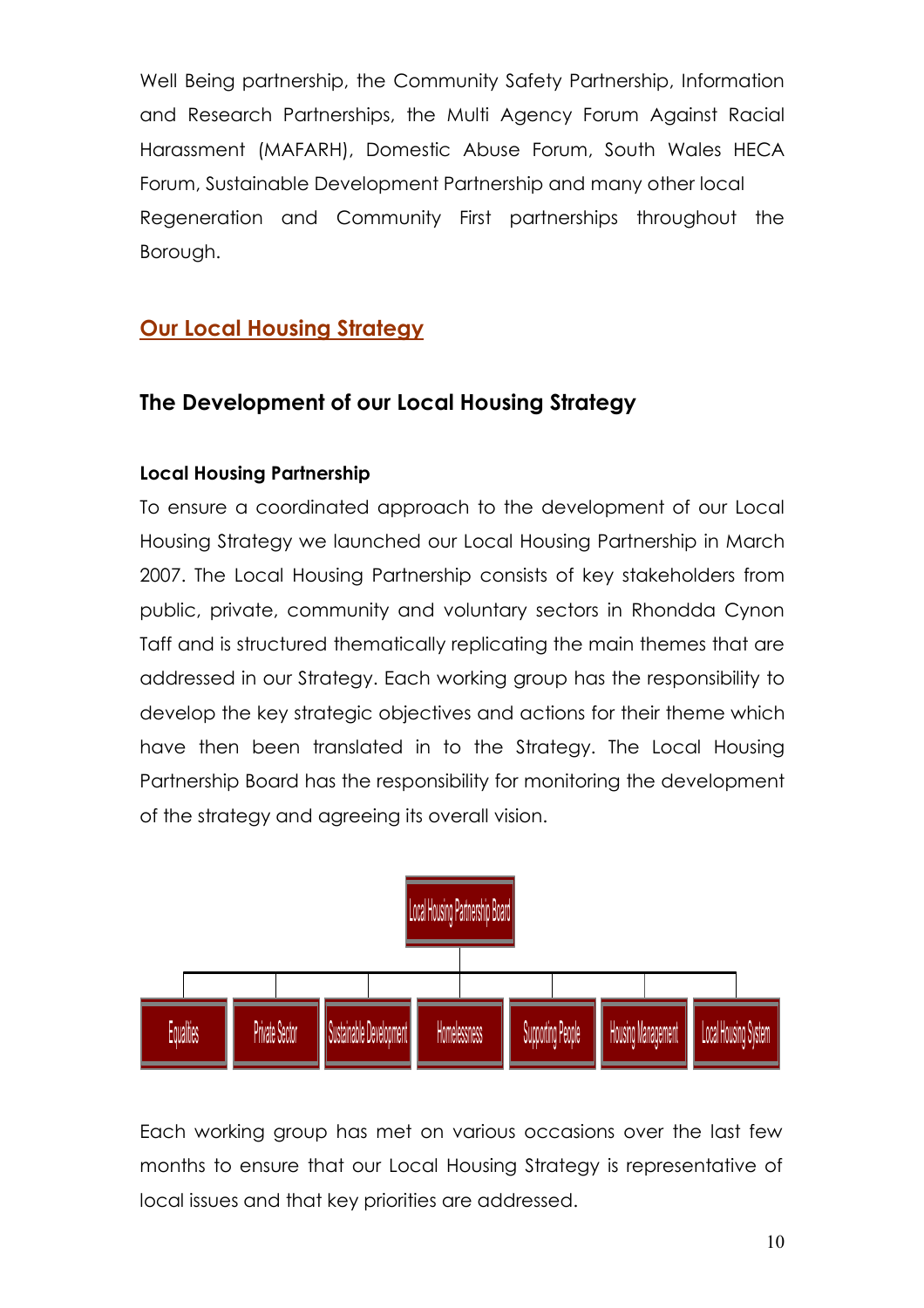#### Consultation on the Local Housing Strategy

We are committed to ensuring that our Strategy is fully representative of the needs and aspirations of all our communities and ensured that it was developed in partnership. Our Local Housing Partnership Launch was attended by over 60 key stakeholders and provided an opportunity for attendees to discuss the proposed structure and responsibilities and also provided an outline for the development of the strategy. The Strategy itself was developed through our themed subgroups, which also incorporated existing partnerships and forums. During the formal consultation period we extensively consulted with community groups and hard to reach groups and as such we feel that we have produced a robust Strategy, reflective of national and regional priorities but based on our locally agreed priorities. Full details of the consultation process and framework can be found in Appendix 2.

#### Monitoring of the Local Housing Strategy

The Local Housing Strategy will be monitored and updated annually by the Local Housing Partnership and its subgroups to ensure it remains relevant over the course of its life. The Operational Plan will be monitored and updated on a quarterly basis, also by the Local Housing Partnership. Outcomes of this monitoring and review process will form an updated section in each year's annual update of the Local Housing Strategy to ensure that it continues to remain a strategically relevant and dynamic document in the years to come.

#### Strategic Environmental Assessment (SEA)

We do not feel that it is necessary to undertake a Strategic Environmental Assessment for this Strategy. The Local Development Plan influences the use of land in the Borough and therefore has a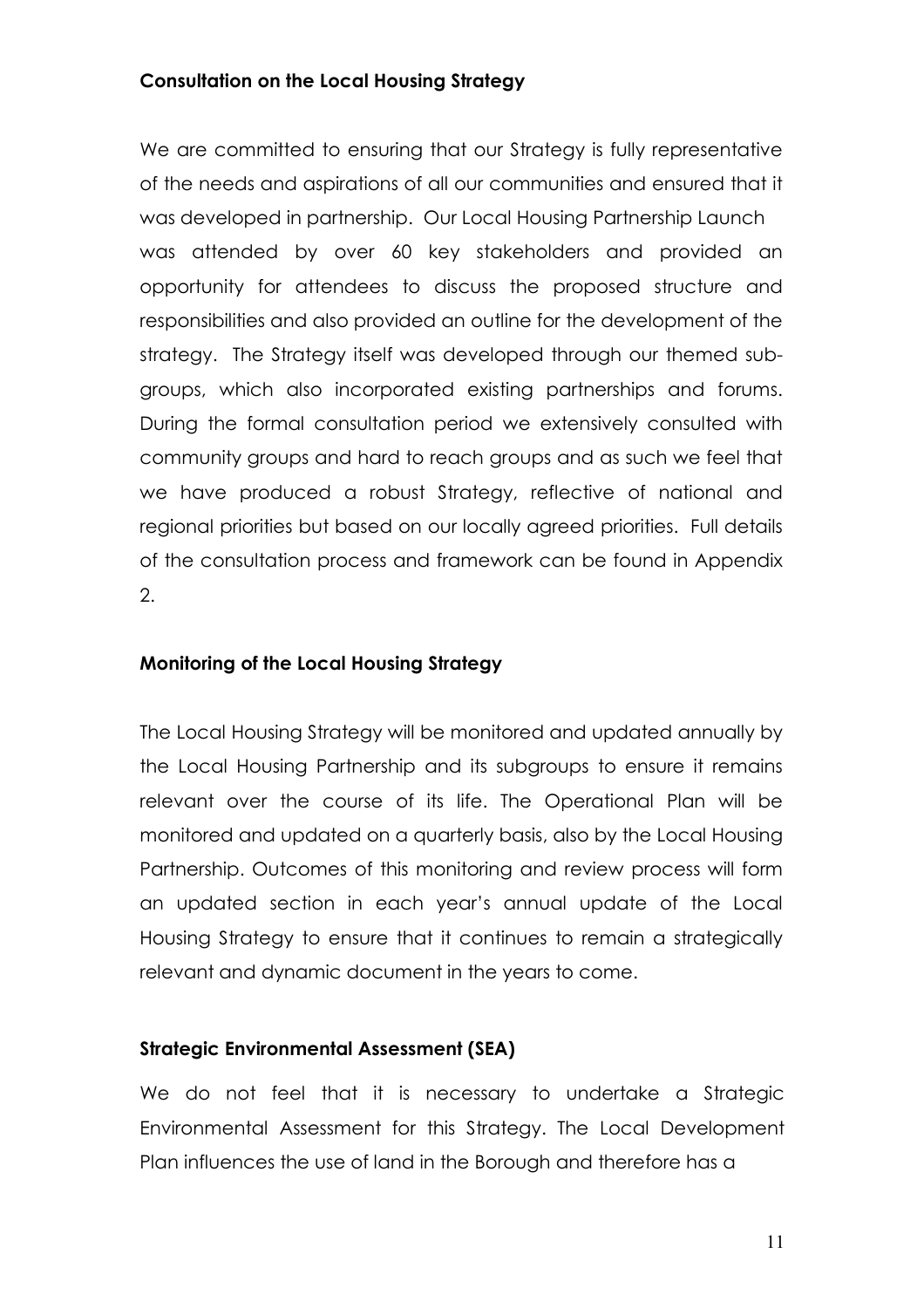direct impact on the environment in a way that the Local Housing Strategy as a sub strategy of the Local Development Plan does not.

The potential environmental impact of the Local Development Plan is assessed at each stage of the progress of the plan via a Strategic Environmental Assessment and Sustainability Appraisal.

# Our Borough

Rhondda Cynon Taf is home to 231,946 people and the second largest local authority in Wales, occupying 44,000 hectares of the South Wales Valleys, stretching from the Brecon Beacons in the North, to the outskirts of Cardiff in the South.

It is a diverse area, comprising of a mixture of urban, semi-urban and rural communities and encompasses a number of principal towns, such as Pontypridd in the South and Aberdare in the North. The borough also offers outstanding natural environments, such as rolling farmland and woods and former coalfields, which are rich in biodiversity.

A world-famous coal mining industry once dominated Rhondda Cynon Taf, however the effects of industry restructuring have been severe. 17 of the top 75 most deprived wards in Wales are found here. The poor condition of some of the housing in these areas coupled with a high level of empty properties has had an adverse affect on the supply of good quality affordable housing.

There are however some more affluent communities in the Borough, particularly in the South. House prices in this area are relatively high and affordability is increasingly an issue. The Welsh Assembly Government has identified this locale as a major growth area for the provision of housing, particularly as it is served by excellent motorway links to the M4.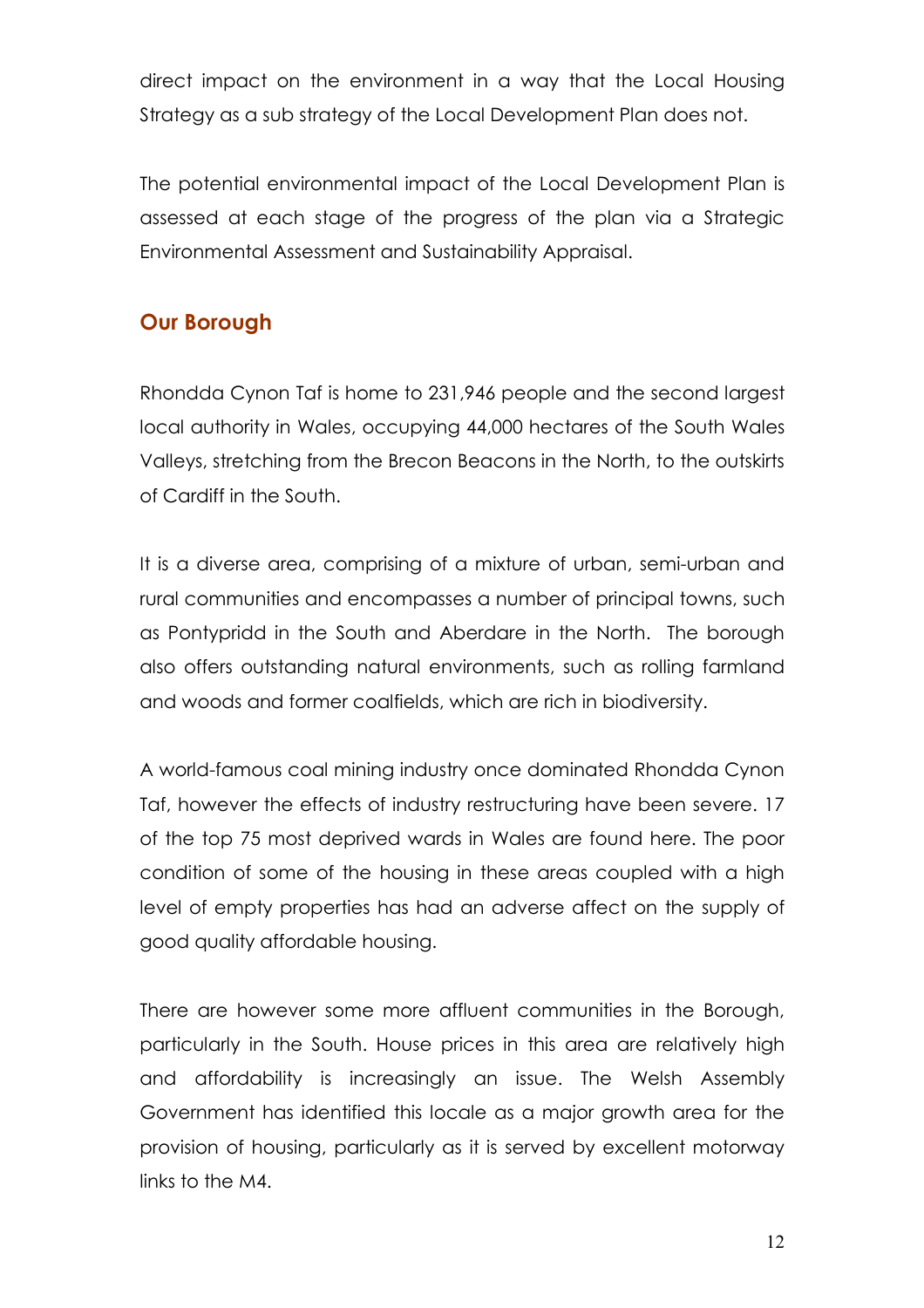In line with the rest of the UK, the most popular tenure in Rhondda Cynon Taf is owner occupation (74.86%), followed by social housing at 14.71% and Private rentals at 6.49% of all tenures. The smallest tenure group is owner occupied shared ownership at 0.31%, with other households (renting) making up the remaining 3.63%.

There is an ageing population in Rhondda Cynon Taf and Census figures show that this trend is increasing. Our housing market assessment (September 2006) projects a particular need for 1 bedroom properties, which reflects the growth of single person households (27.7%). Despite our increasing need for more homes, the borough currently has just under 4000 empty properties.

Rhondda Cynon Taf is home to people from many cultural backgrounds, however, the number of Minority Ethnic (ME) households here is low. There are just 630 (0.7%) ME households within the Borough, compared with 94,086 (98.6%) White British/Irish households and 685 (0.7%) White Other households. While our ME and White Other population is distributed throughout the Rhondda Cynon Taf, our Local Housing Market Assessment shows that these two household groups are more heavily concentrated in the South of the Borough.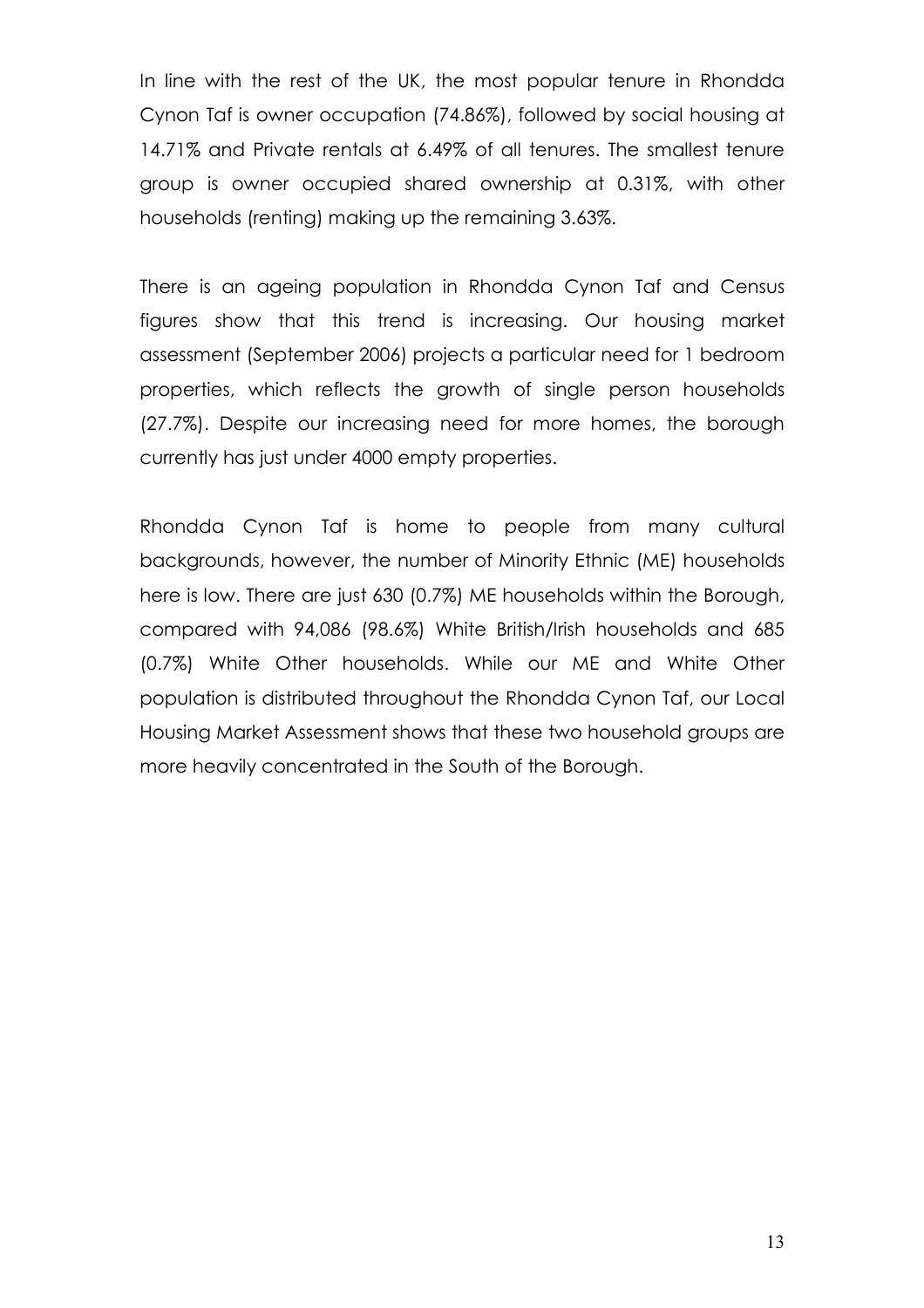# PART 2 OUR STRATEGIC AIMS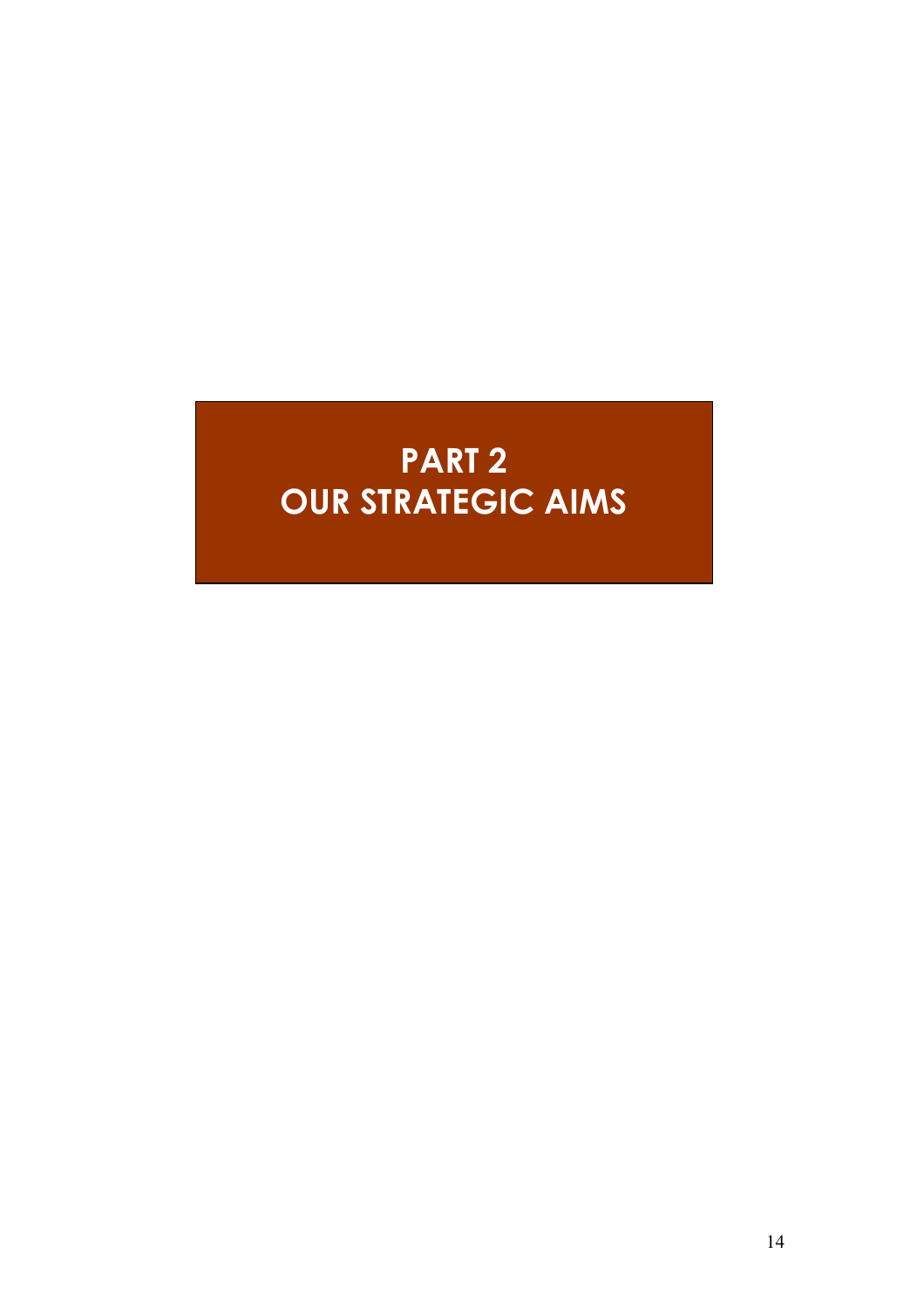# Strategic Aim 1

'To understand and influence the Local Housing Market to enable an adequate supply of housing that meets the needs of all groups within our community'

'Better Homes for People in Wales' says… 'We are committed to sustainable homeownership – where householders can meet the longterm cost of buying and maintaining a home. We support the less well off and those who live in areas where prices are relatively high to become owners through low cost home ownership schemes.'

# Our Strategic Objectives

- 1. To ensure we have a good understanding of the local housing market and an accurate and robust evidence base for decision making
- 2. To increase the supply of affordable housing in the county borough in accordance with housing need to include social rented and intermediate housing.
- 3. To ensure that the local housing market adequately meets the needs of all groups and sectors within the community.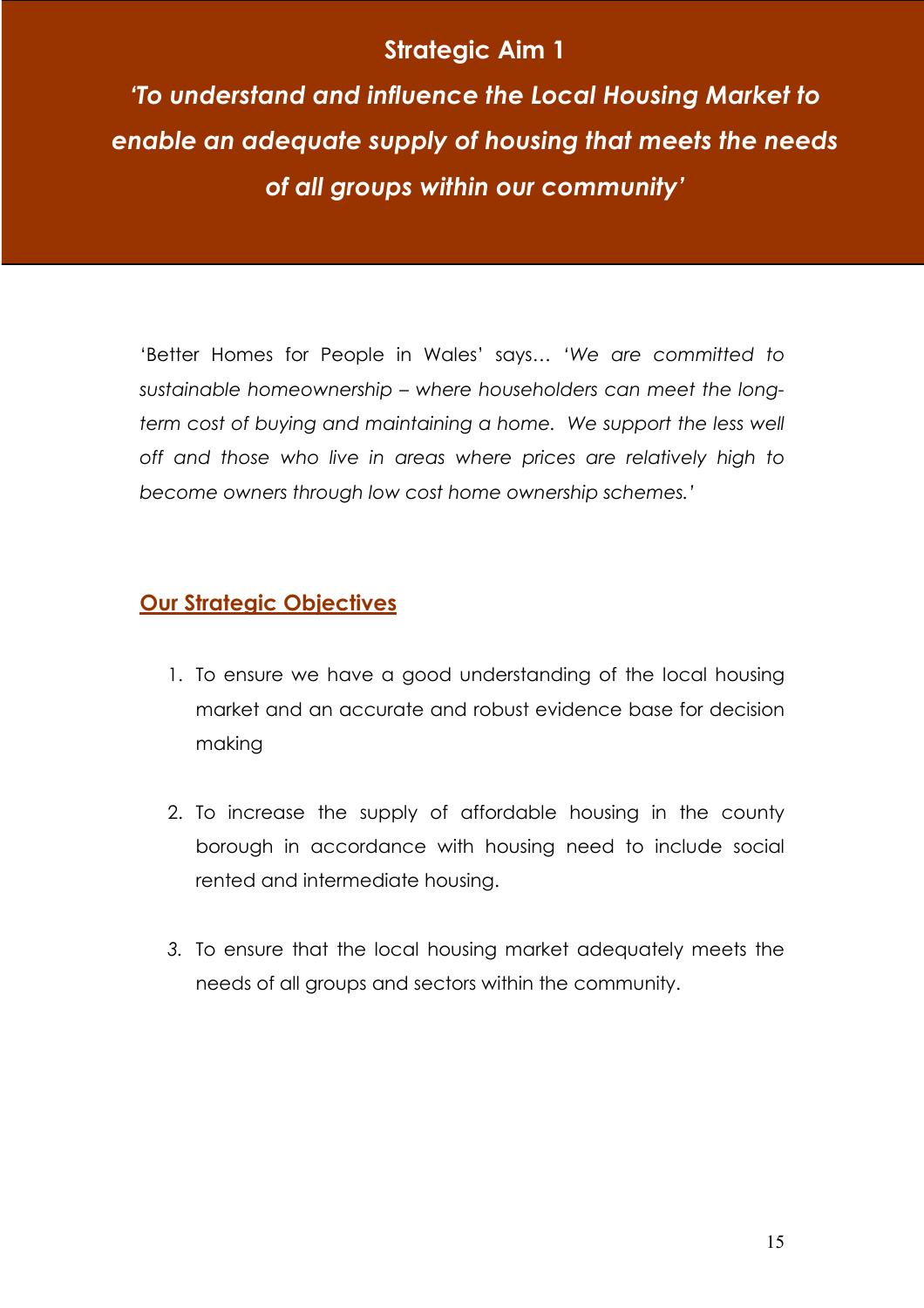# Our Local Housing Market

#### What did our Local Housing Market Assessment tell us?

We asked Fordham Research to carry out a Local Housing Market Assessment in line with the Welsh Assembly Government's 'Local Housing Market Assessment Guide' (March 2006). The assessment was designed to assess the future requirements for both affordable and market housing in Rhondda Cynon Taf. It used a number of sources of primary and secondary data which included a survey covering a wide range of issues such as current housing circumstances, past moves, future housing intentions, and income levels. A review of secondary evidence including Land Registry data, the Census 2001 and national statistics was also undertaken.

#### Profile of Current Housing in Rhondda Cynon Taf



#### Type of Housing

- As expected for a Valleys Local Authority over a half of our households live in terraced housing
- A small number of households live in flats or maisonettes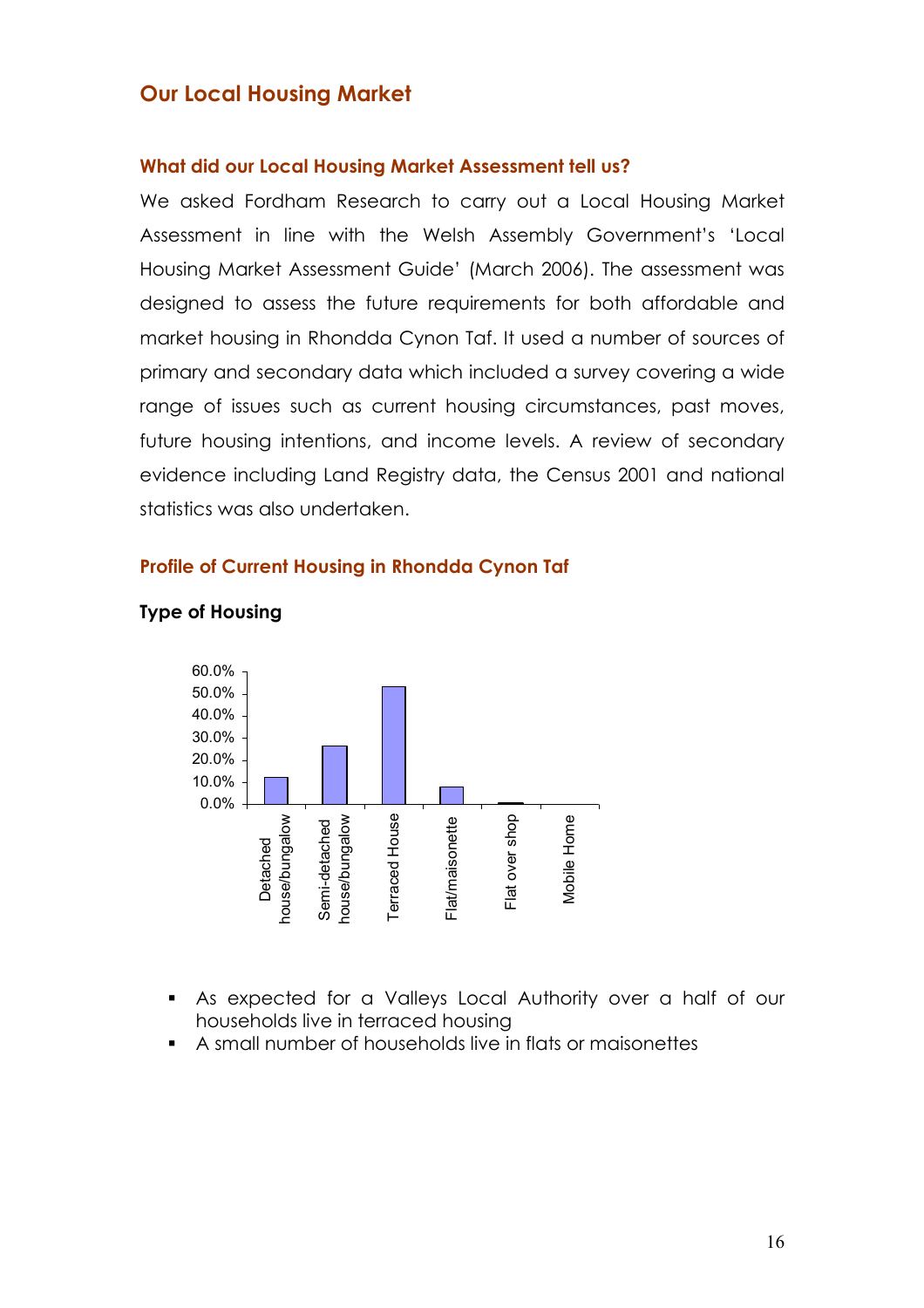#### **Tenure**



- In line with national trends, the largest tenure in RCT is owneroccupation.
- The second largest tenure is social rented.
- The smallest tenure in RCT is the private rented sector.



#### Household Type

- In line with national trends the most common household type is households containing 2 or more adults with no children
- **There is a large percentage of single person households** reflecting national demographic trends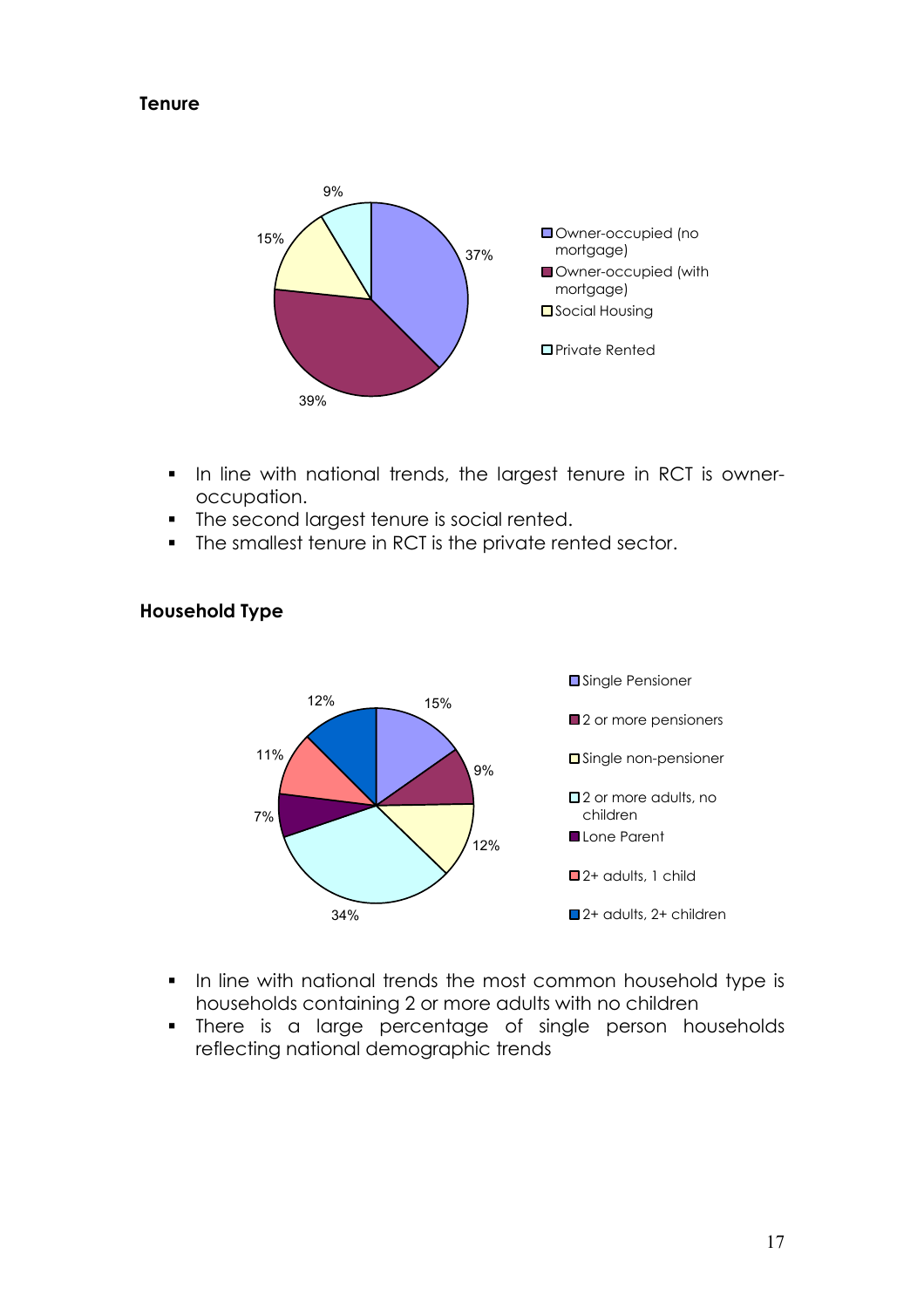#### Housing Aspirations



- The survey showed that most people in RCT aspire to be home owners
- However, of those who aspire to own a home, only half expect to do so.

# Cost of Housing

There are differences in housing costs between different tenures in RCT. As expected, the highest costs are in the owner-occupied (with mortgage) sector and the lowest in the social rented sector. Differences were more marked when housing benefit was removed.

Using Land Registry data the survey also found that price rises in Rhondda Cynon Taf have been above the national equivalents over the past five years. Between 2001 and 2005, average property prices in England and Wales rose by around 82%. For Wales, the increase was 112%, whilst for Rhondda Cynon Taf the figure was 128%.

A survey of local estate and lettings agents identified estimates of the minimum costs of housing to both buy and rent in the County Borough.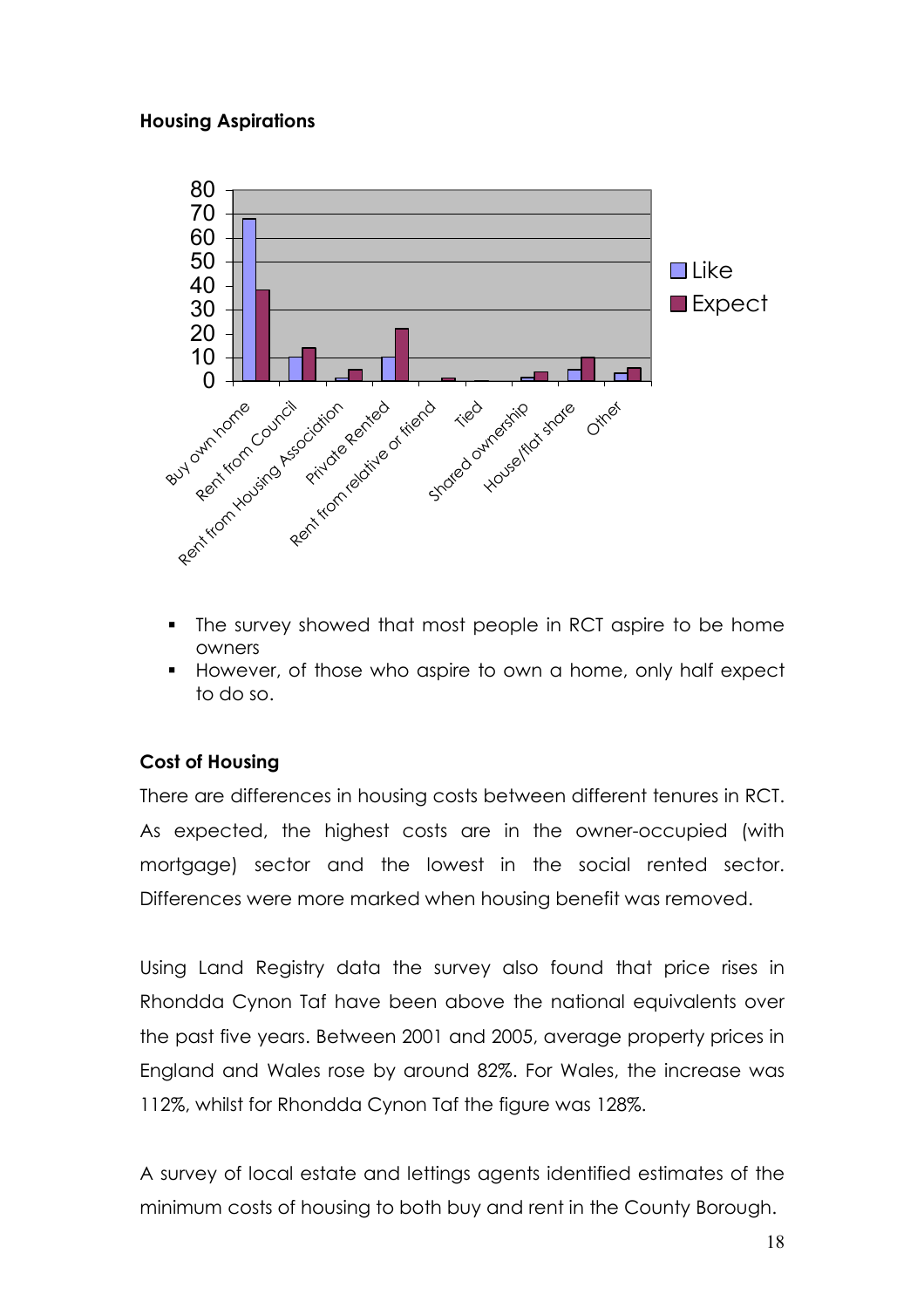The analysis of the minimum and average property prices showed that there were differences within the borough, most distinctly between North and South. The estate agent information indicated that the County Borough contains three distinct sub-markets, which largely correspond with the boundaries of the former boroughs of Rhondda, Cynon and Taf.

#### Household Income

The survey estimated that the average gross annual household income (including non-housing benefits) to be £20,021. There were wide variations by tenure with households living in the rented sector having particularly low income levels.

# Housing Requirement In Rhondda Cynon Taf

#### The Local Development Plan (LDP)

The Council is required to prepare a LDP for the County Borough which when adopted will replace the existing three local plans and the Mid Glamorgan Structure Plan. The LDP will provide the strategy and policy framework for the commercial, residential, retail, leisure, minerals, waste and other development in the County Borough over a fifteenyear period, from 2006 to 2021. It will be used by the Council to guide and control development, providing a basis by which planning applications can be determined consistently and appropriately. An essential element of the LDP evidence base will be the identification of land suitable for future development. Land being promoted for future development will be included in the Candidate Sites Process. These sites will be assessed over the coming months, with the most suitable sites being taken forward into the Deposit Draft Local Development Plan.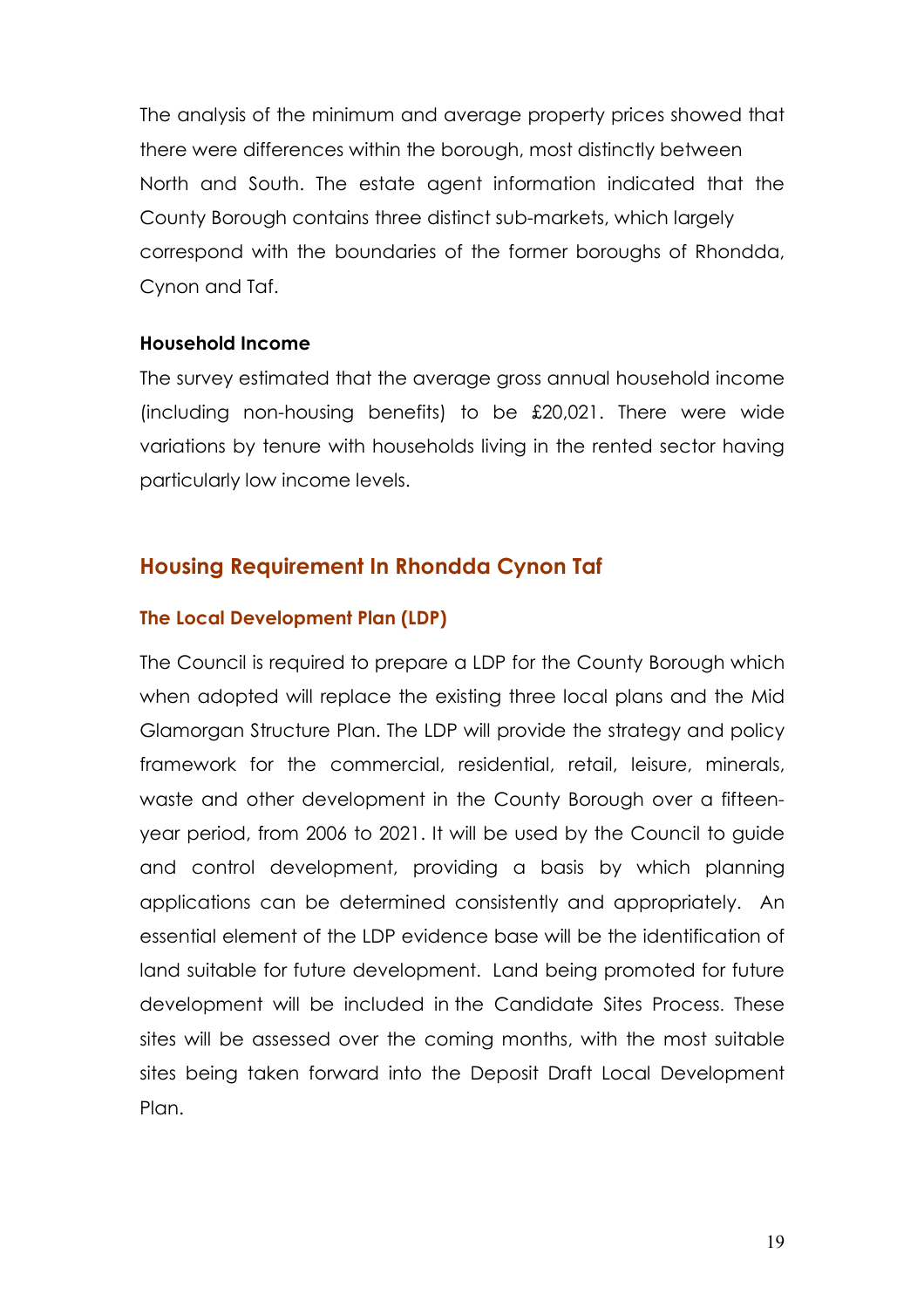#### Overall Housing Requirement

Population projections derived from work undertaken by the Welsh Assembly Government indicate that the number of households in South East Wales will increase by 108,900 between 2003 to 2023. On the basis of these projections it is anticipated that during this 20-year period the number of new households in Rhondda Cynon Taf will increase by 17,627. In order to accommodate this growth 14,850 new dwellings will need to be constructed throughout the County Borough during the 15 year Local Development Plan Period. This is a high growth rate and will result in an increase of the house building rate from 660 to 990 per annum. The Local Housing Market Assessment indicated that there is a need for affordable housing in the County Borough and therefore some of the new housing provided through the Local Development Plan will be provided to meet some of this need. The next section of this strategy therefore defines and outlines the need for affordable housing and the possible options available for increasing the supply.

#### Assessing the Need for Affordable Housing

Affordable housing for the purpose of the Local Housing Strategy is defined as:

'Housing provided to those whose needs are not met by the open market. Affordable housing should meet the needs of eligible households, available at low enough cost for them to afford, determined by local incomes and local house prices.'

Affordable housing includes social rented housing owned by local authorities and housing associations and owner-occupation through so-called **intermediate housing** where prices or rents are above those of social rent but below market housing prices and rents. Intermediate housing for sale is usually referred to as Low Cost Home Ownership.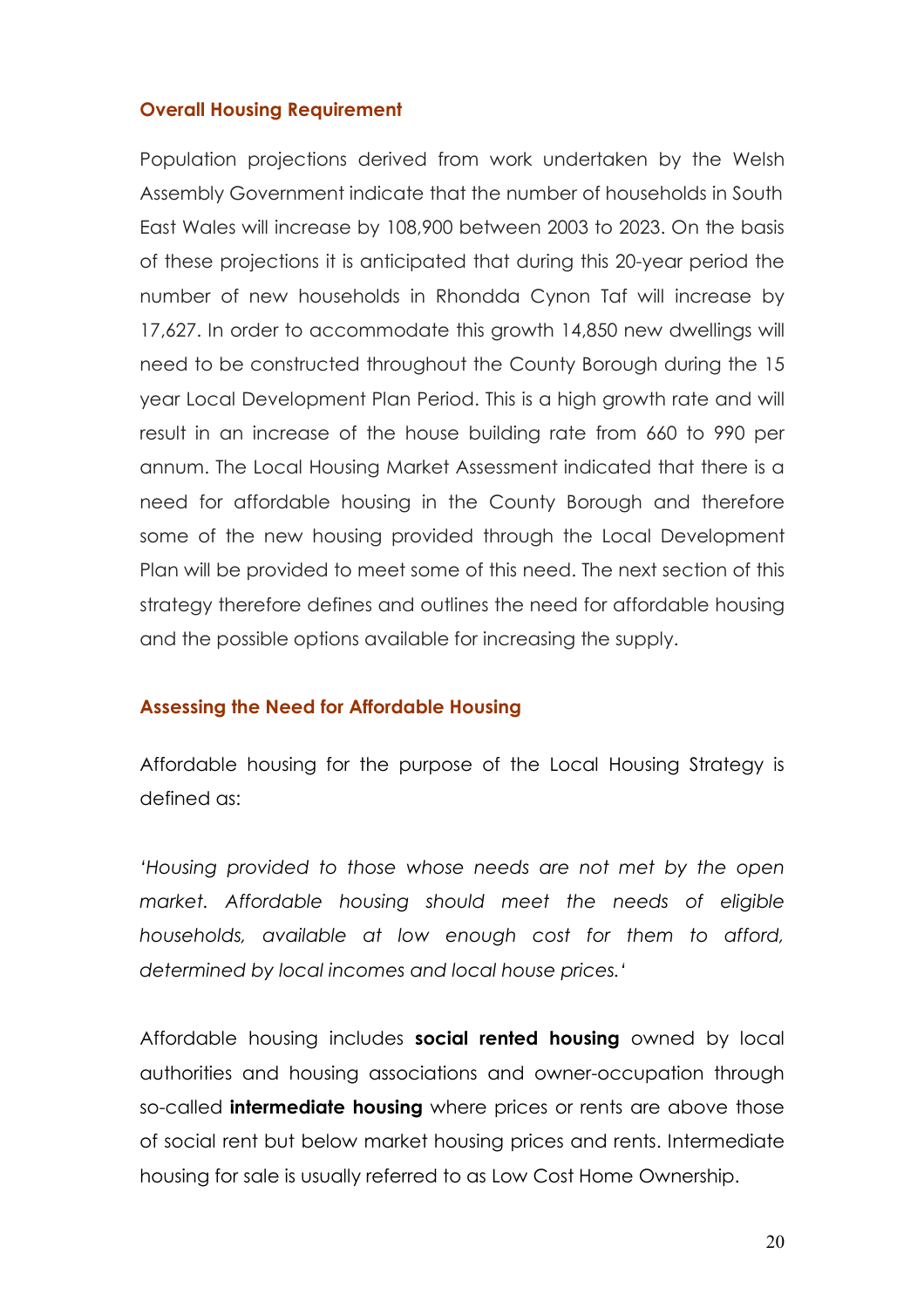#### What did our Local Housing Market Assessment tell us?

We used the Basic Needs Assessment Model (BNAM) to estimate the need for affordable housing. The BNAM uses 18 stages of analysis which include three main analytical stages with a fourth stage producing the final requirement figure. The stages are:

- **Backlog of existing need**
- **Newly arising need**
- Supply of affordable units
- Overall affordable housing requirement

For the whole of Rhondda Cynon Taf, the Local Housing Market Assessment indicated that there is a shortfall of affordable housing of around 870 units per annum. The type and size of affordable housing required is outlined in the diagrams below.

#### Size of Affordable Housing Required



The main shortage is for one and two bedroom homes, however, the shortage relative to supply is highest in the four-bedroom category.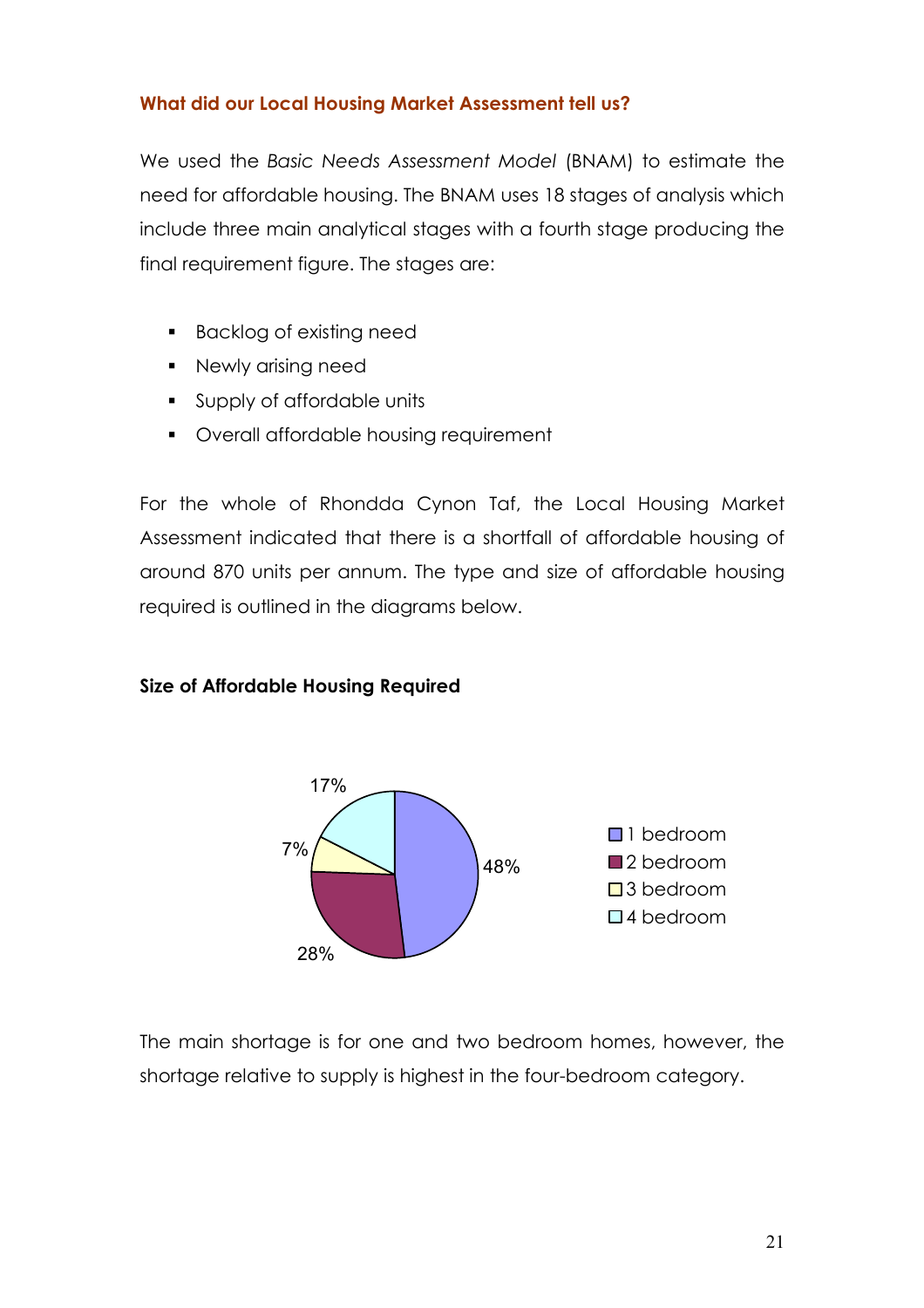# Type of Affordable Housing Required

Overall, for the county borough as a whole, almost a third of the net requirement for affordable housing is for intermediate housing. The greatest need is for one and two bedroom accommodation.



# What we have achieved so far

#### Homebuy

Through the Social Housing Grant programme we have facilitated 30 residents into homeownership using Homebuy loans since 2005 and have successfully bid for funding for a further 15 loans for 2007/08. By assisting people with a 30% equity loan, this scheme has enabled local people to purchase a home on the open market who may otherwise not have been able to afford to do so and has therefore contributed to meeting some of the need for intermediate housing.

In order to complement the limited funding available for Homebuy, we have entered into a partnership with Hafod Housing Association to self fund Homebuy loans in Rhondda Cynon Taf. To date, this has provided an additional 28 loans, with a commitment for a further 12 in 2007/08. This option has contributed to meeting some of the need for intermediate housing.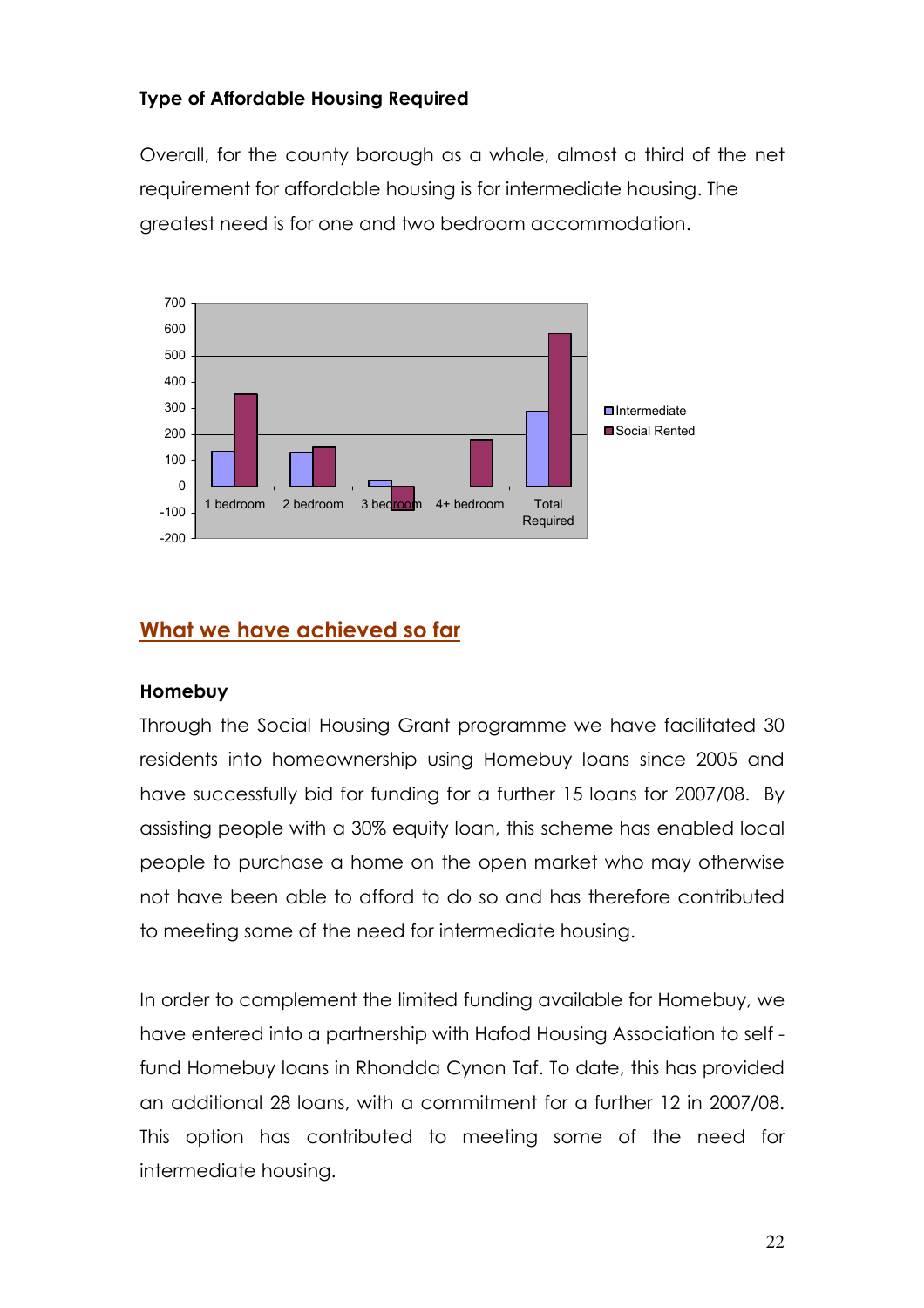#### Social Housing Grant (SHG)

SHG is a capital grant made available by the Assembly Government to Housing Association Development Consortiums (DEVCo and Integrate in Rhondda Cynon Taf) to provide new affordable housing for rent or low cost home ownership and also to provide much needed supported housing which is often difficult to deliver through any other mechanism. The Assembly Government pays SHG to housing associations for housing schemes that meet local needs and priorities as identified in this strategy.

For 2008/09 SHG programme Rhondda Cynon Taf had 11 affordable housing schemes approved which could deliver in total an additional 130 units of affordable housing accommodation over the next few years. However the ability of the development consortiums to deliver these units is dependent on a number of issues including the purchase of land at a reasonable price and securing planning permission. Rhondda Cynon Taf's cash allocation of SHG for 2008/09 is £2,852,000, a 20% reduction on 2007/08 and so the deliverability of these schemes is also dependent on the Consortiums ability to 'forward fund' schemes as the total cost of the schemes approved vastly exceeds the cash allocation for the authority.

The delivery of these schemes in partnership with local housing associations will contribute to the overall need for affordable housing in the borough.

#### Affordable Housing secured through Section 106 Planning Agreements

We have been negotiating affordable housing requirements on large new build residential sites through the use of Section 106 Planning Agreements for some time. This has been made possible by using National Planning Policy and TAN 2.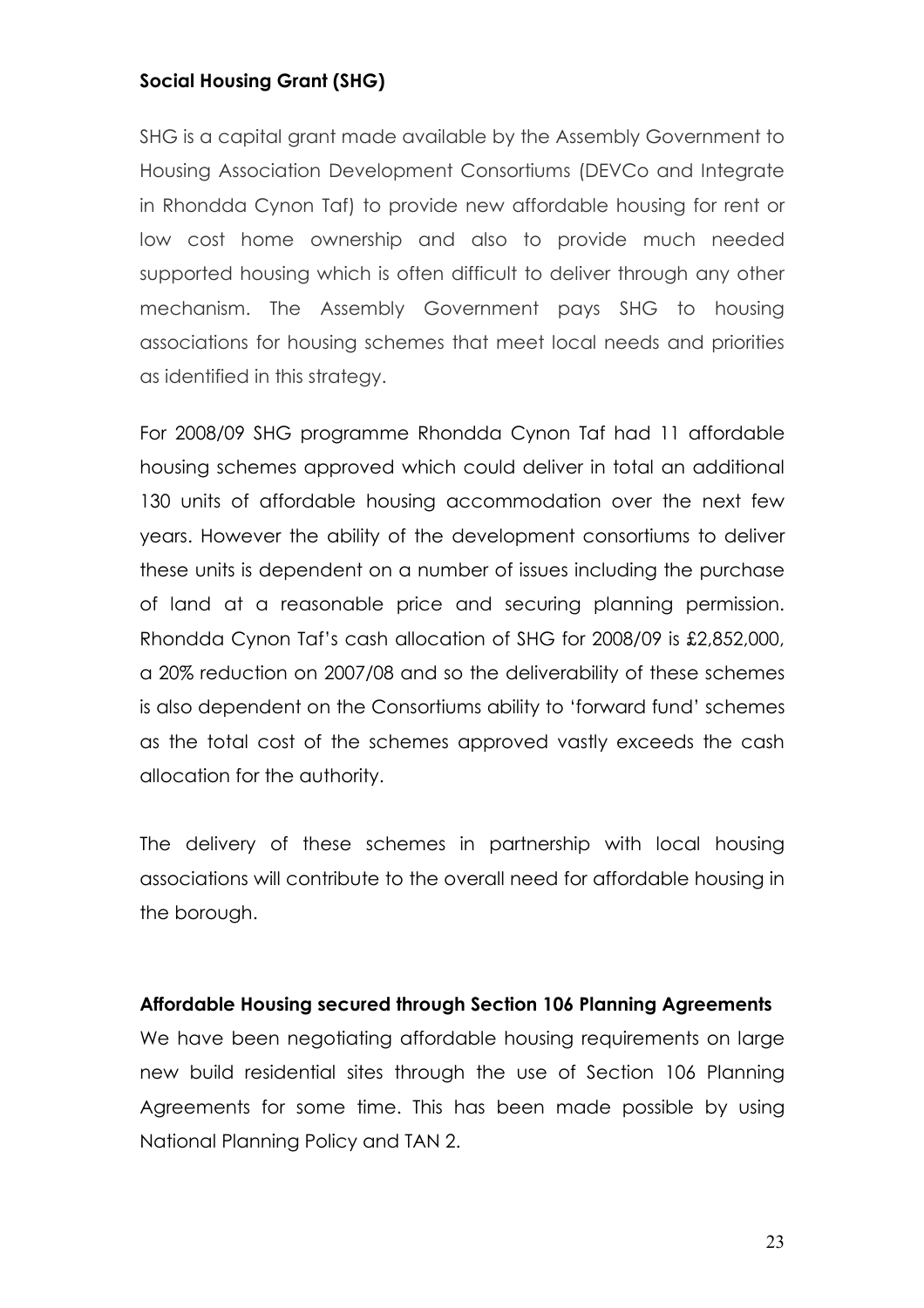We have increased the supply of affordable housing through this mechanism and it has contributed to meeting some of the need for both intermediate and social rented housing in areas of housing need.

An example of affordable housing secured through section 106 is at Blackthorn Court, Llanharry. This is a Persimmon Homes development of 44 properties, in the south of the borough which provided 7 affordable homes to the Council for affordable housing, 15% of the total provision. The units included 4 x 2 bedroom homes and 3 x 3 bedroom homes. Each property was made available using discounted market sale where via a restriction on the title of the property the purchaser was able to acquire the house at a 30% discount. To ensure the perpetuity of the affordable housing unit, the purchaser, when they wish to sell the property is required to return to the Council who will then nominate another purchaser in need of financial assistance to purchase the property with the same percentage discount.

The two bedroom properties were taken up by first time buyers and the three bedroom properties have assisted local families to acquire more appropriately sized accommodation and ensure sustainable home ownership. All of the affordable housing units have been purchased by people who currently live and work in Rhondda Cynon Taf.

#### 'Homestep' Low Cost Homeownership Scheme

We have established a low cost homeownership register called 'Homestep' which enables the administration and allocation of affordable housing for sale in Rhondda Cynon Taf either Homebuy or properties secured through section 106 agreements. Homestep ensures sustainable homeownership and offers clear advice on the housebuying process. The Homestep scheme utilises a local eligibility criteria and is targeted towards first time buyers. Within the scheme social rented tenants are given priority to purchase a home through the register, thereby freeing up social rented housing.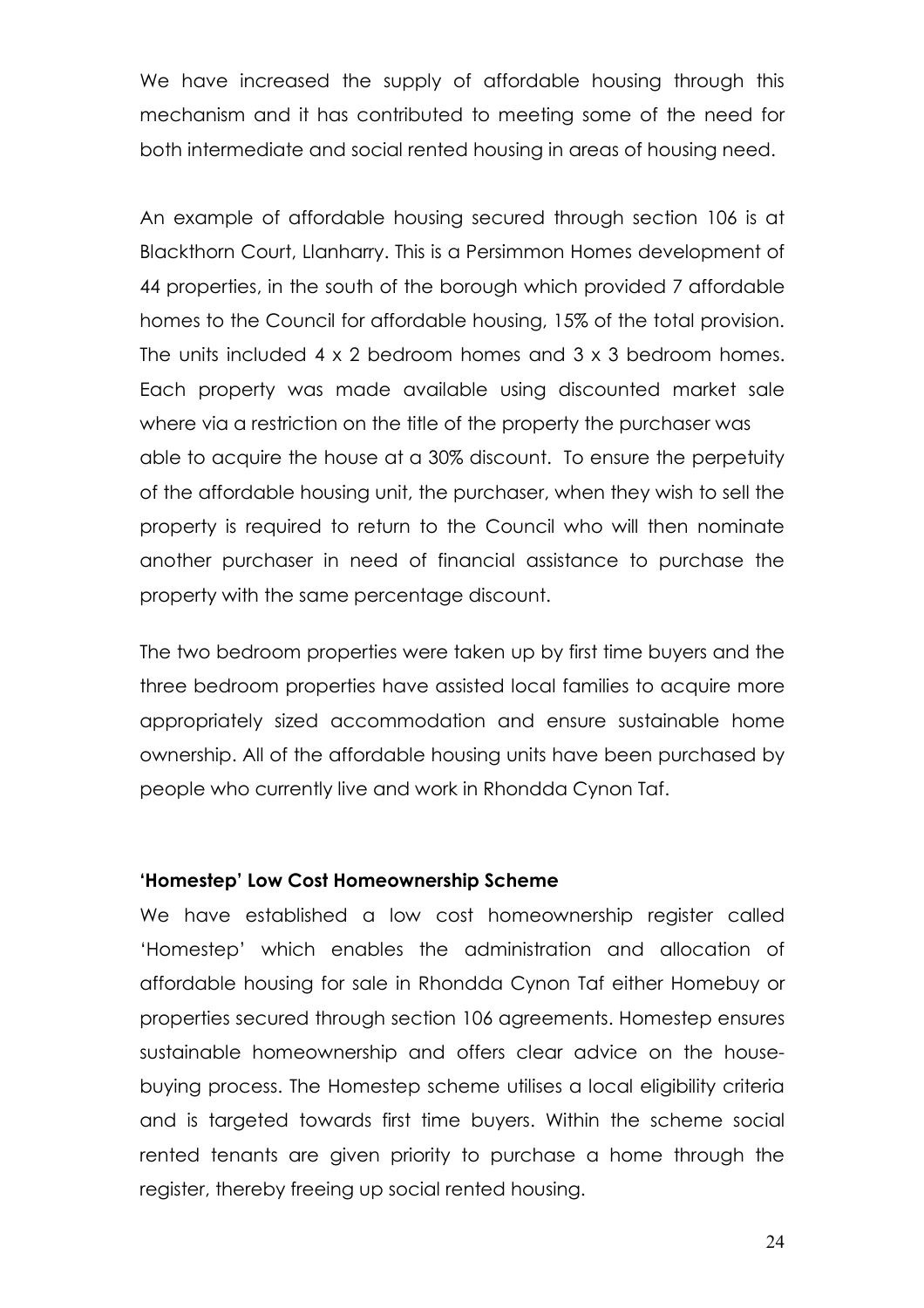There are currently 170 applications accepted onto the Homestep register.

#### Analysis of Applicants on the Homestep Register

12.5% of applicants on the register are Housing Association Tenants (including RCT Homes) whilst 87.5% of applicants on the register have an RCT Connection. Of these, a large majority are living with family or are in privately rented accommodation.

9 of the 170 applicants on the Homestep register currently live outside Rhondda Cynon Taf, but all have a work connection to the borough. The average age of a Homestep applicant is 28 years and 9 months and the average annual family income of Homestep applicants is £22,364 including secondary earnings and tax credits.

# Meeting our Strategic Objectives

In order ' To understand and influence the Local Housing Market to provide an adequate supply of housing that meets the needs of all groups within our community' we need to consider what actions we will undertake to meet the strategic objectives we have identified.

**Strategic Objective 1:** To ensure that the local authority has a good understanding of the local housing market and has an accurate and robust evidence base for decision making

# Local Housing Market Assessment

In the future we will undertake regular updates of the Local Housing Needs Assessment to enable constant monitoring of trends and to ensure that our evidence base is accurate and reflects local needs. This process will be aided by our recent purchase as part of the South East Wales Regional Housing forum, of 'Hometrack' a housing market analysis tool, but will also require the assistance of all research officers in the borough to ensure the collection of robust and reliable data.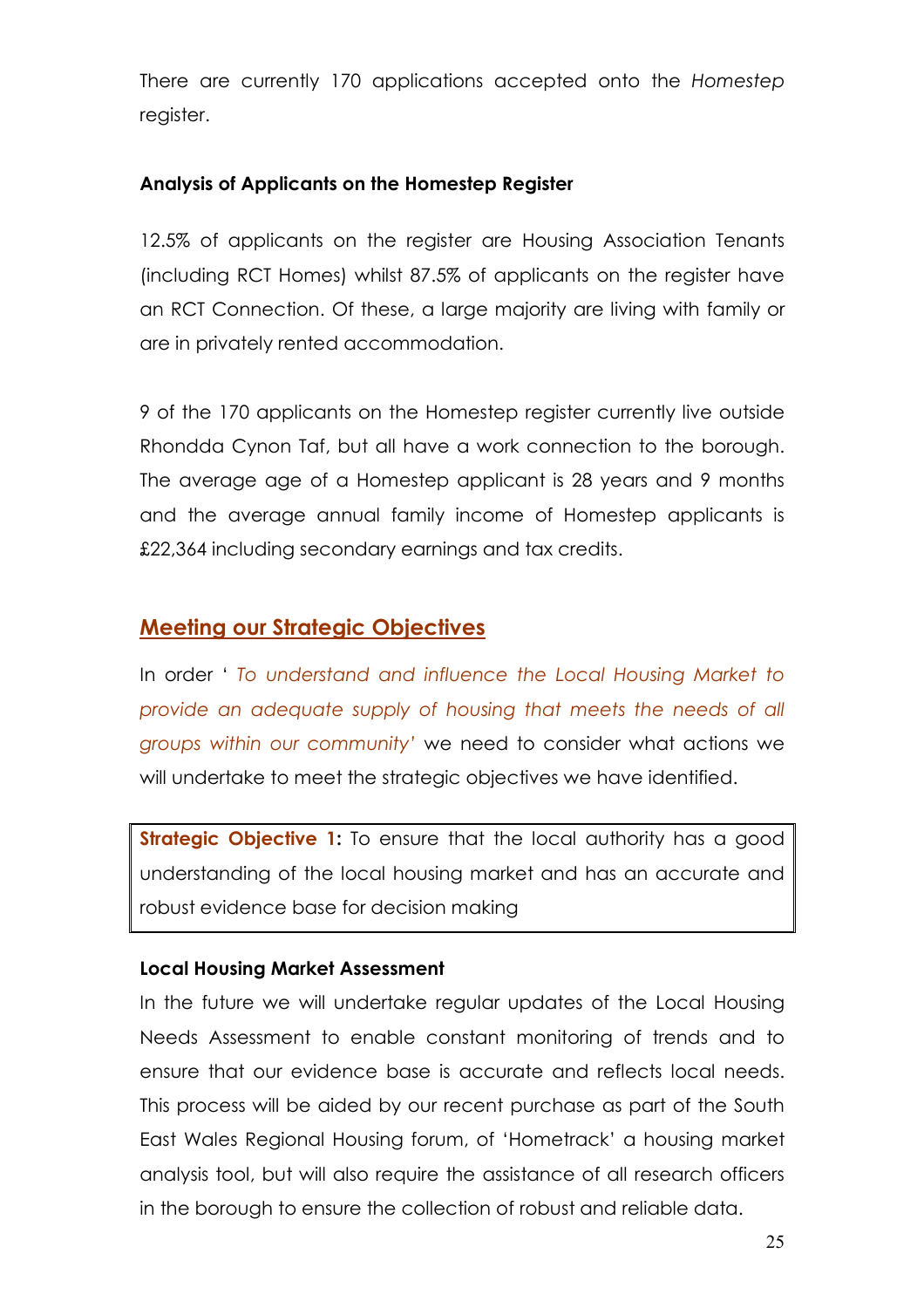**Strategic Objective 2:** To increase the supply of affordable housing in the County Borough in accordance with housing need to include social rented and intermediate housing.

As discussed earlier in this chapter our Local Housing Market Assessment has highlighted a considerable need for affordable housing in the County Borough as a significant proportion of our population is unable to meet their housing needs through the private housing market. Outlined below are the various tools and opportunities available to the Council to help meet this need.

#### Securing New Affordable Housing through the Planning System

The LDP can play an important role in assisting to meet some of the need for affordable housing. Over the coming months we will therefore be working closely with our colleagues in Development Planning to establish appropriate targets for securing affordable housing through the LDP process. The approach will be part of a robust and well evidenced Affordable Housing Policy and Affordable Housing Supplementary Planning Guidance.

However, we recognize that whilst the LDP will enable a supply of affordable housing, due to the high level of need this cannot all be provided through the planning system. We will therefore also need to expand opportunities to maximise the provision of both social rented and affordable housing for sale by promoting the reuse and rehabilitation of existing older housing stock in the County Borough, including empty properties, maximize our Social Housing Grant allocation and encourage housing associations to work in partnership with the local authority to identify innovative ways of increasing the supply of affordable housing. Our approach in these areas is outlined below.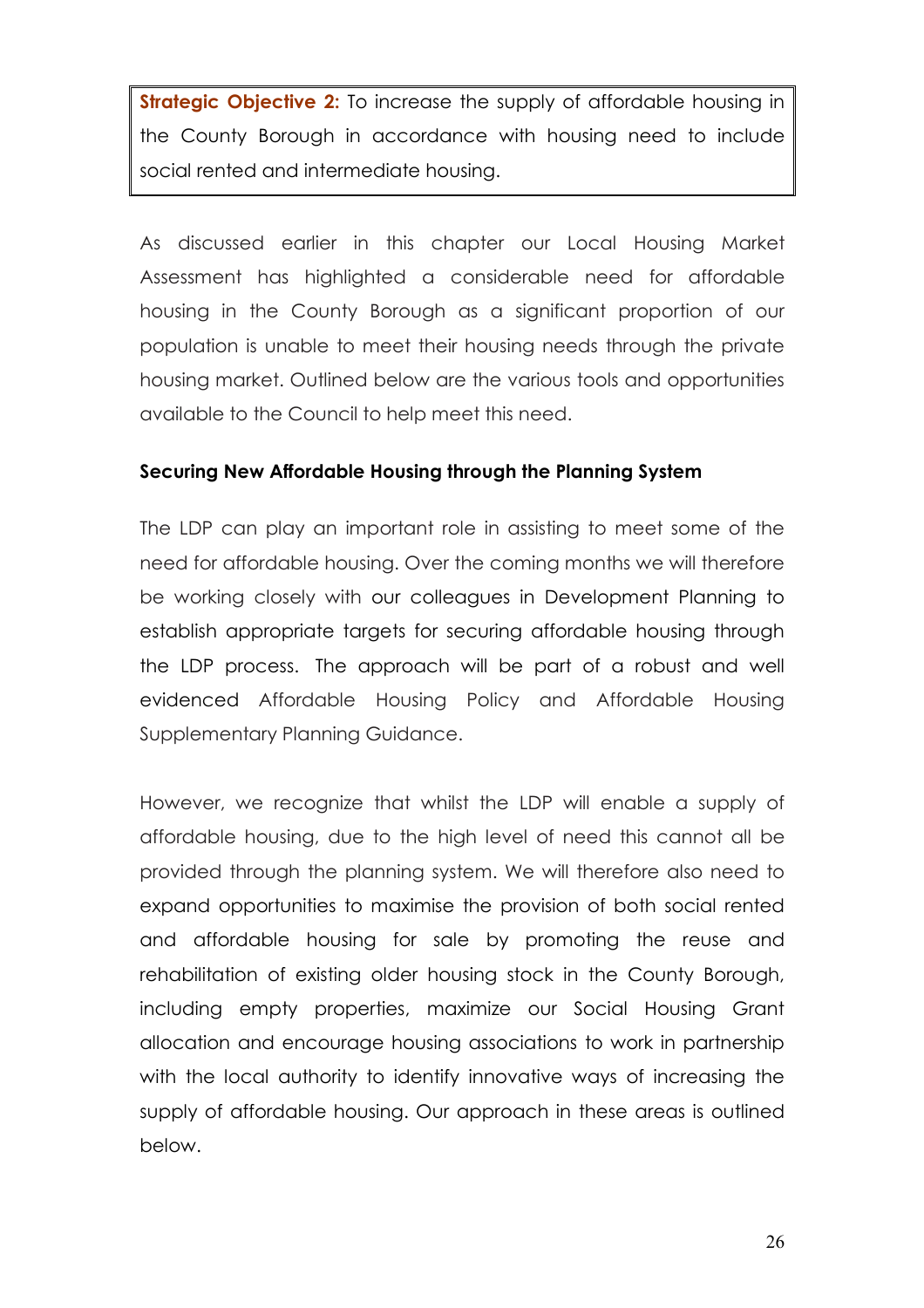#### Empty Properties

There is significant potential for increasing the supply of affordable housing in the borough by developing an Empty Property Action Plan that will enable existing empty properties to be brought back in to use for affordable housing. Their presence can have a direct impact on the regeneration of a locality, particularly where there are high concentrations and those present are in a poor condition and so utilising empty properties for this purpose will also improve health and well being in the County Borough. In 2004 we carried out research to quantify the extent of the problem of empty properties in the County Borough. This research concluded that there are just under 4000 empty properties in the borough. Further analysis of the research into the specific location of these empty properties enables us to compare the data against the Local Housing Market Assessment (2006). There is a correlation between the areas of the County Borough including the highest number of empty properties and the areas with the highest level of housing need indicating that there will be a benefit to bringing empty properties back in to use in the borough.

An Empty Property working group has been established to co-ordinate the Council's action in response to empty properties and includes representatives from Housing Strategy, Public Health and Protection and local housing associations.

The working group is currently researching best practice in other areas of England and Wales to identify funding solutions for the re-use of empty properties for affordable housing. The outcome of this research will influence our approach in Rhondda Cynon Taf and is likely to include the identification of funding from a number of areas, including the use of commuted sums through section 106 agreements in lieu of on site affordable housing provision, housing association's own resources and possibly from the local authority itself. The working group will also be carrying out a costing exercise to establish how much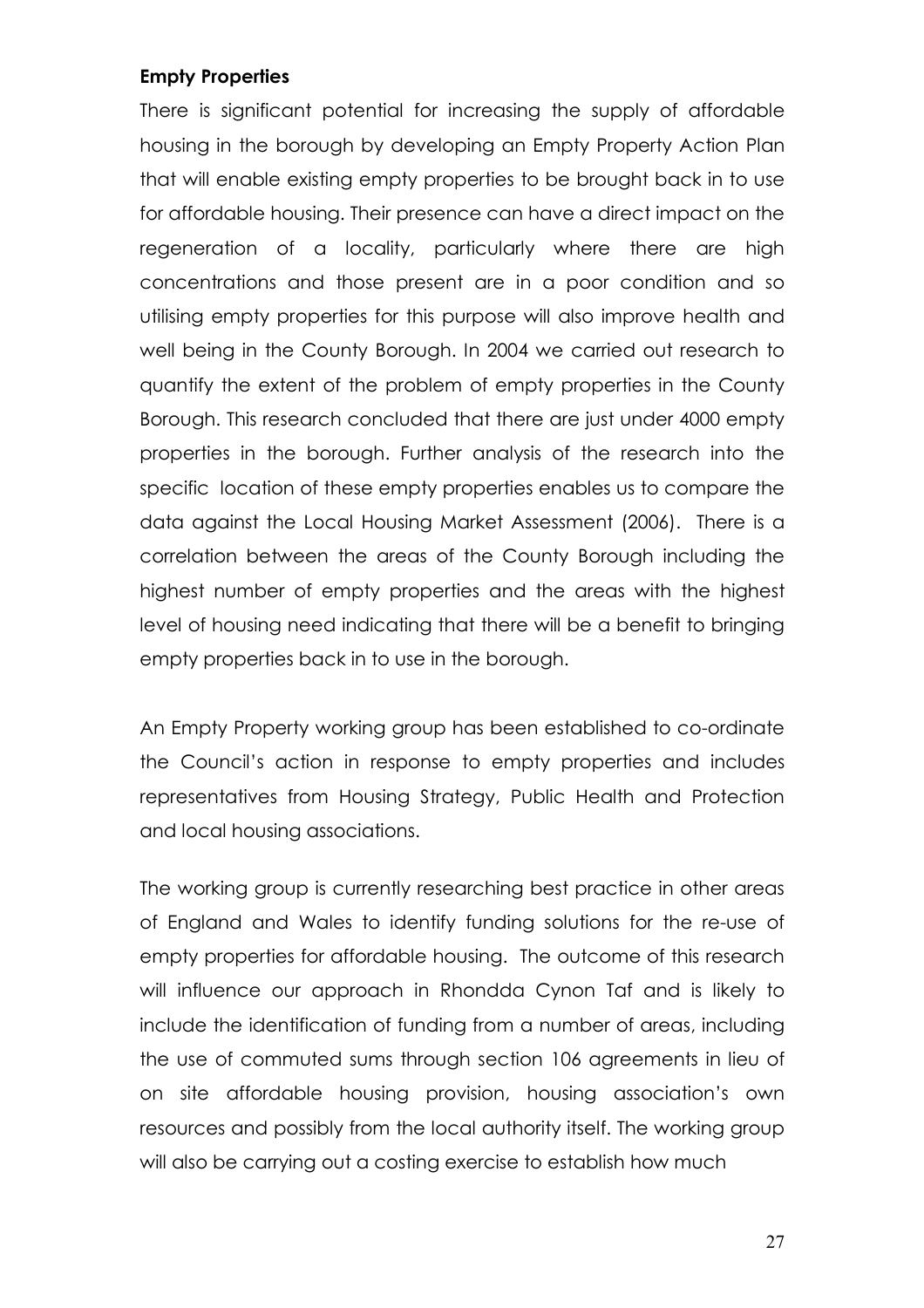funding will be needed to bring the empty properties back in to use for affordable housing.

# Social Housing Grant

We will continue to work closely with our housing association partners to identify affordable housing schemes that can form bids to the Assembly Government for social housing grant on an annual basis. We will prioritise schemes that meet the strategic aims and objectives outlined in this strategy and that are proven to be deliverable and will meet identified housing need. We have established quarterly meetings with DEVCo and Integrate, the two development consortiums operating in RCT, to ensure a co-ordinating approach to social housing grant and effective monitoring of the local authority spend. This will assist us to identify potential barriers to delivery at an early stage and help us to enable effective and efficient spend of our social housing grant allocation.

# Partnerships with Housing Associations

We will work with local housing associations to develop innovative ways of utilising the private sector to enable more affordable housing. This could include

- Delivering more non-grant funded low cost homeownership
- The purchase of new build properties directly from developers at a discount, but outside of any section 106 agreement. These properties could then be made available to local people as low cost home ownership.
- Leasing private rented accommodation to be used as social housing. This would have a dual benefit of increasing affordable housing and make use of existing empty properties in this sector.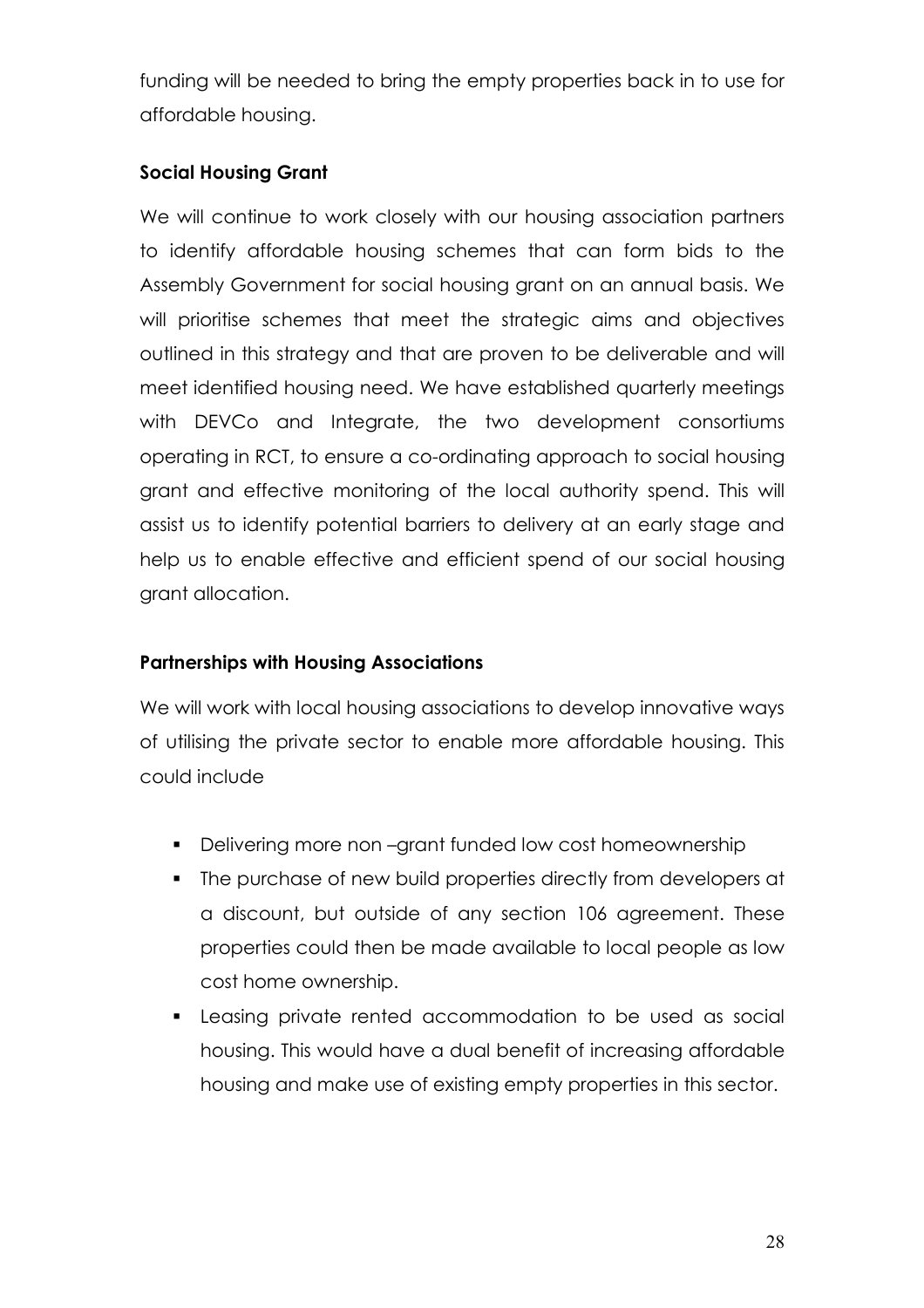**Strategic Objective 3:** To ensure that the Local Housing Market adequately meets the needs of all groups and sectors within the community.

#### Meeting the needs of our Community

Through our Local Housing Partnership we will ensure that we meet the needs of our whole community. We will undertake regular assessments of the accommodation needs of Older people, Gypsies and Travellers, ME groups and vulnerable people to ensure that their needs are adequately addressed by the Local Housing market. Where a housing need is established for a particular client group this need should be met through any suitable section 106 agreements or bids to the Assembly Government for Social Housing Grant for new accommodation or refurbishment of existing suitable accommodation.

# Review of 'Homestep' Low Cost Homeownership Scheme

We need to undertake a review of the 'Homestep' Low Cost Homeownership scheme to reflect recent national guidance on 'Homebuy' and to ensure that it is assisting those most in need. This will include a review of policies and procedures and eligibility criteria.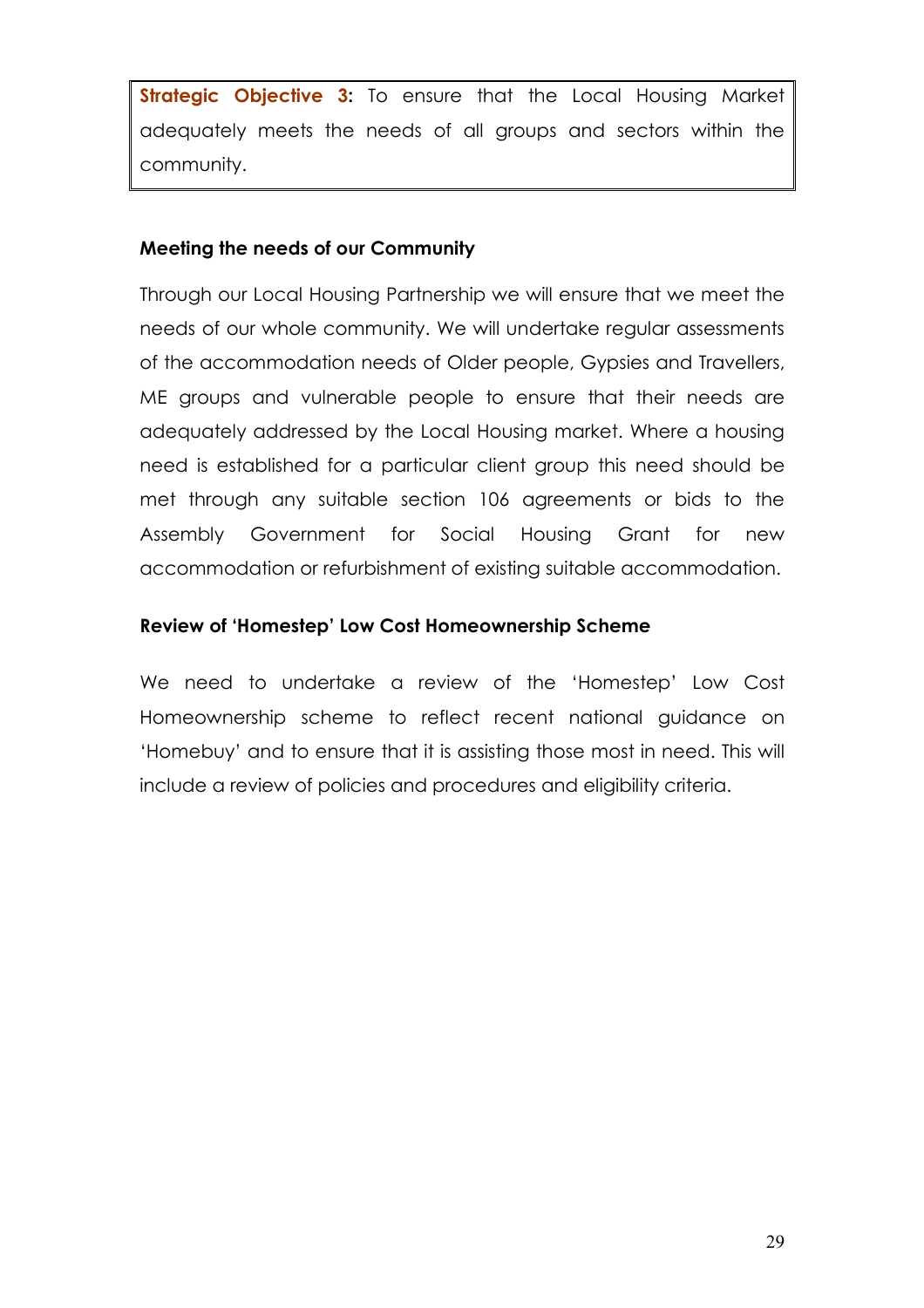Strategic Aim 2

# 'To encourage a Private Housing Sector that provides a quality living environment which promotes health and well being'

'Better Homes for People in Wales' says… 'We are committed to improving the overall quality of private rented stock and management, and stimulate increased investment in the private sector… We will ensure that all people in Wales have access to free high quality housing advice and promote access to specialist housing advice where this is needed."

# Our Strategic Objectives

- 1. To improve partnership working and communication with the private sector
- 2. To improve the condition of properties in the private sector across Rhondda Cynon Taf
- 3. To make the best use of existing private sector housing stock
- 4. To improve the quality of life and health and well being in areas with high concentrations of private rented accommodation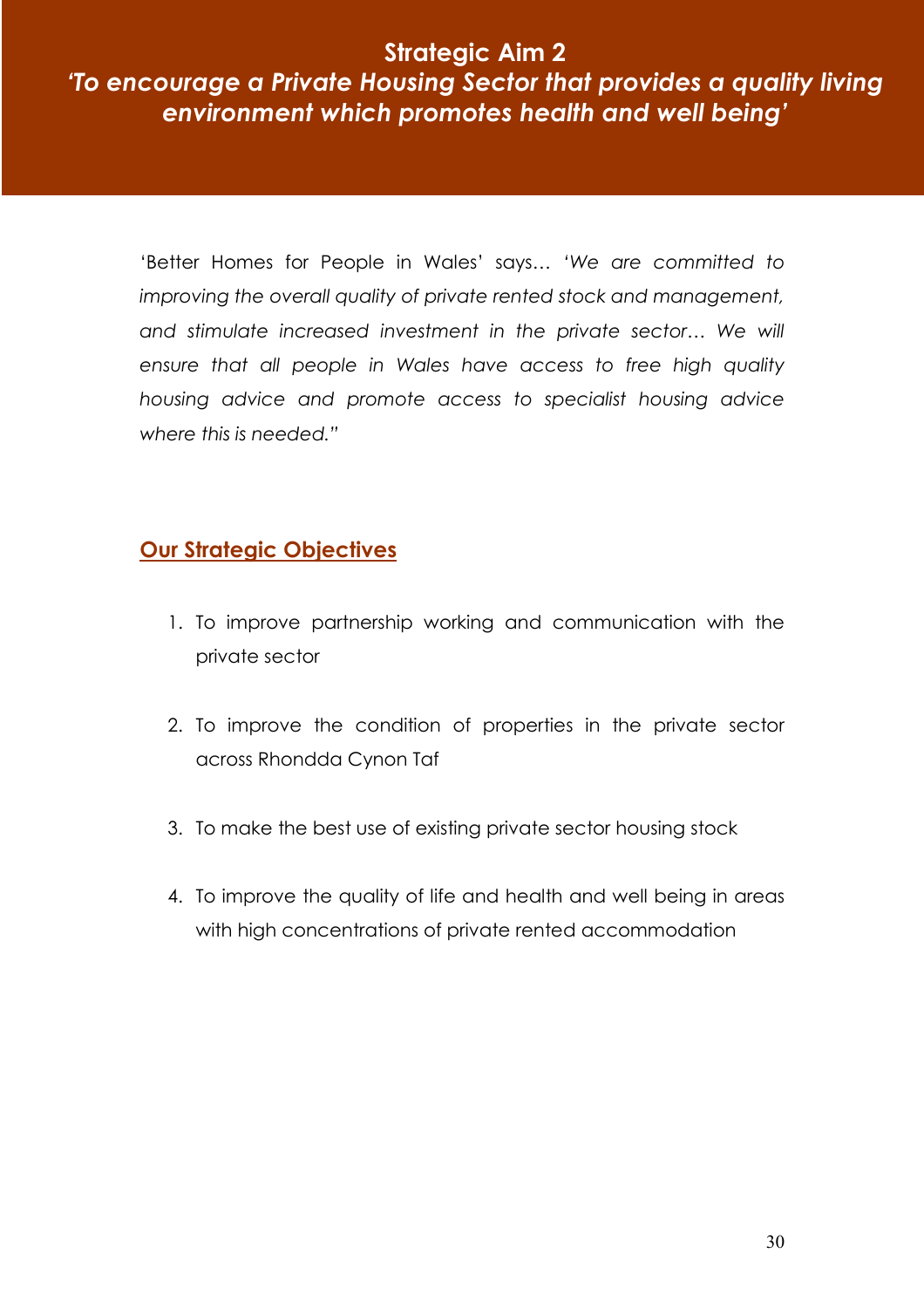# Our Private Housing Sector

The private sector in Rhondda Cynon Taf is dominated by homeownership, with only 9% of all households renting privately. Some private rented accommodation is in the form of Houses of Multiple Occupation and this type of accommodation is particularly common in areas such as Treforest, where the University of Glamorgan is situated.

Data from the Welsh House Condition Survey 1998 identifies a high level of unfitness in private rented properties throughout Wales (18.4%), in comparison to 7.6% in the owner-occupied sector and 8.2% in the social rented sector. Within Rhondda Cynon Taf the unfitness of these dwellings is mainly caused through disrepair and/or dampness.

# What we have achieved so far

# Improving Quality of Life in the Private Sector

#### Housing Renewal Policy (Private Sector)

The Housing Grants Construction and Regeneration Act 1996 (HGCR ACT) sets out a framework against which local authorities should develop their investment into their private sector stock to reduce the level of unfit housing. Changes in the formula for grant allocation were brought in with the Regulatory Reform (Housing Assistance (England & Wales) 2002) and the emphasis changed to providing " local solutions for local problems". We are adopting a more strategic approach towards investment in the private sector due to the demographic make up of the area. Within our area there are some 77,000 houses in private ownership, much of which are over 100 years old.

There are a significant number of residents who are on low incomes, elderly and vulnerable and living in poor conditions. In many of these cases intervention from the Council is needed to improve housing conditions via different forms of grant aid.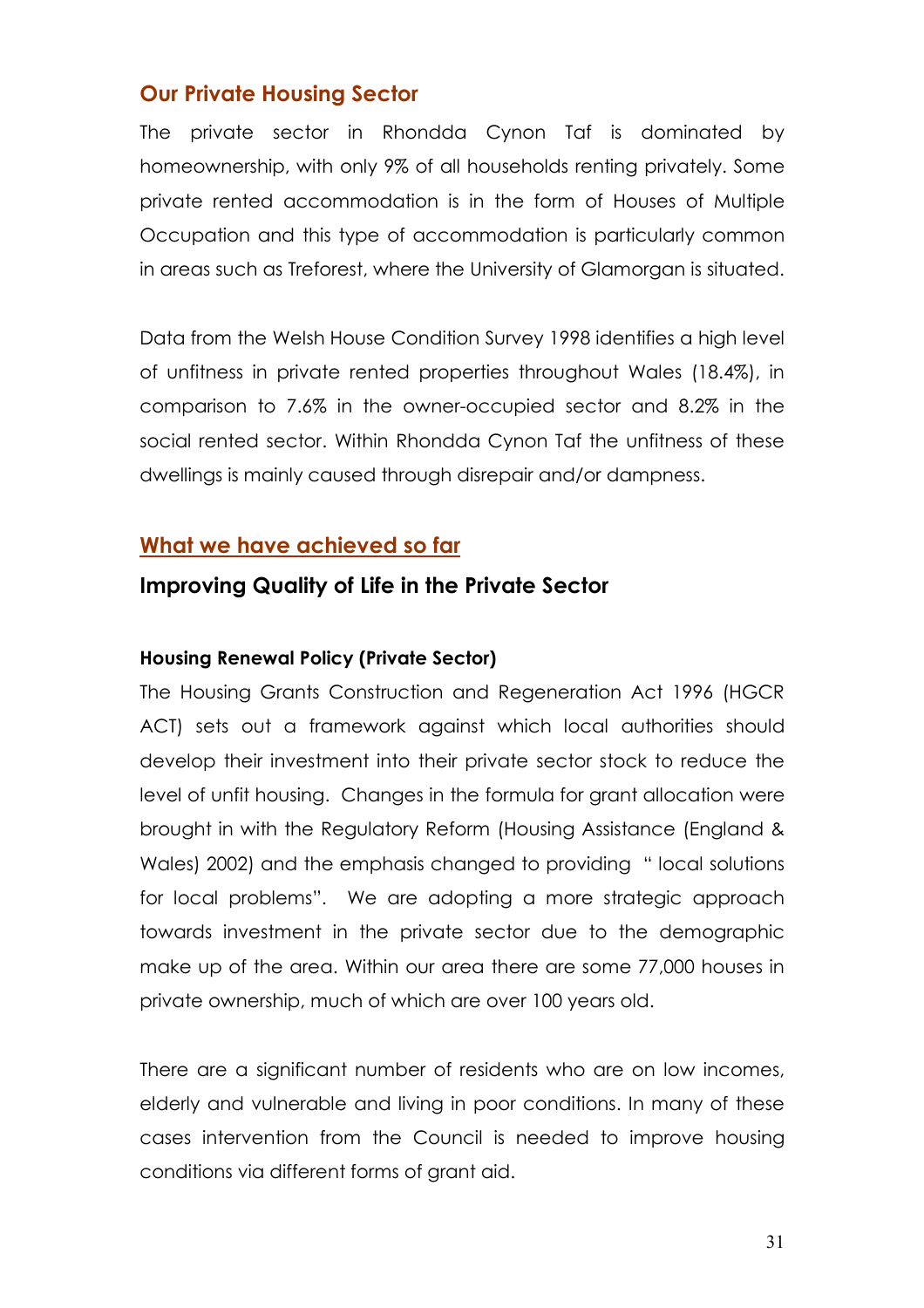In recent years a larger proportion of the grant budget available to Private Sector Housing has been targeted toward the disabled, elderly and vulnerable. The Authority currently provides discretionary Renovation grants (£1.2m in 2007/08), discretionary Maintenance and Repair Assistance grants for the elderly on limited income (£2.5m in 2007/08), mandatory Disabled Facilities Grants and adaptations (£4.4m in 2007/08), as well as funding for other initiatives such as energy efficiency (£200k in 2007/08), community regeneration etc.

#### Area Renewal and Regeneration

The aim of a Neighbourhood Renewal Area (NRA) is to address disrepair of private houses and social deprivation in an identified geographical boundary utilising domestic grants and environmental schemes to reverse the decline and raise local confidence and pride in the community. NRAs are based on Group Repair Schemes, which aim to remedy any exterior problems relating to the external envelope of properties in order to aesthetically improve and extend their lifespan. The grant also provides the opportunity for local community groups to implement Environmental Improvement Schemes within the boundary, such as improvements to local parks, community buildings and highways. Undertaking physical improvements to housing also has related health and well being benefits and contributes positively to community sustainability.

We have declared two Neighbourhood Renewal Areas in Rhondda Cynon Taf. Treherbert & Tynewydd in the Rhondda was declared in 2002 whilst Miskin & Penrhiwceiber in the Cynon Valley was declared in 2003.

To date we have spent £7.1 million in Specific Capital Grant and have been awarded a further £2 million for expenditure in 2007-08. The Private Sector Housing Unit has invested a further £2.5 million in both areas since their declaration via the provision of grants for disabled facilities, home repair assistance and renovation.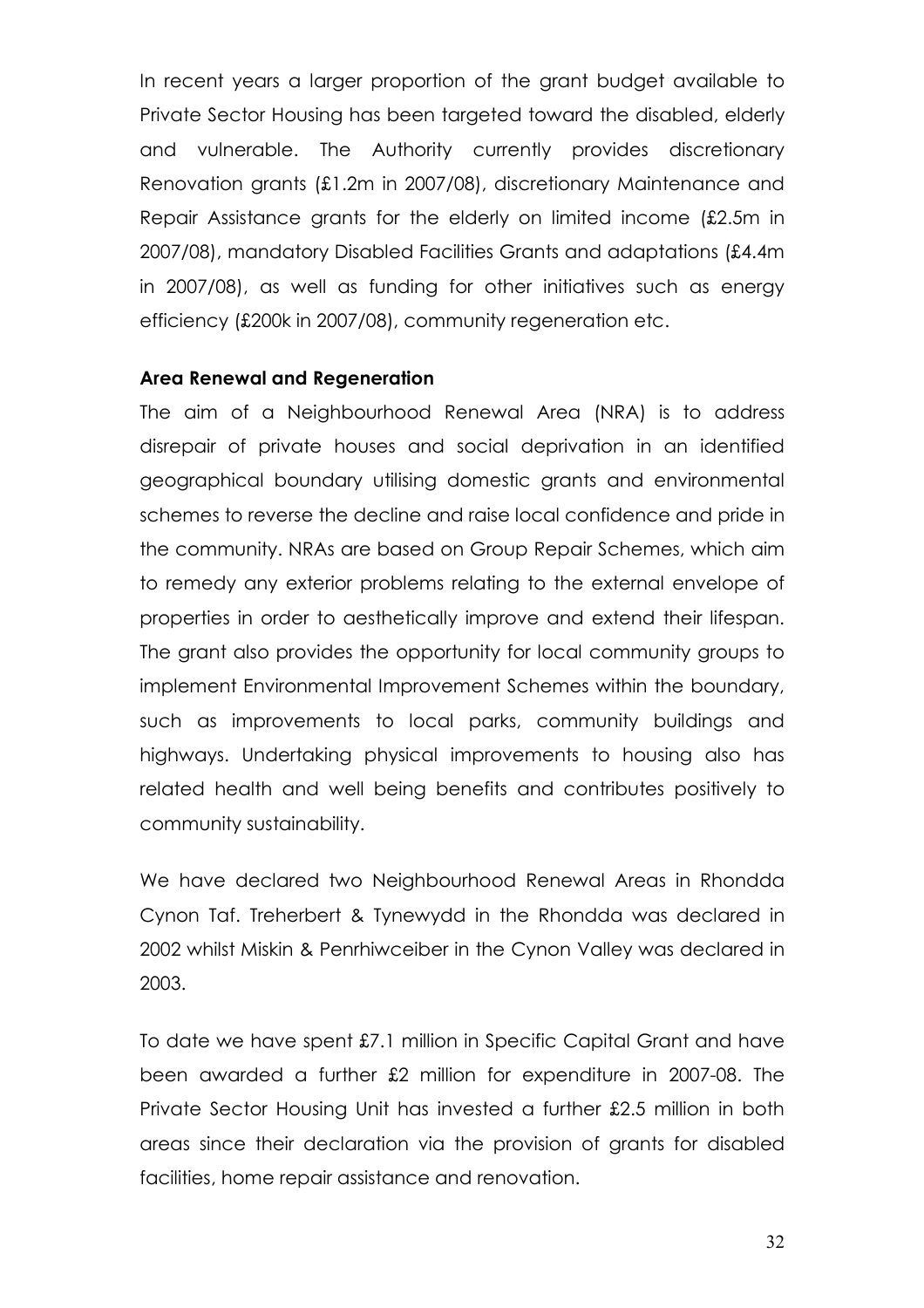An additional £400,000 in private finance has been invested in the areas to date via applicants' contributions to Group Repair Schemes.

### Disabled Facilities Grants (DFG) and Works of Adaptation (WOA)

A key area of Private Sector Housing activity is delivering Disabled Facilities Grants (DFG) and minor works of adaptation to private sector owner occupiers.

This is a very high profile service area that contributes to our Health and Well Being agenda by helping vulnerable and disabled residents live independently, and safely in their own homes. We support this important area of activity with significant investment to meet the growing demand of an ageing population ( £4.4 million in 2007/08).

DFG is a mandatory grant, where eligibility is determined in accordance with the Chronically Sick and Disabled Persons Act and the HGCR Act. Referrals for this type of grant come from Community Care.

Innovative partnership working with suitably experienced contractors, via a contractual agreement with the Private Sector Housing Agency Service contributed to national top quartile position in 2005/06, with further improvements on the national Performance Indicator recorded in 2006/07.

Continuous improvement in the DFG service will be measured via the national Performance Indicator that records average DFG timescales from first contact with the Authority to provision of the adaptation.

The Works of Adaptation service also provides minor aids and adaptations (e.g. handrails, ramps, hoists etc ) where the cost is less than £600. This service is referred by Community Care staff to provide a quick response to remove danger and provide support, allow hospital discharge etc. for disabled, elderly owner occupiers throughout the County Borough.

33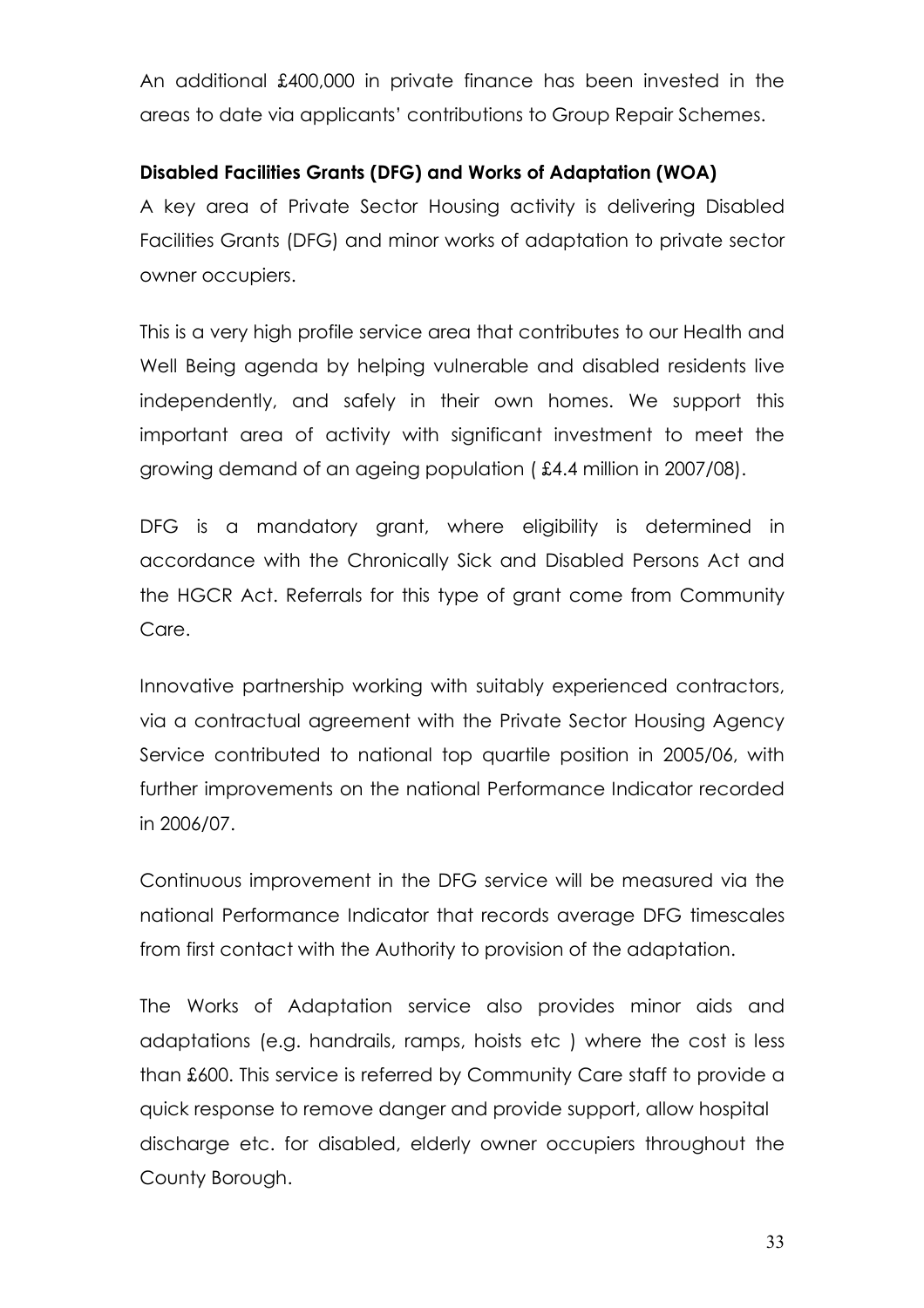| <b>Budgetary Spend</b> | 04/05         | 05/06           | 06/07               | Total                          |
|------------------------|---------------|-----------------|---------------------|--------------------------------|
| Renovations            | £2,101,752.00 | £2,205,703.00   |                     | £2,274,315.00   £ 6,581,770.00 |
| <b>HRA/MRA</b>         | £2,151,157.00 | £2,265,783.00   |                     | £2,203,174.00   £ 6,620,114.00 |
| <b>DFG</b>             | £4,114,219.00 | £4,258,841.00   |                     | £5,285,197.00 £13,658,257.00   |
| Non Trads              | 136,083.00    | 144,874.00<br>£ | 139,955.00   £<br>£ | 420,912.00                     |
| Total                  | £8,503,211.00 | £8,875,201.00   |                     | £9,902,641.00 £27,281,053.00   |

| <b>Number of Grants</b> | 04/05 | 05/06 | 06/07 | <b>Total</b> |
|-------------------------|-------|-------|-------|--------------|
| Renovations             | 64    | 94    | 82    | 240          |
| <b>HRA/MRA</b>          | 745   | 792   | 589   | 2126         |
| <b>IDFG</b>             | 336   | 400   | 330   | 1066         |
|                         |       |       |       |              |
| Non Trads               | 11    | 10    | 6     | 27           |
| Total                   | 1156  | 1296  | 1007  | 3459         |

#### Equity Release and Loans

We are currently working in partnership with a number of other Authorities (South Wales Loans Consortium) to develop a mechanism to offer loans to clients who fulfil certain eligibility criteria.

The loans pilot scheme is intended to be available during the latter part of 2007/08.

#### Resources to Support Housing Renewal and DFGs

| <b>COMMUNITY HOUSING</b>                              |                                                   |       |       |              |
|-------------------------------------------------------|---------------------------------------------------|-------|-------|--------------|
|                                                       | <b>3 Year Capital</b><br>Programme 2007 -<br>2010 |       |       |              |
| <b>Private Sector Housing</b>                         | 07/08                                             | 08/09 | 09/10 | <b>TOTAL</b> |
| Disabled Facilities Grants/Adaptations<br>(DFGs)      | 4,450                                             | 4,450 | 4,450 | 13,350       |
| Home Repair Assistance (HRAs)                         | 2,500                                             | 2,500 | 2,500 | 7,500        |
| <b>Renovation Grants Exceptional</b><br>Circumstances | 1,210                                             | 1,210 | 1,210 | 3,630        |
| <b>Grants Computer System</b>                         | 40                                                | ∩     | ∩     | 40           |
| Carelink Equipment                                    | 50                                                | 50    | 50    | 150          |
| Community Regeneration                                | 108                                               | 108   | 108   | 324          |
| Contingency                                           | 0                                                 | 40    | 40    | 80           |
| <b>Energy Efficiency Programme</b>                    | 200                                               | 200   | 200   | 600          |
| <b>TOTAL</b>                                          | 8,558                                             | 8,558 | 8,558 | 25,674       |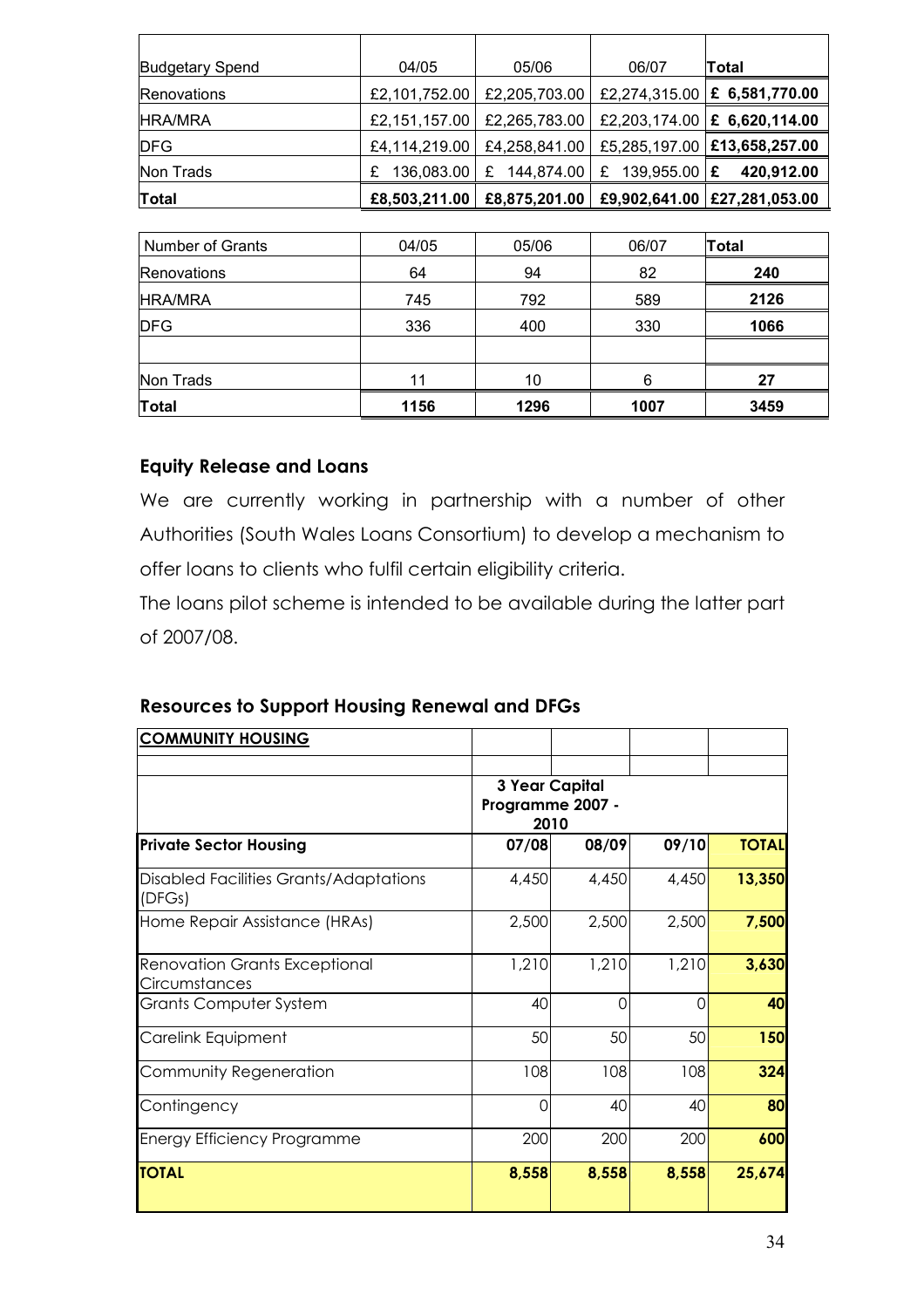#### Care and Repair

The aims of the Care & Repair Agency are to support older and disabled people to repair, improve or adapt their home in order to enable them to remain independent. The service seeks to overcome health, care and physical problems arising from inadequate housing.

The Board of Management includes representatives from local Housing Associations, Cabinet members, the Local Health Board, client group representatives, council officers from Housing and Community Care and a local hospital.

As evidenced by Care and Repair Rhondda Cynon Taf's Strategic Business Plan 2007-2012, the agency assists the Local Authority and the Welsh Assembly Government in delivering strategic objectives by making contributions to a wide range of local and national strategies and plans.

Care and Repair works with a wide range of partners to ensure their service is as effective as possible in meeting the needs of our community. Partners include the Council, Local Housing Associations, the Local Health Board, local hospitals and other local and national voluntary agencies. The agency also takes part in campaigns such as 'Keep Well this Winter' and has strong partnerships with Communities First schemes.

Core funding provided to Care and Repair by Rhondda Cynon Taf CBC is £125,634 annually.

#### Rapid Response Adaptations Programme (RRAP)

This is a free rapid reactive repair and adaptation service operated by Care and Repair, joint funded by the Council and the Welsh Assembly Government. RRAP allows older and disabled people to live in a safe and secure home environment. Clients are eligible if they are in hospital or have recently been discharged or wish to remain at their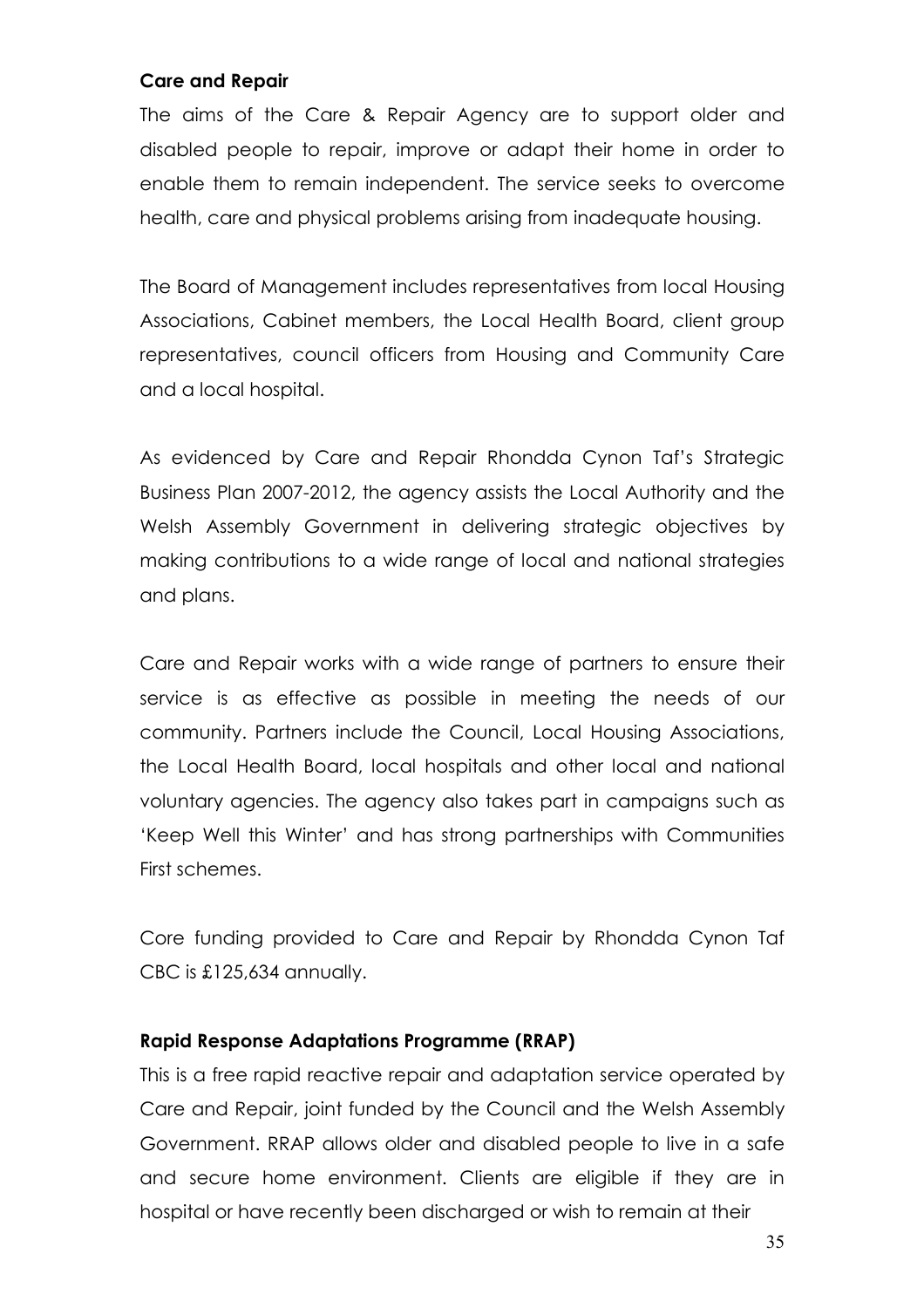home living independently. There is a limit to the type of work that is considered eligible and the maximum amount payable is £350. Hospital or Community Care Occupational Therapists, Health Visitors and District Nurses, Housing or Environmental Health Officers and General Practitioners can make referrals to the service.

| Performance 2005-06         |                                     |                            |                    |  |
|-----------------------------|-------------------------------------|----------------------------|--------------------|--|
| <b>Scheme</b>               | No. of Referrals<br><b>Actioned</b> | Cost<br>Average<br>per Job | <b>Total Spent</b> |  |
| <b>RRAP</b><br>(WAG funded) | 394                                 | £113.28                    | £44,632            |  |
| <b>RRAP</b><br>(LA Funded)  | 446                                 | £104.07                    | £46,415            |  |

# Empty Properties

Empty properties are a wasted resource, particularly in an area where affordable housing is in short supply and can have a detrimental impact on the appearance of a locality and on the health and well being of residents. They are often targets for anti social behaviour and environmental crimes such as graffiti and fly tipping. Their presence can have a direct impact on the regeneration of a locality, particularly where there are high concentrations and those present are in a poor condition.

# Pathways to Adapted Housing

Pathways to Adapted Housing was established in conjunction with Pontypridd and District Housing Association to improve housing services to disabled persons. It comprises of a Disabled Persons Housing Register that consists of a register of people who need to move to suitably adapted properties and a register of adapted properties that exist within the county borough via the Common Housing Register. This is complimented by a classification system that matches applicants to properties that will meet their needs.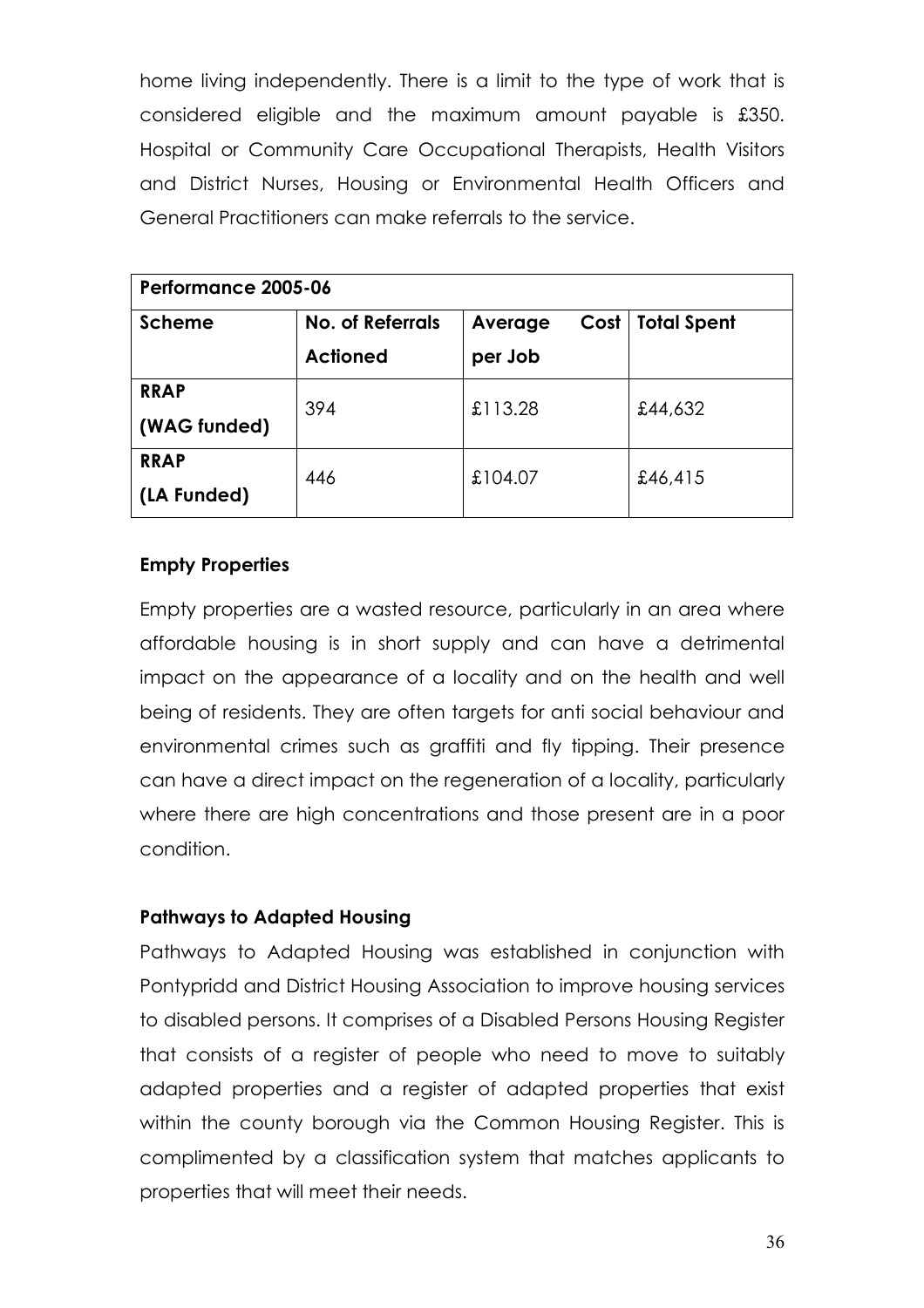Pathways to Adapted Housing not only provides a clearer process for disabled applicants to be referred for consideration for adapted housing but also assists in improving the efficiency and effectiveness of the housing service overall. This method virtually eliminates the costly process of void properties having their adaptations removed and being offered to general needs applicants when it would be better suited to a disabled person who is also waiting for accommodation.

Pathways can also help determine the "Best Course of Action" where a decision has to be made regarding a Disabled Facility Grant. It can result in a disabled person moving into an adapted property thus saving costs in carrying out an expensive adaptation. It can also assist in the temporary decanting of grant applicants whilst their property is being adapted and/or renovated. Potential savings over DFG installations are approximately £2.3m since 2002.

The Pathways to Adapted Housing Register is also used as an evidence base to determine the need for new adapted housing and assists us in prioritising Social Housing Grant.

#### Innovative Uses of the Private Rented Sector

In partnership with Hafod Housing Association we have been successfully awarded funding from the Welsh Assembly Government to launch a new private sector leasing scheme 'Cartrefi Hafod'. We recognise that the private rented sector is currently under-utilised and has the potential to yield quality housing solutions without the need for capital expenditure. The aims of Cartrefi Hafod are to prevent homelessness by adequately housing people before they become homeless and reduce the use of Bed & Breakfast accommodation by increasing the supply of quality temporary housing. A further aim of the scheme is to promote and improve choice for clients by sourcing accommodation in high demand areas to enable clients to live in an area of their choice and thus remain close to schools, employment and family support networks. This will improve the quality of life for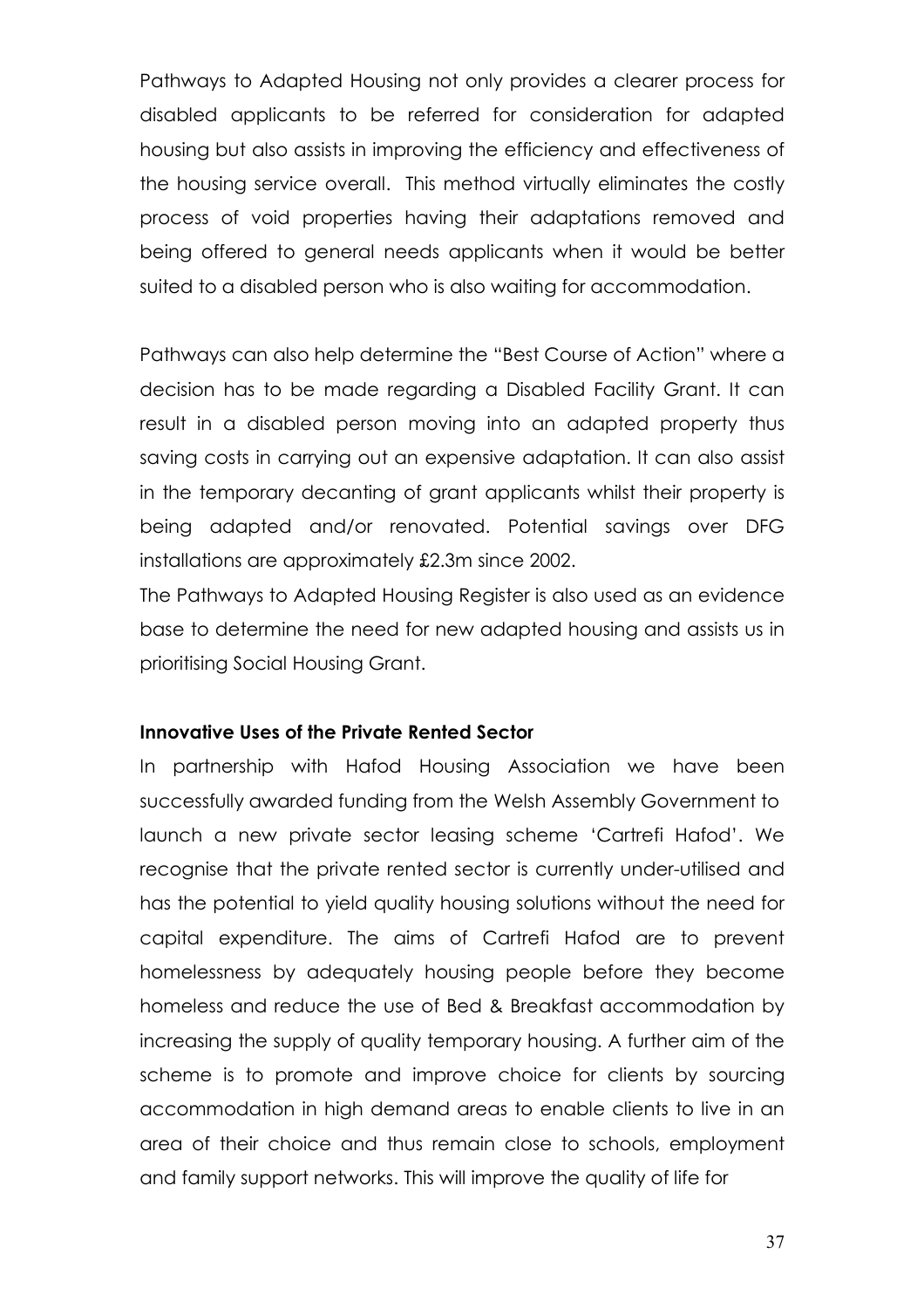temporary housing clients and promote a greater sense of inclusion and well-being.

## Regulating our Private Rented Sector

We work with landlords, tenants and our partners to ensure the accommodation in the Private Sector provides a safe, attractive and healthy environment in which to live. The effective management of rented properties is also important, particularly in communities with high concentrations of such properties.

The Council has adopted a Corporate Enforcement Policy that seeks to ensure people comply with the law. Where this is undermined, the Council will use its legal powers to protect our residents and communities. This policy underpins our approach to Housing Enforcement.

We endeavour to liaise with landlords to ensure they are aware of the standards required in rented properties. We also offer an advice service to new and existing landlords to support them as they undertake improvements, repairs and conversions of their properties. In addition, we undertake regular, programmed inspections of houses in multiple occupation and respond to requests for service from tenants concerned about their living conditions.

Where significant hazards are found in a property and particularly where the occupiers are vulnerable and are at risk of injury, we use a range of enforcement options to protect their health and safety. This ranges from service of improvement notices for required repairs to a house, to the issue of prohibition orders to stop the use of whole or part of a property, to the use of emergency remediation notices to effect repair to prevent imminent risk. Where legal documents are not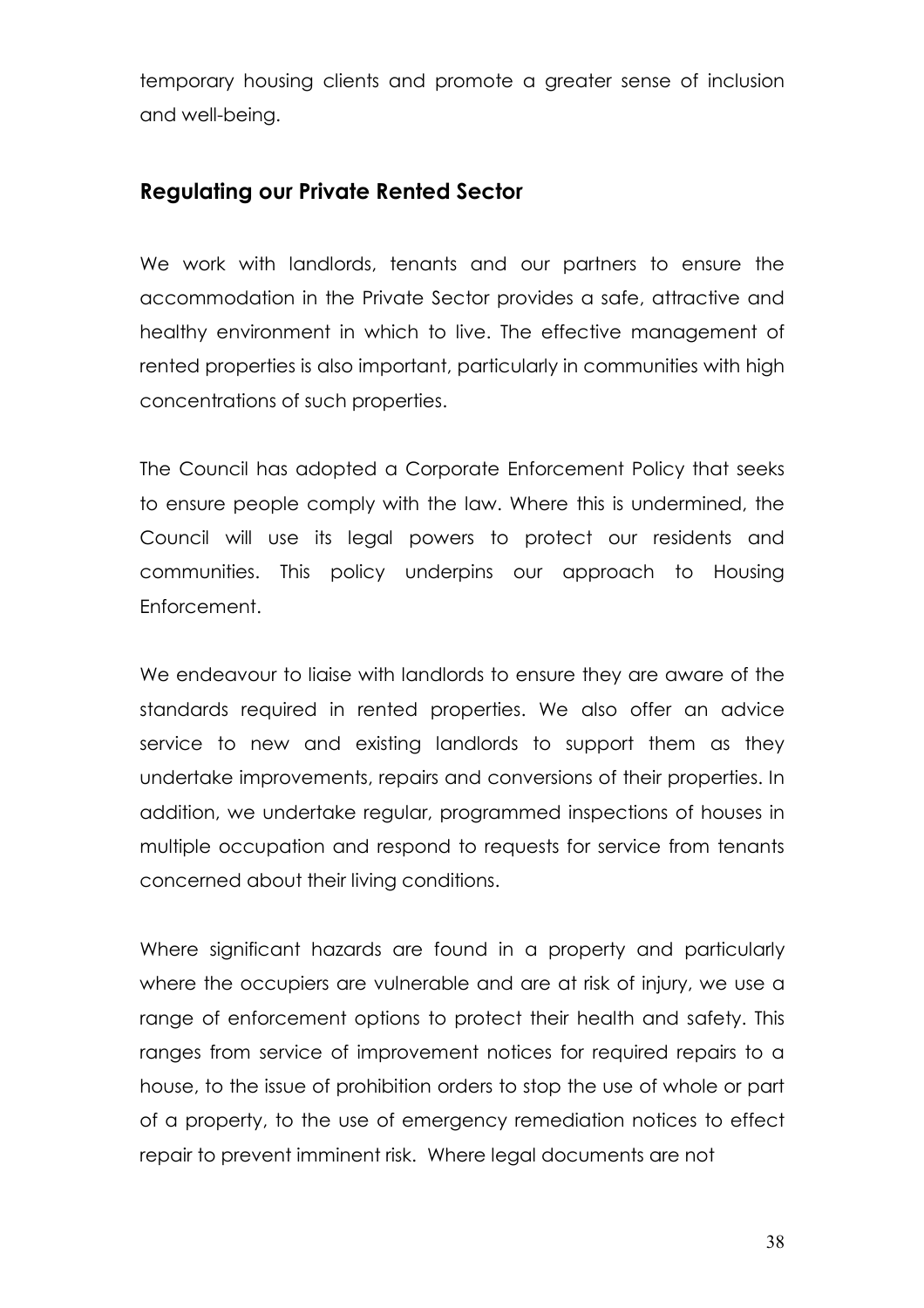complied with, we act to prosecute landlords where appropriate and may also undertake works in their default and recover the costs.

#### Housing Health and Safety Rating System

The Housing Health and Safety Rating System is a new method of assessing housing conditions that uses a set of 29 hazard criteria to identify deficiencies and defects in a property that affect the health, safety and well-being of occupiers and visitors.

Enforcement officers undertook an extensive training programme in the lead up to the change in legislation and as a result we have been using the new standard to determine property conditions since July 2006.

#### HMO Licensing

In 2002, we introduced a successful County Borough Wide Special Control Registration Scheme for Houses of Multiple occupation that were 2 storey or above with 4 or more tenants. Over 580 properties, mainly in the Treforest Ward, were registered by the scheme.

The Housing Act 2004 replaced registration schemes with new licensing powers for Councils to use for houses in multiple-occupation. It introduced the requirement for local authorities to licence certain types of houses in multiple occupation, namely those of 3 storeys or above with 5 or more tenants. This is termed Mandatory HMO Licensing. The majority of properties subject to the Council registration scheme are small and do not come within the scope of the Mandatory Licensing regime.

The Act also gives local authorities discretion to introduce other types of licensing scheme for other types of HMO. This is termed Additional Licensing.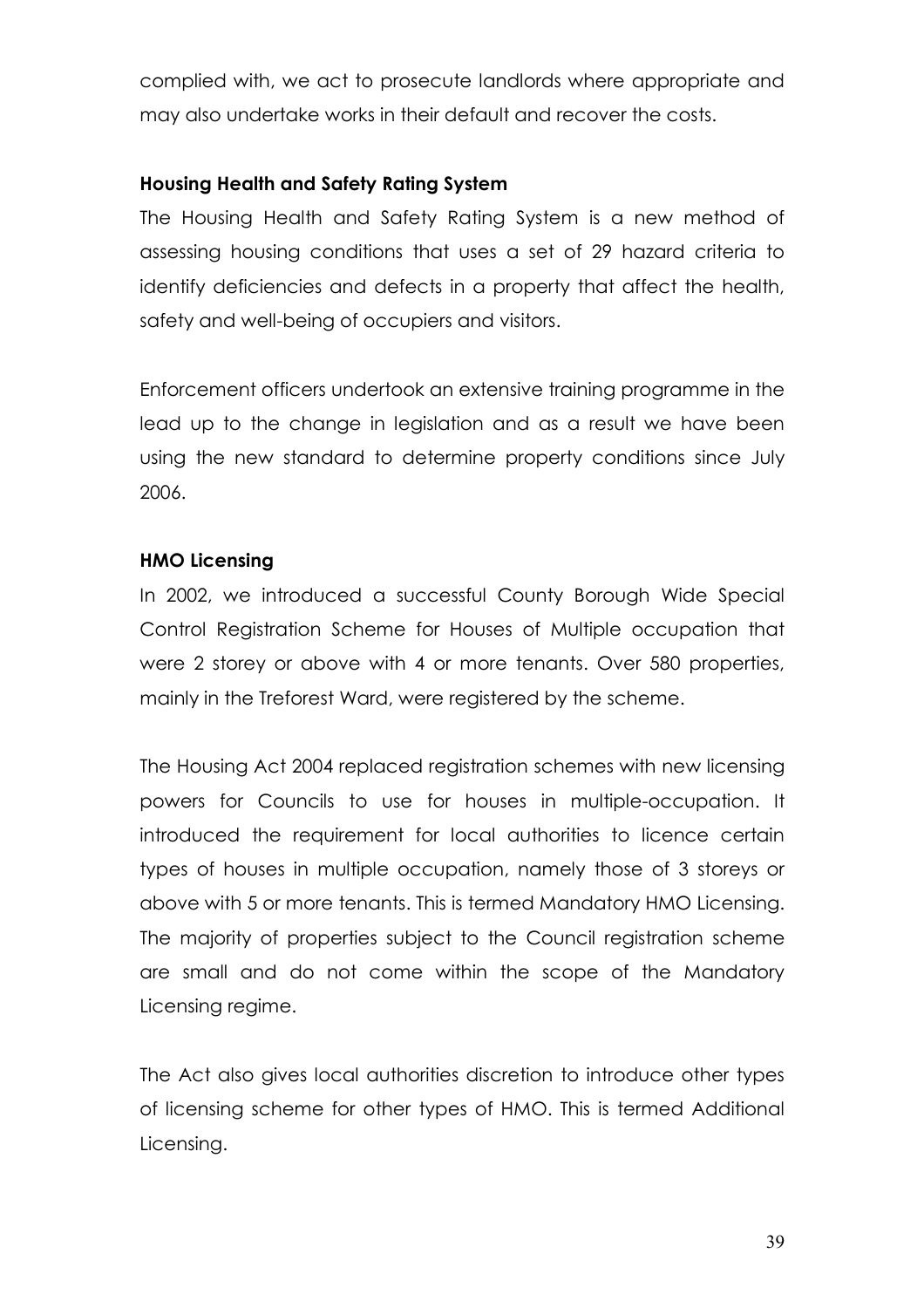In October 2006, we began a process to appraise the effectiveness of the 2002 Council Registration Scheme and to decide if there was a need to continue with a form of licensing for HMOs that applied to properties other than mandatory licensing. We consulted with key stakeholders during the process including the Treforest Residents' Association, The University of Glamorgan Registered Landlords Association and the Police.

The outcome of this process concluded that the 2002 Registration Scheme brought many benefits to the tenants of HMOs in the County as it had done much to improve their living standards. There is evidence to support the concern amongst stakeholders that areas with high concentrations of HMOs continue to experience particular problems as a result of poor management. As a result, we have decided to implement an Additional Licensing Scheme for HMOs once the existing transitional arrangements cease in 2009. Such a scheme will apply to 2 storey HMOs and above with 4 or more tenants.

#### Selective Licensing

In addition to the powers to licence houses in multiple occupation, local authorities also have the ability to licence other types of private rented properties. This is termed Selective Licensing. The purpose of selective licensing is to focus on areas of low housing demand and/or areas that are suffering from persistent problems with anti social behaviour. At present the Council has no plans to introduce any selective licensing schemes in the County Borough. Instead, we are working with the Community Safety Partnership to develop initiatives across the County Borough to tackle problems of anti social behaviour and youth annoyance across all tenures. We are also developing an approach to the re-use of empty properties.

#### Partnership Working

The private rented sector plays an important role in the housing market of Rhondda Cynon Taff. We are therefore currently involved in a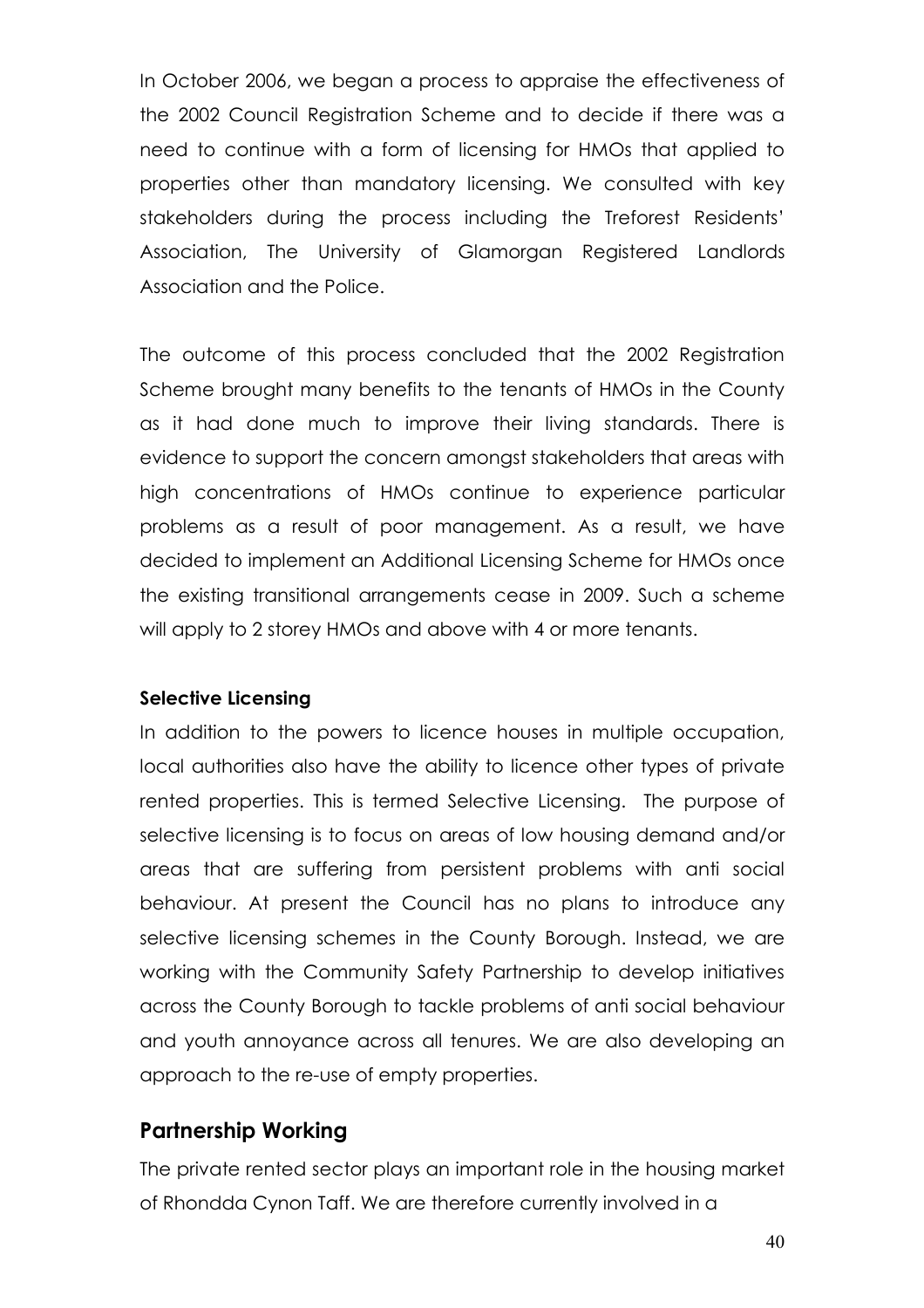number of partnerships that involve the private sector as outlined below.

**The Landlord Exchange**: A forum for landlords and managing agents from the private sector to come together to network and learn about developments in the residential lettings field. Annual events are held and a regular newsletter is published to keep landlords informed about national and local issues.

University of Glamorgan: We work in partnership with the University to promote the Landlords Exchange Forum. In addition, we work together to ensure that houses in multiple occupation offered by the University through its accommodation service comply with our regulations.

**Supporting People Project:** The Housing Enforcement team are working with Supporting People to ensure the accommodation chosen by their clients meets minimum standards. This is following the deregulation of many premises providing a minimum level of support by the Care Standards Inspectorate. We aim to work in partnership to ensure that vulnerable adults can be confident that where they live promotes their health, safety and well-being without unnecessary regulations being imposed.

# Meeting Our Strategic Objectives

In order 'To encourage a Private Housing Sector that provides a quality living environment which promotes health and well being' we need to consider what actions we will undertake to meet the strategic objectives we have identified.

# Improving Quality of Life in The Private Sector

**Strategic Objective 1:** To improve partnership working and communication with the Private Sector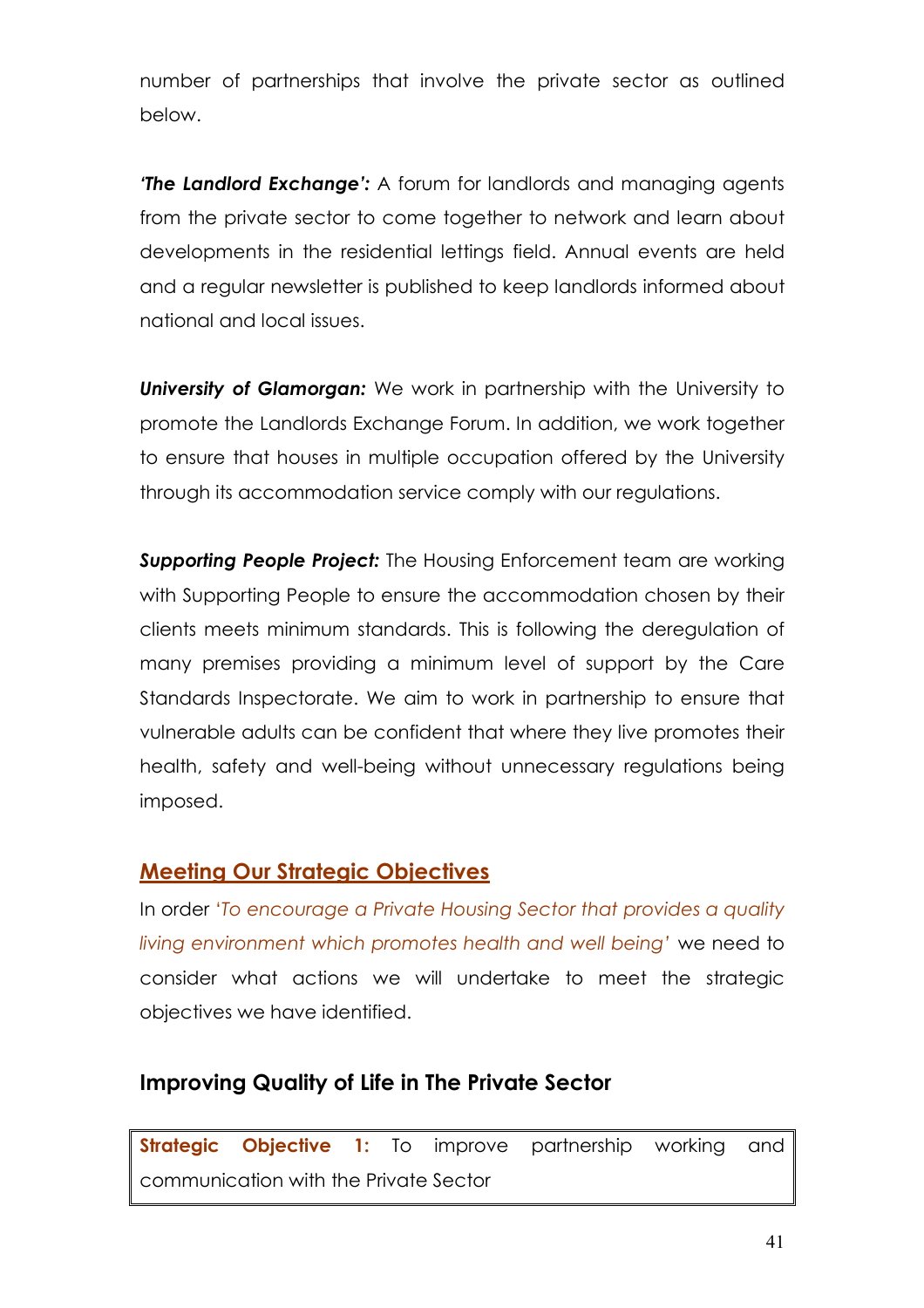#### Advice and Support for Landlords and Tenants

We recognise the need to develop a holistic housing advice service in Rhondda Cynon Taf. This would be a service that provides advice, across tenure, to not only enable people to access appropriate housing, but also to signpost people to appropriate bodies/authorities that can assist them in repairing, maintaining, adapting and improving the energy efficiency of their home to ensure it meets their needs effectively. This service would be available to residents of Rhondda Cynon Taf who either rent or own their home, as well as to private sector landlords and other professionals, such as health visitors, who would also benefit from having a single point of contact to discuss concerns they have on behalf of clients in relation to their living accommodation. We will establish a working group to review the role of the Housing Advice Centre and to identify key partners and organisations who can assist us in meeting this objective.

**Strategic Objective 2:** To improve the condition of properties in the private sector across Rhondda Cynon Taf

#### Area Renewal and Regeneration

The Council will undertake a full review of the Housing Renewal Policy in January 2009. We also need to consider undertaking a new Private Sector Housing Stock Condition Survey to ensure we are targeting resources appropriately. It is anticipated that a further Neighbourhood Renewal Area declaration may be considered. However, at present a review of Neighbourhood Renewal Area operation is being undertaken by the Welsh Assembly Government. Undertaking a new stock Condition Survey will assist us in determining the need for and location of a third Neighbourhood Renewal Area.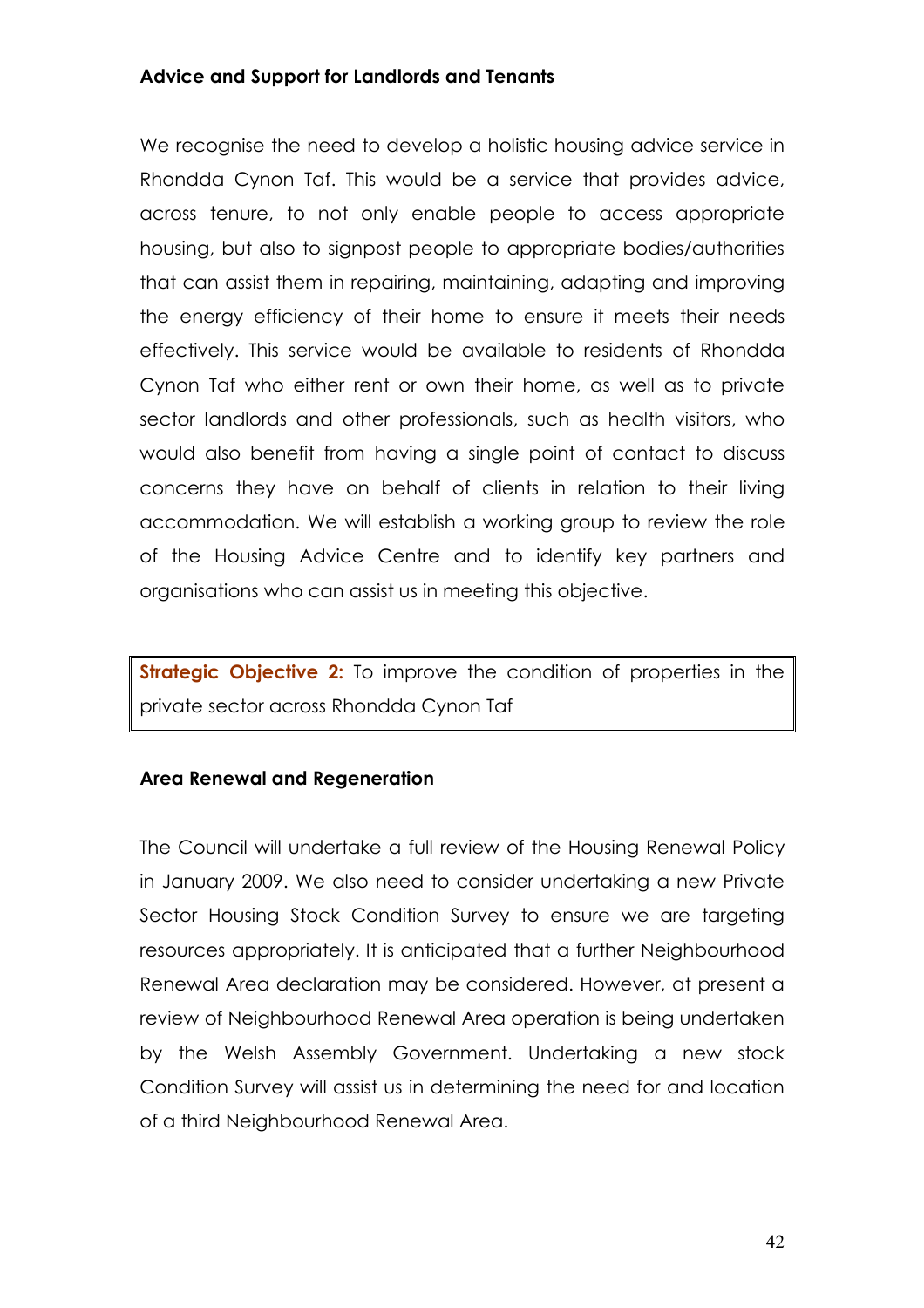**Strategic Objective 3:** To make the best use of existing Private Sector housing stock

#### Empty Properties

We will develop an Empty Property Action Plan to address the problems associated with empty properties and also to ensure, at a time when there is an insufficient supply of affordable housing, we are making the best use of our existing stock. This Action Plan will include various options for dealing with empty properties and ultimately bringing them back in to use. This will include educating owners about the potential of their asset, actions to facilitate renovation, for example financial incentives and also a clear policy on enforcement action. We have established an Empty Property working group to investigate various funding mechanisms to assist us in our aim, which could include partnerships with local Housing Associations and regional working, for example Heads of the Valley funding. Our approach to Empty Properties is outlined under Strategic Aim 1.

#### Adapted Housing Register

In order to build on the success of the Pathways to Adapted Housing project we will consider the possibility of widening the scheme to include private sector properties. This will increase the supply of available adapted properties and prevent adaptations that have been made to properties using DFGs being removed by new purchasers who have no need for them, thereby wasting a valuable resource. This approach will require a housing association partner to purchase suitable properties and an awareness raising campaign so that homeowners wanting to sell a property with adaptations are aware of the scheme.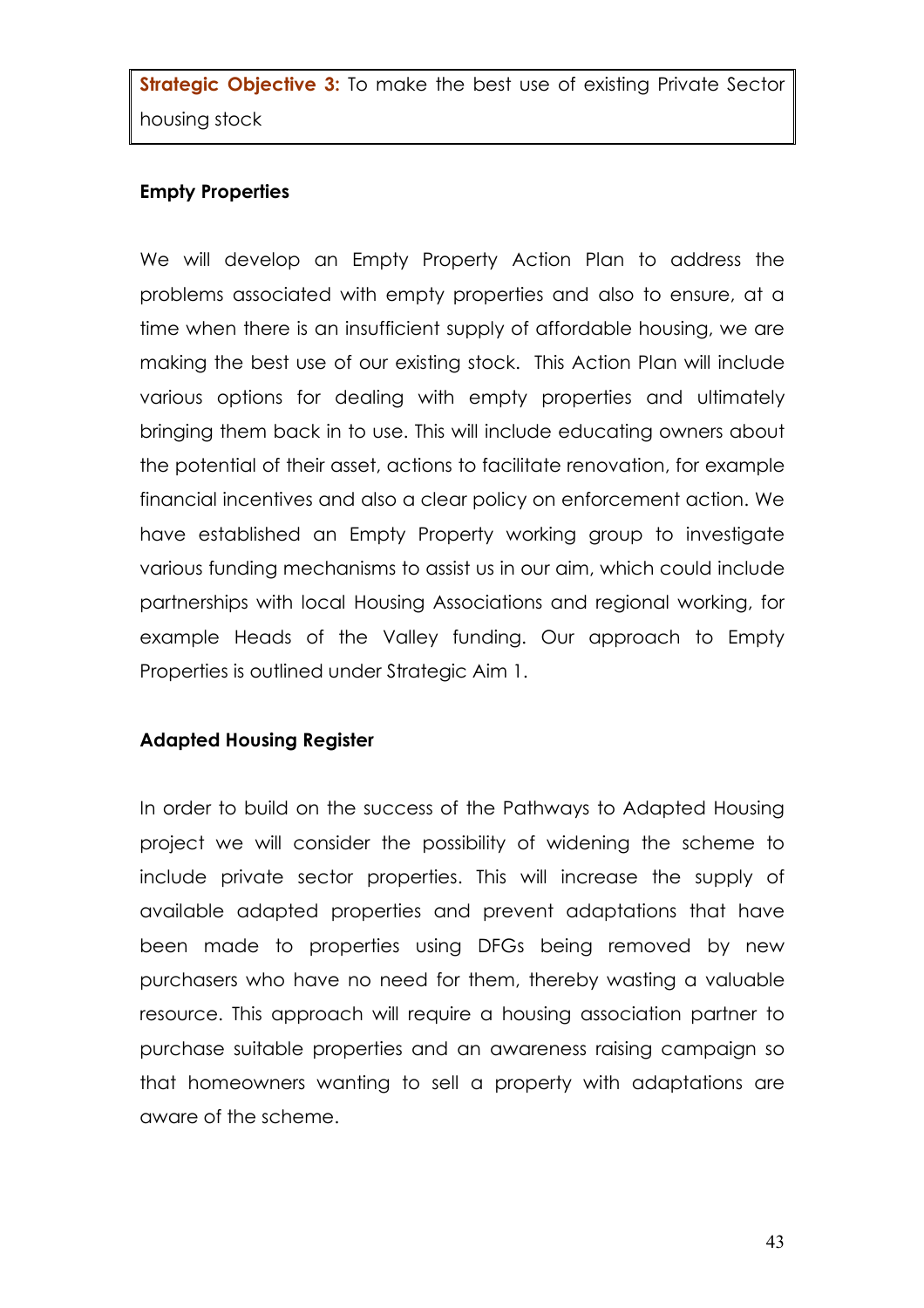# Regulating our Private Rented Sector

Strategic Objective 4: To improve the quality of life and health and well being in areas with high concentrations of private rented accommodation.

#### Housing Health and Safety Rating System

In partnership with our colleagues in Public Heath and Protection and housing associations we will investigate ways in which the new Housing, Health and Safety Rating can be used as part of the Private Sector Housing Renewal Policy and the Allocations framework for awarding points in respect of housing conditions.

#### Accreditation Schemes

Through the Landlords Forum and the Local Housing Partnership, we will work with Landlords to ensure that their properties achieve above the minimum standard required by the law, thereby offering a better standard of accommodation to tenants and improving the general appearance of rented houses to the benefit of the locality.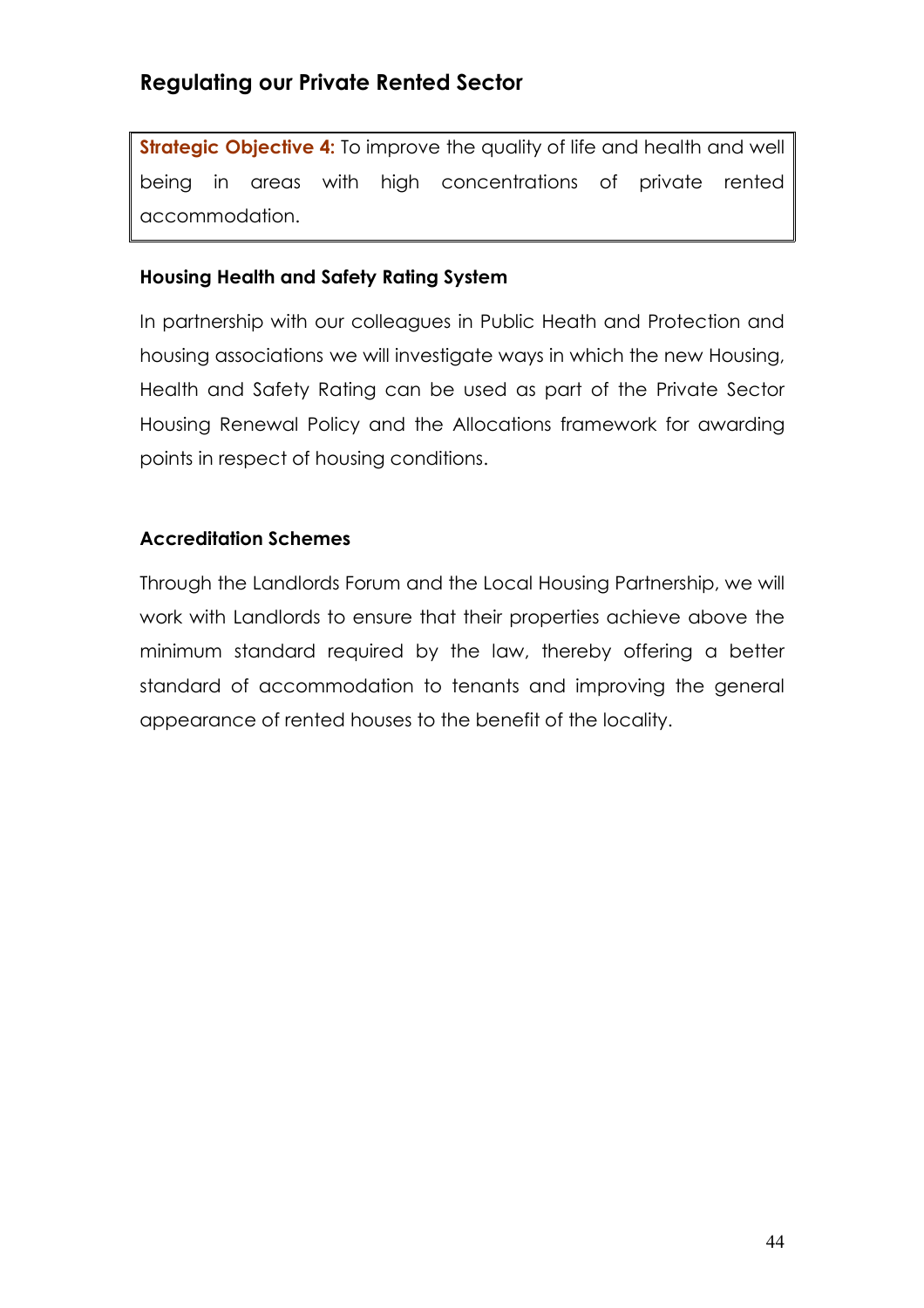# Strategic Aim 3

'To enable good quality social rented accommodation that meets the needs of our communities with a customer focused housing management service creating balanced, socially inclusive, sustainable communities'

> 'Better Homes for Wales' says… 'We are committed to bringing all existing social housing up to the quality standards, within 20 years. We also wish to promote efficient and effective social housing management, higher levels of tenant involvement, and allocation policies that take into account the preference of tenants, promoting a customer centred approach, minimising the barriers to social housing.'

# Our Strategic Objectives

- 1. To improve the quality of life in the social rented sector
- 2. To investigate moving towards a more strategic allocation policy to ensure choice is maximised.
- 3. To ensure a customer focused service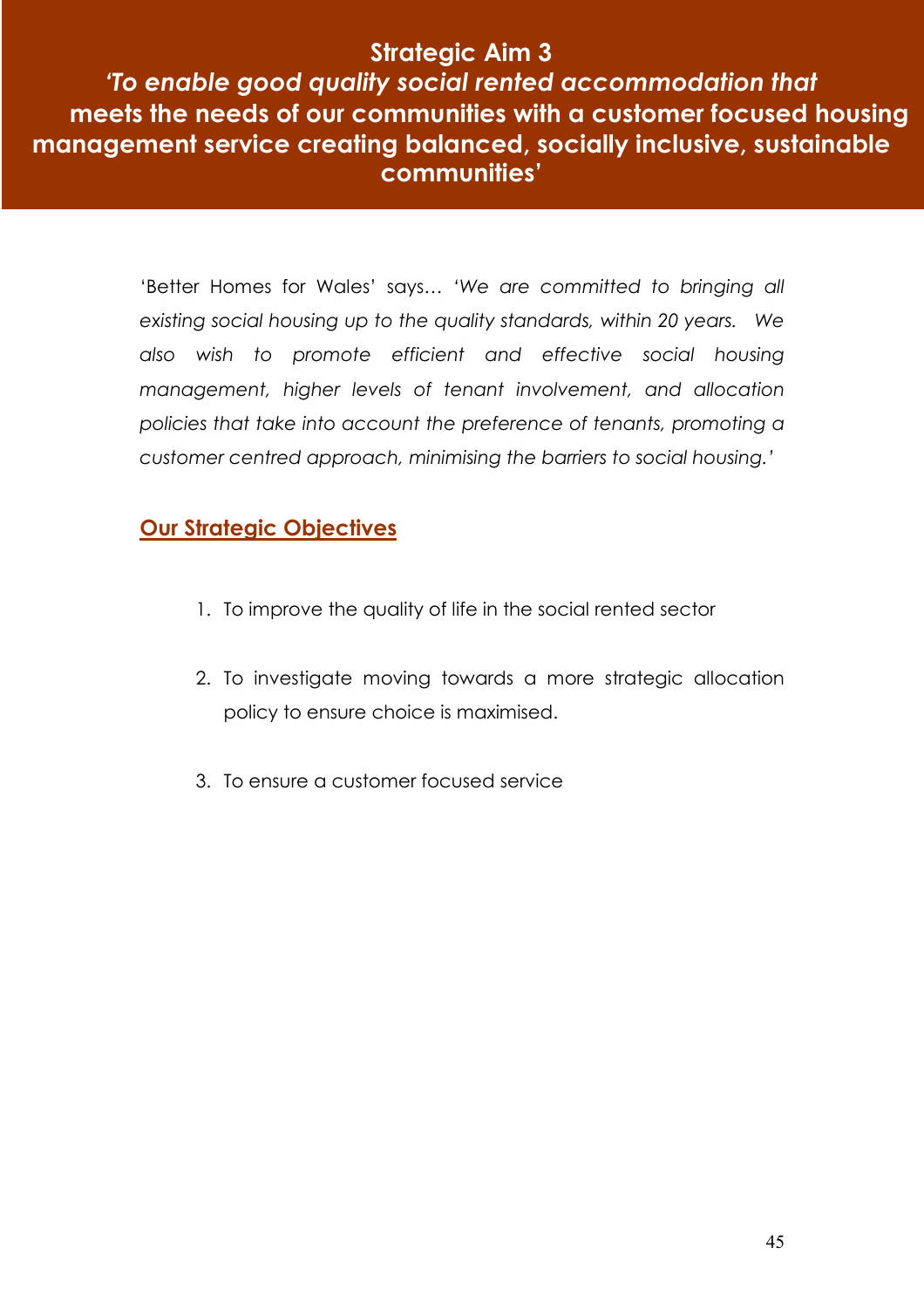## Our Social Rented Sector

Good quality affordable social rented housing has a key role to play in delivering the priorities of local government, including health, education, social care, regeneration and community safety.

Our Local Housing Market Assessment (2006) shows that 15% of the properties in this area are social rented. The main social housing is managed by local based housing providers; RCT Homes with approximately 10,500 properties, Rhondda Housing Association with approximately 1,500 properties and the newly formed Cynon Tâf Community Housing Group which includes Cynon Taf and Pontypridd & District Housing Association with approximately 1,700 properties. These Housing Associations are all partners of a Common Housing Register allowing a single point of access for applicants. The remaining of the social rented properties are managed by Housing Associations based outside the area.

Social rented properties exist throughout the Rhondda Cynon Taf area but the number of properties varies between wards. Many of the previous monopolised social rented estates are now mixed tenure as tenants have gradually exercised their 'right to buy/acquire'. However, many of the larger social housing estates still have pockets that are dominated by social housing.

Some social rented stock within the Housing Association sector is pre 1919, but the majority of properties were built in the 1970s and 1980s and are generally traditional style properties, compared with council properties that were mostly built in 1920s, 1950s and 1960s, with approximately 30% of properties of non-traditional build.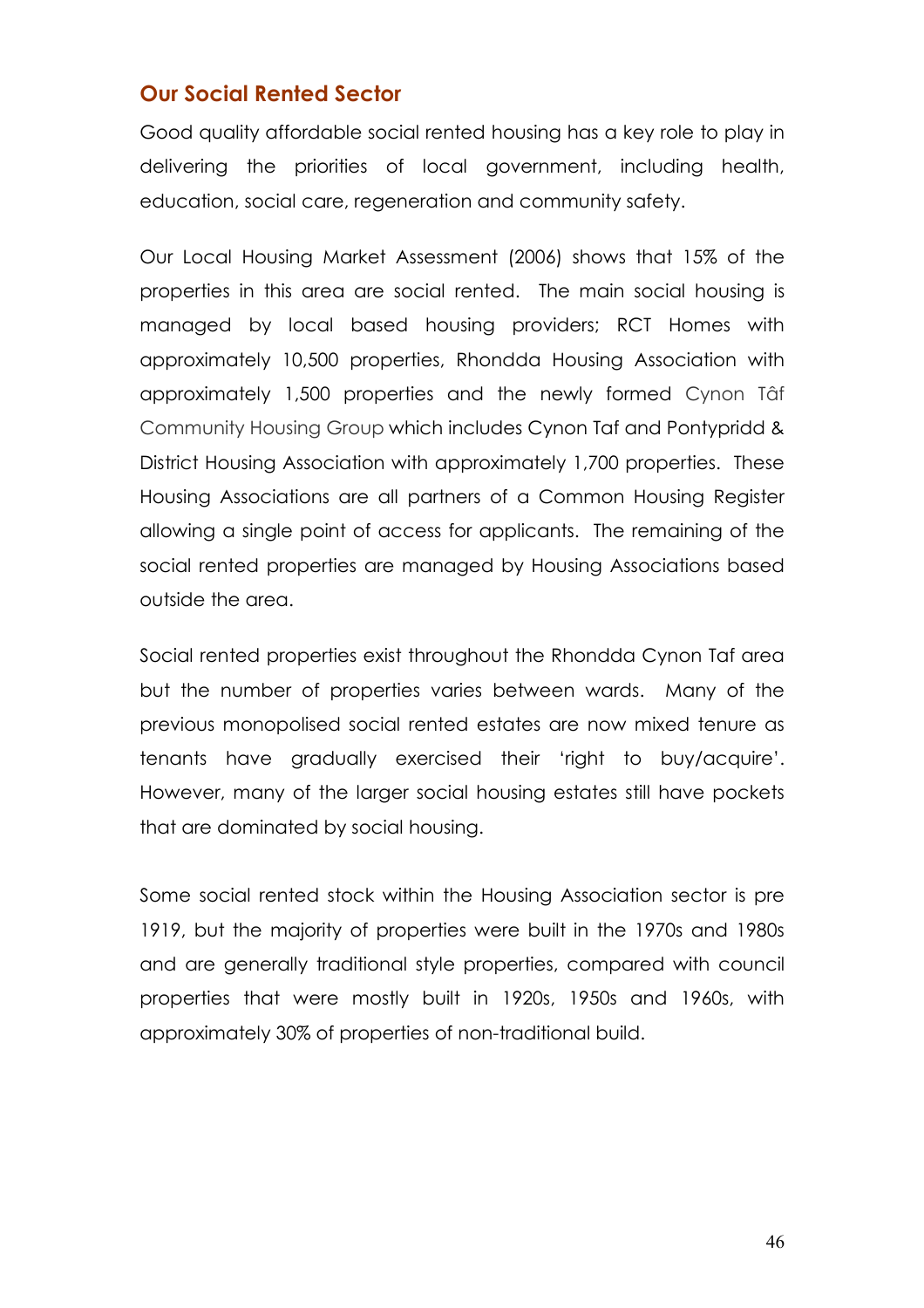# What we have achieved so far

# Improving Quality of Life in the Social Rented Sector

#### Improving Property Condition

#### Council Stock

Due to the age, type and historic lack of investment available to improve the condition of council housing, we consulted with tenants, members of staff and key stakeholders on the options available for improving the council housing stock.

Following a successful stock transfer ballot all council houses were transferred to RCT Homes, a not-for-profit Community Mutual Housing Association in Autumn 2007. A substantial programme of improvements will be undertaken over the next 30 years to ensure that all homes where practical and feasible, are brought up to Welsh Housing Quality Standards by 2012 and maintained thereafter.

A Procurement and Investment Strategy for RCT Homes is currently being prepared which will balance the need for cost effective delivery and attainment of wider social objectives. It will also detail size and value of the contract packages, the areas to be targeted and how the key consultation promises will be met.

#### Housing Association Stock

All Housing Association new build properties are already of Development Quality Requirement Standard and sufficient resources are in place to improve properties on a cyclical basis to bring them up to Welsh Housing Quality Standard. Housing Associations are currently using their Development Consortia to seek out best price, to balance quality and ability to carry out the work to ensure that all of their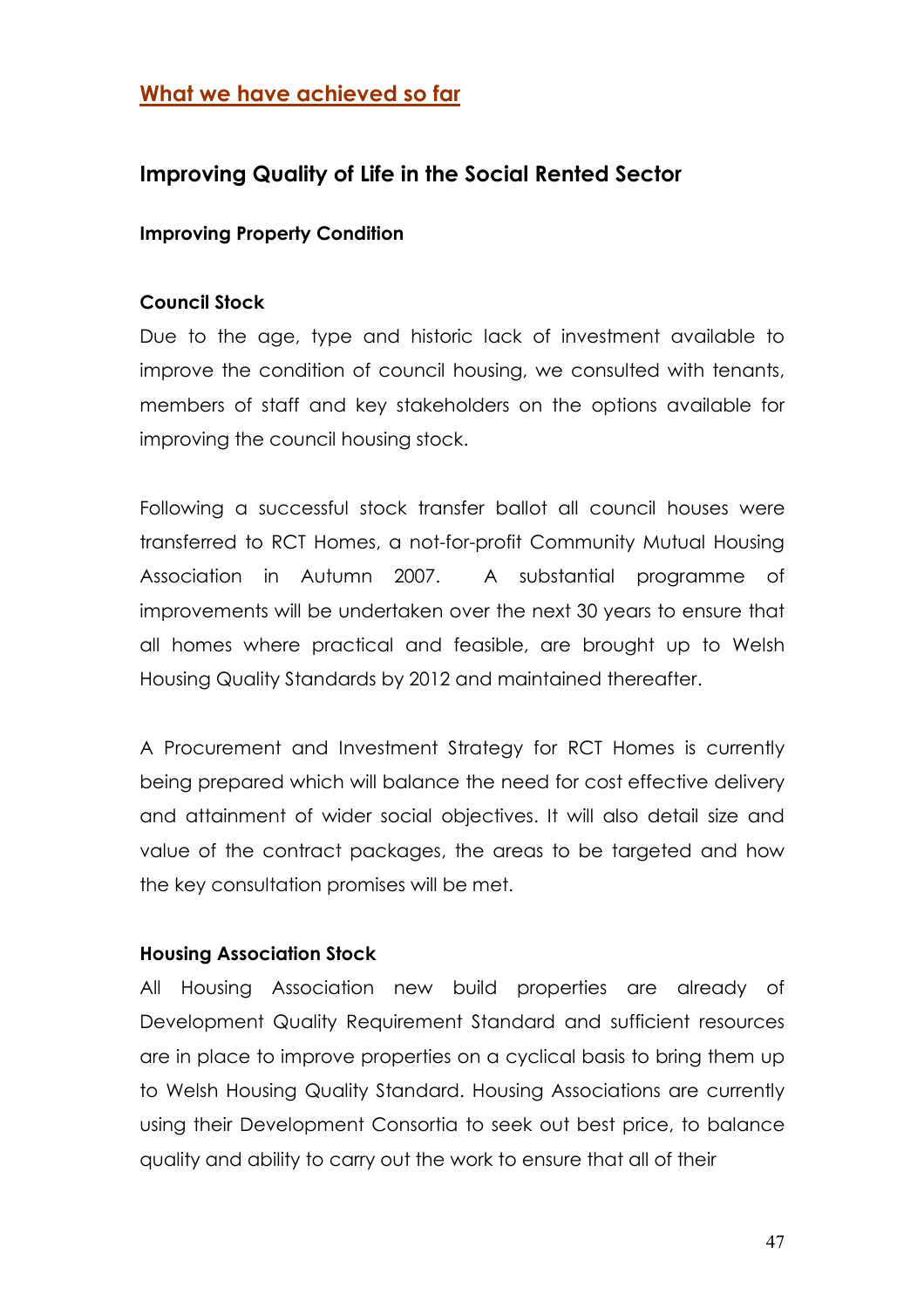accommodation will meet the deadline and maintain the standard thereafter.

#### Social and Economic Development

Improving property conditions also has the added value of improving health and the quality of life for residents not only through improving living space, but also by maximising economic benefits to communities and therefore has direct links to our Health, Social Care & Well-Being Strategy. The achievement of Welsh Housing Quality Standard in Rhondda Cynon Taf will enable local training programmes leading to increased local employment opportunities. Housing Associations are already delivering training programmes and employment opportunities to address the skills shortage in the county borough and link at a strategic level with our 'Construction Skills Strategic Group'. The group provides a medium to long-term strategy to address the local skills shortage, and engage local contractors to increase the amount of local apprenticeship schemes. Many local Housing Associations also provide lifelong learning opportunities to tenants where work, education, training programmes and apprenticeship schemes are all linked.

As part of the programme of improvements through stock transfer RCT Homes has also been working with further education colleges to provide a longer-term commitment to training and enterprise. Through their Procurement and Investment Strategy they are also aiming to encourage options for contractors to offer their own training placements and training establishments.

RCT Homes will use large partnering contracts to manage their investment programme and as such must comply with European Tendering regulations. However, RCT Homes will utilise social benefit clauses to maximise the local benefit of the proposed investment.

48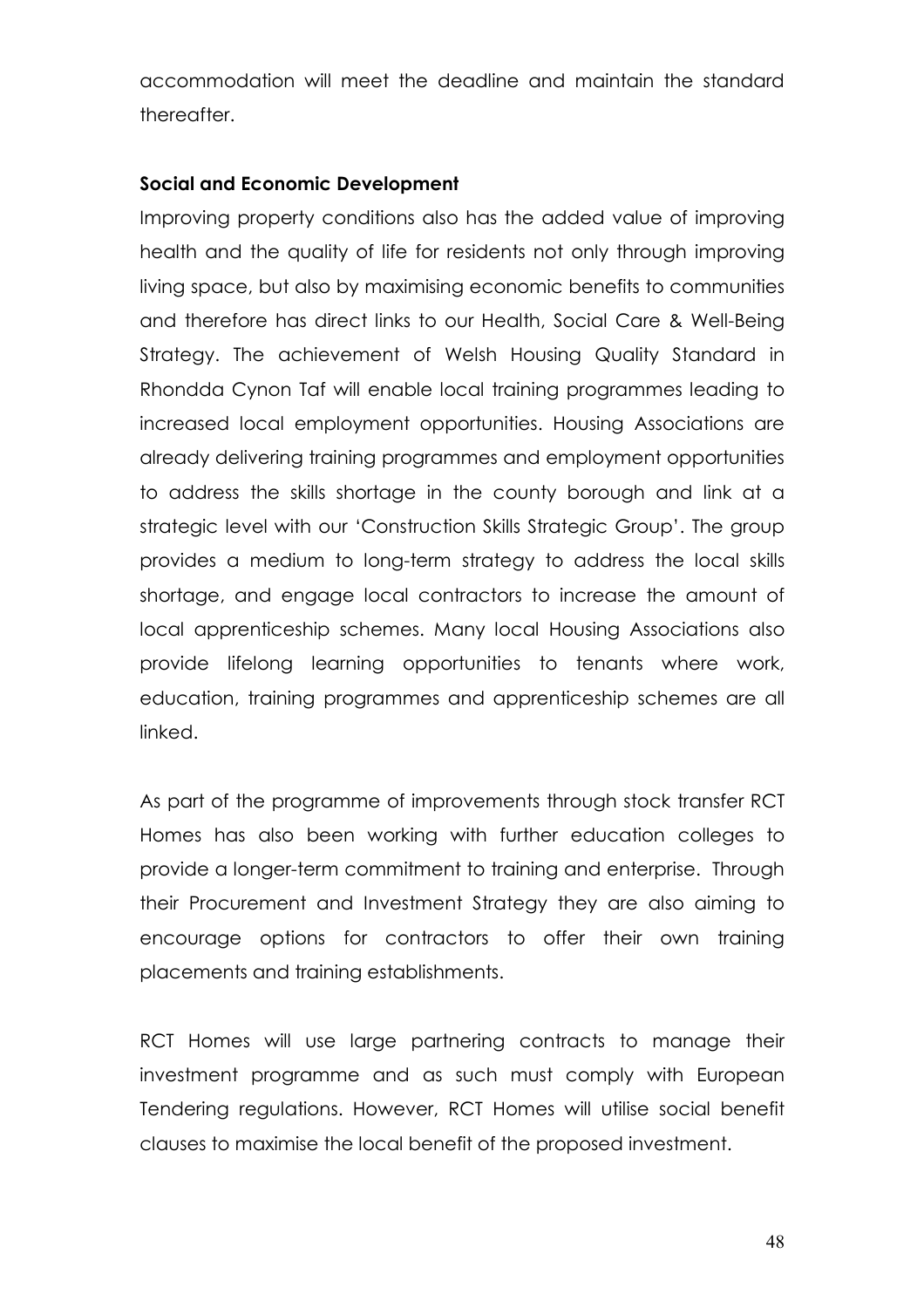Housing Associations also provide support to other voluntary organisations by direct financial assistance, professional expertise and management services and the provision of accommodation in order to contribute to community sustainability and improve the quality of life and health and well being of residents.

#### Communities First

There are 23 Communities First areas across Rhondda Cynon Taf. We work closely with Communities First Partnerships to regenerate deprived areas and respond through estate management practices, repair schemes and by tackling anti-social behaviour.

#### Strategic Lettings

We currently operate a 'Allocations Framework' in partnership with RCT Homes, Rhondda Housing Association and Cynon Tâf Community Housing Group.

A number of Housing Associations already operate allocation policies with more focus on choice. We have in conjunction with Newydd Housing Assoication set up a pilot study called 'Valleys Choice Homes' to assess the effectiveness of a choice based scheme. The scheme is currently being fully reviewed following completion of a year of operation. At present the scheme appears to be popular and has reduced turnover rates. This scheme has also been extended to hard to let sheltered units. Advertising properties widely has resulted in an increase in the waiting list and prevented any units in the scheme from being hard to let.

Housing and Community Care already work in partnership and have successfully let five previous difficult to let sheltered housing units for the purpose of hospital discharge. The flats are used temporarily by physically disabled clients who are waiting for equipment or adaptations at their home or while waiting for other accommodation.

49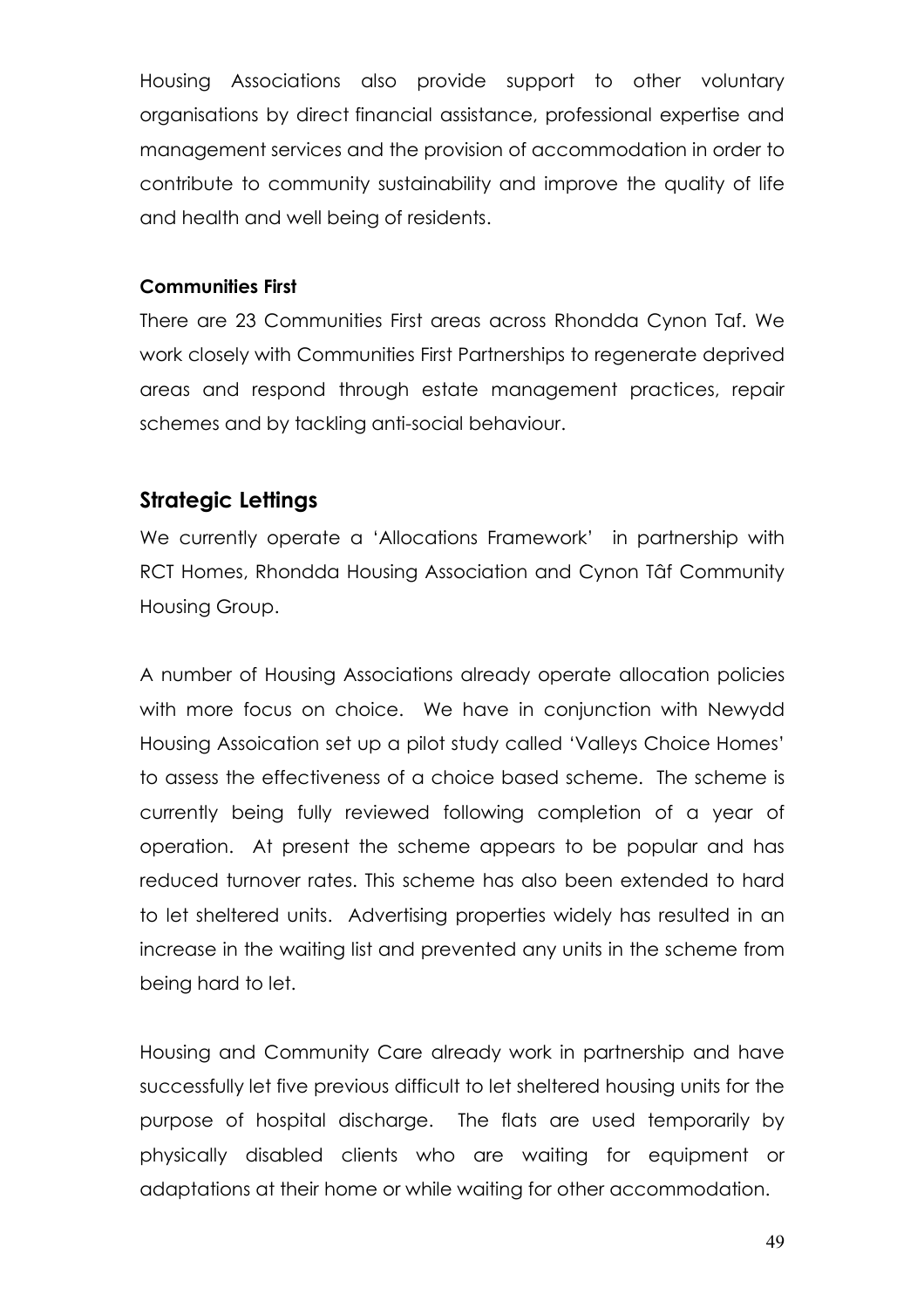Temporary lettings are used to allow clients to 'try' sheltered housing before deciding to move permanently. This scheme will continue by RCT Homes following transfer.

We will continue to work closely with housing providers and other stakeholders to extend these schemes further and develop protocols and practices for joint working between housing, health and community care.

## Meeting the needs of our Community

We have established a 'Pathways to Adapted Housing' Register which promotes adapted housing for disabled people by creating a register of disabled persons to match to adapted properties. Pathways to Adapted Housing not only provides a clearer process for disabled applicants to be referred for consideration for adapted housing but also assists in improving the efficiency and effectiveness of the housing service overall.

Following research undertaken as part of the Local Housing Market Assessment (2006) we introduced ethnic monitoring on Common Housing Register and Homestep application forms to monitor access to affordable intermediate and social rented housing, in order that services can be adapted as appropriate.

#### Tenancy Support

As part of Rhondda Cynon Taf's Supporting People strategy, we work closely with Housing Associations and other internal departments to provide support to vulnerable tenants in social rented accommodation. All housing providers assist tenants to maintain their tenancies through providing low-level support via Housing Officers and close partnership working with other service providers. Rent arrears and wider debt problems can have a huge influence on eviction and abandonment. We will encourage housing providers to work closely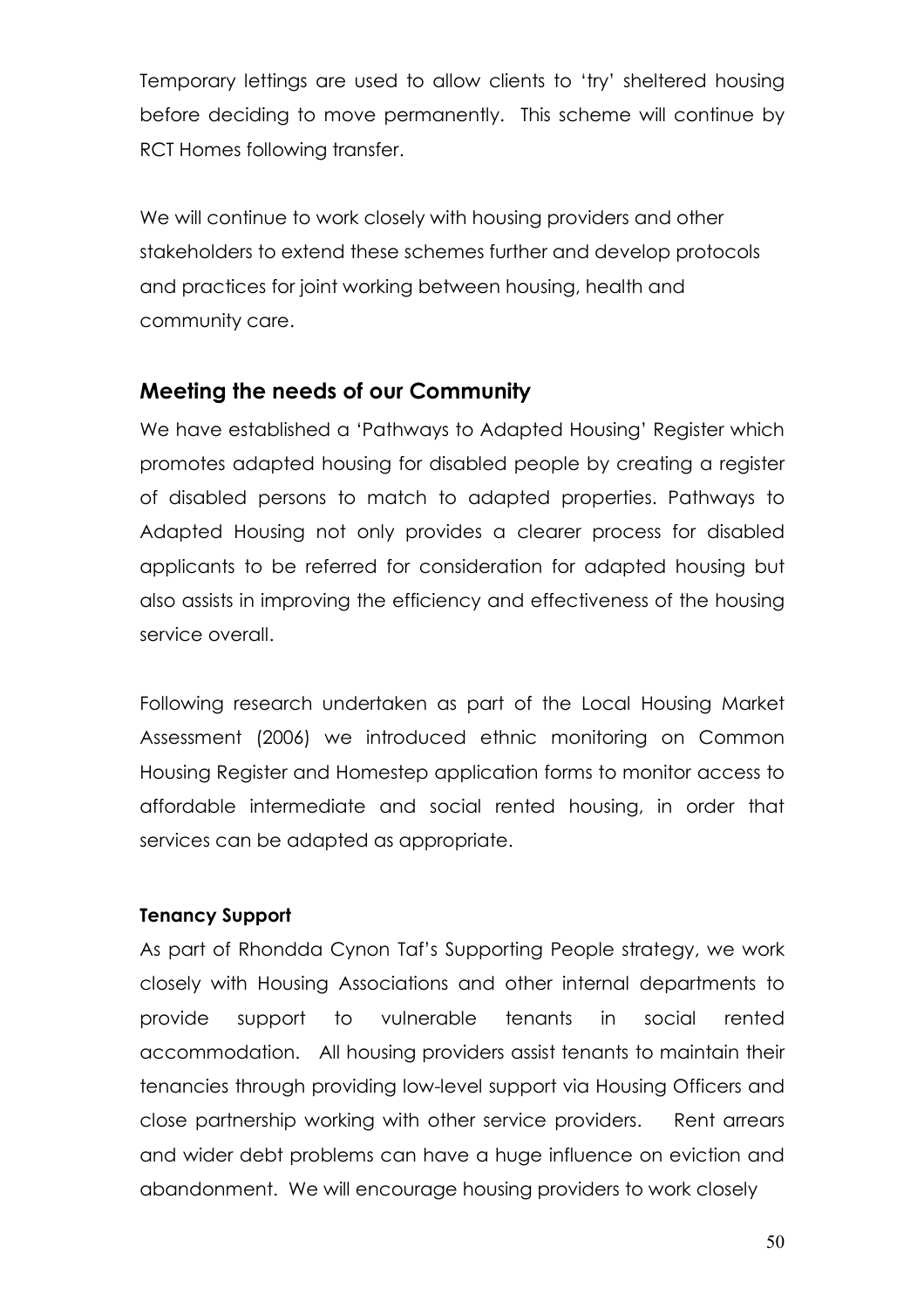with the Citizens Advice Bureau and Dragon Savers to provide debt and housing benefit advice to help tenants to sustain tenancies to link services strategically.

Housing Services have also redeveloped a very difficult to let sheltered complex which consisted of mainly small bedsits with shared bathrooms and poor communal facilities to an Extra Care housing complex. The complex has been renovated to a mix of one and two bedroom flats, with a wide range of communal facilities for the use of tenants and the outside community of older people to assist and encourage people to engage in social activities.

Through this scheme we have also utilised Communities First funding for gardening projects, trips and purchasing equipment for social activities. Other services provided through the complex are meals on wheels and an outreach local police officer and doctor's surgeries.

To promote difficult to let sheltered accommodation Housing Associations work closely with Community Care and Supporting People to ensure that they are notified of all vacancies. We work closely with the Older Peoples Forums, Keep Well this Winter campaign and promote sheltered housing at these events. We are currently working closely with Supporting People and to utilise the former scheme manager's flats for allocation to adults over 50 years of age with learning disabilities.

#### Housing Management

In the last year Pontypridd & District, Cynon Taf & Rhondda Housing Association have all received excellent/good ratings on Welsh Audit Office Inspections on main aspects of housing management. This shows the commitment from local housing providers to developing and continuing to improve effective housing management services that contribute to community regeneration and sustainability.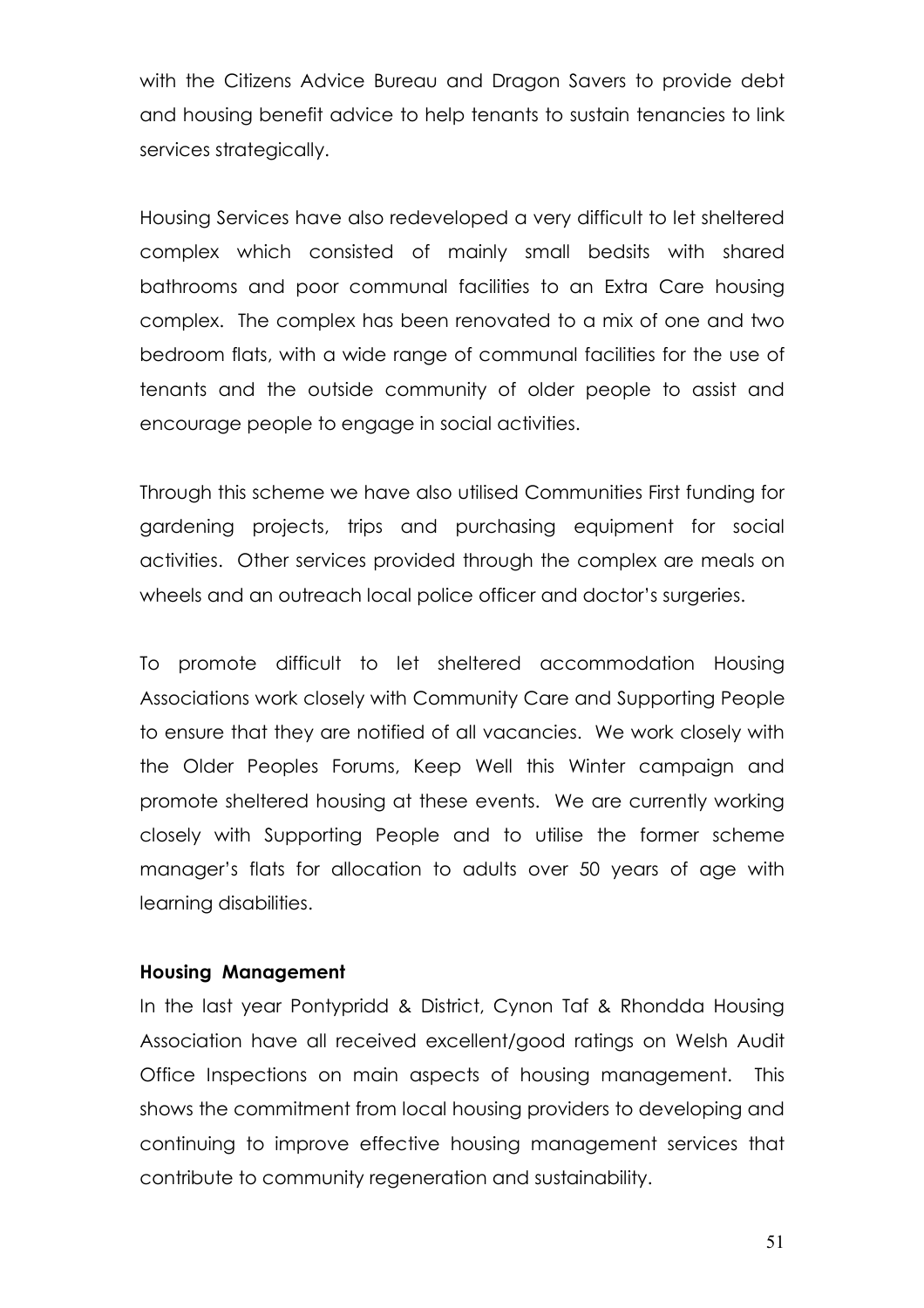We recognise the importance of effective estate management to reduce turnover and we are a key partner in the Community Safety Partnership along with the Police, Health Trust, Local Health Board, British Transport Police, Fire Service, Probation and the Youth Offending Team. The work of the Partnership promotes community groups and Tenants and Residents Associations to be active in helping to identify community safety priorities for their neighbourhoods in line with the national objectives of the National Community Safety Plan (NSP) 2005. As part of this partnership we also work closely with voluntary agencies such as the Crime Prevention panel to address crime problems by education and awareness raising activities with the intention of eliminating or reducing the burden and effect of crime, and the fear of crime in the community.

A recent partnership project has been completed which was funded by the Welsh Assembly Government and looked at multi-agency approaches to tackle anti-social behaviour by early intervention. This new project will be launched in the late summer and findings will be shared with all partners.

We have a service level agreement with Mediation Services to help resolve neighbour complaints and anti-social behaviour on estates to reduce turnover and progress with the prevention of homelessness.

# Meeting our Strategic Objectives

In order to provide 'good quality social rented accommodation that meets the needs of our communities and promotes health and well being' we need to consider what actions we will undertake to meet the strategic objectives we have identified.

Strategic Objective 1: To improve the quality of life in the social rented sector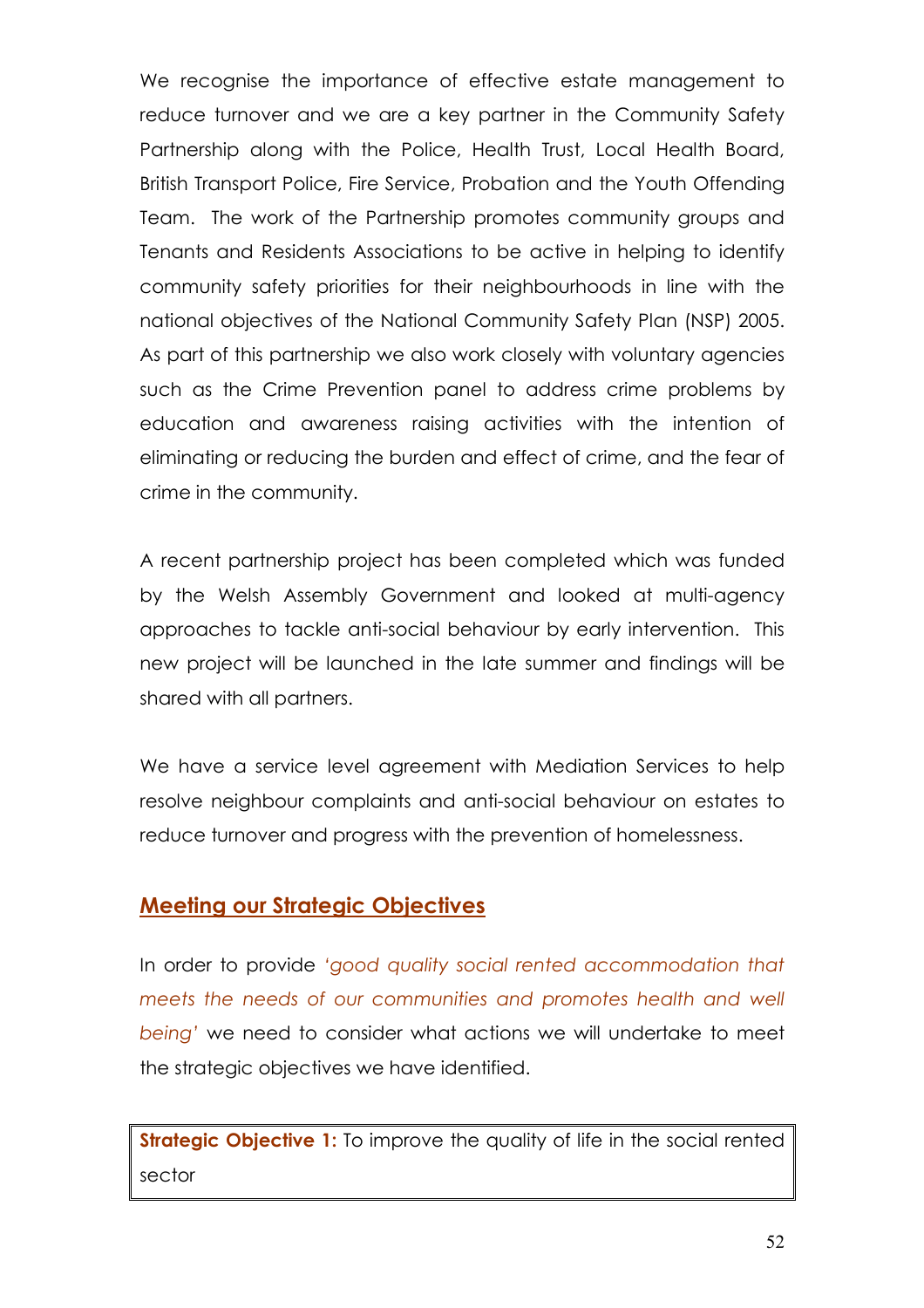# Improving the condition of properties in the social rented sector in line with WHQS

RCT Homes estimate the cost of improving homes in line with WHQS will require investment in excess of £780 million over the next 30 years. Works will include new kitchens, bathrooms, energy efficient heating systems, double glazed windows and environmental works.

Through the work of their consortia Housing Associations are seeking further options and best price to improve their homes in line with WHQS. We will continue to work with the two local development consortia, DEVCo and Integrate to ensure that programmes of improvements are in place, which detail how our partner local Housing Associations are working towards the WHQS deadline and also sustained thereafter.

# Maximising social and economic development opportunities for local communities through WHQS Plus

We will work with Housing Associations and the newly formed RCT Homes by utilising the sub-groups of the Local Housing Partnership to share good practice and provide a common approach to a procurement strategy to increase levels of employment in the area through training and apprenticeship schemes to provide a long-term commitment increasing the capacity of the local workforce, while specifically targeting inactive groups.

Following our successful Health and Homelessness section 180 bid, we are working with colleagues in health and Community Care to establish joint working practices and protocols for closer joint working between the sectors by linking with and extending the work of the health and homelessness project. Closer collaborative working assists with delivery of joint objectives from other strategies including our Homelessness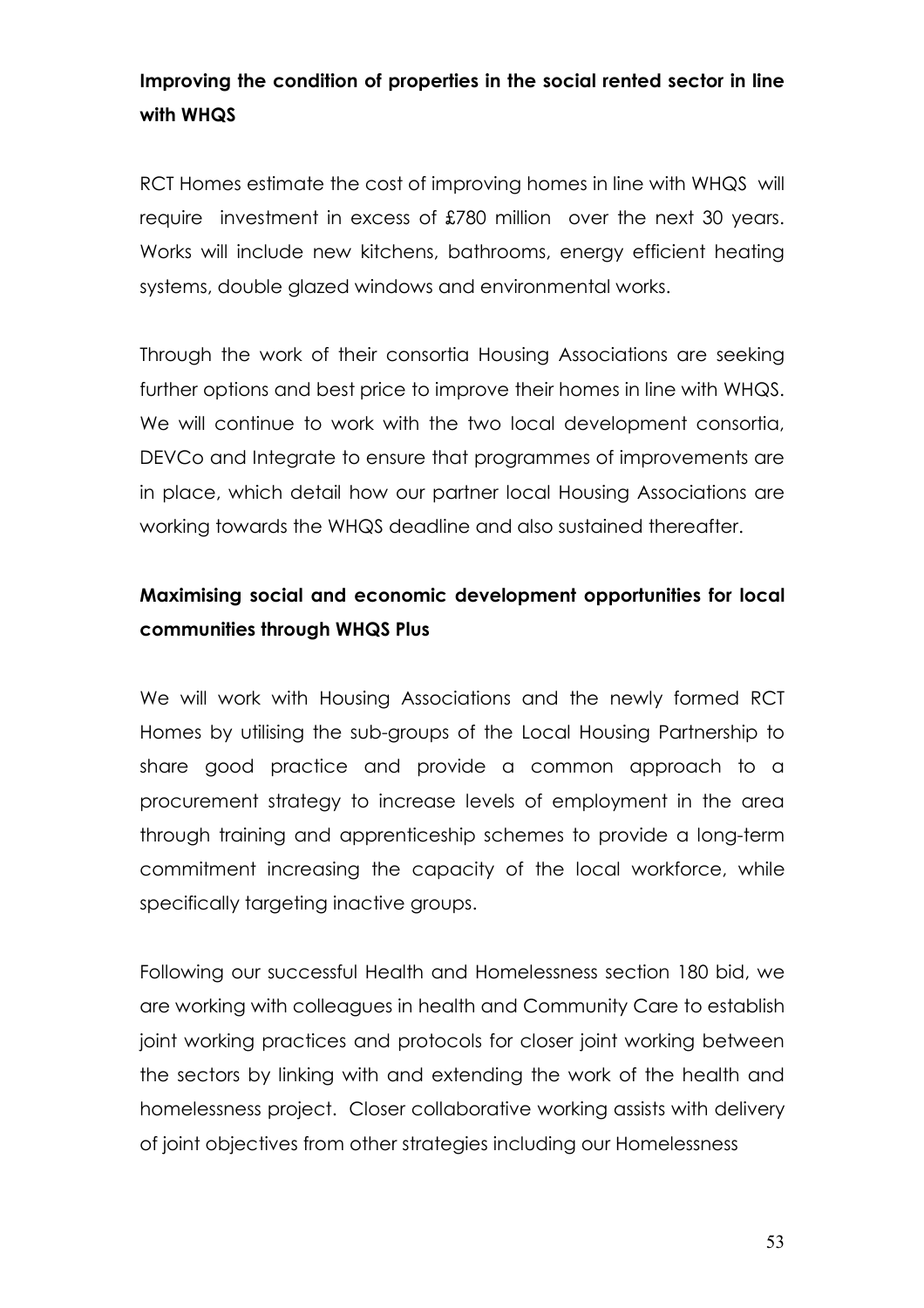Strategy and our Health, Social Care & Well-Being Strategy and provides a holistic approach to tackling deprived communities.

#### Meeting the needs of our Communities

We will ensure that our allocation framework does not discriminate against minority groups and prevent access to housing. Due to the low number of identified households and the current lack of research around needs of ME households it is vital that further qualitative research is undertaken into the numbers, location and cultural needs and aspirations of ME households to ensure that housing services are not discriminatory and all members of our communities have equal access to housing. We will utilise the findings of this research to influence and inform policy development.

We will aim to improve access to accommodation for all households by researching alternative methods of accepting initial housing applications, this can include internet or telephone access, ensuring that the needs of people who are vulnerable, visually impaired, deaf or hard of hearing, disabled, or people from minority backgrounds are included by the provision of applications in a variety of formats. We will also work with other local Housing Associations who are not currently part of the allocations framework to ensure that their services are meeting the needs of all members of our communities.

At present there are three separate lists for social rented accommodation, the Common Housing Register, the Homestep Register and the Pathways to Adapted Housing Registers. Therefore, we intend to make access arrangements easier by combining all registers and ensuring a seamless referral system.

Through the Common Housing Register we will work with our partners to improve the monitoring of ethnicity and sexuality on housing application/tenancy agreements to identify households and target further qualitative research. We will then work with partners to share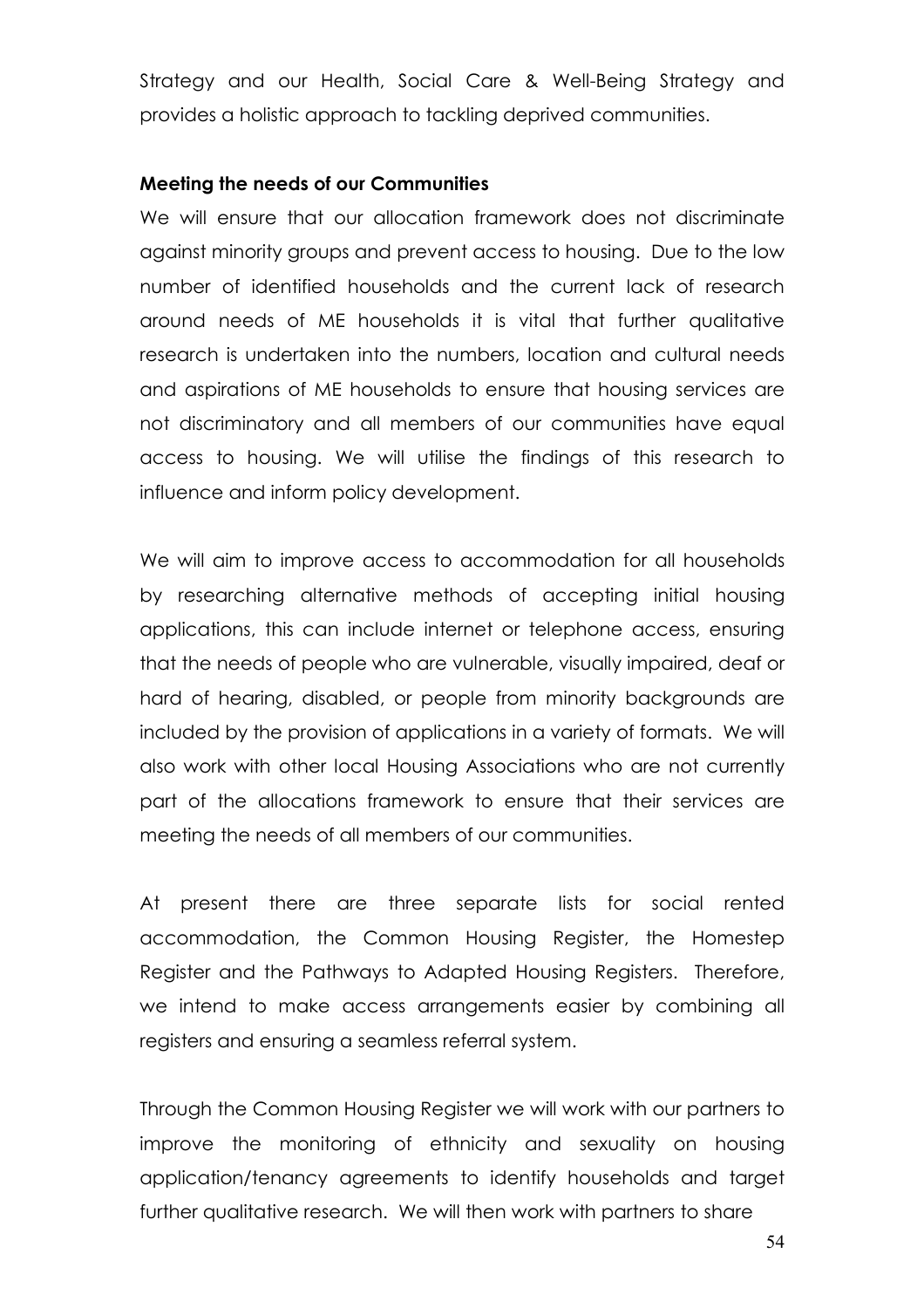good practice and agree a consultation strategy which allows full and meaningful consultation with all households. RCT Homes are currently undertaking an options appraisal of all their sheltered complexes looking at the demand, voids, stock type to assess what improvements need to be undertaken to meet current housing needs.

We will work with Housing Associations to raise the profile of sheltered housing to move away from the stereotypical view of sheltered accommodation and consider an innovative alternative use to meet current need.

Strategic Objective 2: To investigate moving towards a more strategic allocation policy to ensure choice is maximised

# To investigate moving towards a comprehensive lettings system with more focus on choice

We are committed to working in partnership with voluntary and statutory organisations and individuals to operate an Allocation Policy that meets the needs of both individual applicants and the community as a whole in an effective and sustainable way.

We will review the 'Valleys Choice Homes' pilot study and consider extending to other areas with a view of moving towards a more strategic allocation process to ensure that communities are balanced and sustainable and to address the problems of hard to let, low demand properties. We also intend to identify good practice for the marketing of difficult to let properties.

We will aim to extend the move-on panel to include health and community care representatives and review the current nomination agreements for Housing Associations and extend the use of the Common Housing Register to other Housing Associations operating in this area.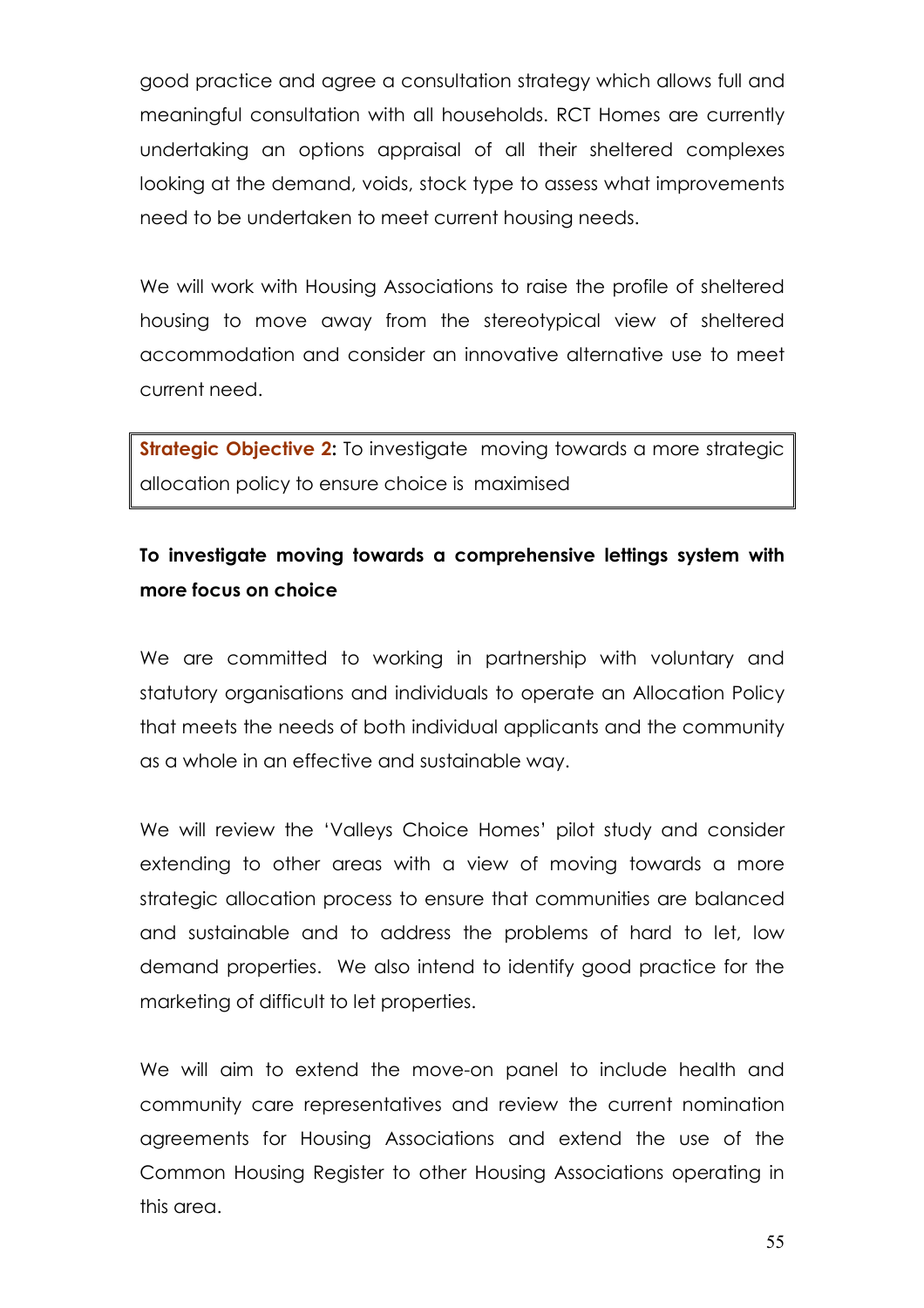To encourage high quality housing management practices, which maximise the supply of affordable housing, improve the use of empty and hard to let properties, target low demand and social decline, including local lettings strategies

Rent arrears and wider debt problems can be a high influence on levels of eviction and abandonment. We intend to work closely with Housing Associations to undertake a debt mapping analysis to focus on debt prevention and establish a joint approach to a debt referral system for tenants in rent arrears to reduce turnover caused by rent arrears and encourage partnership working between debt agencies and housing providers, while also investigating the need for a joint funded debt and housing post.

We will also continue to work closely with Housing Associations and Supporting People to maximise the low-level support that can be provided by Housing Officers and utilise the medium – high levels of tenancy support that can be provided through the Supporting People Project to help people to sustain their tenancies.

In order to understand why people leave secure tenancies in the social sector to often move into a less secure tenure, we will collate information from exit polls and encourage all social landlords to use one methodology when gathering information at end of tenancy. We will then produce estate profiles across all social housing providers to identify turnover levels at a small scale, linking with any external research projects.

We will work to improve and support partnership working with other service providers to encourage sustainable tenancies by addressing wider estate based problems identified from estate profiles, where possible looking at problems at a micro level, building on links with existing partnerships with Communities First and the Community Safety Partnership to provide a holistic approach to community sustainability.

56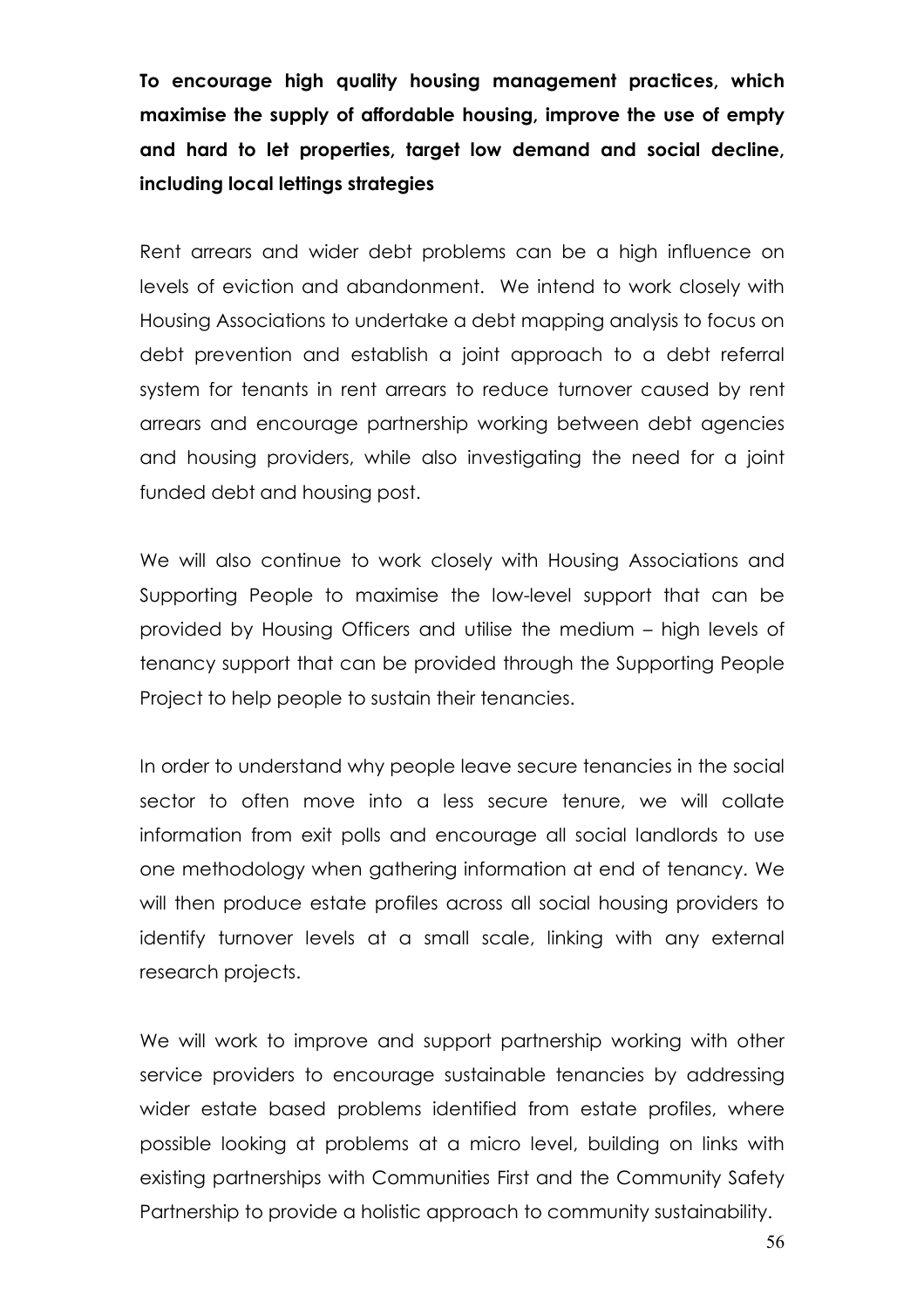We will utilise the sub-groups of the Local Housing Partnership to enhance existing networks and partnerships on a more formal setting and use as a tool for sharing examples of best practice in housing management between all housing providers.

We will encourage Housing Associations to support and encourage community groups and tenants and residents groups so they are able to express their collective vision for their community and are empowered to take the lead in achieving the housing vision. We will encourage the community safety partnership, housing providers and Community First Partnerships to create better communication links by establishing a protocol for communication processes.

**Strategic Objective 3:** To ensure a customer focused service

We will encourage the delivery of more focused customer services and promote estate and area based management, ensuring that staff visit customers at home depending on their preference and/or needs.

We will encourage information sharing between partners and create an effective signposting service between partners for advice, applications and complaints.

Through the Local Housing Partnership we will work with our partner Housing Associations to ensure that all housing management practices fully consider community regeneration, sustainability and promote social inclusion by encouraging the development of tenants groups utilising the Communities First project groups and forums that already exist at a local level.

When planning improvement works in line with WHQS we will work with all Housing providers to encourage them to consult individually with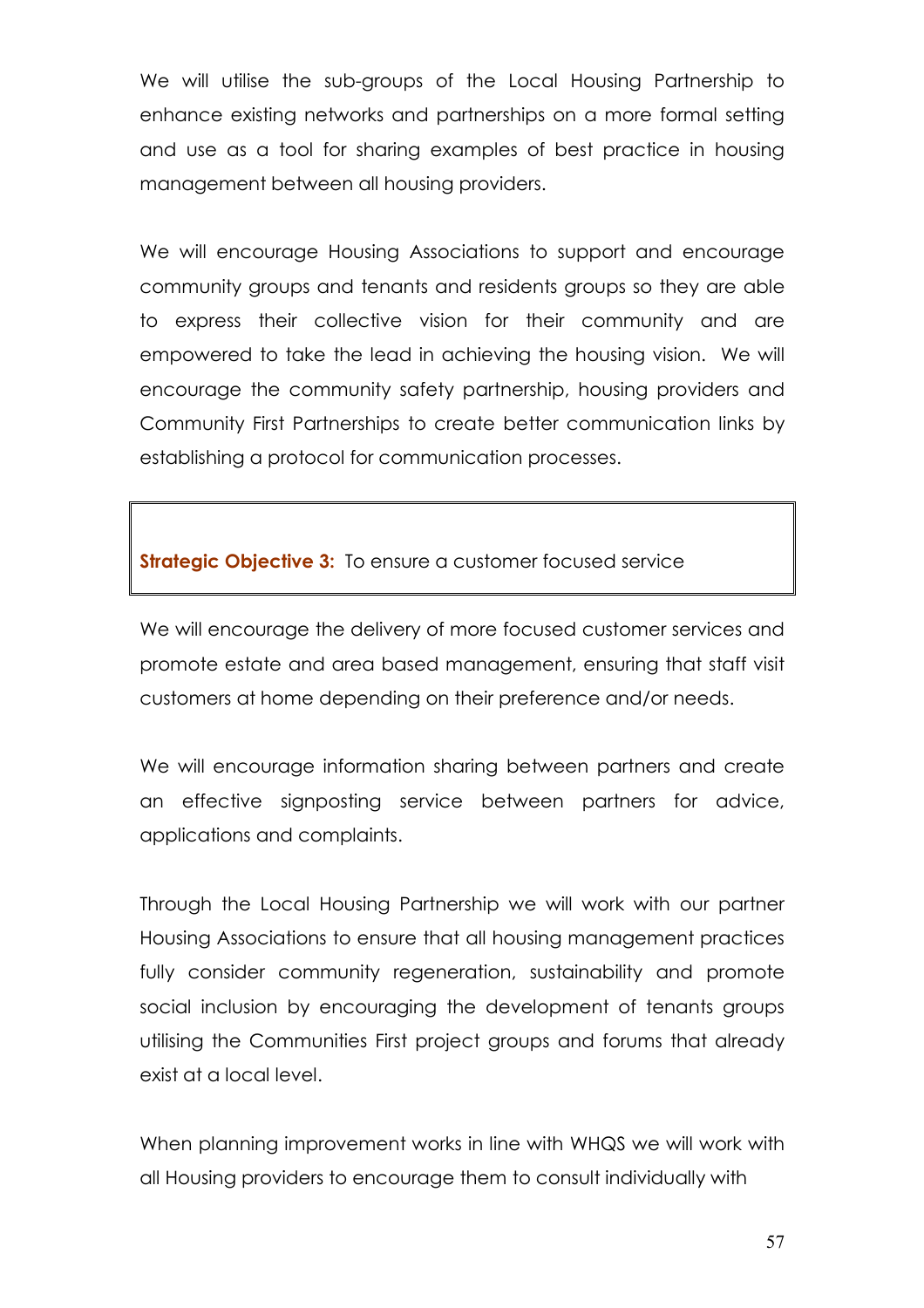tenants to determine the design and location of improvement works, thereby considering all tenants cultural and suitability needs.

We are committed to tenant participation and will work with housing providers to develop a benchmark of good practice for local participation which allows all members of our community to be actively involved in decisions affecting the services they receive and be consulted in a manner suited to their individual needs.

Through the Local Housing Partnership we will work with all Housing Associations to encourage the development of Tenants & Residents groups and encourage better strategic links between all community based groups and housing providers and the Community Safety Partnership to encourage active tenant participation in decision making, promoting the national participation agenda.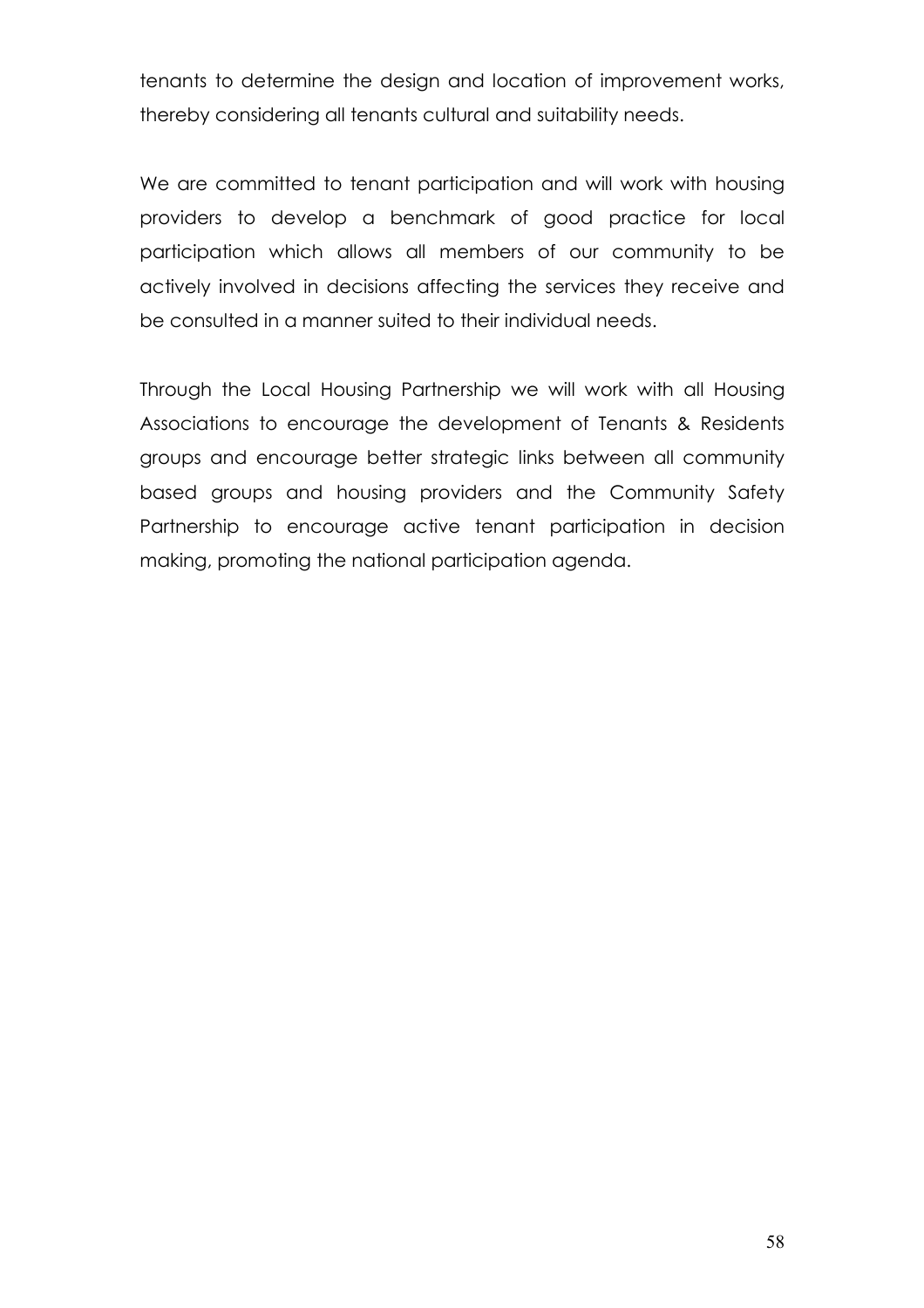# Strategic Aim 4

'To encourage housing-led regeneration which promotes sustainable development and maximises environmental benefits'

'Better Homes for People in Wales' says … 'We are committed to promoting the principles of Lifetime homes and barrier free housing across all tenures, promoting sustainable, environmentally friendly, energy efficient housing. We commit ourselves to combating poverty and social disadvantage, and to bridging the gap between the most deprived communities in Wales and the more affluent ones'.

# Our Strategic Objectives:

- 1. To provide housing led regeneration
- 2. To ensure all housing related projects bring added value by delivering against targets set in other key local authority strategies to provide an integrated approach to sustainable development
- 3. To ensure that housing minimises environmental impacts, and reduces energy and water usage through effective procurement
- 4. To improve the energy efficiency of housing across all tenures and work in partnership to eradicate fuel poverty.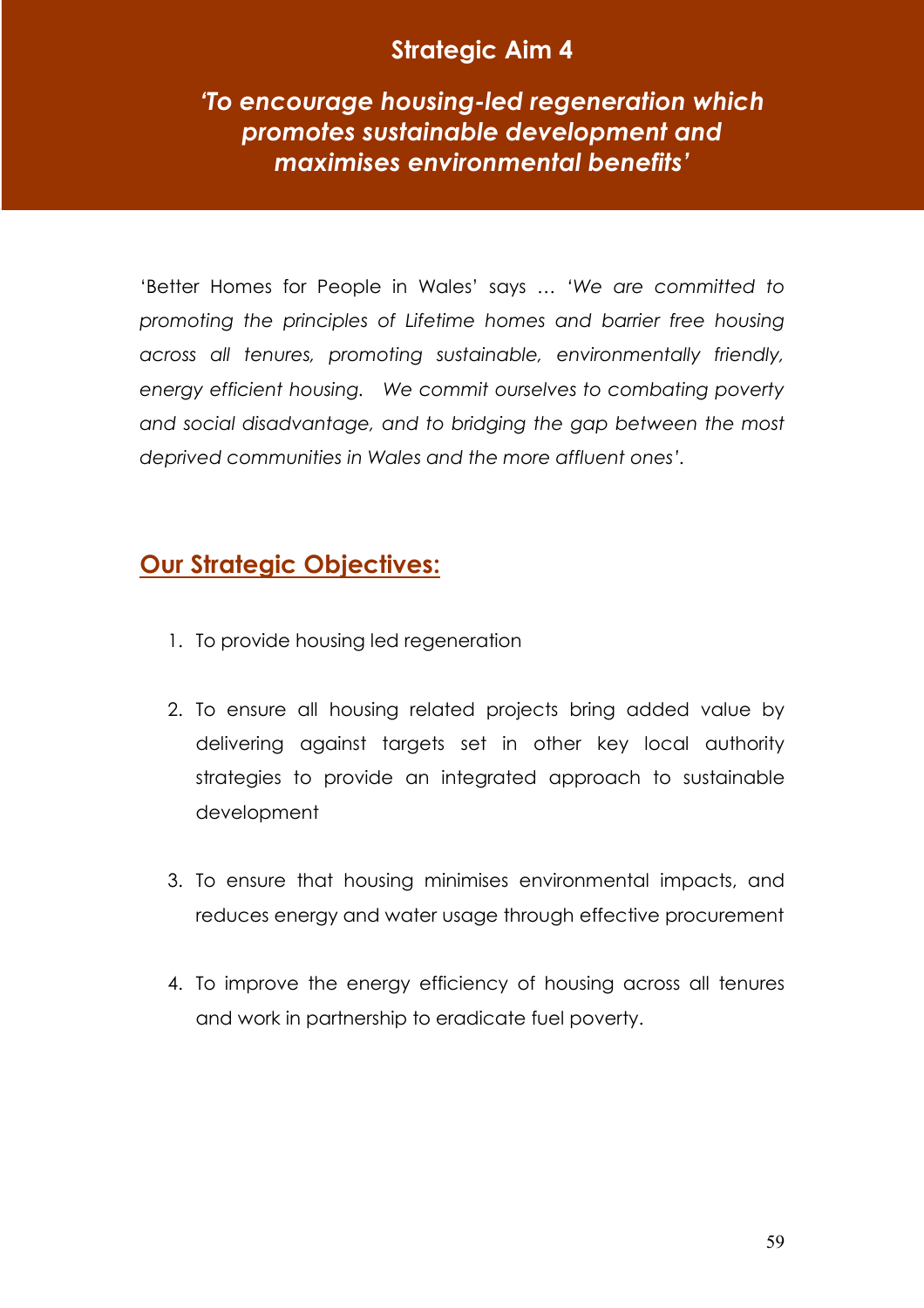# What we have achieved so far

Regeneration is a term used to describe a wide range of activities which aim to improve peoples lives and the places in which they live. The potential outcomes of regeneration are significant and can impact on health and well-being, opportunities and aspirations, quality of life and to the overall sustainability of an area. It is widely recognised that housing can play a central role in regeneration through investment, physical improvements to housing and in community development and creating opportunities for skills and capacity building.

#### Community Regeneration

We have two Neighbourhood Renewal Areas in Rhondda Cynon Taf where programmes are in place to address the high level of disrepair through a process which aims to reverse decline and raise local confidence and pride in the community. Communities First Partnerships are also a key player in tackling deprivation and in terms of picking up initiatives that are not covered by the NRA programme.

The regeneration programme in Mount Libanus is a good example of housing led regeneration and joint working with other regeneration agendas. We worked closely with Rhondda Housing Association and 'CwmNi' Communities First Partnership to seek a community based solution, which resulted in council owned properties transferring to Rhondda Housing Association on a trickle transfer basis. The improvement works contributed to apprenticeship schemes and employment opportunities for local labour and we were also able to lever in European funding for the development of the 'Penyrenglyn Project' which continues to provide training and education programmes for the whole community.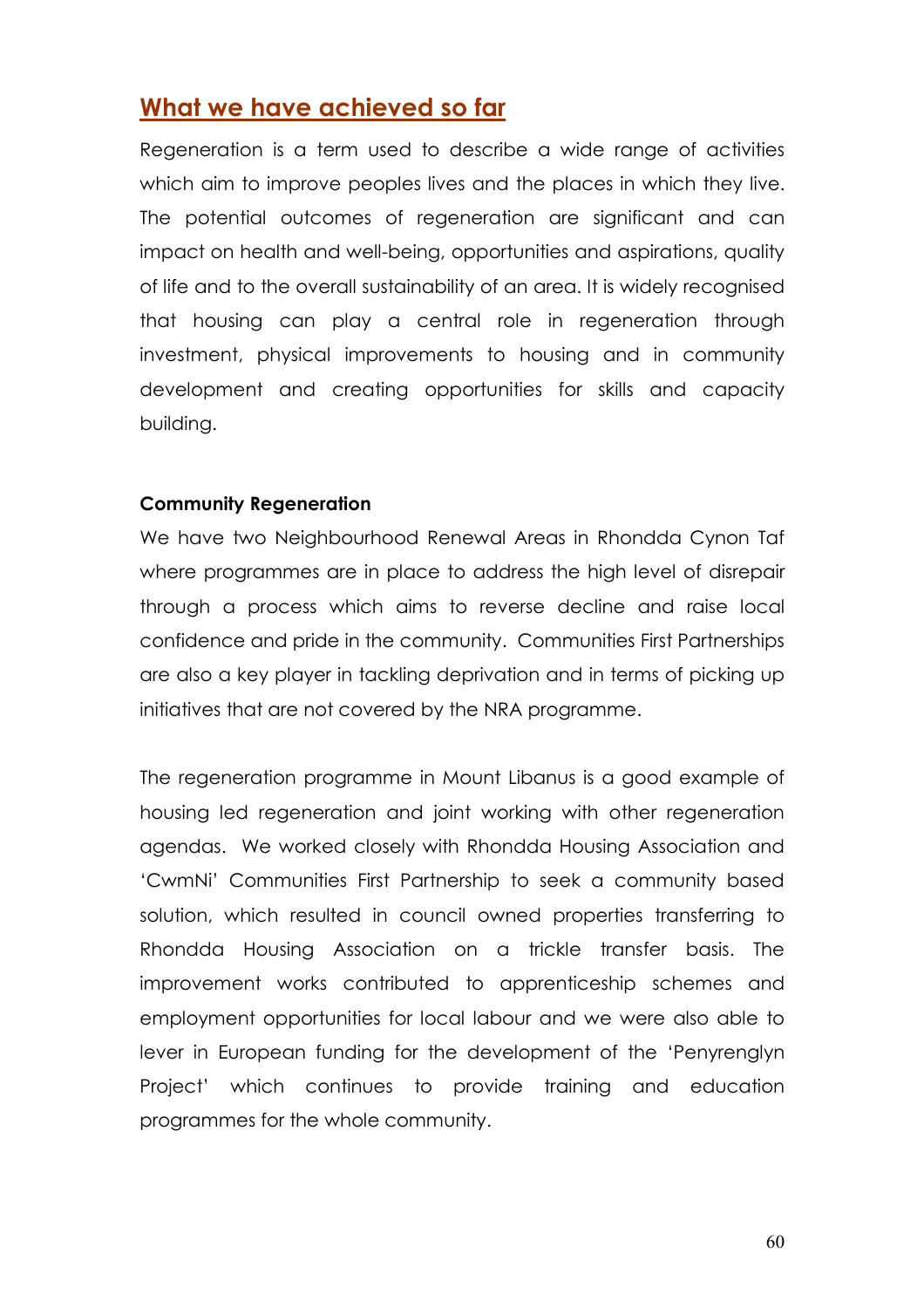We work closely with Llanharry Action for Change Project and Treforest Resident's Association. The Llanharry Action for Change Project obtained European Objective One funding and looks at various areas of regeneration such as: environmental and health improvements, increased adult learning, community initiatives and young people's projects. This project works in partnership with statutory and voluntary organisations to provide additional services in the Llanharry area. The Treforest Residents Association has the support of the Area 12 Regeneration Partnership and it also includes representatives from the private and public sector, voluntary organisations and community organisations. We established the Association in partnership with residents to look at the issues and opportunities facing the Treforest area, including housing renewal, environmental improvement and the development of new facilities. The aim of the Partnership is to work together to best address the issues and achieve positive outcomes.

#### Sustainable Development and Housing

Sustainability principles for the purpose of this strategy are defined as 'embracing social cohesion, economic prosperity and environmental protection through sustainable, environmentally friendly, energy efficient housing'. This can be delivered through the development of new housing in areas which are accessible to amenities, transport links, the types of properties, mix of tenures in addition to the design, construction and the use of materials of the actual property itself. These principles will also bring added benefits to communities by making a positive contribution to health and well being and financial benefits to the occupier through reduced maintenance and energy and water costs.

All Housing Associations are currently working towards WHQS and as such have increased their planned investment ensuring a balance between responsive and cyclical repairs and stock improvement by a partnering approach by adopting the principles of the Egan Report 'Rethinking Construction'. RCT Homes through their WHQS programme

61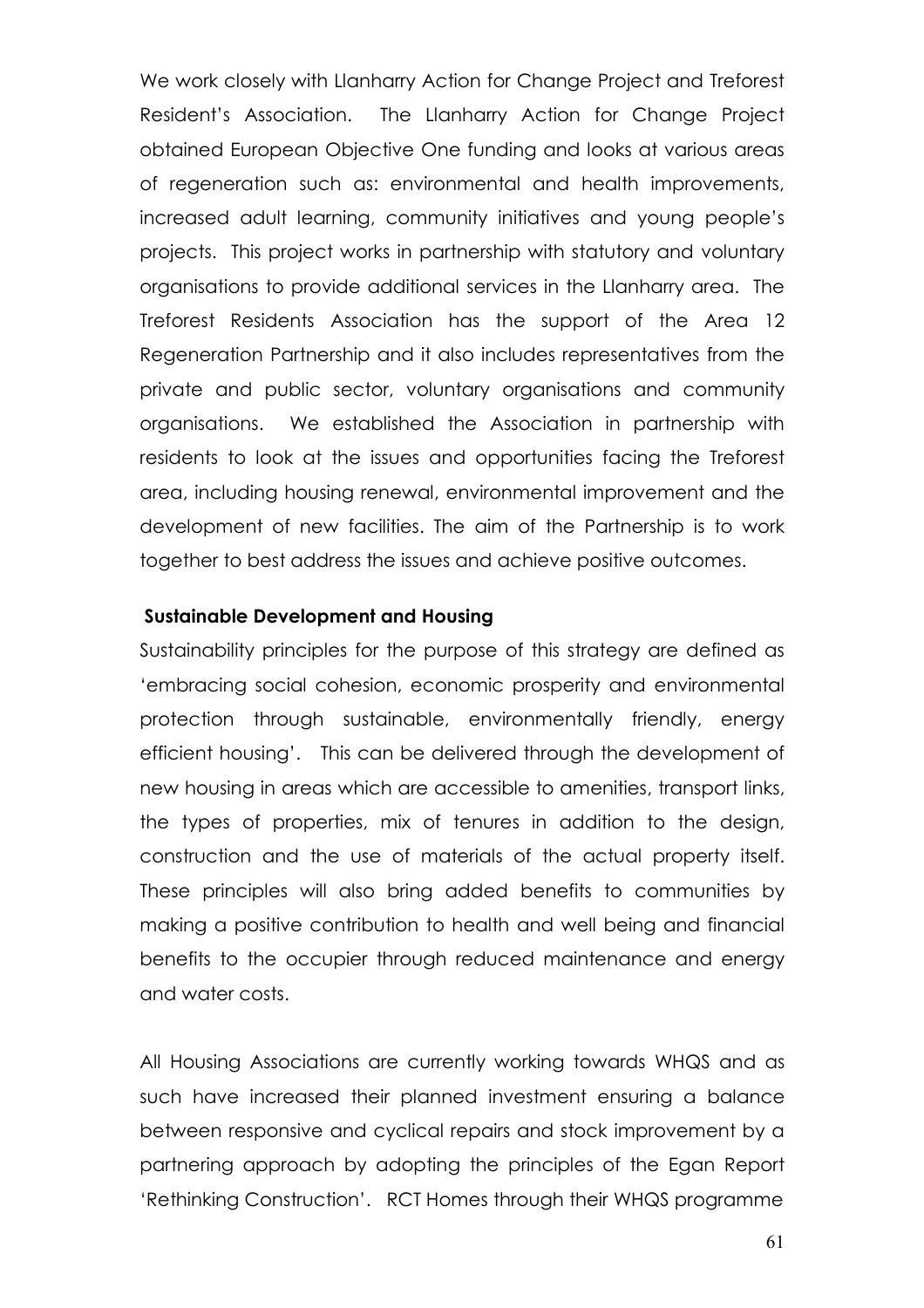of improvements are also putting plans in place to maximise sustainable development improvements.

Housing Associations are also key partners in ensuring that their development programmes minimise any adverse environmental impacts and embrace the fundamental principles of sustainable development. Housing Associations are required by the Welsh Assembly Government to achieve Building Research Establishment Environmental Assessment Method (BREEAM) to eco-homes rating of "good", which encapsulates all aspects of development in terms of the effect on environment with respect to location, choice of materials, energy efficiency, water usage etc. Local Housing Associations are already attempting to achieve a "very good" rating. Some Housing Associations are registered to Green Dragon Level 2 as part of their Environment, Energy and Sustainability Policies which aims to minimise the environmental impact of the delivery of their services and development on the local, national and global environment.

#### Energy Efficiency

The energy efficiency of housing is one of the three contributory factors of fuel poverty and as such cannot be tackled in isolation. Fuel poverty is a huge factor of social disadvantage in housing, which often affects the most vulnerable members of society.

We have therefore developed a comprehensive Affordable Warmth Action Plan, which tackles energy efficiency and fuel poverty across all tenures. Affordable warmth is a strategic priority for the local authority and this Action Plan also delivers wider objectives within the Community Plan such as improving living spaces through improving housing conditions, social exclusion, boosting the economy by tackling the 'poverty' agenda and the Health and Well Being Agenda by improving health conditions associated with poor housing conditions, in addition to other areas such as education, and environmental improvements by reducing global warming.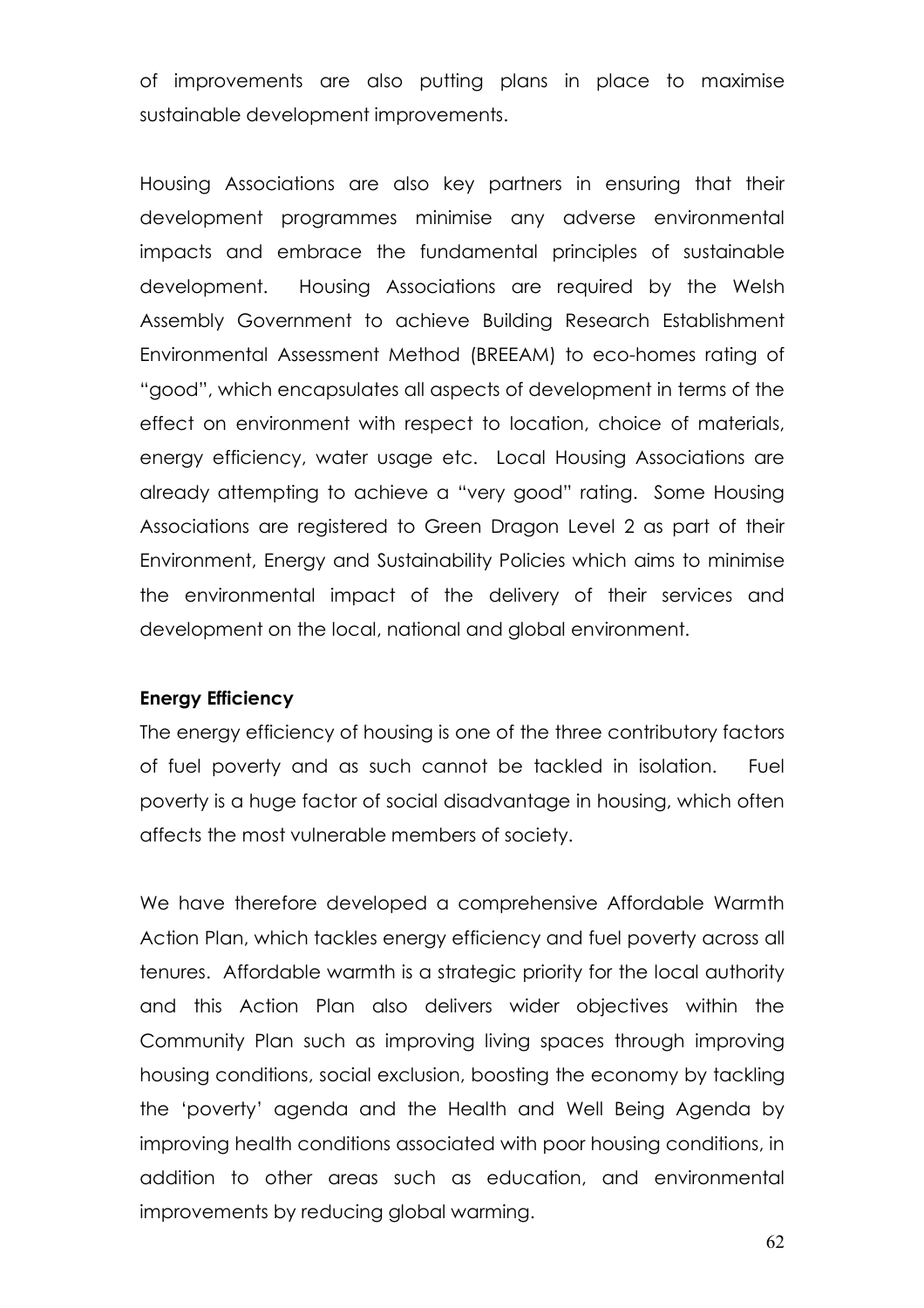We have an officer within the Housing Strategy Team with designated duties as a Home Energy Conservation (HECA) Officer co-ordinating the Council's actions towards Affordable Warmth in the domestic sector, implementing and monitoring Energy Efficiency Programmes and managing awareness raising campaigns to encourage energy efficient behaviour to combat fuel poverty and reduce carbon emissions to reduce climate change.

To date we have delivered three 'Here to Help' Schemes in partnership with British Gas. The Scheme was used to install cavity wall and loft insulation to council properties but did not just concentrate on the 'physical' improvements of properties but also assisted households to maximise income and also provided referrals to support networks as necessary to support the householder. We were awarded a Business in the Community Award in 2004 for these schemes.

The largest housing stock in RCT is in the private sector and over the last three years £200k per year has been earmarked for energy efficiency measures and has contributed to including energy efficiency measures in Home Repair Assistance Grants & Disabled Facilities Grants. For the year 2007/08 £200k has again been included in the Private Sector Housing Capital Programme with the objective of supporting delivery of the Affordable Warmth Action Plan.

Training has been provided for front line staff (Environmental Health Workers, Housing, Social Services, Housing Benefits staff amongst others) to help identify 'fuel poor' households in both the private and public sector and link them to available grants for energy efficiency measures, and to provide some free advice on ways to help reduce household fuel bills.

Many advertising campaigns have been undertaken including mailings, leaflet distribution, global emails to staff. We work closely with other campaigns such as Keep Well this Winter. We are also currently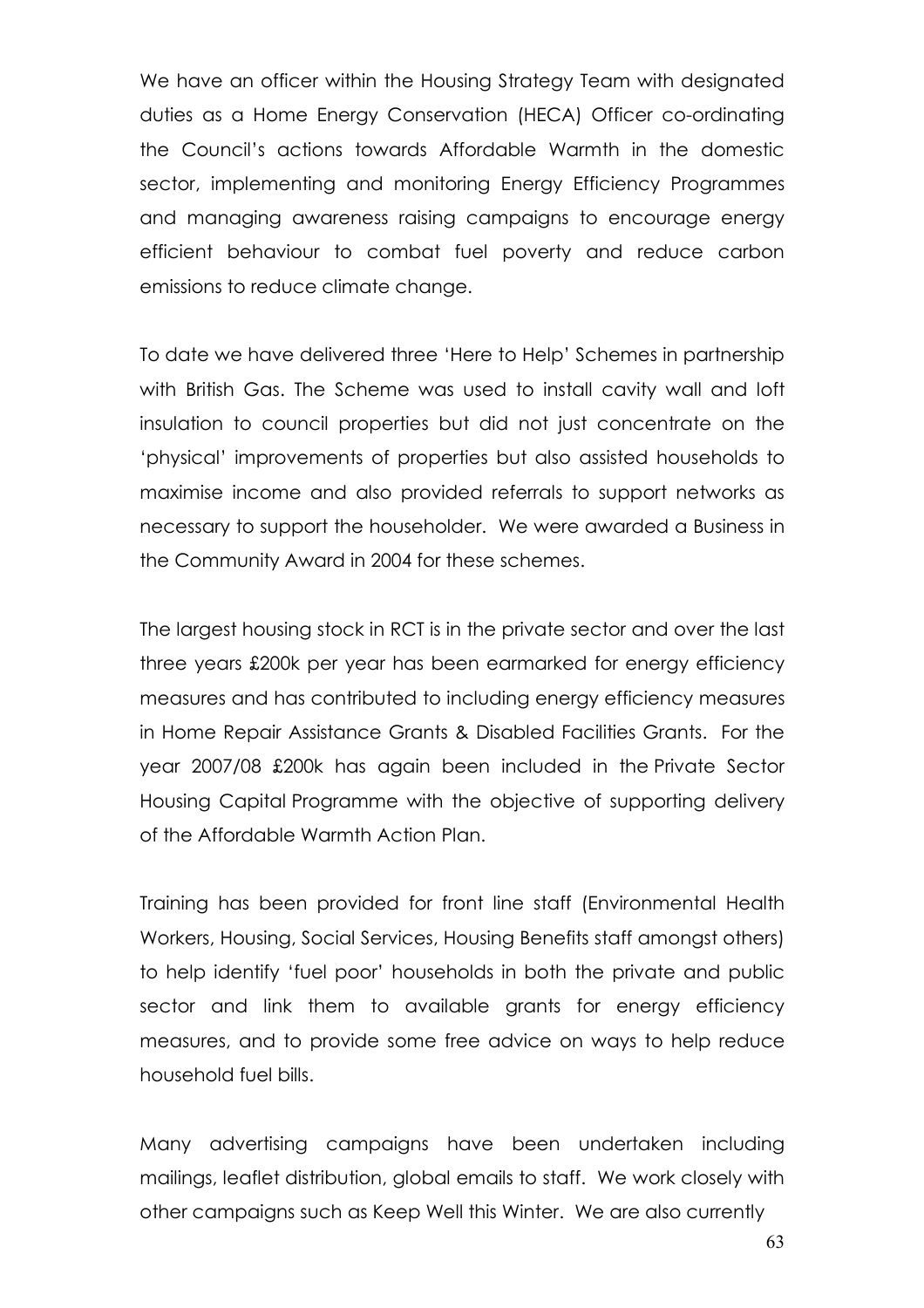working closely with the Housing Benefits Section to provide energy efficiency advice through the 'Benefit Bus'.

We also have a Service Level Agreement with the South East Wales Energy Advice Centre which allows us to extend our awareness raising further through fuel poverty mailing campaigns, the Healthy Homes Project (which combats poor health associated with cold, damp homes), use of training sessions, exhibitions, use of a free telephone advice service to provide energy saving advice and free home energy checks for householders.

#### Meeting our Strategic Objectives

In order to 'provide a strategic approach that regenerates communities and promotes sustainable development which maximises environmental benefits' we need to consider the following objectives.

**Strategic Objective 1:** To provide housing led regeneration **Strategic Objective 2:** Ensure all housing related projects bring added value by delivering against targets set in other key local authority strategies to provide an integrated approach to sustainable development

#### Community Regeneration

Many regeneration programmes are the responsibility of other agencies and therefore we consider it vital that we undertake an information mapping exercise to identify all related activities within Rhondda Cynon Taf to allow us to provide a strategic approach to reverse decline and regenerate communities. We will extend our existing partnership working to colleagues in highways, health and education to ensure that all sustainable development principles are where possible, maximsied in all community regeneration activities. This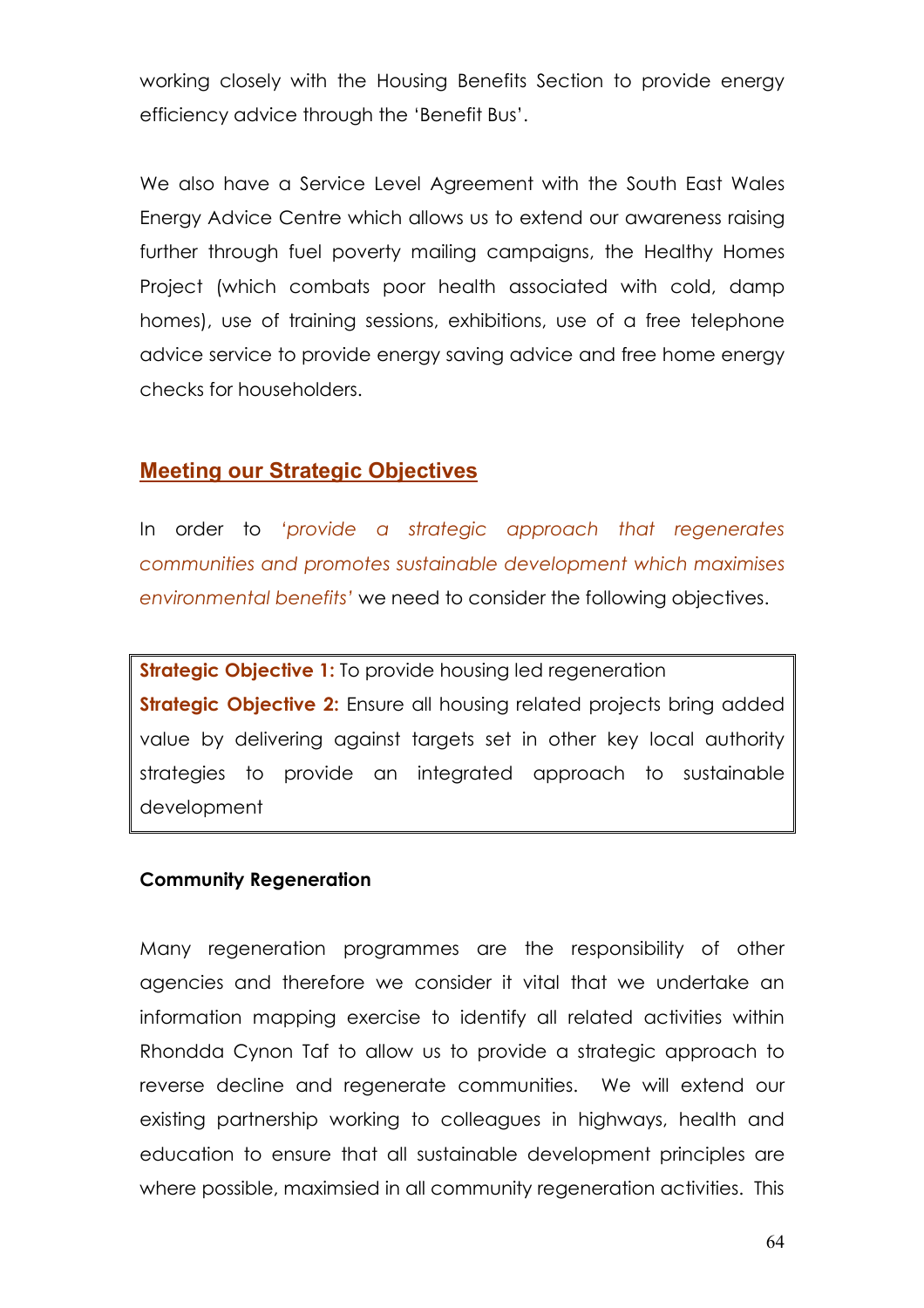will inclde amongst others improving access to amenities, cycle paths and access to public transport.

RCT Homes as a 'mutual' housing organisation has massive potential to provide housing led regeneration due to its commitment to empower tenants, improve skills and maximise training opportunities. The investment in to the physical improvement of the housing stock will play a central role in the regeneration of many communities throughout Rhondda Cynon Taf.

We will continue to improve existing partnership working between Communities First Partnerships, the Community Safety Partnership and Housing Associations to respond to the 'Community Vision' together in order that projects and initiatives can be joined-up at a local level.

**Strategic Objective 3:** Ensure that housing minimises environmental impacts, reducing energy and water usage through effective procurement

#### Sustainable Development and Housing

We are working alongside Forward Planning and Development Control to prepare Supplementary Planning Guidance to ensure the inclusion of sustainable development principles in all new build properties through the S.106 process.

With strategic commitment, careful design, construction and use, affordable, good quality housing can significantly reduce environmental impact at little or no extra cost.

New housing only contributes to a small proportion of the total housing stock in Rhondda Cynon Taf and therefore we are committed to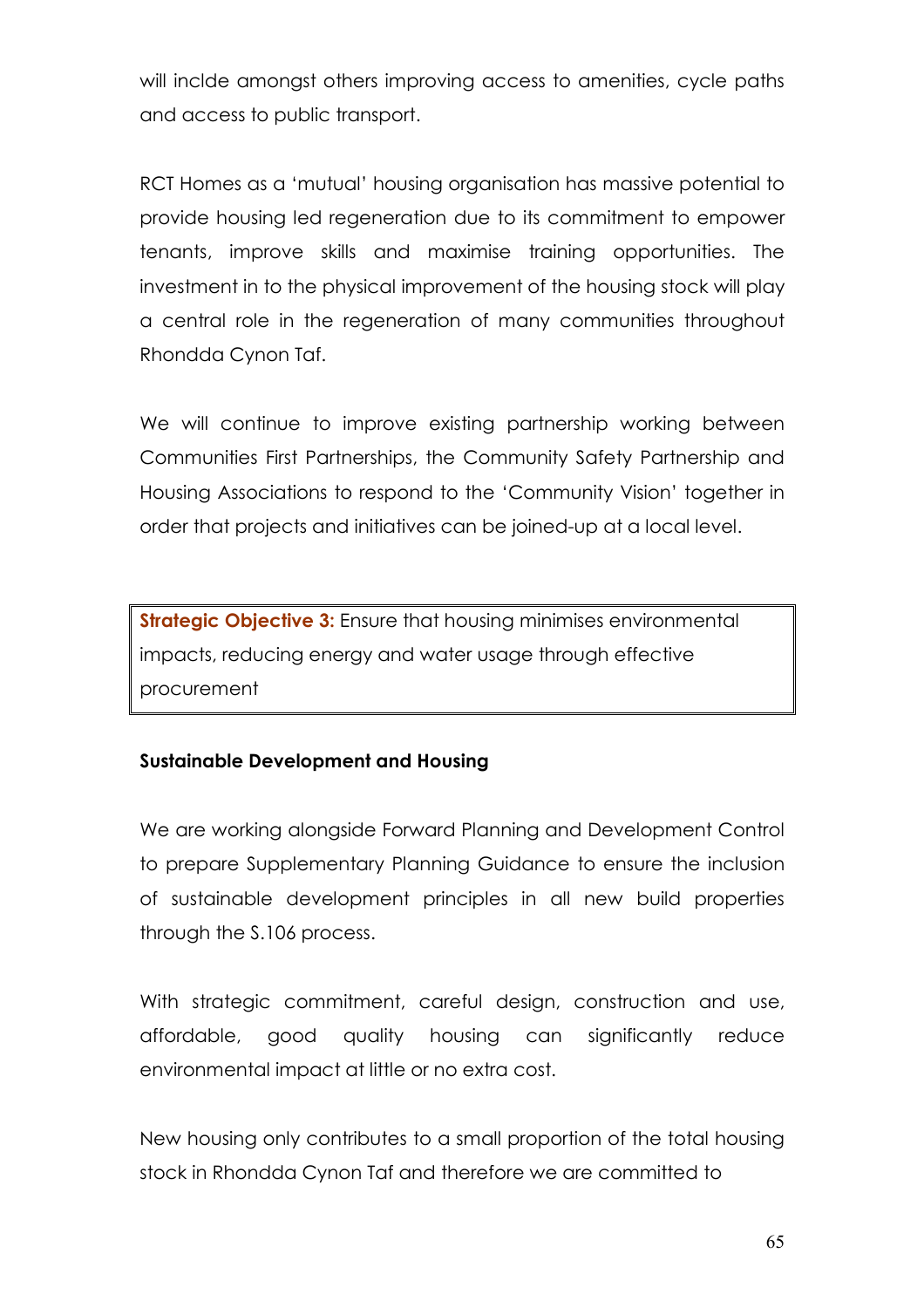improving not only new and existing dwellings while utilising sustainable development principles.

We will work with our partners in Private Sector Grants, Neighbourhood Renewal Areas and Housing Associations to ensure a strategic approach to sustainable development by working towards a minimum benchmark level for sustainable development principles in all procurement policies.

We will encourage Housing Associations through their development consortia to develop new properties that assist with the reduction of energy and water usage and set a benchmark of good practice for all new properties built via social housing grant, prioritising bids which achieve this benchmark. In addition to new build properties we will also work with Housing Associations to incorporate sustainable development principles into their maintenance programmes and asset management strategies by creating a common benchmark of good practice. Added financial benefits will also be gained by joint purchasing of materials which will assist in lowering costs.

We acknowledge that sustainable development principles are challenging in our area due to local topography and due to the majority of properties in our area being typically terraced stonewall properties. Therefore we intend to create a pilot project of a number of 'eco homes' in existing terraced properties to raise awareness and showcase the improvements that can be achieved. We are currently working with Cynon Taf Housing Association and the Environmental Improvement/Sustainable Development Partnership to utilise empty properties in a Heads of the Valleys and Neighbourhood Renewal Area to join these regeneration programmes and maximise the outcomes.

In addition to physical improvements we will highlight the importance and benefits of environmentally friendly, sustainable housing to members of the public. Due to the direct links to climate change and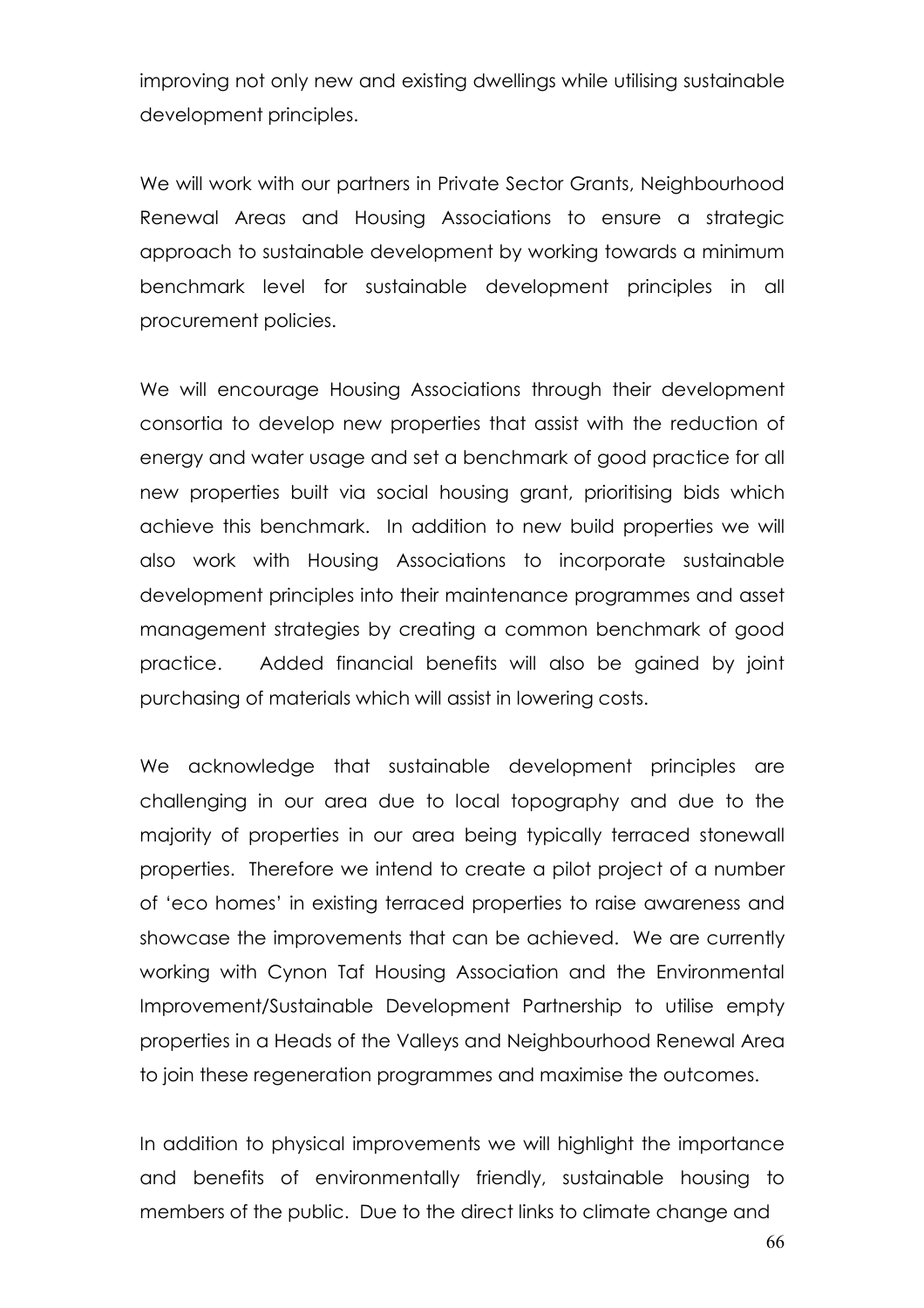environmental impact we are promoting awareness of sustainable development through various awareness raising activities outlined in our Affordable Warmth Action Plan.

The Local Authority provides a broad spectrum of services through numerous different departments and we are committed to providing an integrated approach to maximising the long-term benefits to the environment. We intend to work with our recycling team to ensure that this information is targeted through our 'Owning your own home' information pack, along with information about energy efficiency and water and waste reduction.

As part of the local authority we have contact with a large workforce, many of whom also live in the Rhondda Cynon Taf area and therefore we will raise awareness through internal communication such as staff training, global emails, internet/intranet adverts which will not only allow people to maximise the benefits at home but also encourage behaviour changes at work.

**Strategic Objective 4:** Eradicate fuel poverty in vulnerable households by 2012, social tenants by 2012 and all households by 2018

#### Energy Efficiency

Within RCT we have acknowledged that due to the related issues on health, low income levels, social exclusion and deprivation not to mention the impact on climate change and energy conservation a partnership approach is the only way forward. Our Affordable Warmth Action Plan aims to tackle fuel poverty by bringing partners, projects and strategies together under the existing policy and legislative setting to ensure a comprehensive, planned approach to the alleviation of fuel poverty in line with National objectives. Thus, ensuring that people are able to achieve affordable warmth through improving the energy efficiency of their properties regardless of tenure or income.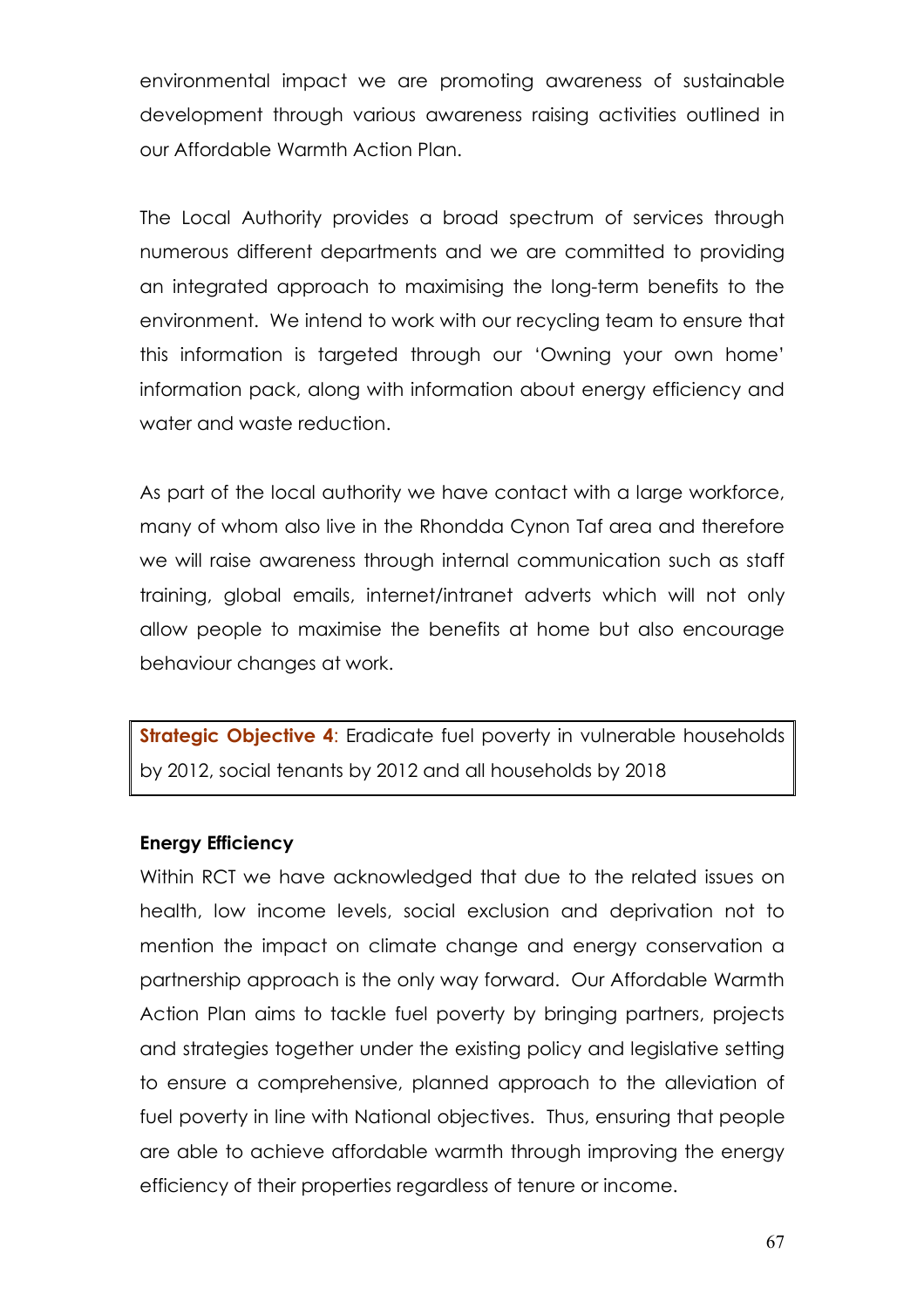We have a statutory duty to report on carbon dioxide reductions in the housing stock under the Home Energy Conservation Act (1995), which is currently under review by the Assembly and a new model of reporting is due to be announced shortly. In addition to this method we also report on performance indicators for percentage reduction in energy use and reduction of carbon emissions from the housing stock. We will revise our targets and will work with the private sector grants department, NRAs and Housing Associations to work towards achieving these targets.

We aim to use all our existing data and local information in conjunction with national data to target schemes and grants to the areas with the lowest SAP ratings, deprived areas and low-income households.

However, within RCT over 51% of properties (Energy Efficiency Wales) are considered 'hard to treat', which are pre 1919 terraced properties. In addition to this it is also estimated that 18% of properties are off the mains gas network. Therefore to achieve affordable warmth in RCT activities need to also extend further than the traditional cavity and loft insulation schemes. We will work with our partners to raise the Standard Assessment Procedure (SAP) ratings of properties in line with the minimum level through the WHQS. Through the Affordable Warmth Steering Group we will continue to target grants and schemes at eligible households but to also research additional initiatives and share good practice for 'hard to treat' dwellings and investigate options for households who do not qualify for the grant schemes.

We will also work closely with the Private Sector Grants Team to maximise energy efficiency measures into the existing grant schemes (where feasible) to install measures in addition to the minimum Building Regulations standard. We will also undertake a pilot programme in 2007/08 using renewable energy solar thermal and/or solar photovoltaic panels and review this for potential inclusion in future schemes, working towards a specific energy efficiency grant. This budget will

68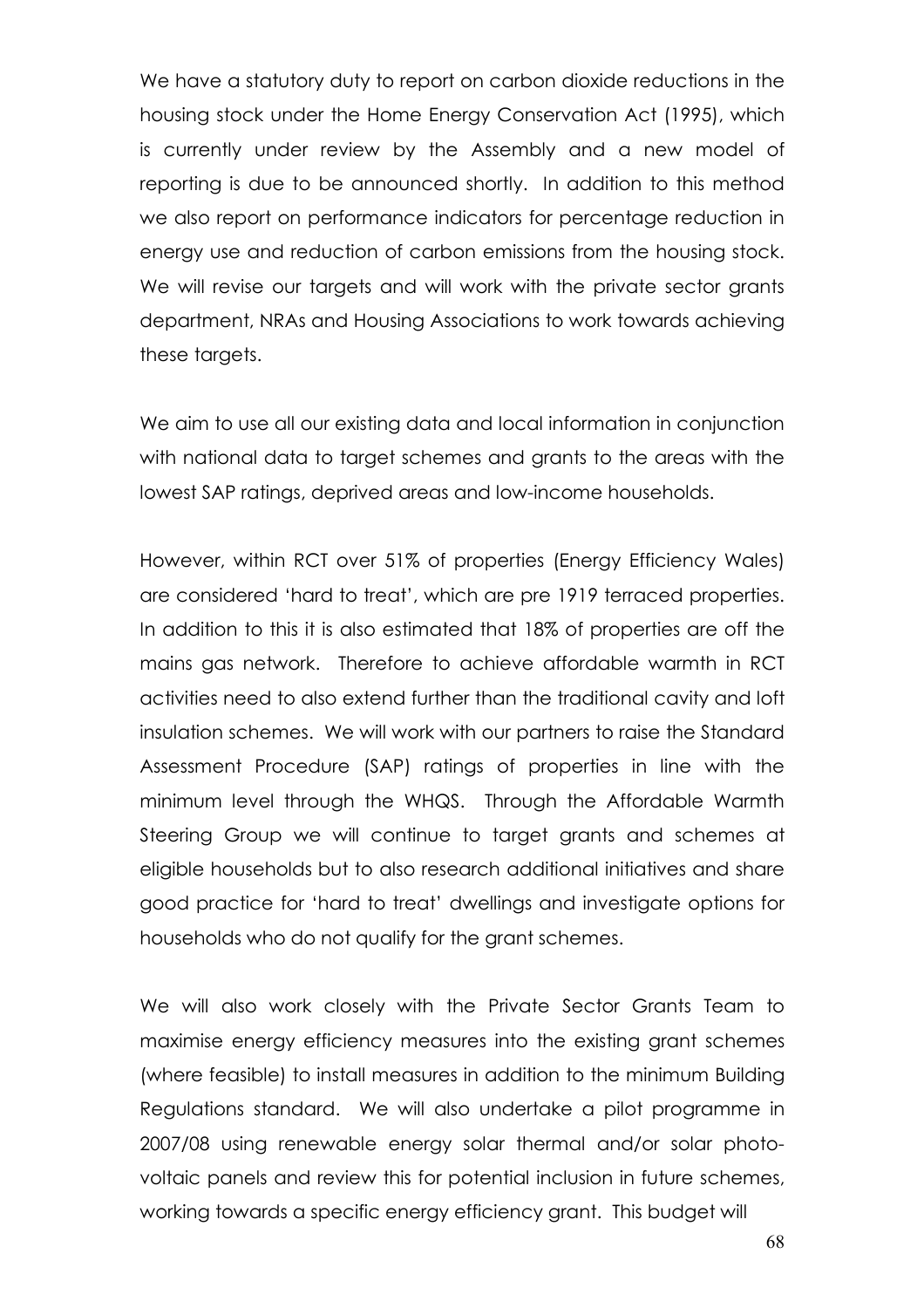also be used to match fund any contributions we receive from the utility companies.

Many households also fall into the category of 'fuel rich' and therefore we intend to maximise the use of incentive schemes to encourage householders to improve the energy efficiency of the properties.

A huge contributory factor to improving energy efficiency is not just the physical improvements of a property but also the behaviour of the occupiers. We intend to continue working closely with our partners to maximise energy efficient behaviour by raising awareness through a comprehensive energy saving advice and signposting service.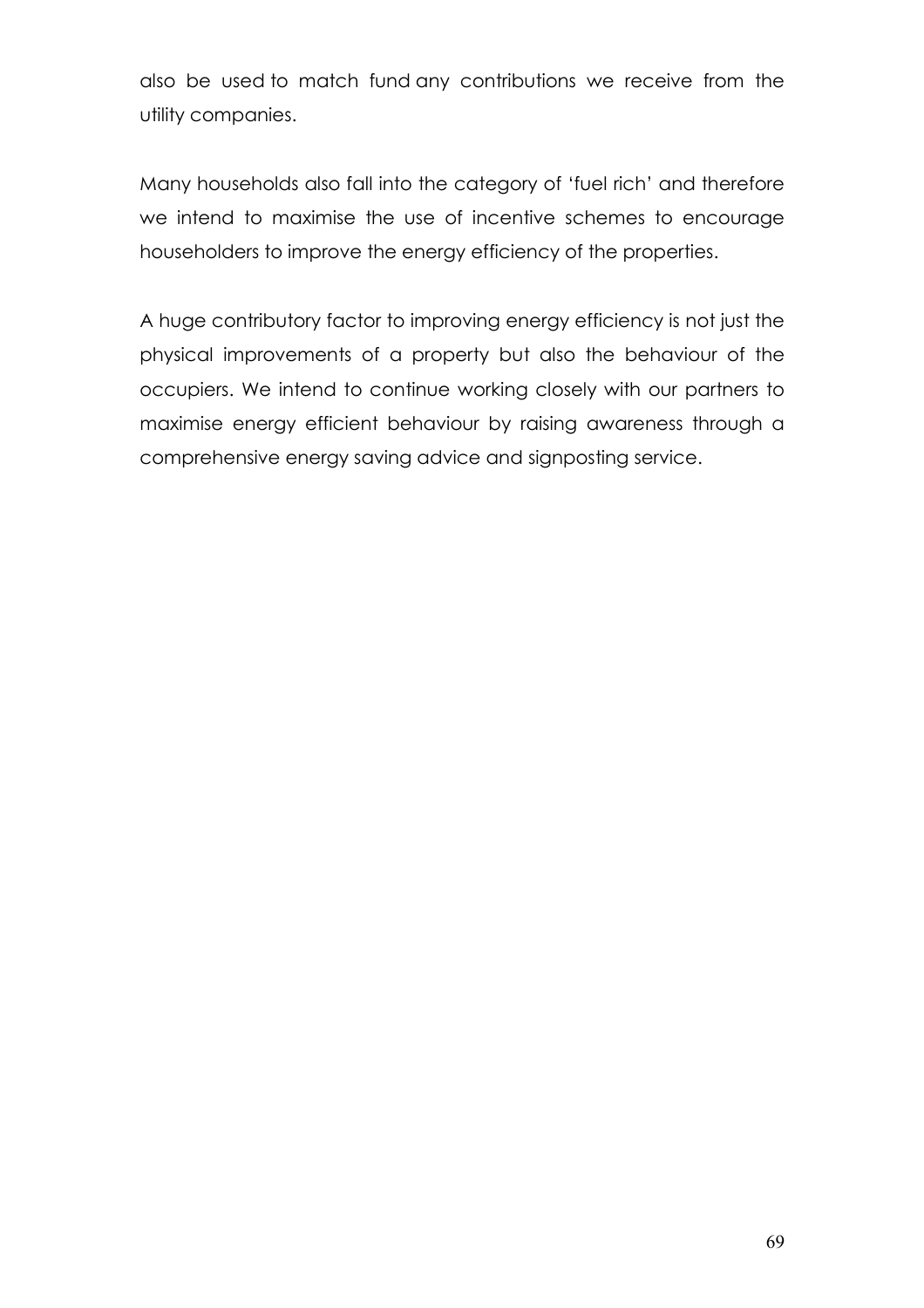# Strategic Aim 5

# 'To ensure that all groups have fair and equal access to housing and information'

'Better Homes for People in Wales' says… 'We would like everyone to have access to free high-quality housing advice and will promote access to specialist housing advice where this is needed. We are committed to making all BME housing matters mainstream to ensure equality of opportunity and the empowerment of all people in Wales'

# **Our Strategic Objectives**

- 1. To ensure we have a good understanding of the needs of different groups within our community and an accurate and robust evidence base for decision-making.
- 2. To work in partnership to enable the provision of suitable accommodation which meets the needs of all households within our community.
- 3. To work in partnership to improve access to information for groups, ensuring information is available in a variety of different languages and formats.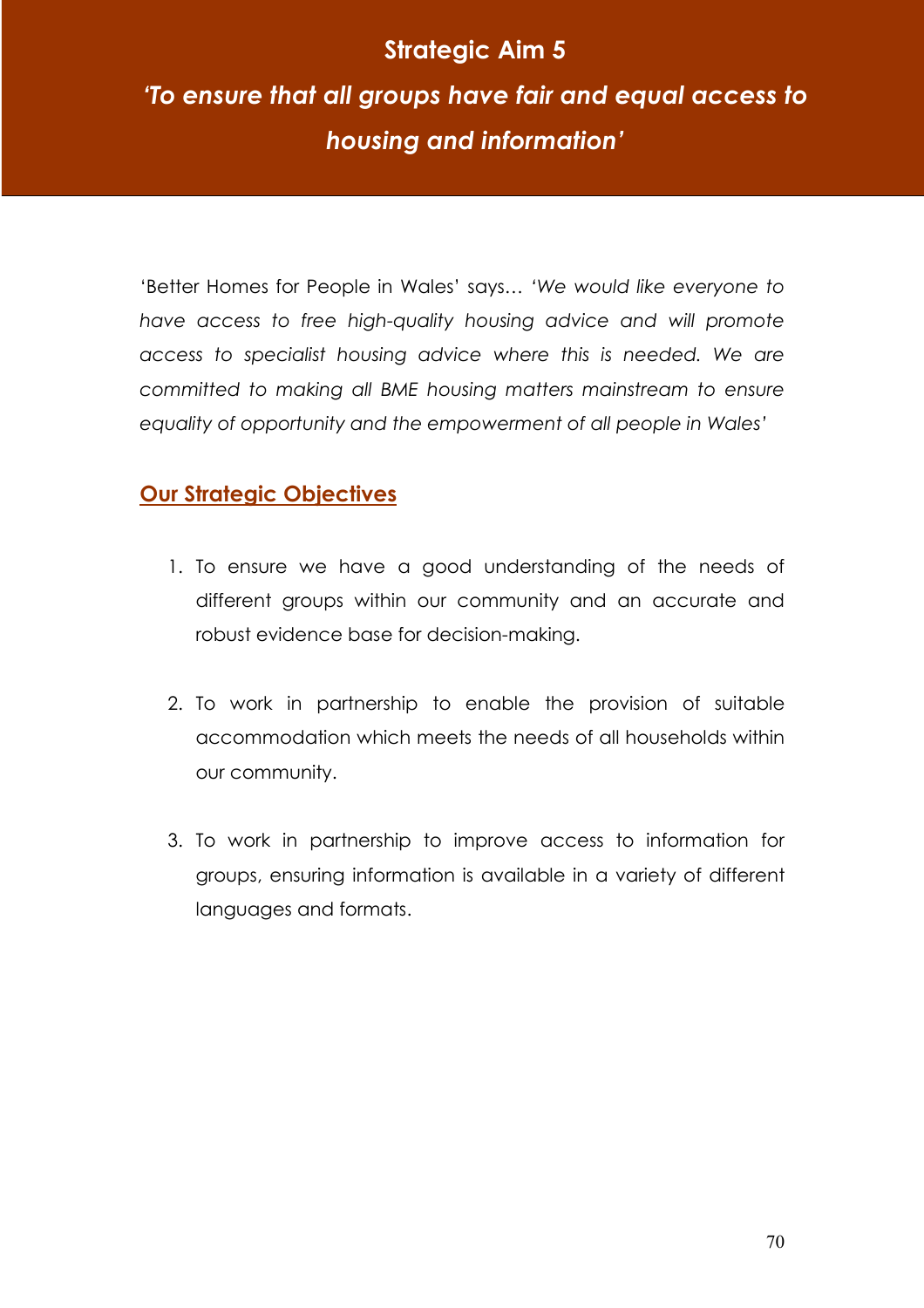# Our Community

It is recognised that Rhondda Cynon Taf is home to people with a wide range of needs and from a wide range of backgrounds. This includes Older People, Minority Ethnic (ME) Groups, Gypsy and Travellers, Migrant Workers, Lesbian, Gay and Bisexual People and Vulnerable People.

# What we have achieved so far

# Older Persons

We recognise that changing demographics in Rhondda Cynon Taf require a change in service design and delivery to ensure the needs of older people are met. In Rhondda Cynon Taf around a quarter of all households contain only older people. With regards to tenure just over 75% of older person only households are owner-occupiers with 28% of older people living in social rented accommodation (Local Housing Market Assessment (2006)) In terms of need just over 10% of all older person only households live in housing that no longer meets their needs effectively. As the population ages, demand for adaptations and other forms of support will therefore increase.

We need to ensure that we provide a wide range of high quality, adaptable homes to suit the variety of needs of older persons and to ensure that older people can fully integrate into society.

Investigations into the housing needs of older persons conclude that older persons want to stay in their own home for as long as possible, adapting their properties where needed. Older persons have demonstrated a need for independence and a determination not to rely on other people for help. As a result it is important that older people have good access to local amenities and public transport. We are committed to the promotion of independent living in a choice of good quality housing that aids integration into the community.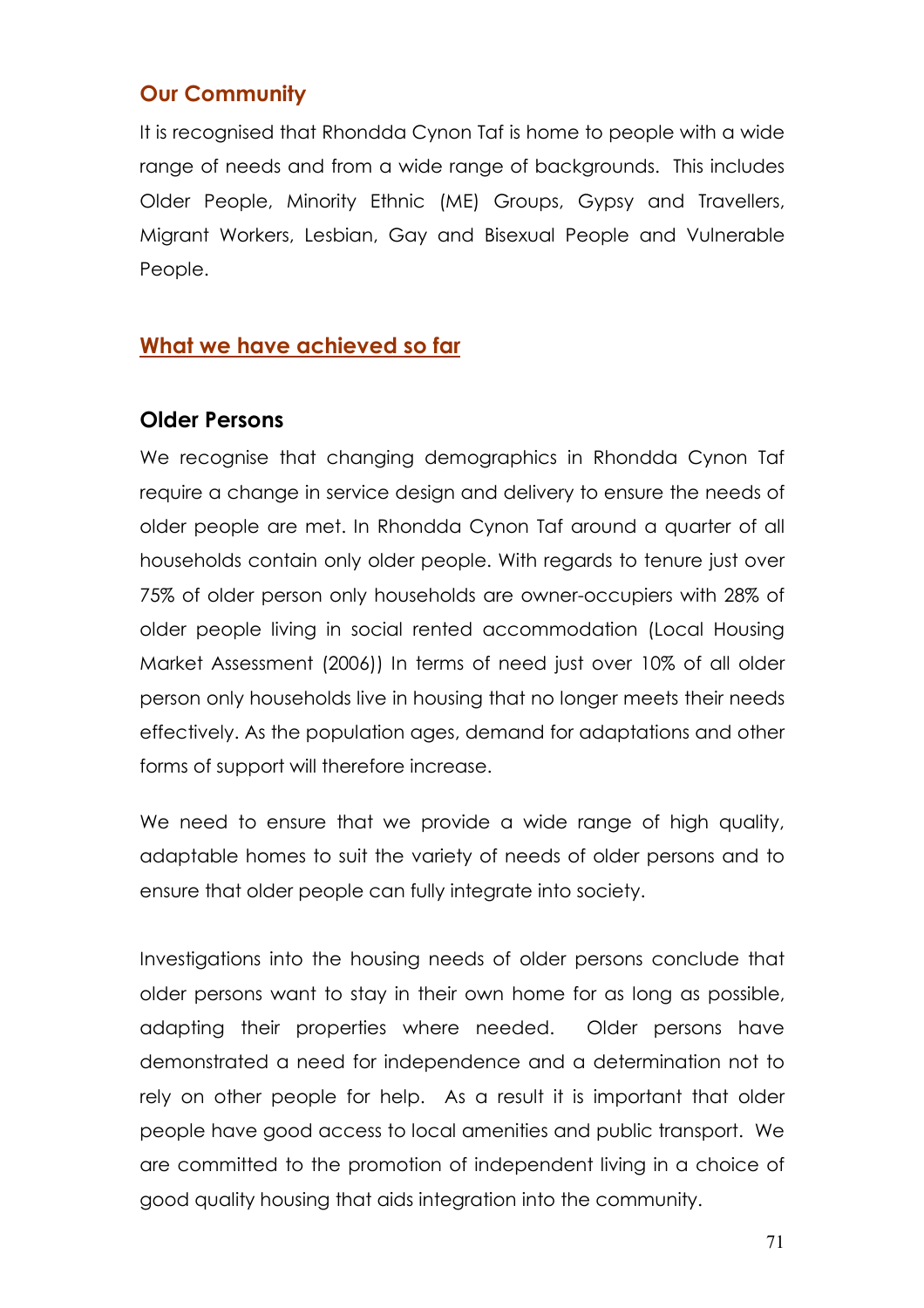However where it is no longer possible for an older person to remain in their home, support and access to alternative accommodation is necessary. In addition to a number of sheltered housing complexes where older people are able to live in easy to manage, good quality accommodation with support when needed, Rhondda Cynon Taf also has an Extra Care scheme.

Bryn Ivor Extra Care scheme was previously a sheltered housing complex which was refurbished as an extra care facility in recognition of the need for this type of accommodation in Rhondda Cynon Taf. Bryn Ivor now provides much more than a home for life for the residents living in the redesigned one and two bedroom flats in the complex. It has incorporated major adaptations including walk in shower rooms within each flat, an assisted bath and shower room, a mobility scooter store, a large level courtyard garden and an en-suite guest room with excellent facilities that can also be used as respite. The facility includes Telecare, lifeline support equipment with a Scheme Co-ordinator and Support Staff based at the complex providing 24-hour support to tenants living within and linked to the scheme.

We work closely with the Partnership Group for the Older People's Strategy to raise awareness of the availability of grants for energy efficiency. The Older People Partnership Group includes representatives from the Local Authority, Local Health Board, the Police, the private and voluntary sector and works towards developing and implementing the cross cutting theme of older people across the Community Plan to benefit older people. It is a coordinating group for the sharing and dissemination of information relating to older people.

# Minority Ethnic (ME) Groups

In 2003 we published our BME Local Housing Strategy 2004 – 2007 in partnership with Housing Associations and other organisations. The strategy complies with the principles of the Welsh Assembly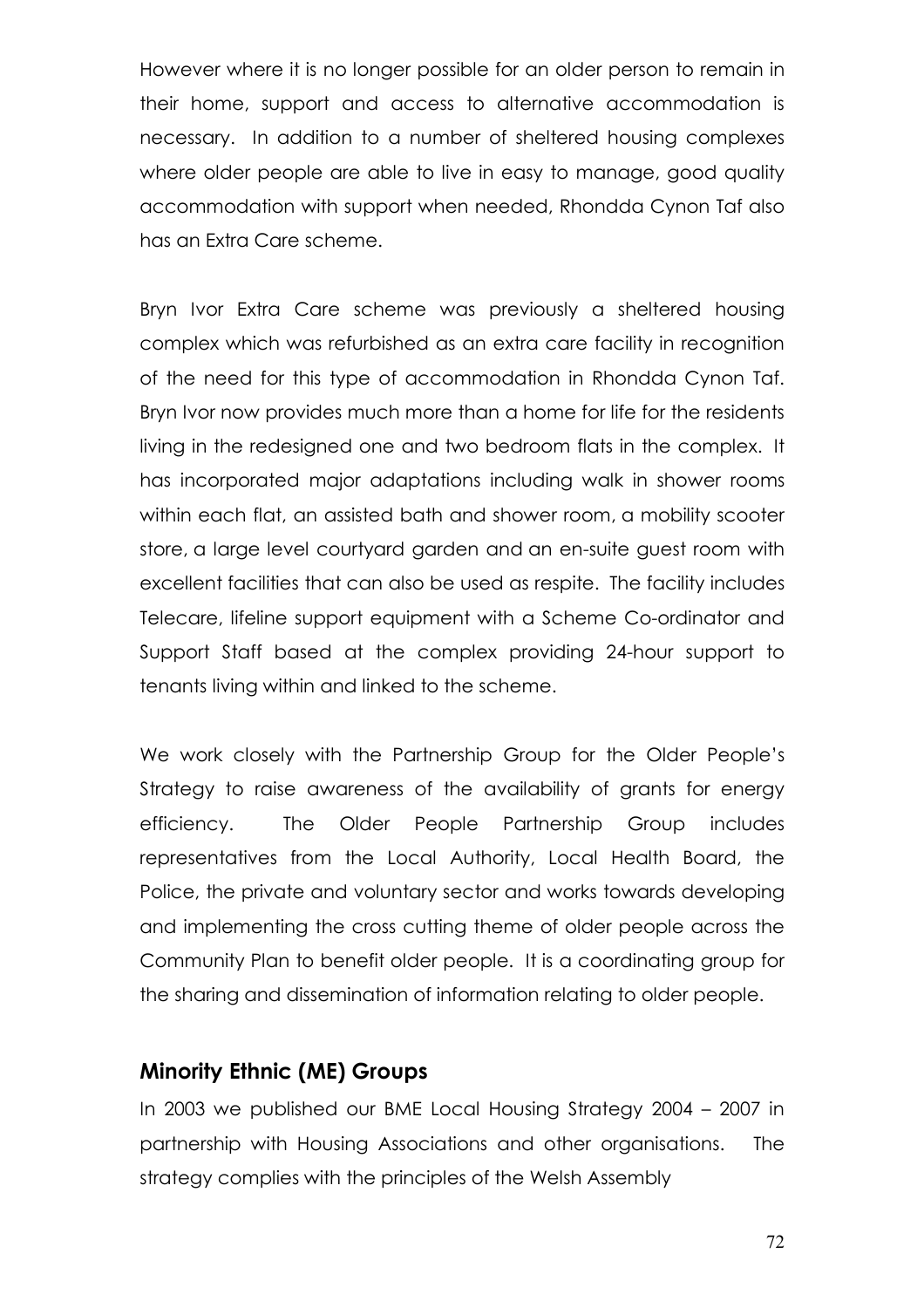Government's BME Housing Strategy (2002) and the BME Housing Action Plan (2003). Our BME Housing Strategy and Action Plan established a series of objectives against which a number of outcomes have been achieved.

#### Research in to the Housing Needs of ME Groups

We undertook a separate assessment of the needs of Minority Ethnic households as part of the overall Local Housing Market Assessment (2006). Due to the small sample size of each of the ME groups was not appropriate to present details of individual groups. The assessment therefore considered the situation of all ME households against that of White British/Irish and other White households.

The survey estimates that over 99% of households in the County Borough are headed by a White person. In total only 0.7% of households are headed by someone who describes themselves as non-White.

We found that ME households have a larger average household size than White households, but also have a larger average home (in terms of number of bedrooms). This means that the average number of persons per bedroom is similar in ME households as White households. With regards to tenure, the study shows that ME households are more likely than White households to be living in private and social rented housing, whilst White Other households are most likely to be owneroccupiers and that they are most likely to be living in the south of the Borough. In relation to income, the study indicates that ME households have a higher average household income than White households and higher savings levels. Furthermore, ME households are less likely to be in unsuitable housing than White households. Overall 99.8% of households in unsuitable housing are White.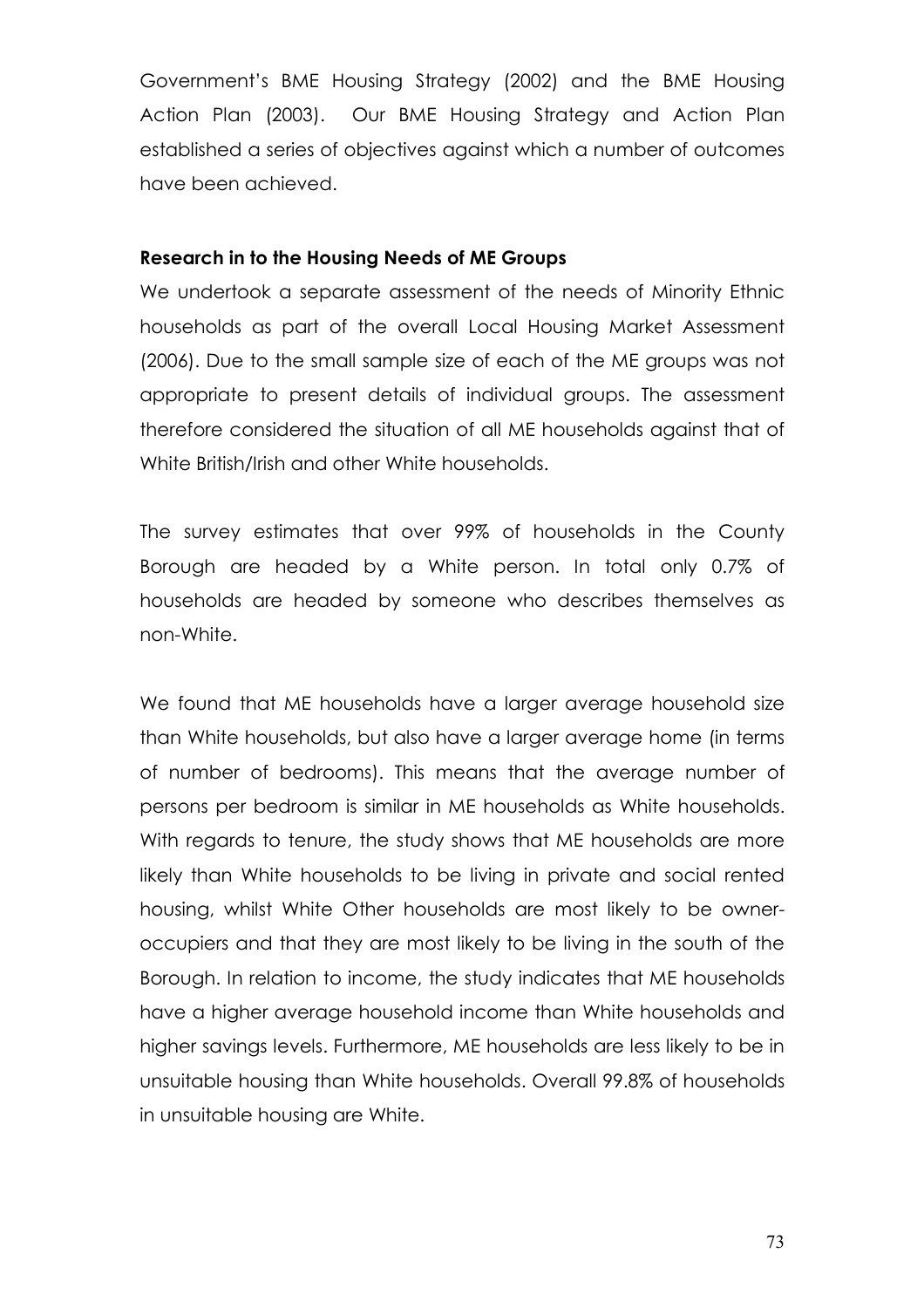#### Race Equality Scheme

The Welsh Assembly Government BME Housing Action Plan (2003) stresses the importance of producing a race equality scheme which sets out the arrangements to meet race equality duties in policy, service delivery and employment. We have produced a corporate Race Equality Scheme (2002), which was updated in 2005. The Scheme provides the framework for our actions on meeting both our legal and moral responsibilities to combat racial discrimination and promote racial equality within Rhondda Cynon Taf.

#### Combating Racial Harassment

We work with partners such as the Multi Agency Forum Against Racial Harassment (MAFARH) and the Valleys Race Equality Council to raise the profile of race equality issues and combat discrimination and harassment within service delivery and within our communities.

Housing Associations have individual Racial Harassment policies to address racial harassment amongst tenants. They encourage the reporting of incidents, which will help provide more appropriate support for tenants. Tenancy agreements of all housing providers stress that racial discrimination will not be tolerated and is a breach of tenancy. We encourage the reporting of racial incidents and these are discussed with partners at MAFARH meetings.

Reports of racial graffiti are dealt with as a matter of urgency. Where possible the RCT Cleansing team will remove graffiti that is racist, obscene, offensive in nature, from all properties regardless of tenure within 24hours. There is currently a Performance Indicator to record how many graffiti incidents are removed within 24hours.

There are strict procedures for recording racial incidents. The Racial Incident Reporting procedure has been introduced as part of the Council's ongoing commitment to achieving continuous improvement and equality across all functions.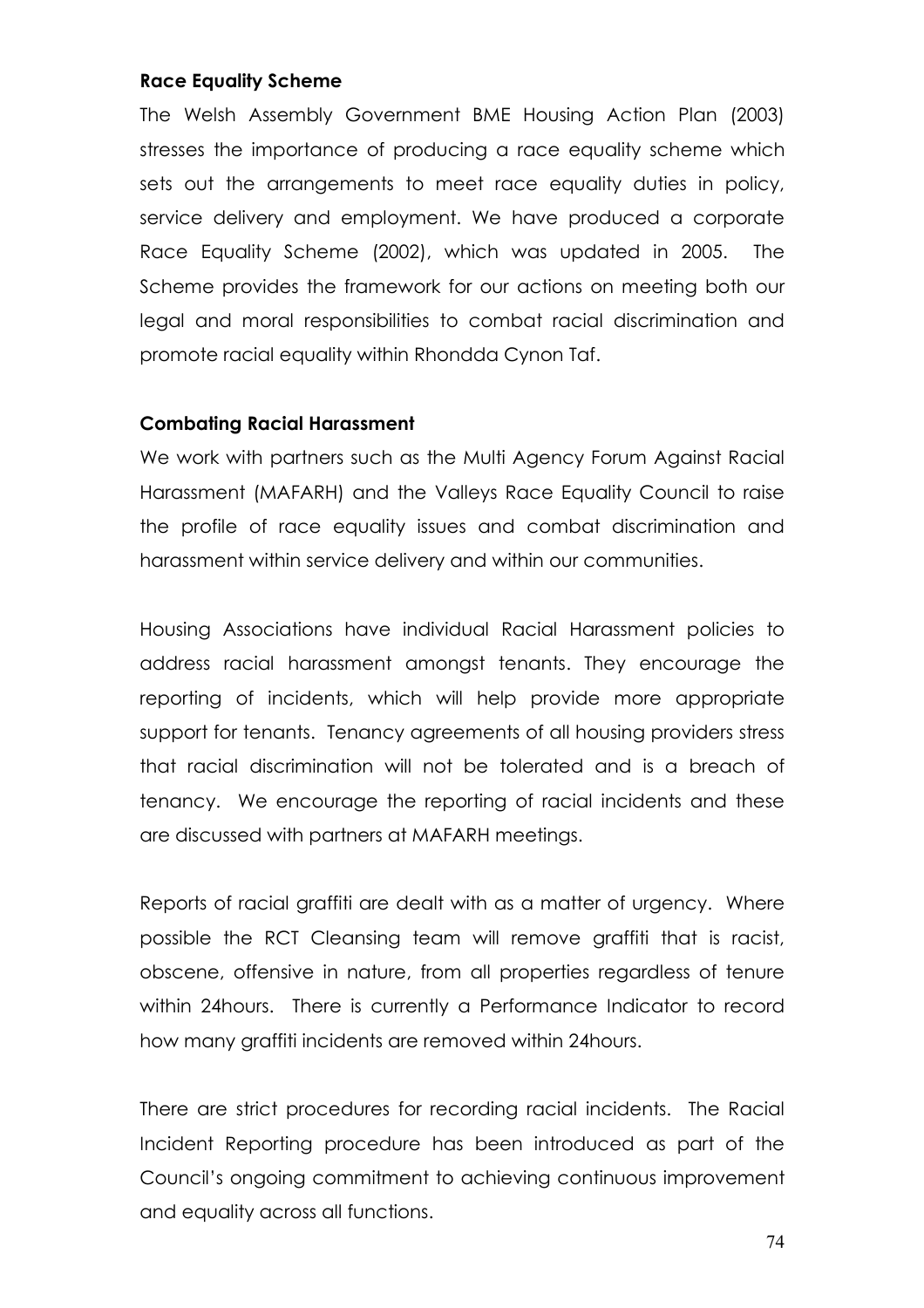# **Contractors**

One of our BME Housing Strategy 2004 – 2007 objectives was to raise commitment to race equality among contractors. We have met this objective by producing a Contractors Handbook which outlines how contractors can ensure that racial discrimination does not happen.

# Race Awareness

In 2005 all Council and Housing Association staff, tenants and elected members received race awareness training in relation to housing. This was a very successful training programme and gave the opportunity for all levels of staff form different organisations to share experiences and understanding.

# Ethnic Monitoring

An ethnic monitoring question is now included on all housing application forms including the Common Housing Register, Homelessness Applications and 'Homestep' application forms to assist us to gain an understanding of the needs of ME groups.

# Gypsies and Travellers

# Research in to the Housing Needs of Gypsies and Travellers

In line with the Assembly's 'Local Housing Market Assessment Guide' and the objectives contained within our BME Housing Strategy 2004 - 2007 we commissioned a specialist piece of research into the accommodation needs of this minority ethnic group, distinct to the main Local Housing Market Assessment.

# The definition of 'Gypsies and Travellers' is

'Persons of nomadic habit of life whatever their race or origin, including such persons who on grounds only of their own or their family's or dependents educational or health needs or old age have ceased to travel temporarily or permanently, and all other persons with a cultural tradition of nomadism and/or caravan dwelling.'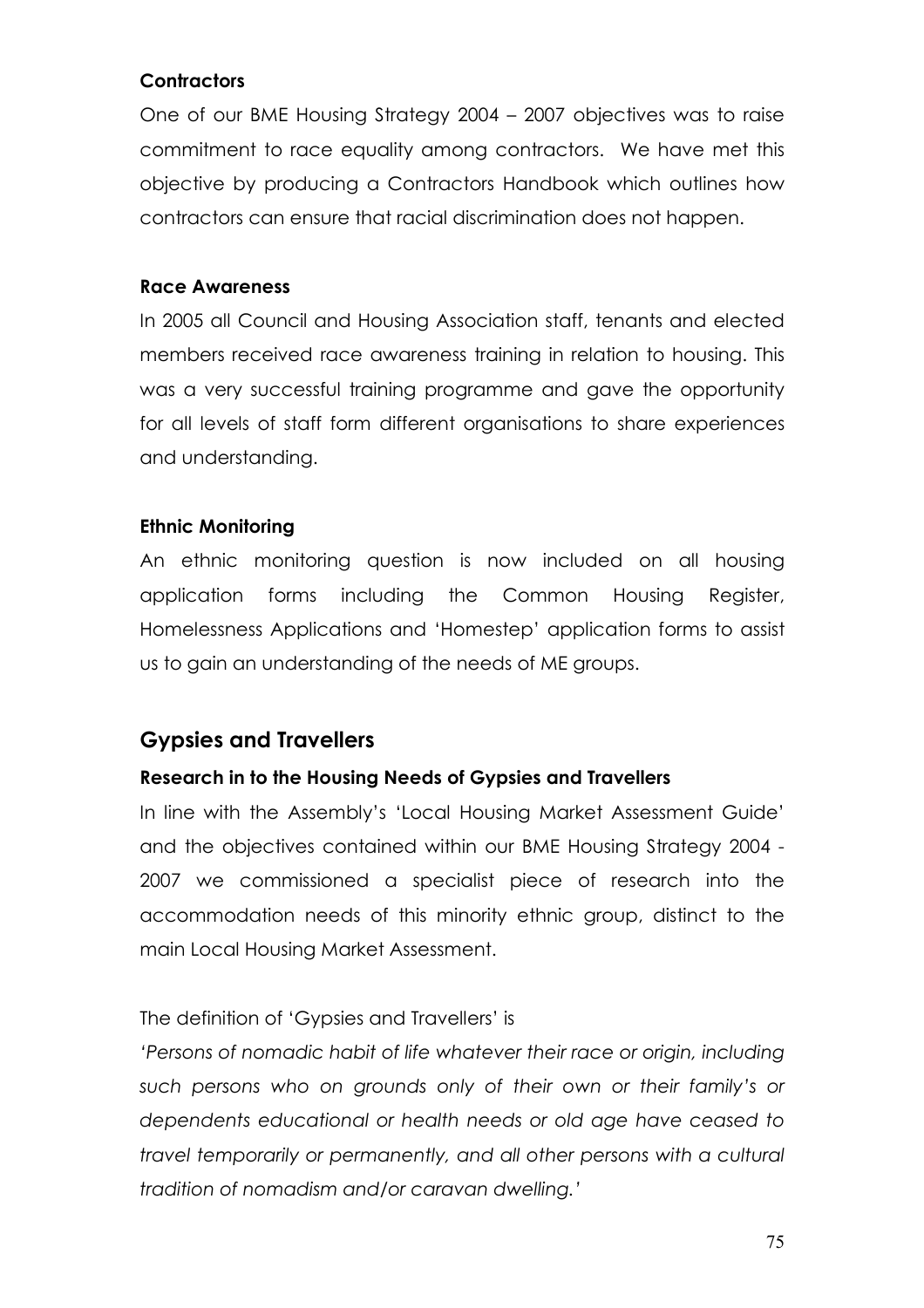There is limited statistical data available through published sources on the Gypsy and Traveller population in Rhondda Cynon Taf. Currently, there is also no systematic collection or monitoring of information across the Council's service areas. Several specialist agencies were able to provide detailed information from their direct contact with Gypsy and Traveller families. The research estimates that a total of 31- 33 Gypsy and Traveller families (households) have been identified as living permanently in Rhondda Cynon Taf on both permanent and non permanent sites and in houses.

The research suggests that the majority of Gypsy and Traveller families living in caravans in Rhondda Cynon Taf are on private sites. Despite the land being owned by Gypsy and Traveller families there is often difficulties in securing planning permission leading to insecurity of tenure. Support is fundamental in ensuring that the treatment of Gypsy and Traveller families on land without planning does not result in homelessness. Housing Strategy currently support planning applications for residential sites made by Gypsy and Traveller families where appropriate.

Currently there are no official sites in Rhondda Cynon Taf, however Beddau Caravan Park is owned by Rhondda Cynon Taf Council and was built in 1963 to provide 50 pitches for Gypsy and Travellers and the settled community. Following designation for closure in 1997 many Gypsy and Traveller families left the site. Information regarding demand for pitches is unknown due to the fact that the site does not operate a waiting list. The future of this site requires consideration in itself and as part of the development of sites to meet need in the Borough.

The lack of a waiting list for the above sites means that there is little information around the specific needs and demands for pitches on this site. However the second part of the Gypsy and Traveller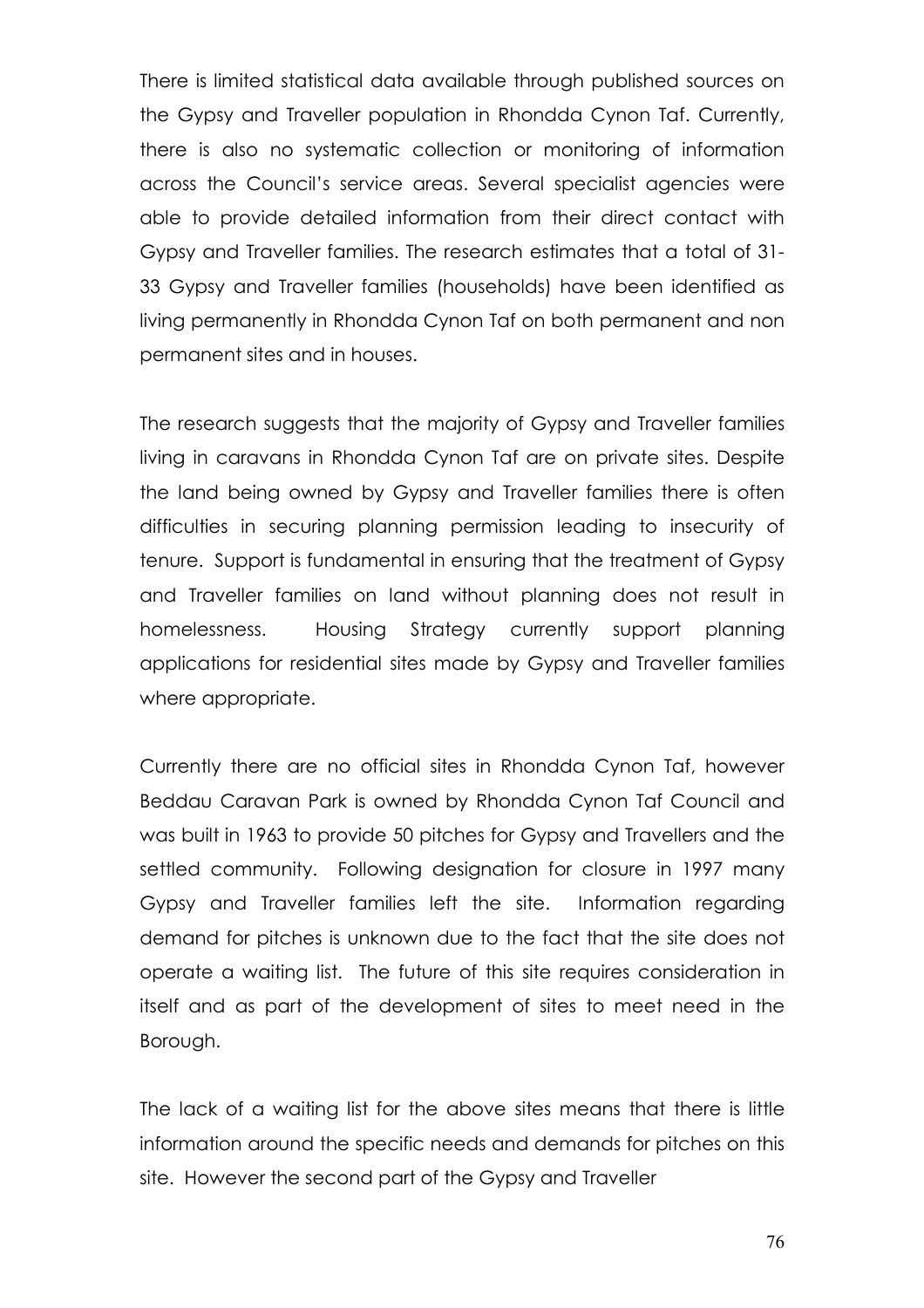Accommodation Assessment will be a qualitative piece of research and will help identify the requirements of the site residents.

# Migrant Workers

VALREC carried out a survey on migrant workers in Rhondda Cynon Taf and found an estimated 600 to 800 migrant workers in the Borough mainly from Eastern European countries.

Housing Strategy sits on the Migrant Workers forum, which is facilitated by the Council's Equality, Diversity and Social Justice Team. The aims of the forum are to increase awareness of the problems faced by migrant workers, work on a multi agency basis to provide support and advice to migrant workers and to assist the integration of migrant workers and their families into the wider communities. VALREC provide regular updates of activities and social events being held for ME groups and Migrant Workers. These updates also highlight current issues and problems faced by this group. As the Forum consists of partners from different organisations within both the private and public sector, awareness of the different problems faced by Migrant Workers is regularly brought to attention.

One of the challenges facing newly arrived migrant workers is accommodation. Some of the issues are scarcity and cost of accommodation, which can often be tied to employment, insecurity of tenure and the potential for racial harassment. The Housing Advice Centre uses Language Line to assist in providing information around housing services for those whom English is not a first language.

The Migrant Workers Forum is also in the process of producing a Welcome Pack which will provide information local to Rhondda Cynon Taf. Housing Strategy is assisting in the production of this pack by producing information relating to housing.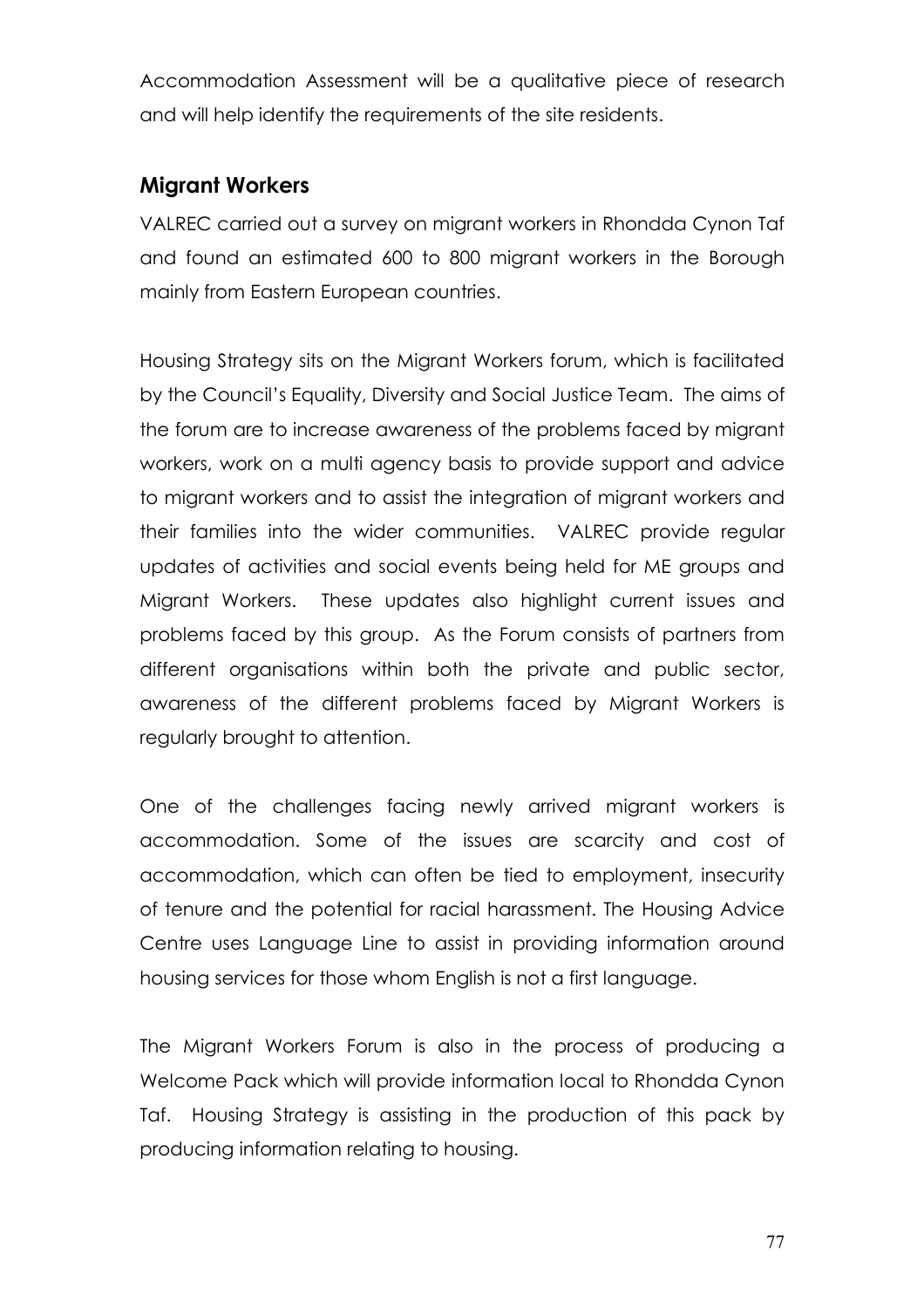# Lesbian, Gay and Bisexual People

'The housing needs of lesbian, gay and bisexual (LGB) people in Wales' (Spark, 2006) analysed the housing needs and problems faced by LGB people and looked at the role of local authorities, housing associations and other services, including the Police and LGB specific agencies in meeting the housing needs of LGB people in Wales. The study suggests that housing problems and needs for LGB people can often be the result of homophobia from family/friends, carers, landlords, neighbours and local people. This is mainly due to a lack of understanding of the needs and problems faced by LGB people.

# Vulnerable People

# Supporting Vulnerable People

The Supporting People Programme is concerned with the needs of vulnerable and socially excluded people. The programme funds and coordinates accommodation and support services that help people develop the skills and confidence they need to manage and maintain their home, accepting that the lifestyle choices and decisions people make has a direct and often dramatic impact on their housing, health, wealth and well being. The Supporting People Programme gives the

Council responsibility for planning, funding, and reviewing support services that can help the Council and our partners deliver some of their local and national strategic priorities. We have established a Supporting People Planning and Commissioning Group to oversee the implementation of the Supporting People programme in Rhondda Cynon Taf. The group consists of strategic managers from Housing, Health, Social Care, Probation and a representative of the Supported Housing Sector and is responsible for tasking the Supporting People Team with the practical development of the Supporting People Operational Plan (SPOP). The SPOP is used as a business, commissioning and revenue bidding plan to aid future financial planning and ensure an evidenced based approach is taken to identifying the need for the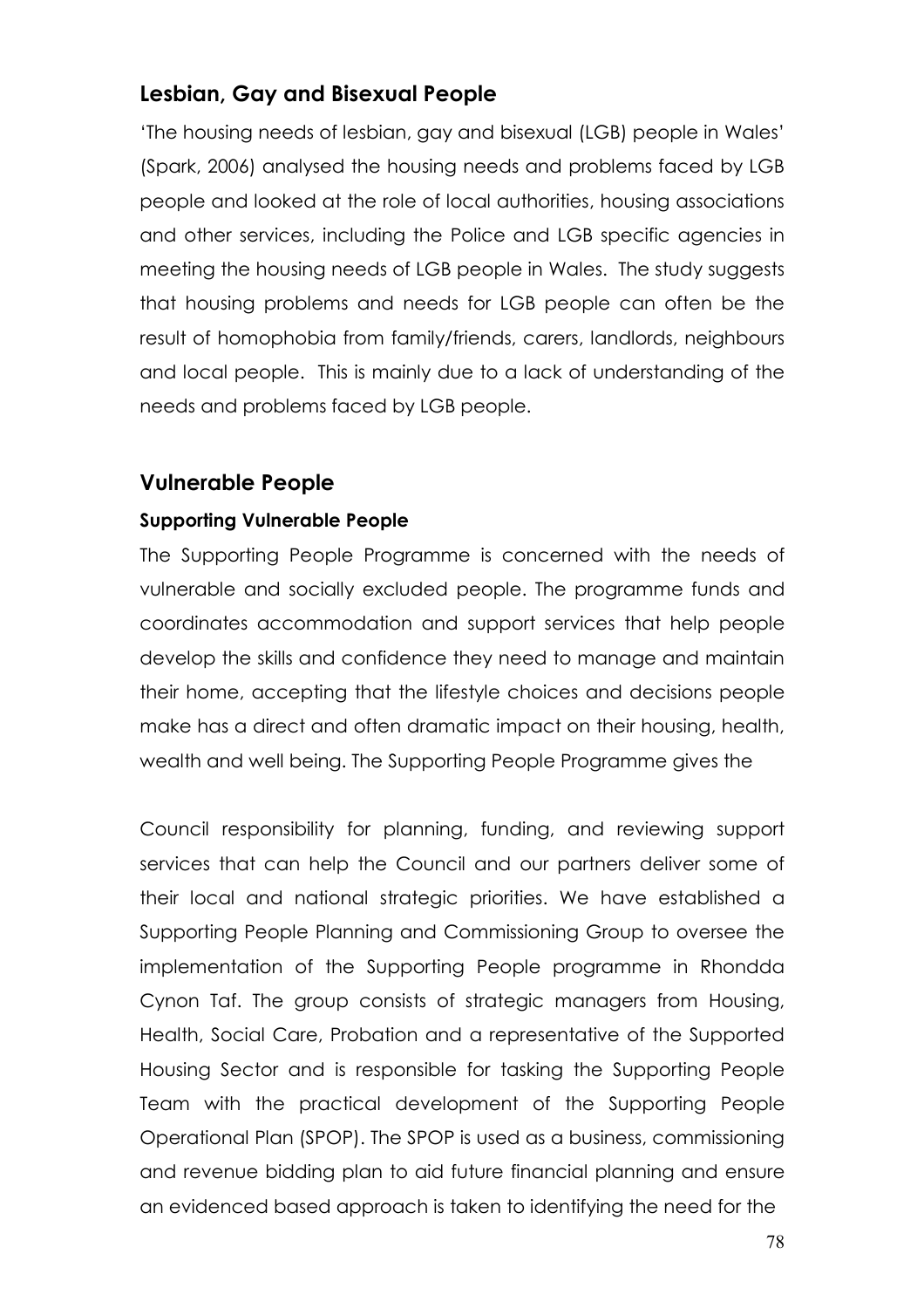development of supported housing services across Rhondda Cynon Taf.

# Key principles from the Supporting People Operational Plan:

To ensure current and future supported housing services developed through Supporting People Programme remain strategically relevant and responsive to the needs of vulnerable people the following principles have been established by the Council to aid the commissioning process:

- People should have services provided as far as possible in community rather than institutional settings.
- People should be supported as near as possible to their home and existing family networks.
- The capacity of local services to understand and respond to people who are challenging or difficult to engage should be developed and enhanced.
- People should be in settings of no greater security than is justified by the danger they present to themselves or others.
- Service should be designed to maximise rehabilitation and peoples chances of maintaining independent living.
- The needs of people who are challenging or difficult to engage should be responded to by highly individualised multidisciplinary service planning and delivery arrangements.
- Local specialist services should support access to good mainstream services as well as directly serving the most challenging or difficult to engage people.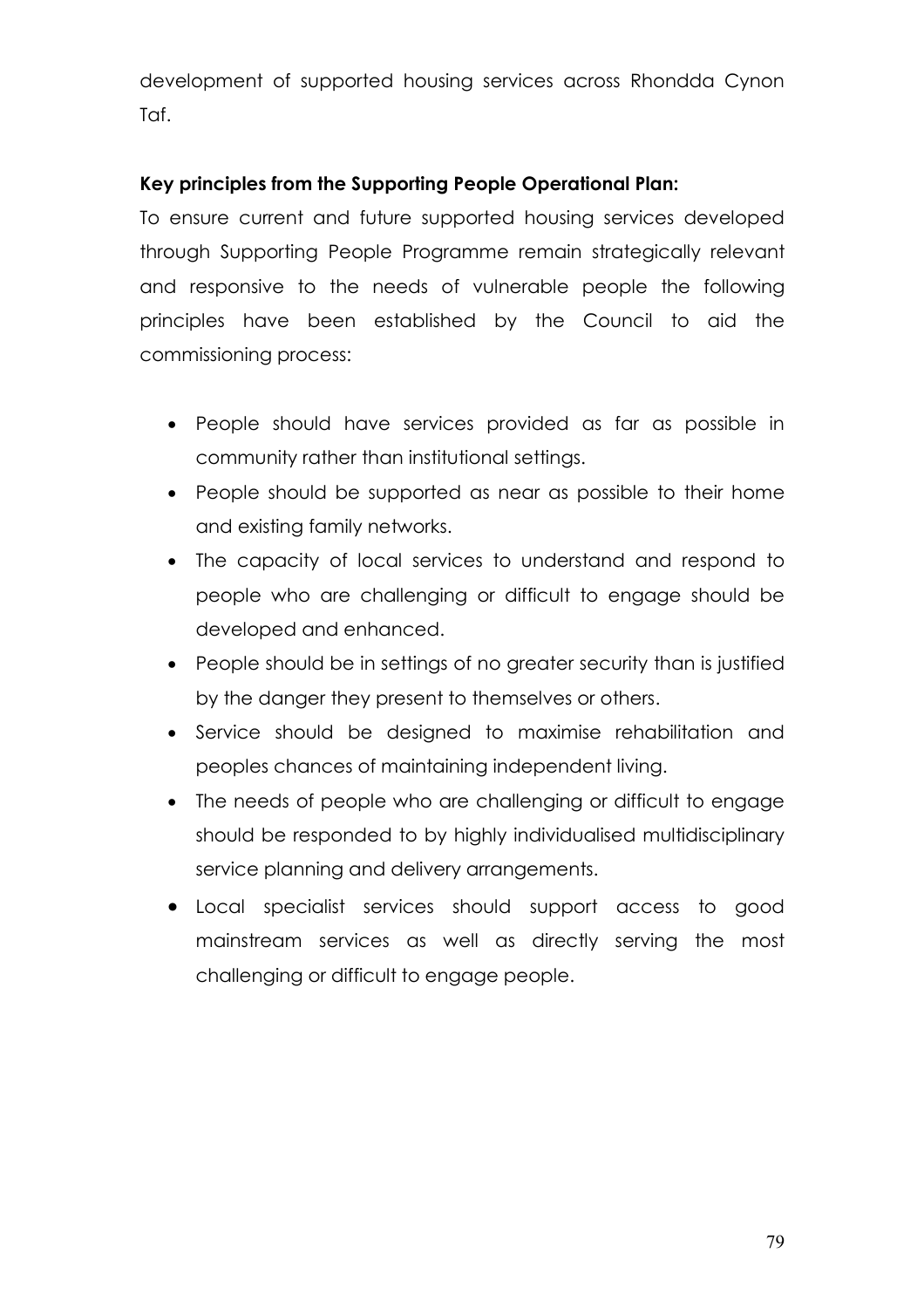Vulnerable groups in our Community include

- Women fleeing domestic violence
- People with Learning Disabilities
- People with Mental Health problems
- People suffering from drug dependency
- People suffering from alcohol dependency
- People with a Physical Disability
- Young single homeless people and young people leaving care
- Ex-offenders
- People with a chronic illness

# Women Fleeing Domestic Violence

Homelessness data for 2006/07 shows that 45 individuals and their children were accepted as homeless due to domestic violence or the threat of domestic violence. During 2006/2007 397 NME forms were processed for people experiencing domestic abuse.

RCT has 23 units of emergency accommodation and support and on average there are 81 units of floating support specifically targeted at women living in permanent or temporary accommodation who are considered to be at risk of violence, exploitation and abuse.

The principal aim of these services is to work directly with women to help them manage, maintain or move on from their current living arrangements in a planned way.

# People with Learning Disabilities

Housing and support services for people with learning disability have been transformed over the last two decades. The All Wales Mental Handicap Strategy (1984) began the transition from institutional care to community care and introduced some core values and principles for services for people with a learning disability. These principles are: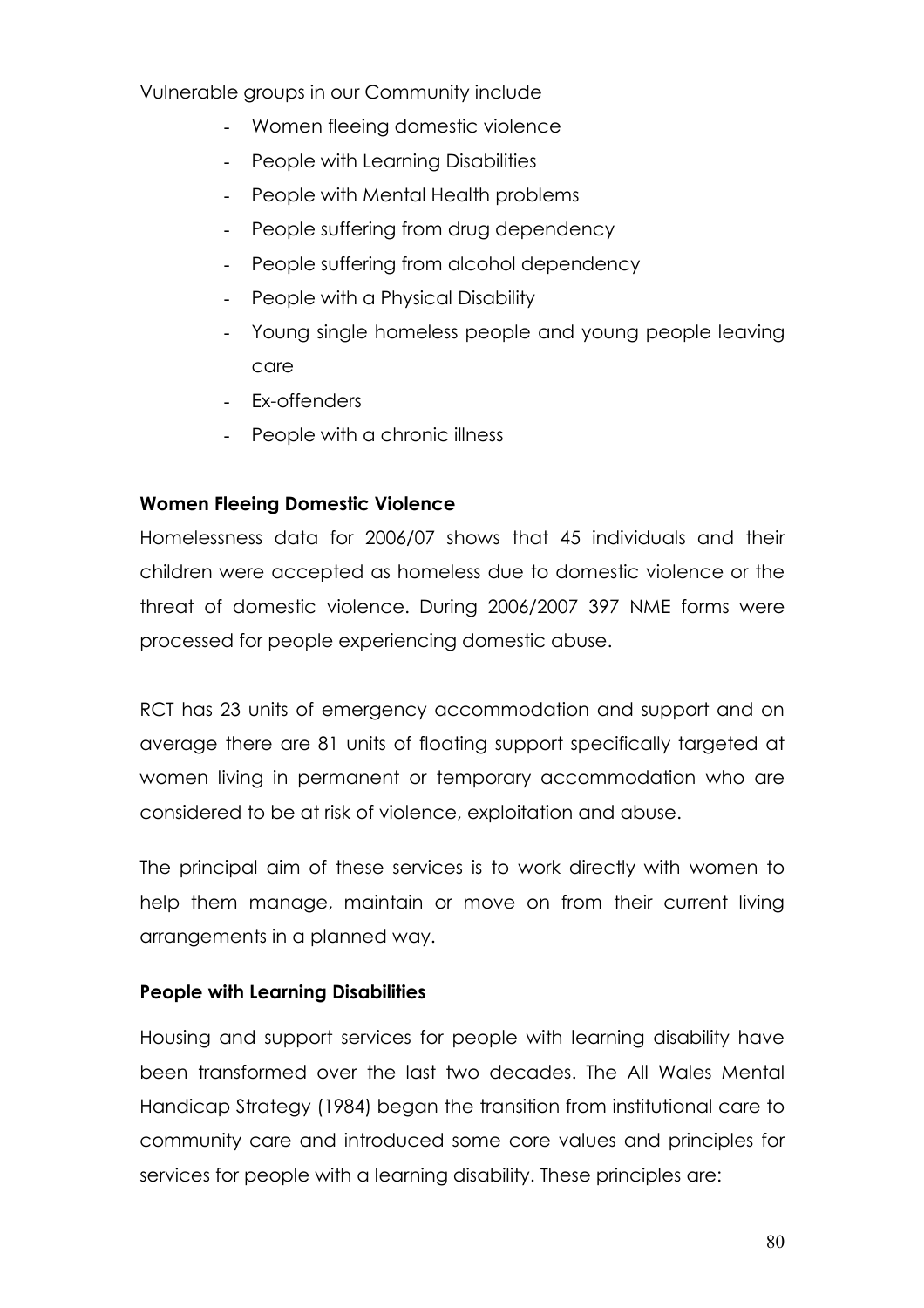- The right to an ordinary pattern of life in the community.
- The right to be treated as an individual
- The right to additional help and support in developing their maximum potential.

The number of people living in the long stay Learning Disability Hospitals has reduced nationally over the last decade or so. In Rhondda Cynon Taf, none are living in hospital. There has therefore been an increase in the extent and variety of housing and support services based in the community overall. There is no doubt that this move from institution to community has been to the benefit of people with learning disability.

However, currently the extent of provision falls far short of demand and need, placing unacceptable demands on family carers, and restricting choice and opportunity for developing an independent life for many people with learning disabilities. The numbers of people with learning disability who will need accommodation and support in the future is increasing significantly with particular pressure points around young people in transition, and adults living with older carers.

In Rhondda Cynon Taf we have actively worked with registered social landlords and support providers to commission supported accommodation for people with a learning disability. As well as commissioning new supported living schemes, the council has also deregistered the majority of small residential care homes.

Care Management Services have begun to develop a good picture of current and future need, identifying over 170 adults who need to leave the family home or their current living arrangements over the next five years. If we are to avoid homelessness or people's entry into institutional care then both capital and revenue funding will be required to meet the specific housing, care and support needs of individuals with a learning disability.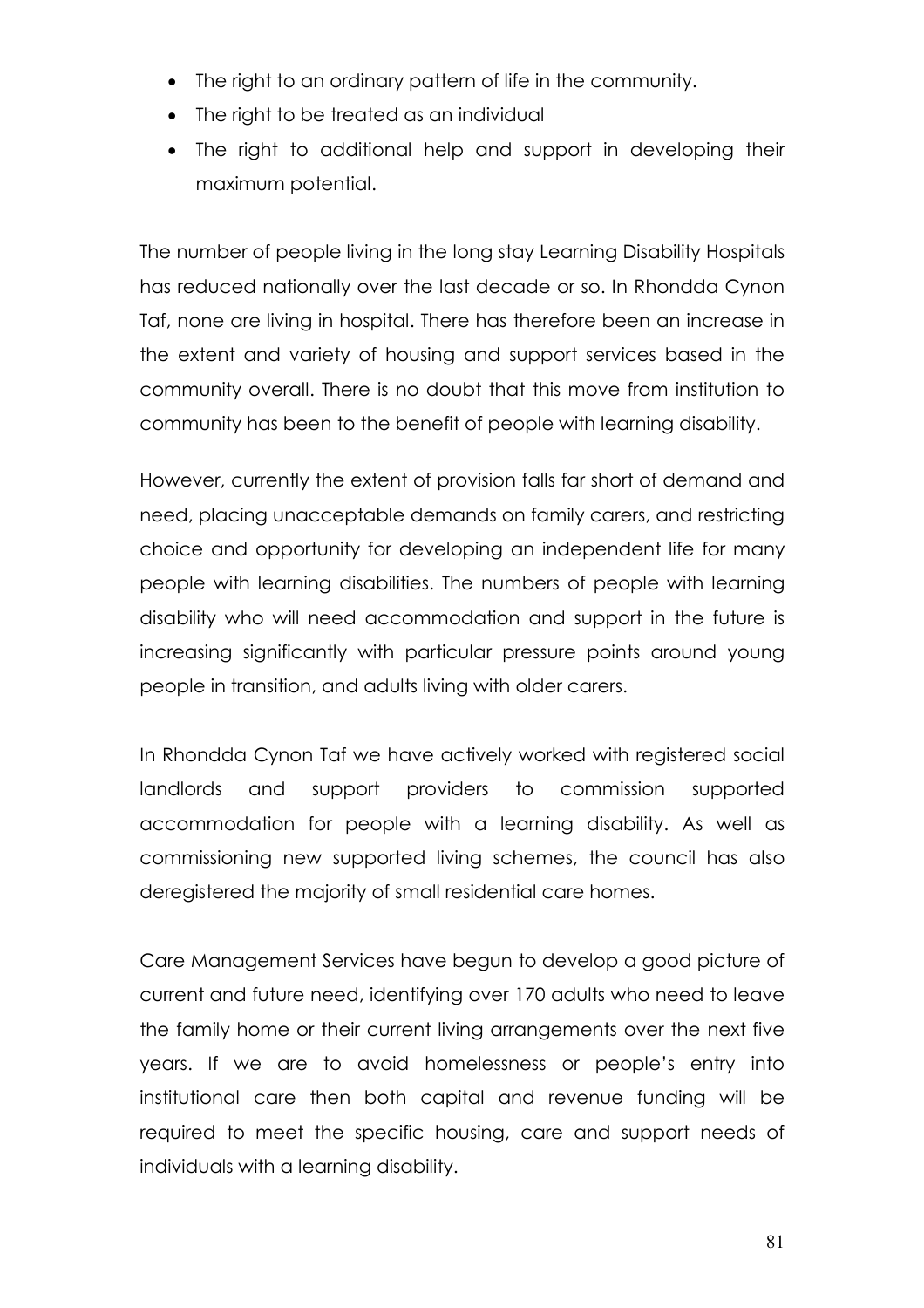# People with poor Mental Health

Over four out of five people with mental health problems live in mainstream housing, with others living in supported housing or specialist accommodation. Half live alone. People with poor mental health are one and a half times more likely than the general population to live in rented housing. Poor mental health is prevalent amongst people who are homeless with between 30% and 50% of rough sleepers having mental health problems and as many as one in 5 homeless people having a mental health problem and further issues such as substance misuse.

The Council has established an Accommodation Planning Group, of which Housing Strategy and the Supporting People team is a part, to identify and plan for the accommodation and support needs of people with poor Mental Health within the Borough.

Current service referral and needs mapping arrangements indicate that some 186 Needs Mapping Forms have been processed for this client group. This suggests that there are a number of people who are in need of the range of services available.

#### People with Substance Misuse Problems

Substance Misuse is associated with a wide range of personal, social, economic and potential health problems. Individuals with a substance misuse problem may require several different types of support overtime including support with housing, family relationships, employment, offending behaviour and finance.

The importance of appropriate accommodation and support cannot be underestimated. Without a secure base, the treatment an individual has previously received can quickly be jeopardised and any benefits gained lost. In Rhondda Cynon Taf, current service referral and needs mapping arrangements indicate that some 144 Needs Mapping Forms have been processed for this client group.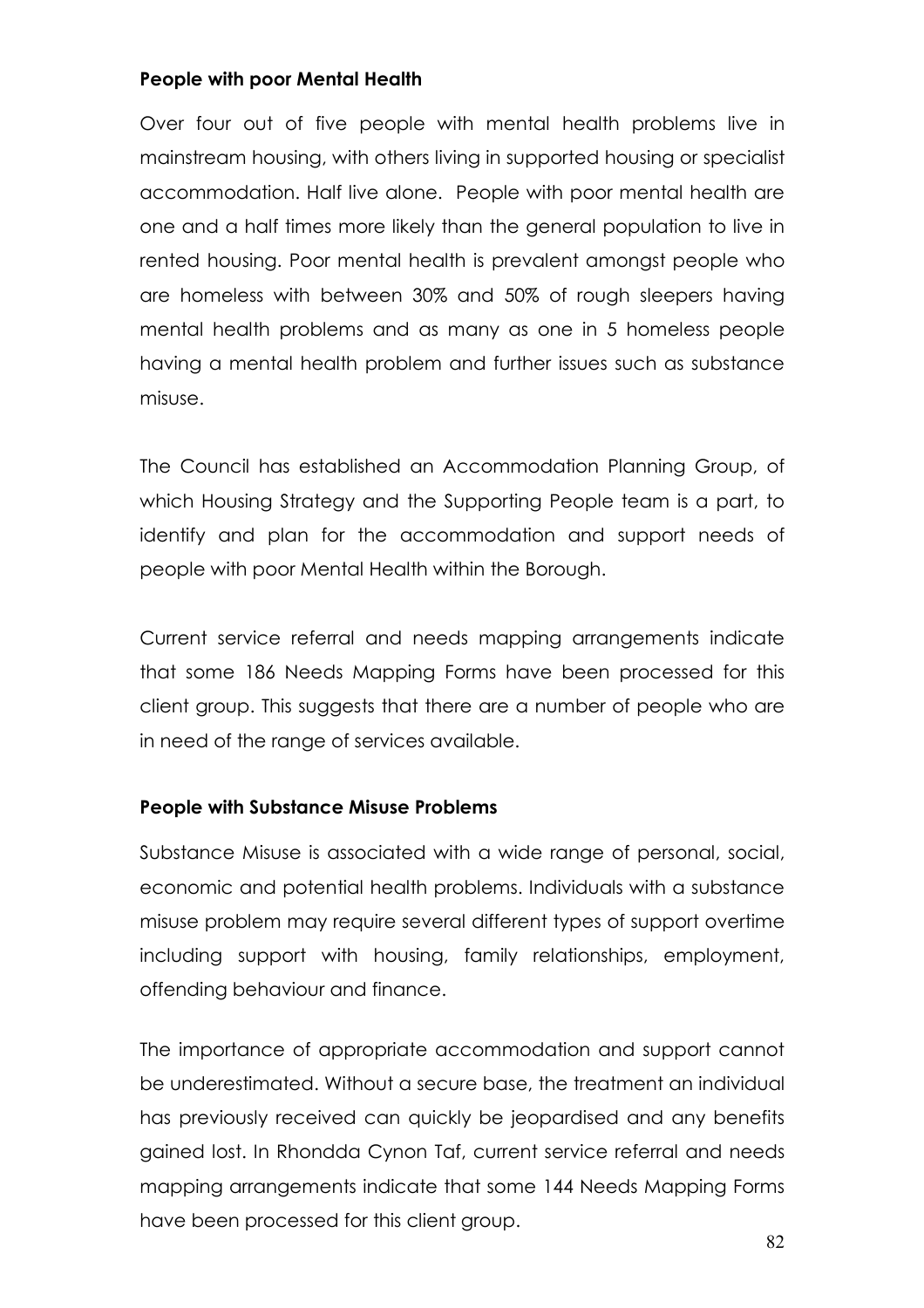### Refugees

In Rhondda Cynon Taf, there is currently no specific provision available to refugees as the numbers presenting are very low. In 2006/2007 only 2 NME forms were completed. To ensure people's needs are responded to appropriately services commissioned through the Supporting People Programme do not discriminate against any person on grounds of their race, gender, disability, sexual orientation, age, language, nationality, marital status, political beliefs and religion.

# Young Single Homeless People, Young People Leaving Care and Vulnerable Single Parents

During 2006/2007 202 NME forms were processed for people who are considered young and vulnerable and 71 vulnerable for single parents. Homelessness data shows that 24 young people with these needs were considered homeless and in priority need. Other homeless data suggests that 22 people presenting as homeless indicated that the reasons for the loss of their last settled home was that their families were no longer wiling to accommodate them.

Much work has been undertaken with stakeholders recently to ensure that the needs of this group are being responded to. Shelter Cymru have been commissioned to explore the key issues facing young people regarding securing and maintaining accommodation within Rhondda Cynon Taf. The outcome of this work will influence future commissioning decisions and service developments for this client group.

#### Ex-offenders

During 2006/2007 76 NME forms were processed for people who are considered to be ex-offenders who are homeless or at risk of becoming homeless. Homelessness data suggests that 35 ex-offenders were considered homeless and in priority need.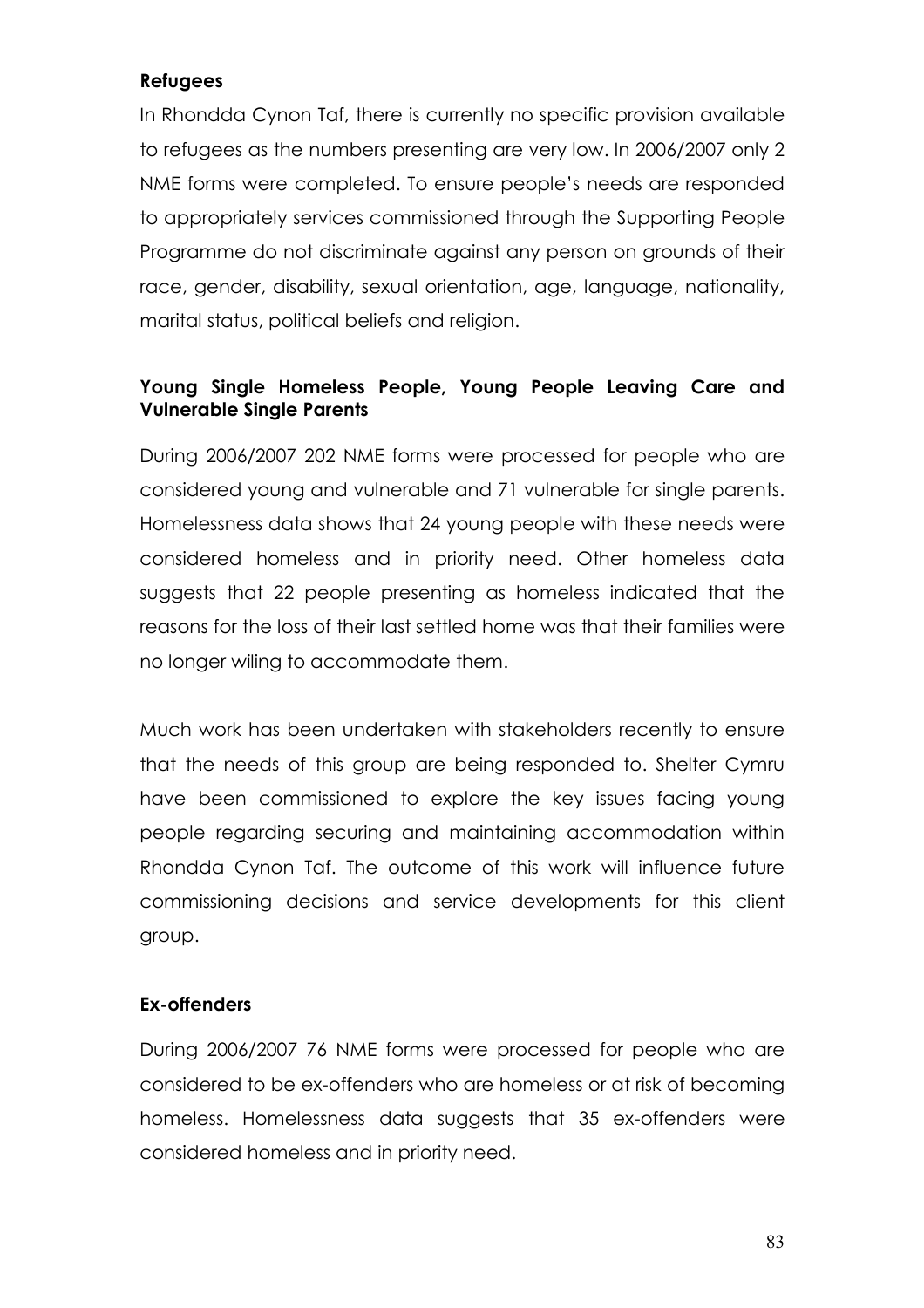Next to domestic violence, this group presents with the second highest need. The group are considered at risk of becoming or remaining homeless due to the difficulties they experience when leaving an institutional environment. In addition to the difficulties they encounter they are often individuals whose tenancy has previously failed due to their inability to end it properly or pay rent whilst they are in custody.

In response to some of these needs a new Bail Accommodation and Support Service has been introduced by the National Offender Management Service (NOMS) in June 2007 to enable the courts and prisons to make greater use of bail and early release on a strict curfew.

This is a response to sentencers' requests for additional bail accommodation for defendants who could otherwise be bailed if accommodation was made available. With a target group of 'low-risk' adults on remand or eligible for Home Detention Curfew (HDC), the service has four elements:

- Accommodation
- Support delivered through planned contact sessions
- Breach monitoring and compliance
- Planned 'move-on' and related administration

The service is provided on a regional basis by Clear Springs Ltd, a provider of housing and support to vulnerable people.

#### Homeless and Potentially Homeless People

During 2006/2007 267 NME forms were processed for people who are considered homeless or at risk of becoming homeless. Homelessness data suggests that 188 people with a wide range of needs were considered homeless and in priority need. This suggests that there is a demand for the 104 units of service available. RCT has 486 units of Floating Support, 38 units of Direct Access and 85 units of Temporary Supported Housing. In total there are 609 units of support offering a wide range of support and supported accommodation services. In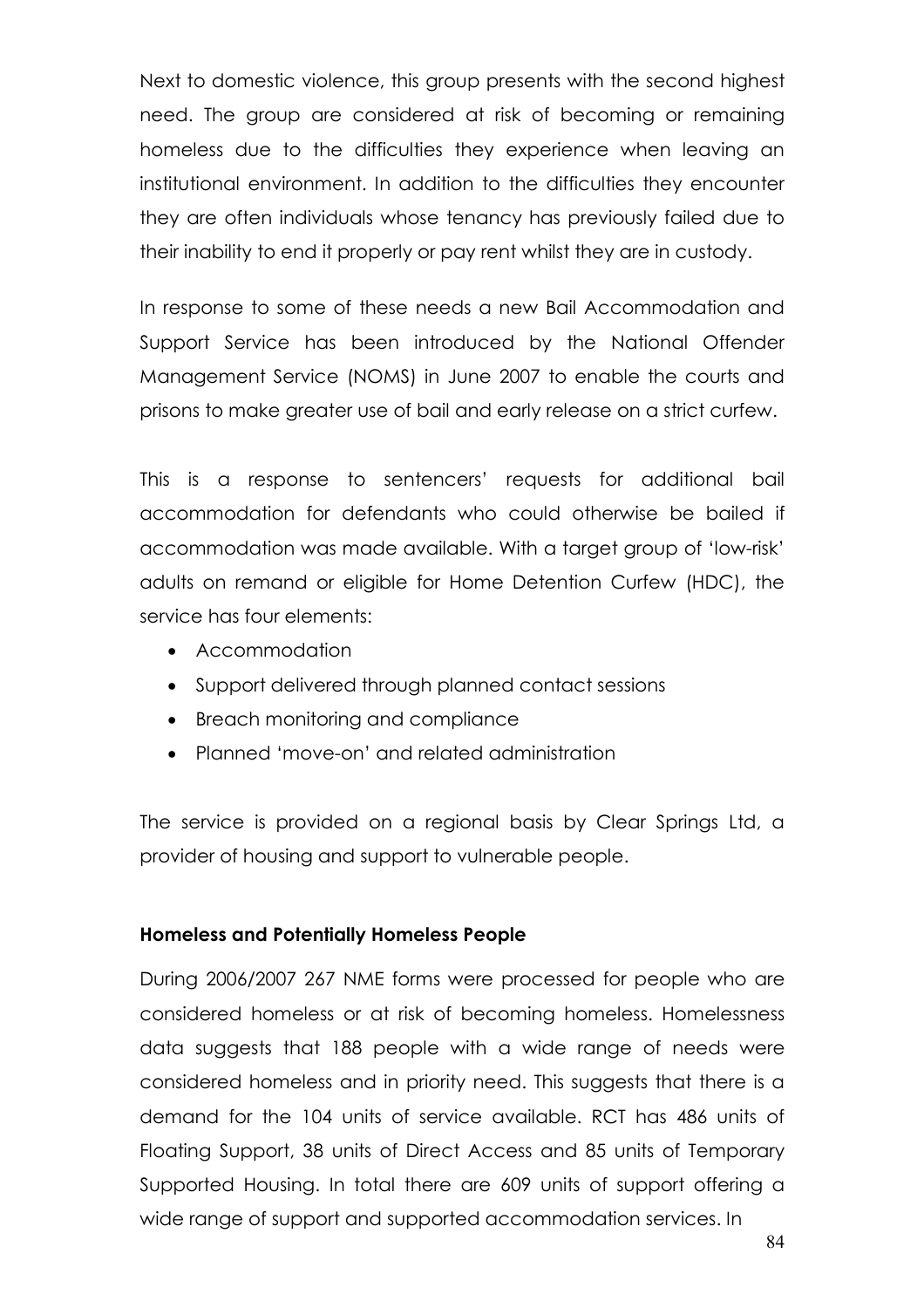2006/07 Homeless Officers made 527 decisions about homelessness and a person's eligibility for housing.

Data analysed by the Supporting People Team suggests that of the 1020 interventions analysed 86% of the people accessing services received support for less than 6 months. 5% of the people accessing services received support for more than 12 months and 2% have been on scheme for over 18 months. High turn over rates and successful interventions means that the majority of people have had their housing support needs met within a 6 month period, these short term interventions have ensured services are redirected to those who are waiting for supported housing and floating support.

Turnover rates in Direct Access Services also appears positive with 78% of people supported moving on within a 3 month period.

# Meeting our Strategic Objectives

In order to 'meet the housing needs of all sections of our community by ensuring fair and equal access to housing and information' we need to consider the following objectives.

**Strategic Objective 1:** To ensure that we have a good understanding of the needs of different groups within our community and an accurate and robust evidence base for decision making

#### ME Groups

Whilst a number of the actions included within the BME Housing Strategy 2004 –2007 have been met a number of the actions have yet to be achieved and all of these have been considered for the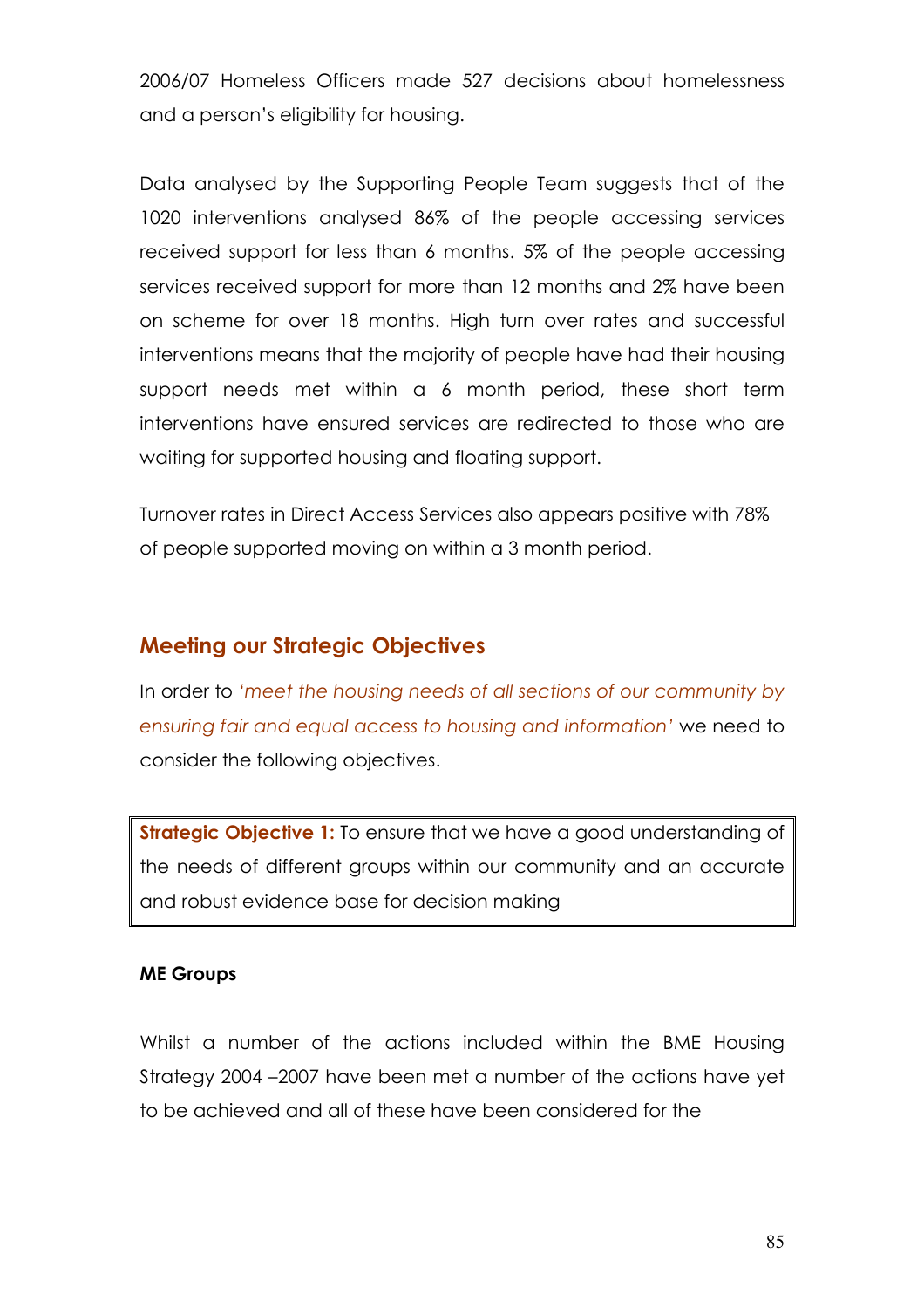development of this strategy. Each of the actions that have not been met have been incorporated into this section and have been placed under the relevant Strategic Objective.

To ensure that our Local Housing System adequately meets the needs of all groups and sectors within our community, we will build on existing research to look at the specific cultural needs of individual groups. Through the Local Housing Partnership we will ensure effective monitoring and information sharing practices are carried out to provide a detailed evidence base for policies and practices. Quarterly monitoring will mean that evidence is regularly kept up to date.

#### Gypsies and Travellers

To gain a better understanding of the needs of Gypsies and Travellers we will encourage the use of a standard monitoring form to be used by all sections within the Local Authority that have contact with this group. On-going partnership working between various sections of the Local Authority and other organisations will ensure the effective sharing of information. We will establish a corporate working group to include representatives from relevant departments within the Council to develop policies and strategies and gather information to help develop a standard monitoring form.

#### Migrant Workers

We will work with the Migrant Worker Forum to develop an information database to gain a greater knowledge of migrant worker groups in Rhondda Cynon Taf. Qualitative research into the housing needs of migrant workers is essential to understand the specific needs and to help improve the access to information and services. Through the Local Housing Partnership we will work with landlords to raise understanding and awareness of issues such as HMO licensing.

86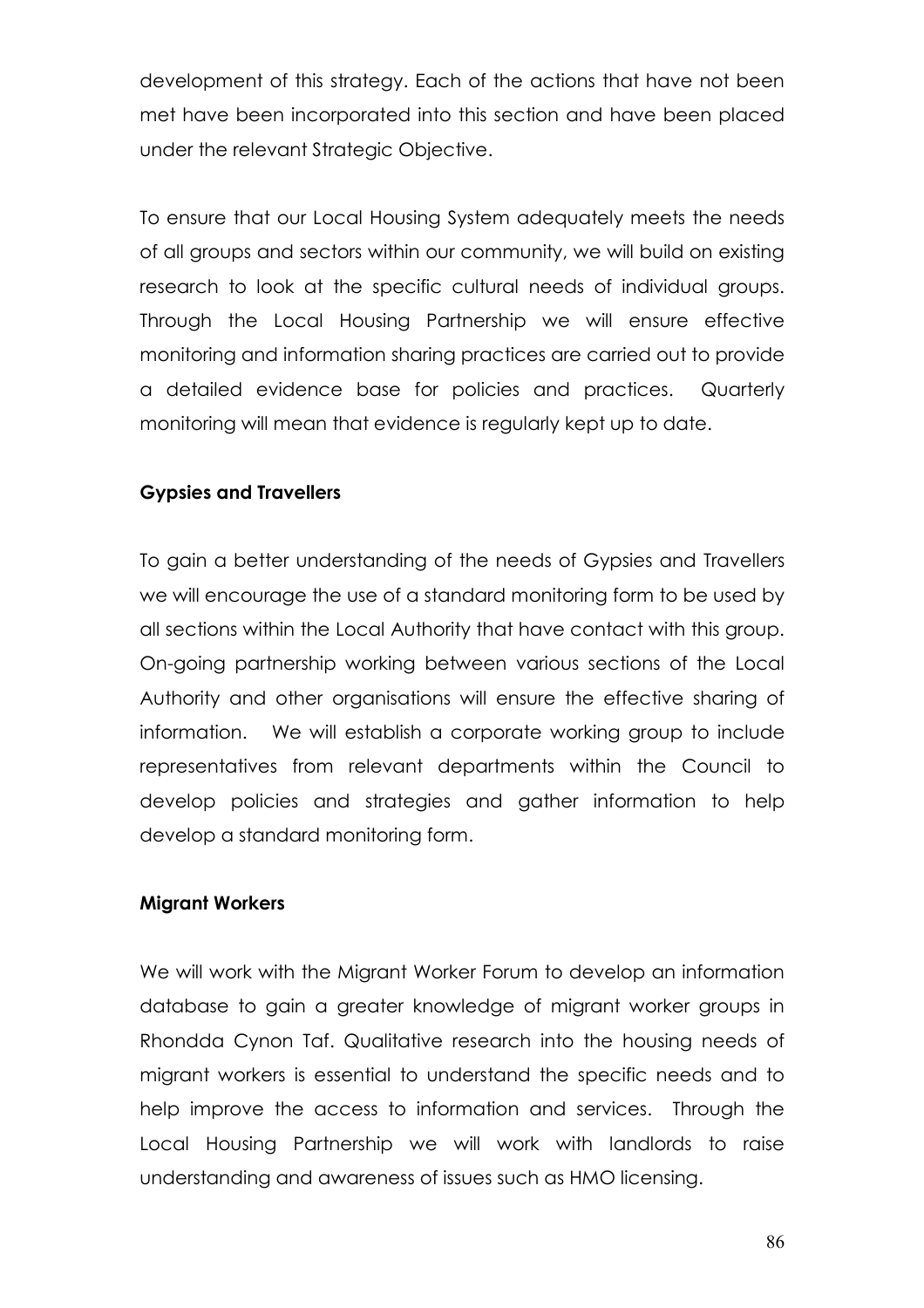#### Lesbian, Gay and Bisexual People

We must ensure that lesbian, gay and bisexual people can access the same services as others in housing need without being faced with the fear of rejection and discrimination. Through the Local Housing Partnership we will encourage housing associations to monitoring sexual orientation to help us better understand the extent to which LGB people are using our services and will contribute towards policy development.

Strategic Objective 2: To work in partnership to provide suitable accommodation which meets the needs of all households within our community.

#### Older People

Statistics show that we have an ageing population in Rhondda Cynon Taf. To ensure that older persons have access to suitable, decent accommodation, whilst maintaining their independence, we will work in partnership with other sections of the Local Authority and other organisations in order to make strong links between the Local Housing Strategy, the Heath Social Care and Well Being Strategy and the Older People Strategy. Research among older people is essential to understand both the needs and aspirations of this group. Working closely with the Older People Partnership Group we will raise awareness of housing options and assistance that may be available to older people such as DFGs and energy efficiency schemes to ensure their health and well-being. We recognise the considerable number of sheltered housing and other designated older person's housing projects in the borough, and need to develop a county borough wide strategy which includes all landlords for the future of this housing provision to ensure that it is effective in meeting need and demand.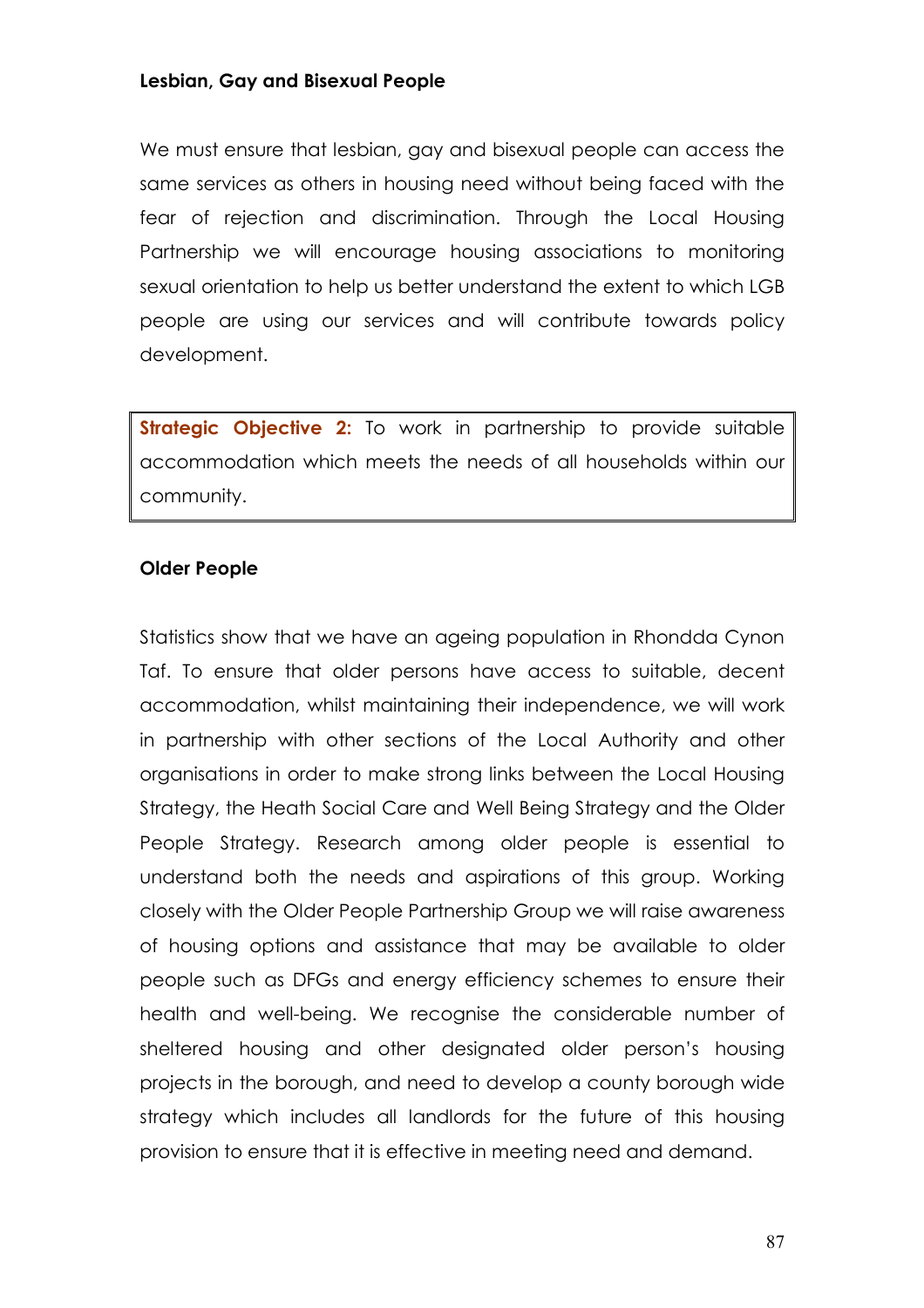# Gypsies and Travellers

As research has highlighted a need for accommodation, investigation of appropriate sites as suitable provision for Gypsy and Traveller families, including the current use of Beddau Caravan Park is essential. We will work closely with our Planning department to ensure that effective monitoring and consideration of site provision is made.

# Vulnerable Groups

To ensure that our direct services to vulnerable people are developed and focused and are part of a holistic approach by the Council, we will continue to work closely with Supporting People, Children's & Young Peoples Services, Health and all other partners to ensure this is achieved.

We will work with Supporting People to map need to ensure that funds and services continue to target the most vulnerable and we will compliment this with our own research to ensure that our role in prioritising Social Housing Grant bids and other bidding regimes meets the need of our vulnerable people.

This Local Housing Strategy will provide the prioritisation framework for the bidding cycles and we will encourage housing associations to plan services to the vulnerable in the review and development of their services. Our Local Housing Partnership and our numerous other links will ensure that this is taken forward.

# Women Fleeing Domestic Violence

Although direct access and temporary accommodation is a valuable resource that offers a real alternative to bed and breakfast and more importantly refuge from a violent situation, data relating to the use of refuge accommodation suggests 48% of the women accessing refuge provision did not move on within a 6 week period, 28% did not move on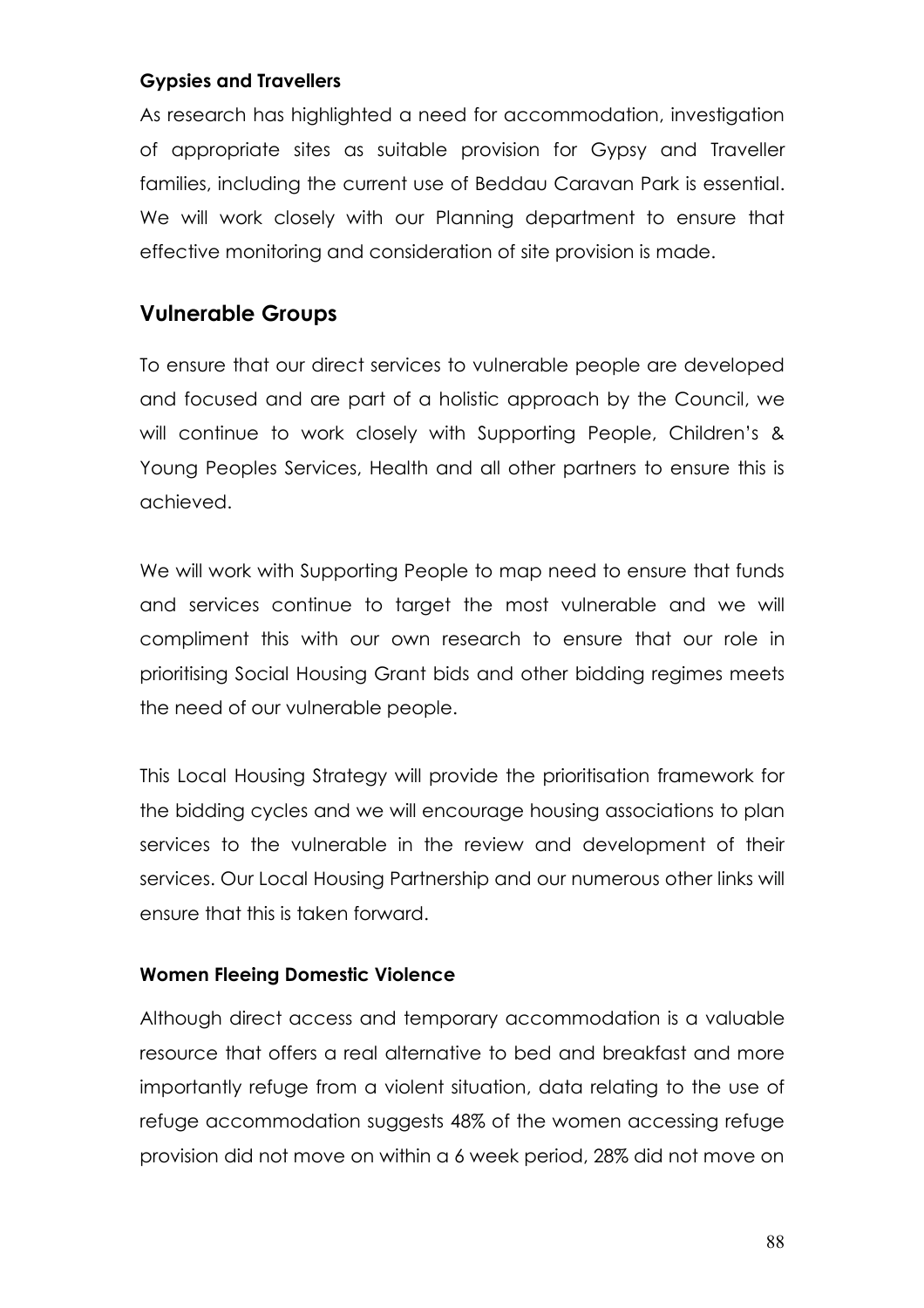within a 12 week period and 8% did not move-on within a 6 month period. Recognising that refuge is a scarce resource move-on rates need to improve and clear timescales agreed so that women and their families can be re-housed in family accommodation or supported housing within a 6-week period. The approach will ensure that scarce resources are utilised most effectively. To assist in this, we will increase choice and alternatives to refuge through homeless leasing arrangements

From 2008 all Floating Support services will be accessed through the Housing Support Scheme, which will ensure services are prioritised and targeted at those who are homeless or at greatest risk of homelessness. The completion of new refuge provision in Pontypridd will allow the existing refuge to be reutilised to support women with complex and multiple needs. When the new refuge is complete services will be realigned to offer 3 units of temporary accommodation and intensive support.

#### People with Learning Disabilities

During 2008/2009 services will be reconfigured to create a Floating Support Service for individuals with a specific learning disability. Where possible and where existing resources allow individuals in greatest need will continue to be housed and supported through the wide range of schemes that currently exists. We will continue to work with our housing association partners to develop new and refurbish existing supported housing schemes and we will investigate the use of the private sector to increase the supply of accommodation suitable for the needs of people with a learning disability.

#### People with poor Mental Health

To ensure that accommodation and support is effectively meeting the needs of people with poor mental health, accommodation and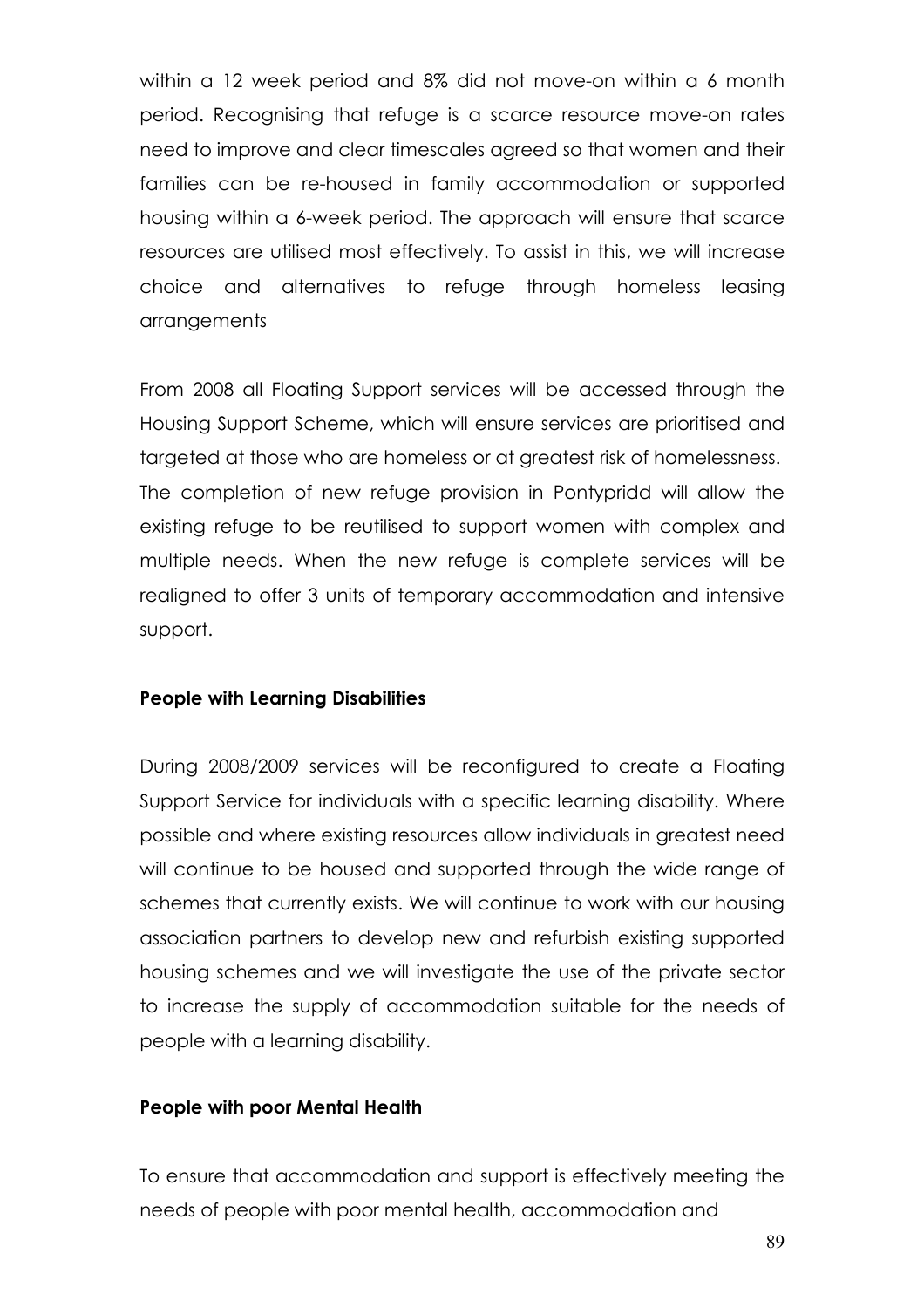support offered by some voluntary sector partners is to be remodelled to meet the specific housing and housing related support needs of those who are homeless and those needing to leave institutional care.

Over the next 12 months services will work together to move people into permanent accommodation, releasing the potential underutilised projects have to offer a real alternative to residing in Bed and Breakfast and Hostel accommodation. This development will complement other arrangements being put in place to ensure that Rhondda Cynon Taf's Direct Access Hostel can refer people directly into a range of projects offering temporary accommodation.

#### People with Substance Misuse Problems

In recognition that some people with ongoing difficulties require longterm housing related support, there is a need to create low-level provision. Whilst the Lloches Scheme is being developed a pilot scheme has been operating, in partnership with the Substance Misuse Team, the scheme has offered intensive and low level support to people misusing substances whose living arrangements are at risk.

With Lloches operational from early 2008 arrangements there is a need to create low-level provision. During 2006/07 £20k was made available from substance misuse services to support the pilot scheme and it is proposed to continue to use this funding and apply for SPG funding to specifically commission a new low level floating support service for up to 40 individuals.

# Young Single Homeless People, Young People Leaving Care and Vulnerable Single Parents

The availability of suitable single person accommodation in Rhondda Cynon Taf is in short supply. Without an increase in supply meeting people's housing needs will continue to present difficulties. Data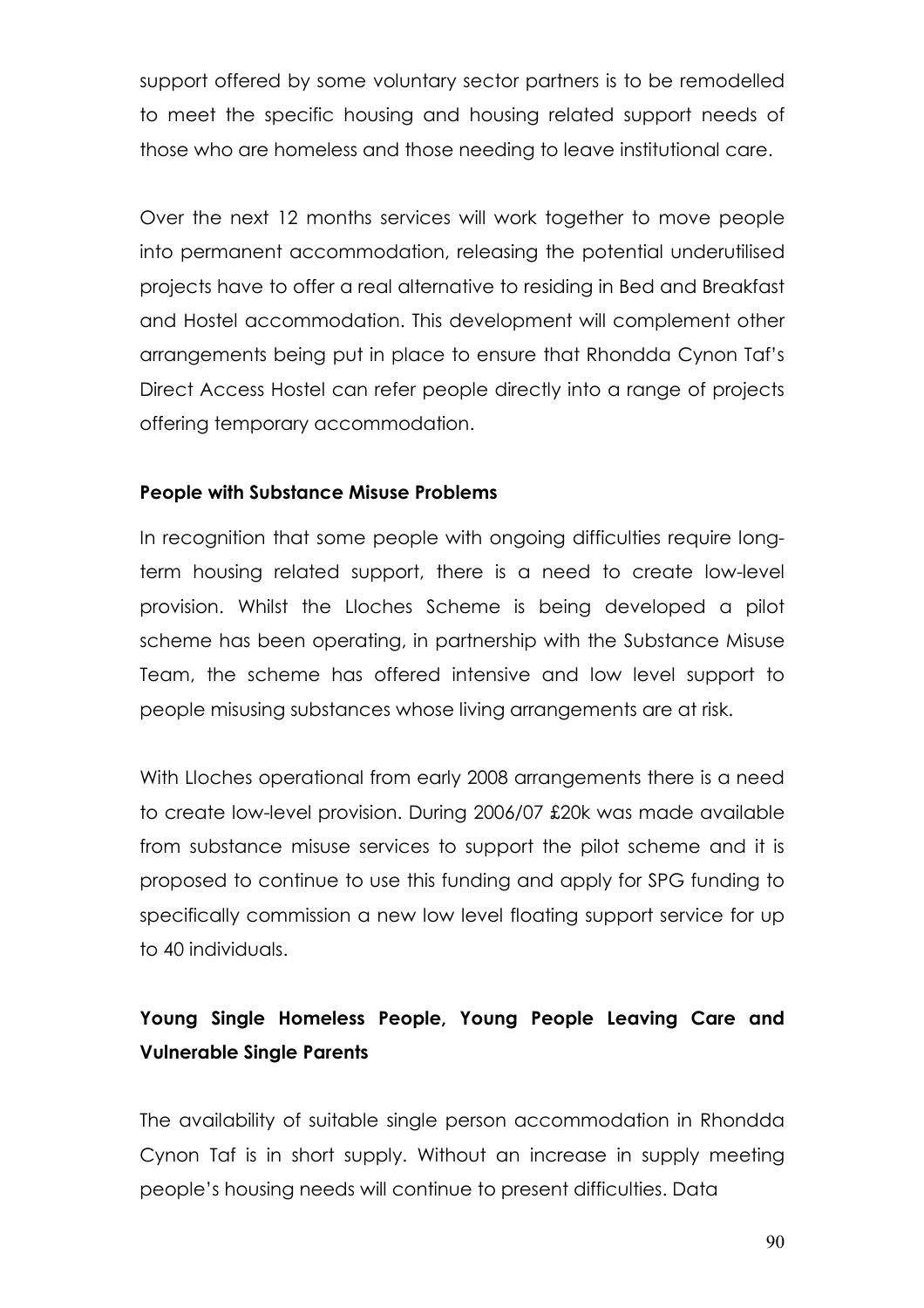relating to the use of refuge accommodation, analysed by the Supporting People Team, suggests 40% of the young people accessing direct access provision did not move on within a 6-week period and 12% did not move on within a 12-week period. Recognising that Direct Access is a scarce resource move-on rates need to improve and clear timescales agreed so that young people can be moved-on to supported housing or their own home with support within a 6-week period.

Two schemes, the Old Bakery and the YMCA will be remodelled to ensure services are fit for purpose and meet the appropriate standards relating to temporary accommodation. Projects run by Cynon Taf Housing Group are also to be reconfigured to create additional units of Supported Housing and Floating Support, targeted at vulnerable young people. This new service will offer an alternative to young people being placed in Hostel or Bed and Breakfast.

A review of Barnardos 'open door' project has resulted in stakeholders agreeing that the project needs to be decommissioned.

#### Ex-offenders

Prison Link Cymru has been commissioned by the Welsh Assembly Government to ensure that homeless applications are made to housing services long before individuals are released and present as homeless only to be accommodated in bed and breakfast. Adopting a preventative approach to homelessness for this group means that housing provision and services will be better coordinated with improved attempts to allocate accommodation prior to or at the latest upon release, as a persons homeless status has already been determined by Prison Link.

There are four projects currently operating across RCT delivering 28 units, through a mixture of supported housing and floating support. In 2008-2009 the Supporting People Team will establish a task and finish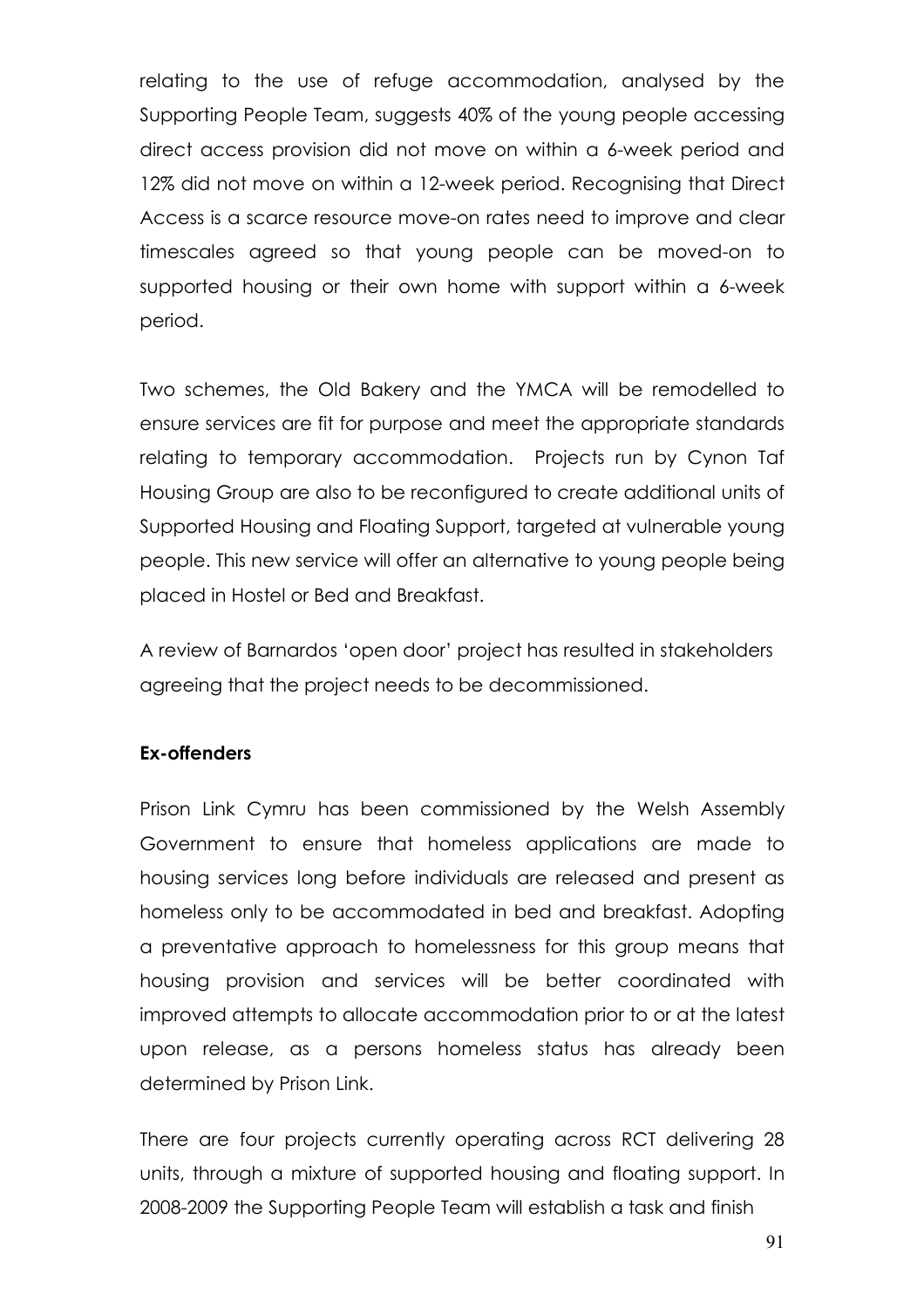group involving all key stakeholders to develop a more coordinated and cohesive approach to responding to the needs of this group. The remaining available funding from the de-commissioning of the Barnardos Open Door Project will be utilised to secure additional dispersed supported housing for this client group.

#### Homeless and Potentially Homeless People

In 2008/09 arrangements will be put in place to support better access, to a range of projects for people who present as homeless and have specific needs. Access to the following supported housing projects will be coordinated through the Direct Access Hostel; Mountain Ash YMCA; Caersalem House; Gofal Supported Hosing Projects; Lloches; Project Bridget; Ty Rhondda, The Old Bakery. Access during the day will be coordinated through the Housing Advice Centre.

The re-commissioning of the Cynon Taf Housing Group Project should create an additional 5 units of Supported Housing and 7 units of Floating Support for young people and vulnerable single parents. The re-development of the Women's Aid Hostel and the decommissioning of the Barnardos Open Door Project should create an additional unit for those experiencing Domestic Abuse and those returning to the community, from institutional care. The redevelopment of the Old Bakery will ensure the provision of more appropriate Supported Housing- for young people in need of supported housing. New service developments and project proposals for 2008/09 should see an increase in the number of Floating Support services available to Substance Misusers.

**Strategic Objective 3:** To work in partnership to improve access to information for everyone ensuring information is available in a variety of different languages and formats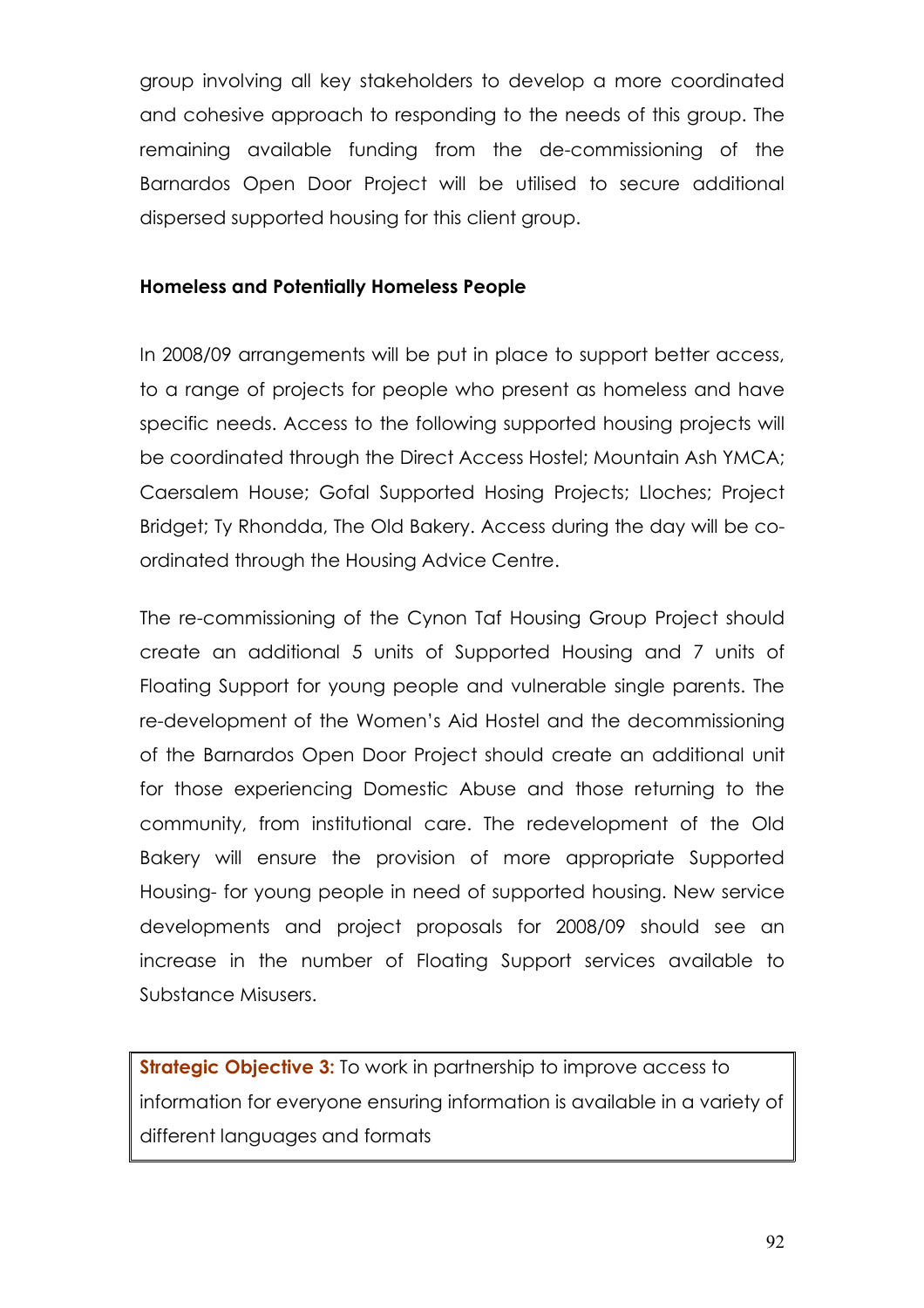We will ensure that we provide clear information on accommodation and housing services through an appropriately wide range of information formats and channels of communication including audio, Braille, large print and in different languages where required. We will work with our Equality, Diversity and Social Justice Team on a quarterly basis to review the mechanisms used for disseminating information and to ensure that these mechanisms are appropriate and effective.

To ensure that the needs of all sections of our community are recognised we will continue to undertake staff training in relation to race, sexuality, disability and gender. We will also ensure that we carry out Impact Assessments on all Housing policies and practises with the use of a corporate toolkit. Through our Local Housing Partnership we will regularly review and monitor racial harassment policies with the inclusion of the community where necessary and ensure that anti-racist harassment policies and procedures are widely published and are available in different languages and formats. We will ensure through the Local Housing Partnership that Tenants' and Residents' groups operate according to a Code of Conduct on race equality.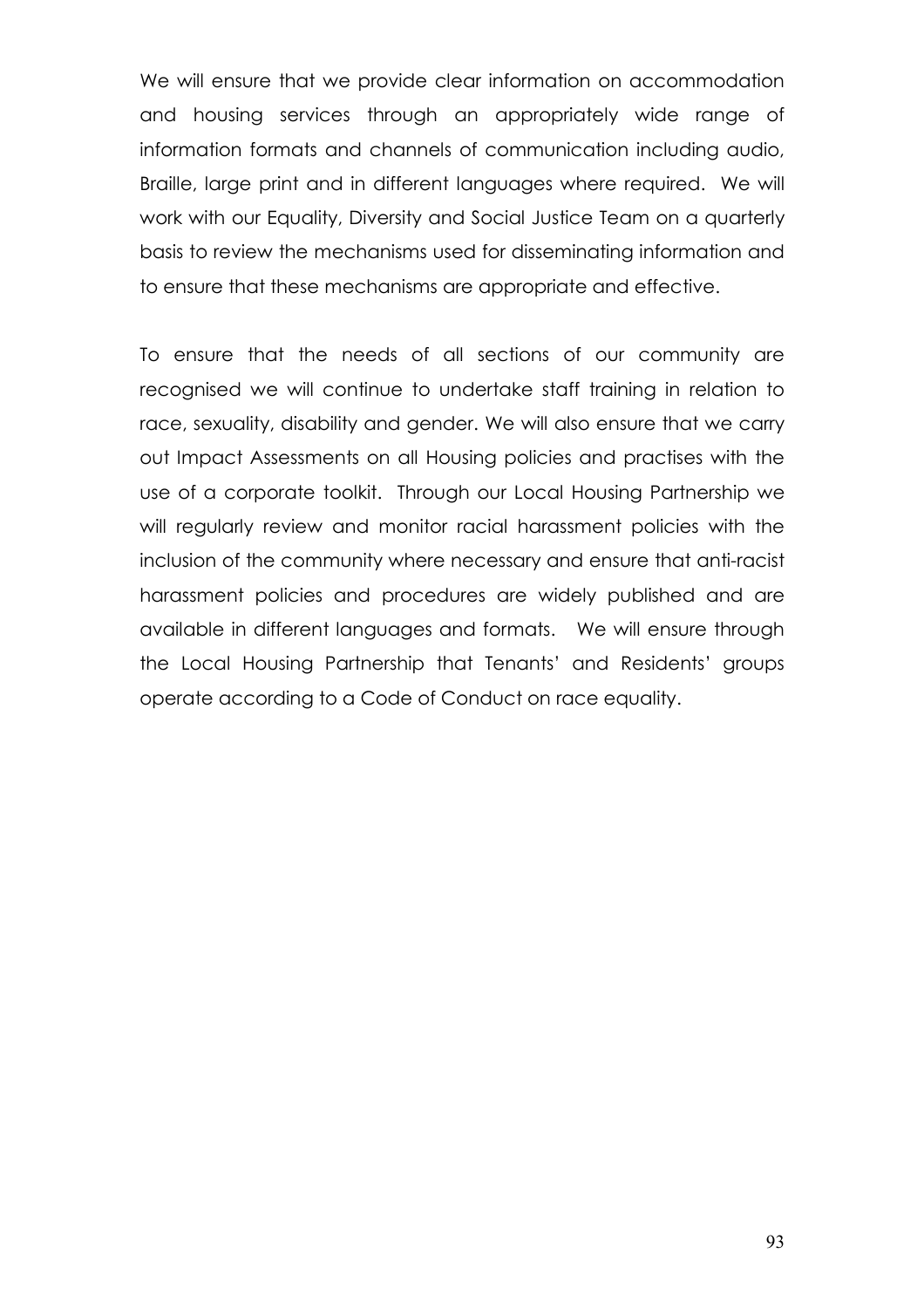# Strategic Aim 6

# 'To promote the homelessness prevention agenda whilst also ensuring appropriate support and sustainable housing options are available for vulnerable homeless people'

'Better Homes for People in Wales' says….. 'We are committed to eliminating the need for rough sleeping in Wales…..We would like everyone to have access to free high-quality housing advice and will promote access to specialist housing advice where this is needed.

# Our Strategic Objectives

- 1. To reduce the use of Bed and Breakfast and ensure good quality temporary accommodation
- 2. To increase access to permanent accommodation and offer a range of choice
- 3. To continue to reduce the number of homeless presentations and representations through prevention work and support
- 4. To ensure that there is sufficient support available to homeless people and to prevent people from becoming homeless
- 5. To ensure appropriate services are in place for children and young homeless people
- 6. To ensure there is adequate accommodation and Support provision available to ensures people do not have to sleep rough.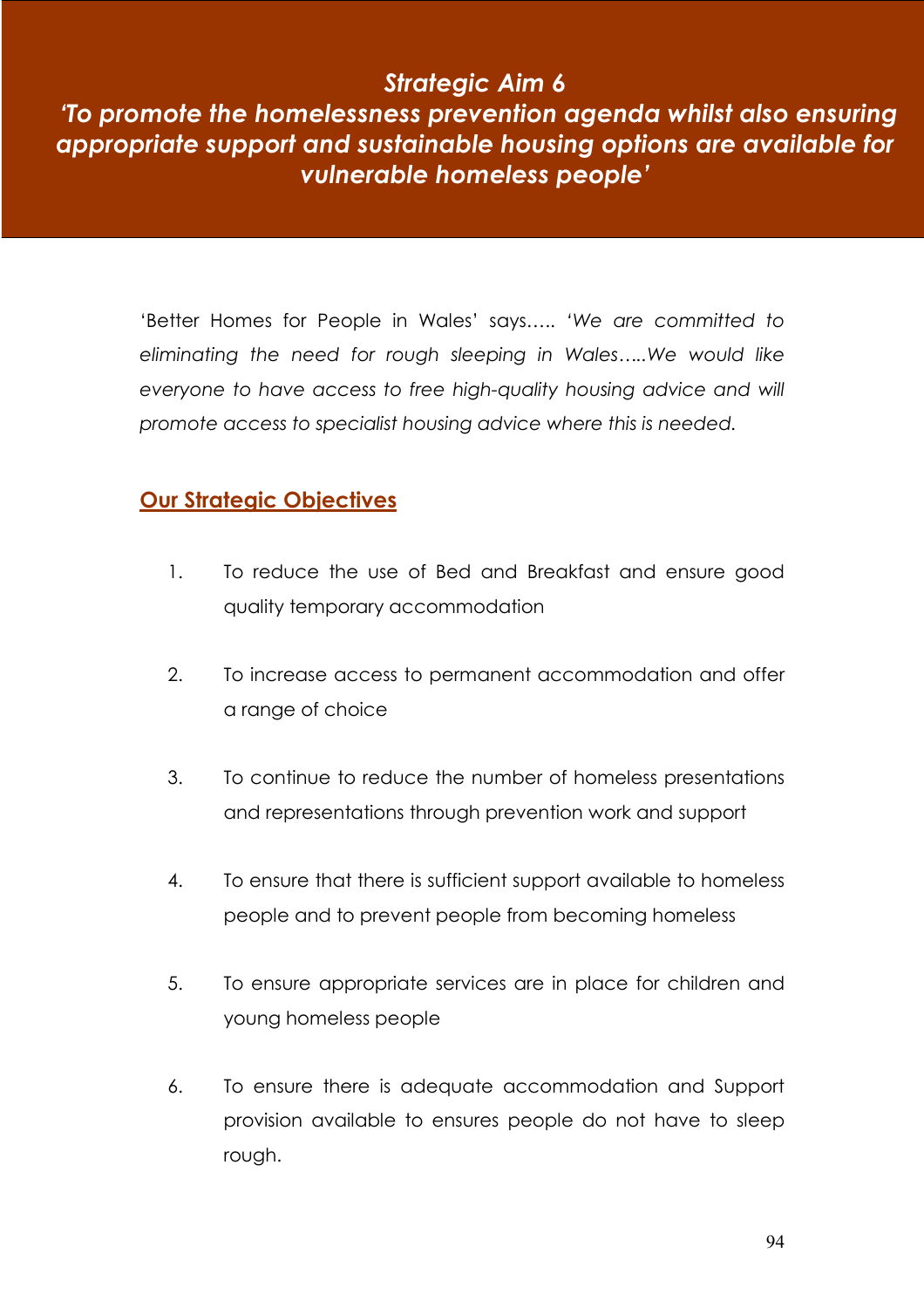# Review of Homelessness Strategy

Services for homeless people in Rhondda Cynon Taf have undergone a dynamic period of change and development over the past two years. This has included the opening of a new purpose built Housing Advice Centre and the development of a wide range of housing options to meet the needs of homeless people.

 The Local Homelessness Strategy builds on the existing services available which have been effective in tackling homelessness and its causes and consequences in the past. It also focuses on the prevention of homelessness, which will be an integral part of our approach in the future.

Key principles underpinning the strategy are:

- Developing a multi agency approach to tackling homelessness
- Linking in with local and national homelessness strategies
- Developing creative, innovative and flexible approaches to homelessness
- Providing an holistic approach to responding to the needs of homeless people
- Developing evidence based approach to inform continuous improvement in services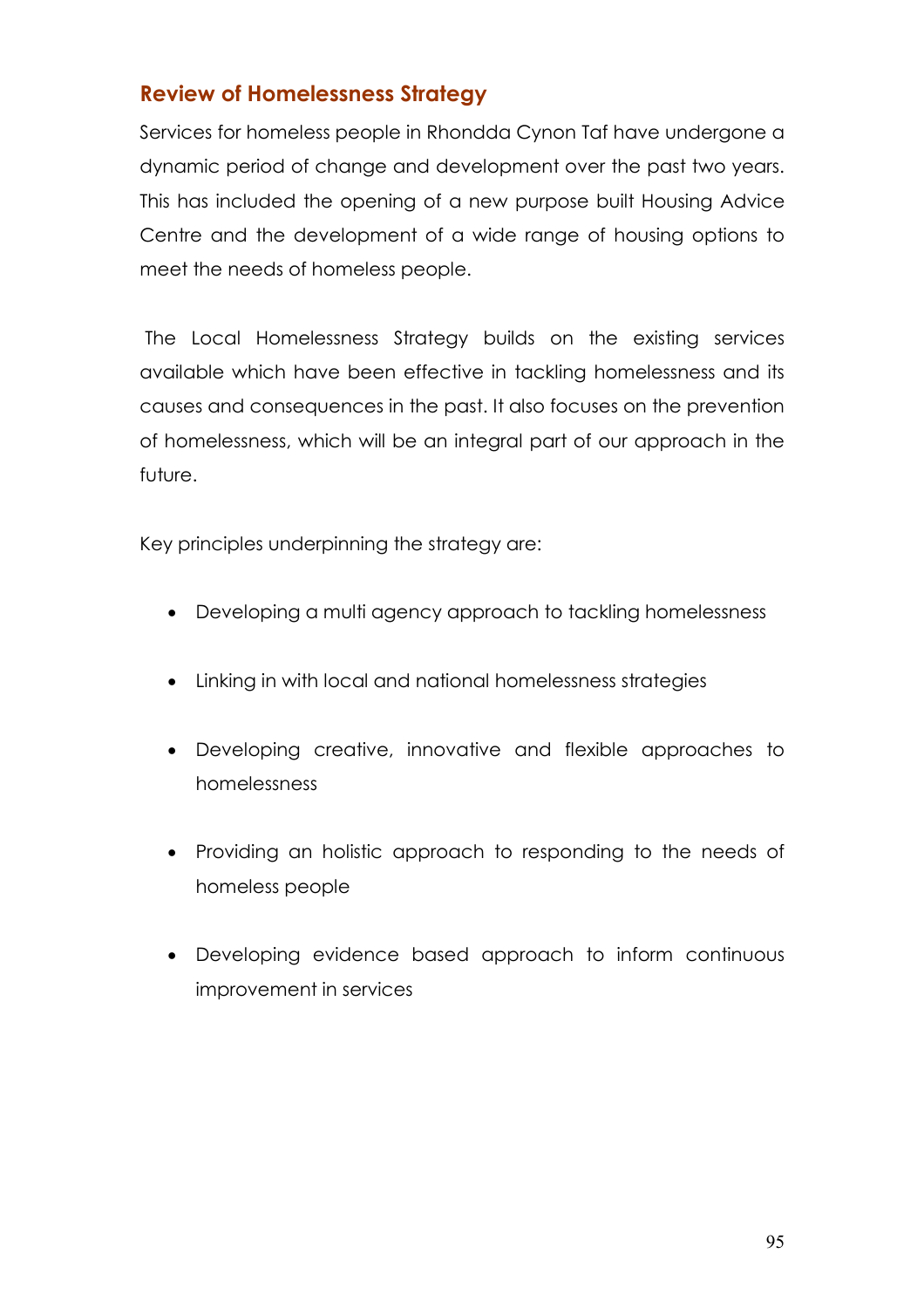# Profile of Homelessness in Rhondda Cynon Taf

#### Reasons for Homelessness 2004 – 2007



- 1. Parents no longer willing or able to accommodate
- 2. Other relatives or friends no longer willing or able to accommodate
- 3. Breakdown of relationship Non violent
- 4. Breakdown of relationship Violent
- 5. Racially motivated violence or harassment
- 6. Other forms of violence or harassment
- 7. Mortgage arrears (repossession or other loss of home)
- 8. Rent arrears on Local Authority or other public sector dwellings
- 9. Rent arrears on Housing Association or other registered social landlord dwellings
- 10. Rent arrears on Private sector dwellings
- 11. Loss of rented or tied accommodation
- 12. In institution or care (e.g. hospital, residential home, army, prison etc)
- 13. Other (including homeless in emergence, returned from abroad, sleeping rough or in hostel)

The figures for 2004 – 2007 show almost a 67% decrease in homelessness. This has resulted as a consequence of placing homelessness prevention work at the forefront of service delivery.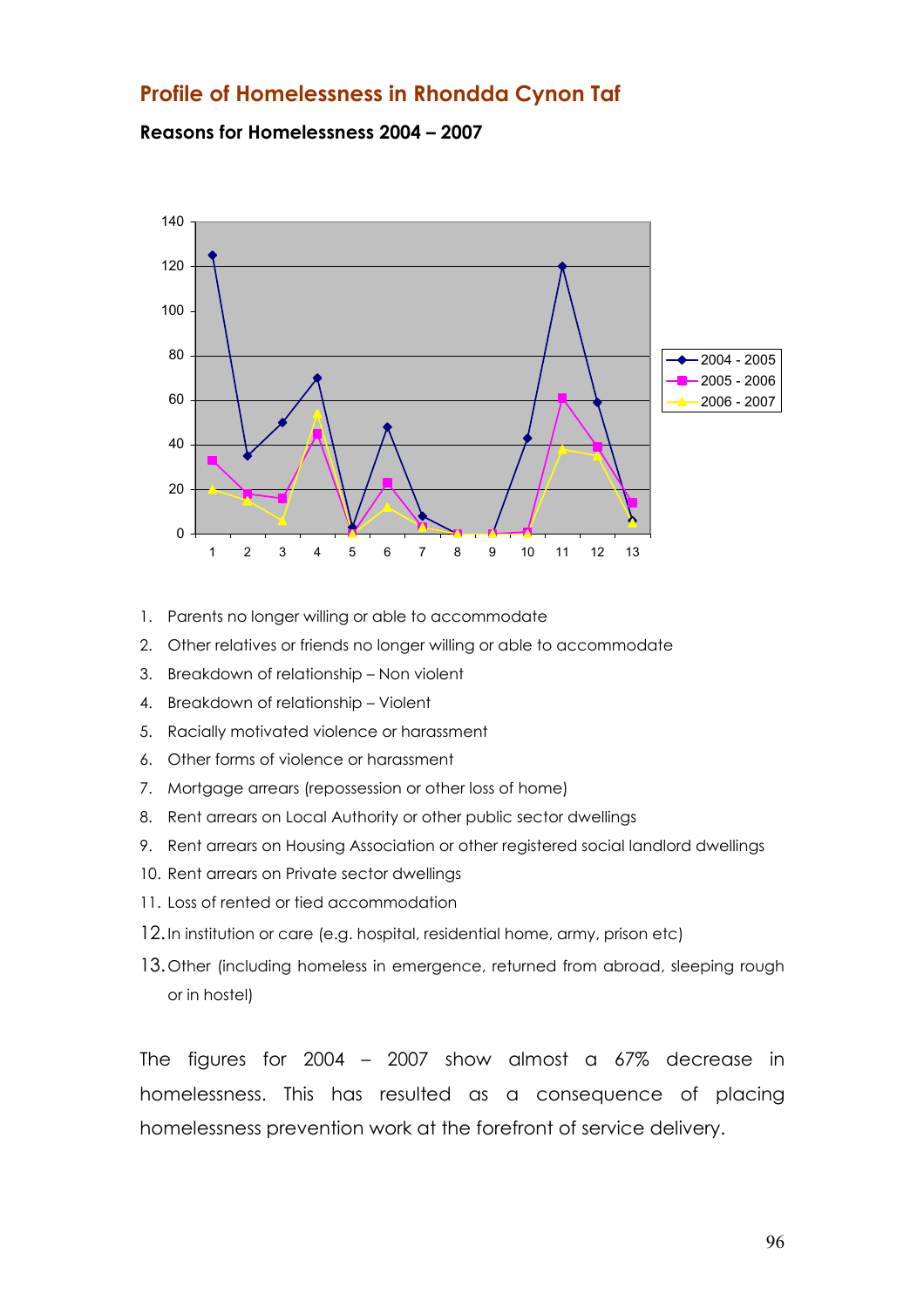The figures show that domestic violence is the largest single reason for presentations from families and single women. Reasons for single men presenting as homeless are more varied and evenly spread among categories such as dispute with family or friends, loss of private rented accommodation and prison leavers. The categories do not show the underlying cause of homelessness for example, drug or alcohol use or mental illness.



#### Household Type Analysis 2004 –2007

- 1. Households with dependent child(ren)
- 2. Households where a member is pregnant and there are no other dependent children
- 3. Old age
- 4. Physical disability
- 5. Mental illness/learning disability
- 6. A care leaver or person at particular risk of sexual or financial exploitation, 18 years or over but under the age of 21
- 7. A 16 or 17 year old
- 8. A person fleeing domestic violence or threatened domestic violence
- 9. Person homeless after leaving the armed forces
- 10. A former prisoner who after being released from custody has no accommodation to return to
- 11. Other
- 12. Households homeless in emergency

The figures 2006/07 show a decrease in applicants across all clients groups. In 2006/07 applications for Domestic Violence show an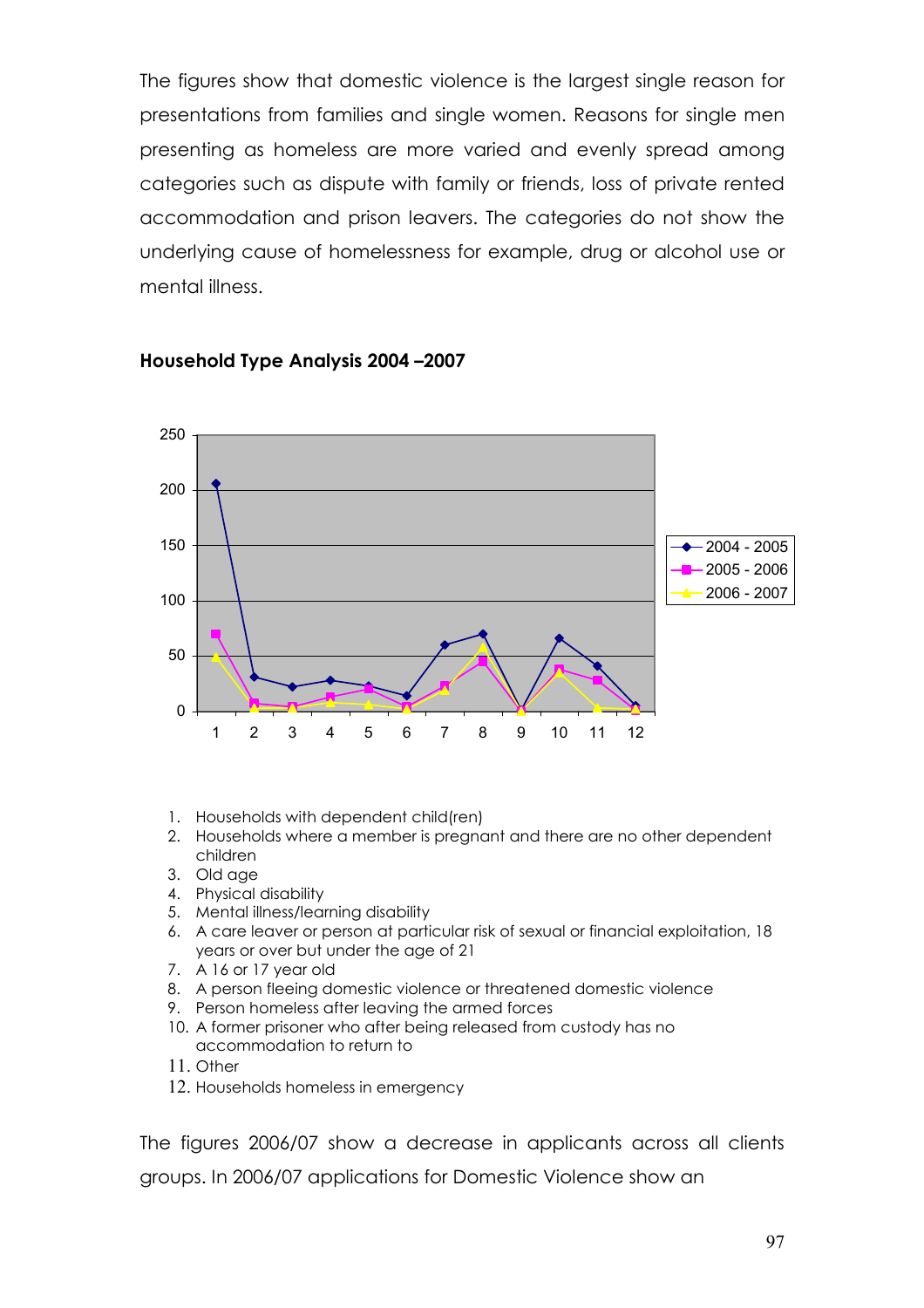increase on the previous year and applications from prison leavers remain consistent.

#### Identifying people at risk of becoming homeless.

To prevent homelessness we must assist people to remain in their home and where necessary ensure a seamless transition from one home to another. Most people manage to live successfully in their home but a significant minority end up either threatened with homelessness or actually becoming homeless or sleeping rough. Certain trigger factors identify people most at risk and in Rhondda Cynon Taf include most commonly: people fleeing domestic violence, prison leavers and young people.

# What we have achieved so far

#### **Prevention**

The increased emphasis on the prevention of homelessness is a significant change in approach both locally and nationally. We must identify those most at risk of becoming homeless, develop services which provide information and education about housing choices, offer a comprehensive housing advice service and provide the appropriate support to prevent people from becoming homelessness again.

Prevention in Rhondda Cynon Taf operates on many levels and includes a Homelessness Mediation Service in partnership with the Community Mediation Service, joint protocols with RCT Homes and Children's Services Department to prevent loss of accommodation, provision of the right level of information and advocacy to and on behalf of homeless people, and the provision of services to enable people to live independently.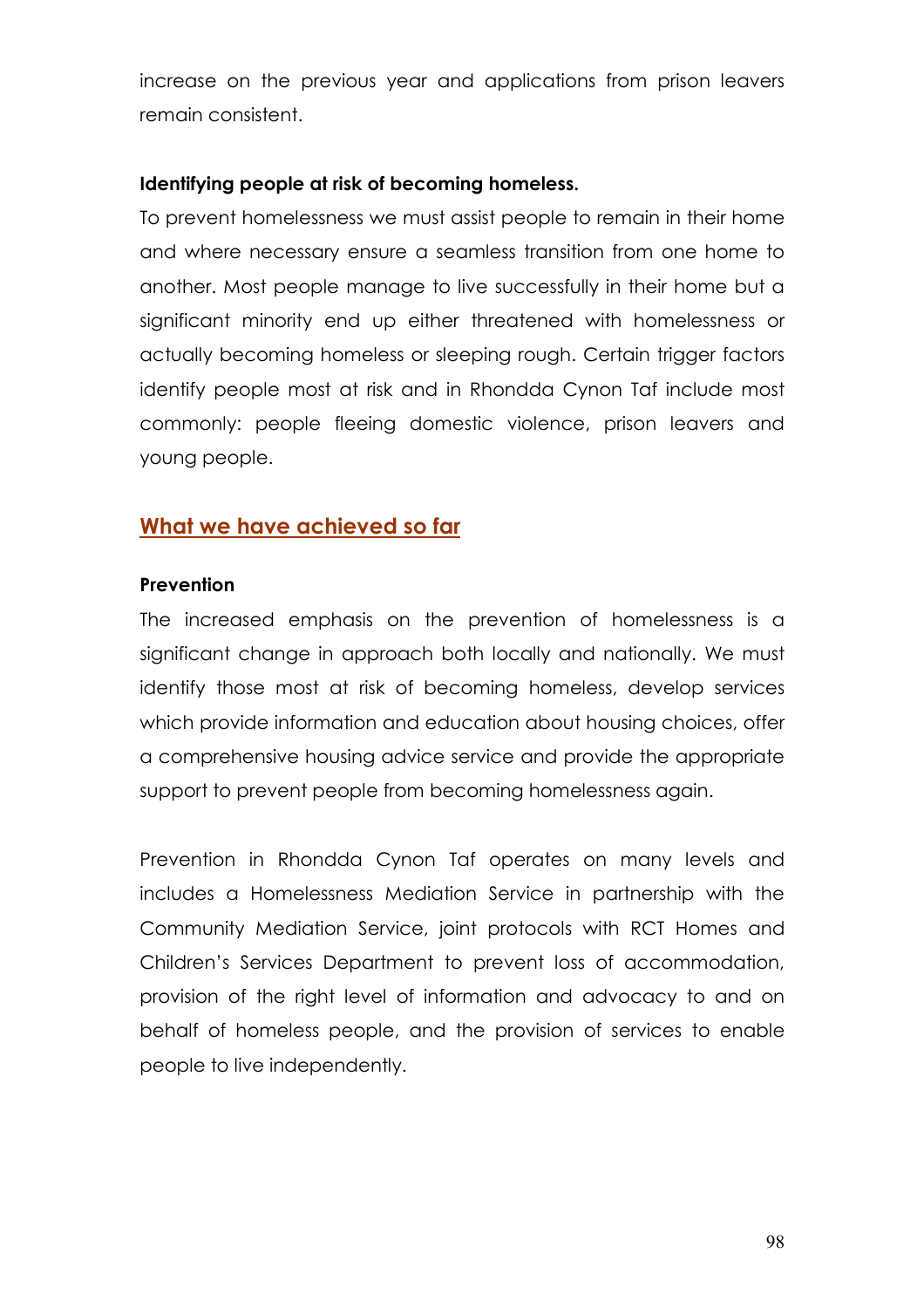#### Reducing the use of Bed and Breakfast Accommodation

The development of a leasing scheme in partnership with Hafod Housing Association has reduced the number of families placed in Bed and Breakfast during 2006.

A successful Section 180 and top up funding from Hafod Housing Association will enable us to further develop a Private Sector Leasing scheme with the aim of providing good quality temporary accommodation for all homeless client groups.

We have also established a Tenancy Guarantee Scheme in partnership with Adref Ltd, an independent housing charity. The scheme enables homeless people who are in priority need to access private rented accommodation via the provision of a paper bond.

# Allocations Panel

The Allocations Panel was established in 2006 to determine the eligibility of offenders to go on to the Common Housing Register and to share information enabling the effective management of any support risks. Its membership is currently made up of representation from Community Housing, the Common Housing Register Partners, Probation and voluntary agency Trothwy Ltd. By adopting this multi agency approach agencies can work together to co ordinate and offer support for vulnerable individuals.

# Young people

A young peoples multi agency team is based at the Housing Advice Centre and work in partnership to address the needs of homeless young people. The team includes a mediation officer and a social worker and has enabled us to adopt a holistic approach to preventing and tackling homelessness. This approach has been recognised as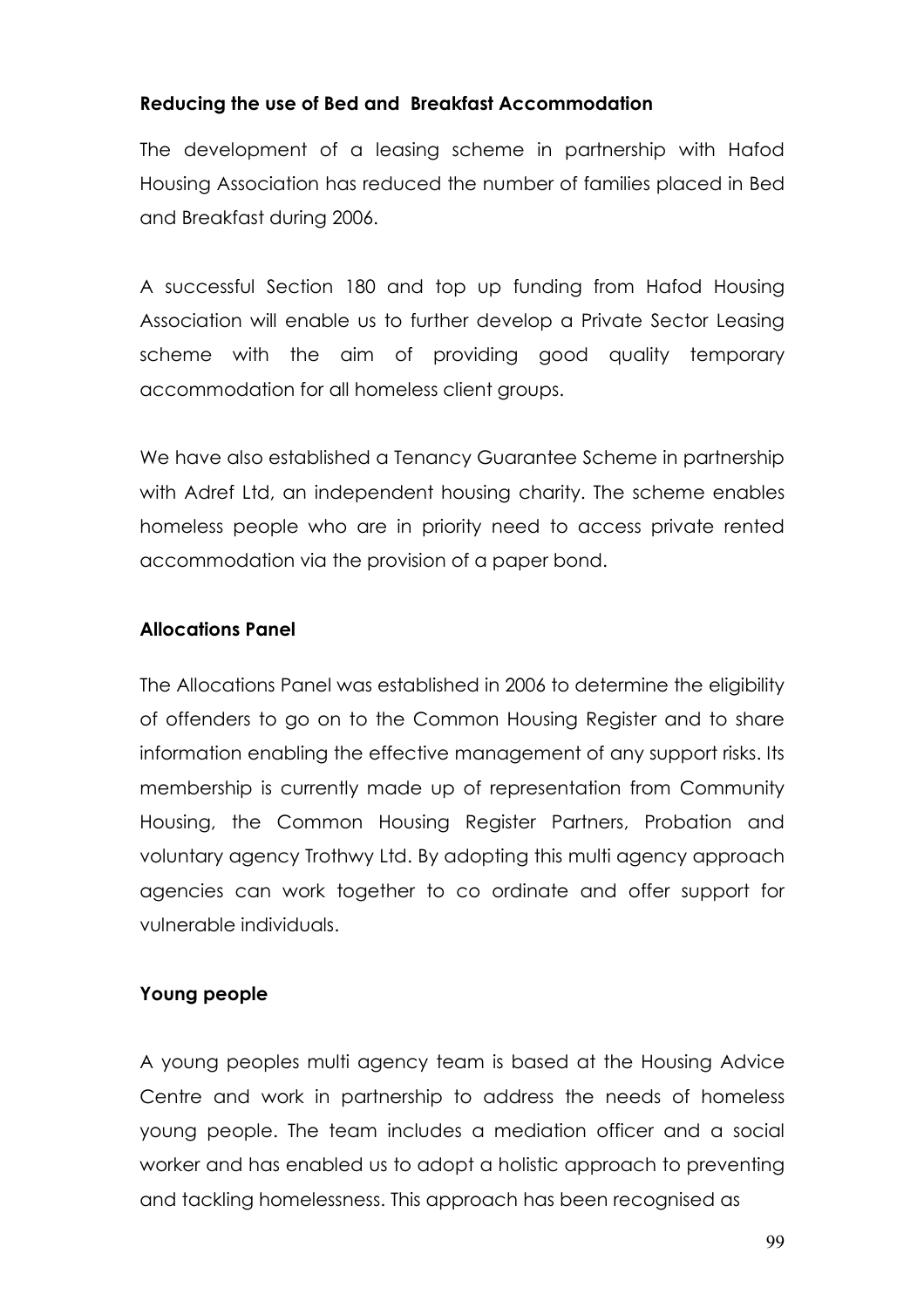good practice by Housemark and has reduced the number of homeless applications made by young people aged 16-21. A successful Section 180 bid will further enhance the work of the team by the provision of a Prevention officer who will work closely with young people and their families following successful mediation. This ongoing support will prevent further family breakdown by supporting the young person to leave home in a planned way.

A pilot project with four local Comprehensive Schools has also been undertaken with Shelter Cymru to provide young people with information about housing choices, an important part of a prevention strategy. Fframwaith have also commissioned research into the accommodation and support of needs of young people in Rhondda Cynon Taf, which will further assist to identify gaps in service provision.

#### Prison Leavers

Many vulnerable prison leavers are likely to be excluded from accommodation by the nature of the offences they have committed, as many housing providers will not accept people who have a history of serious offences. We are represented on the Multi Agency Public Protection Panel, which includes representatives from the Police, Probation, statutory and voluntary agencies who agree accommodation and support services for high-risk prison leavers. The Housing Advice Centre also works very closely with the Prison Link service managed by Trothwy Ltd to address the housing and support needs of prisoners before they are released. Additionally cases of people who have committed a criminal offence are reviewed at multi agency offenders panel, which involves representation from housing, the police and probation services. The RCT Tenancy Support Project also works closely with offenders to effectively manage any risk.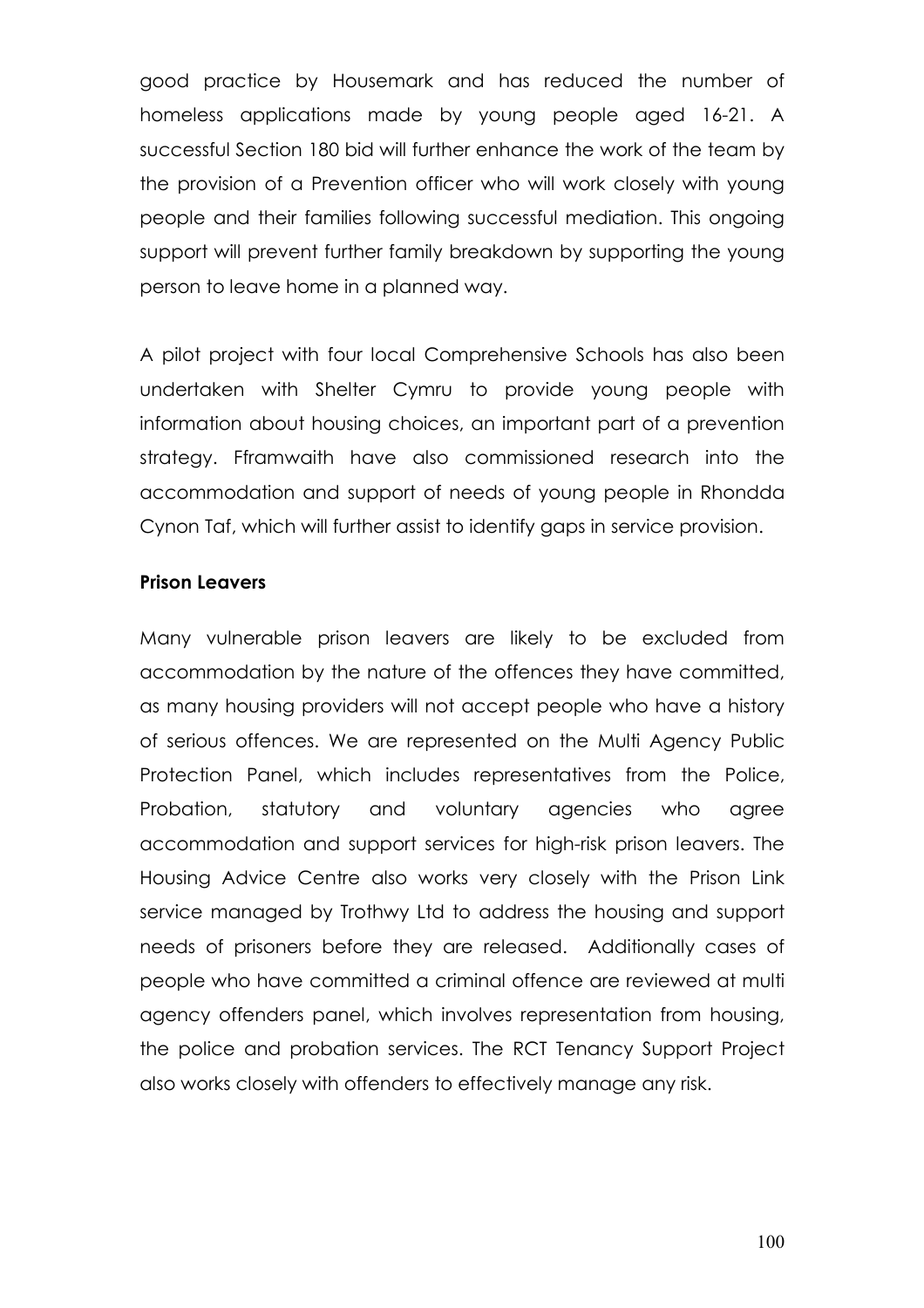#### People with Mental health problems

The Housing Advice Centre works closely with voluntary agency Gofal Cymru who from June 2006 relocated their service to the Housing Advice Centre. This has established positive and strong working relationships on an operational and strategic level. Between April 2006 to March 2007 this service assisted 155 people with specialist housing advice and helped 90 people to access accommodation.

#### Domestic Violence

Our continued emphasis and continued funding for initiatives such as Project Noddfa, which offers security measures to victims of domestic violence to enable them to feel safe and remain in their own homes is likely to lead to a further reduction in homelessness presentations and repeat applications.

#### Health and Homelessness

We have successfully received a section 180 bid under Section 126 of the Housing Act 1996 to research and develop best practice and improve operational and strategic links between health and housing in the prevention of homelessness. Housing Strategy will be coordinating the project between the Local Authority, the teaching Local Health Board and Community Care to develop protocols, toolkits and practices for joint working to link with the current RCT Prevention Agenda and assist with the delivery of the National Homelessness Strategy 2006-2008.

This project will help us achieve closer collaboration between all partners around key areas such as hospital discharge, identification of re-housing options, increasing choice, improving life quality, early identification of need and for the support required to assist with sustainable tenancies and will also be key to the delivery of the following strategic objectives.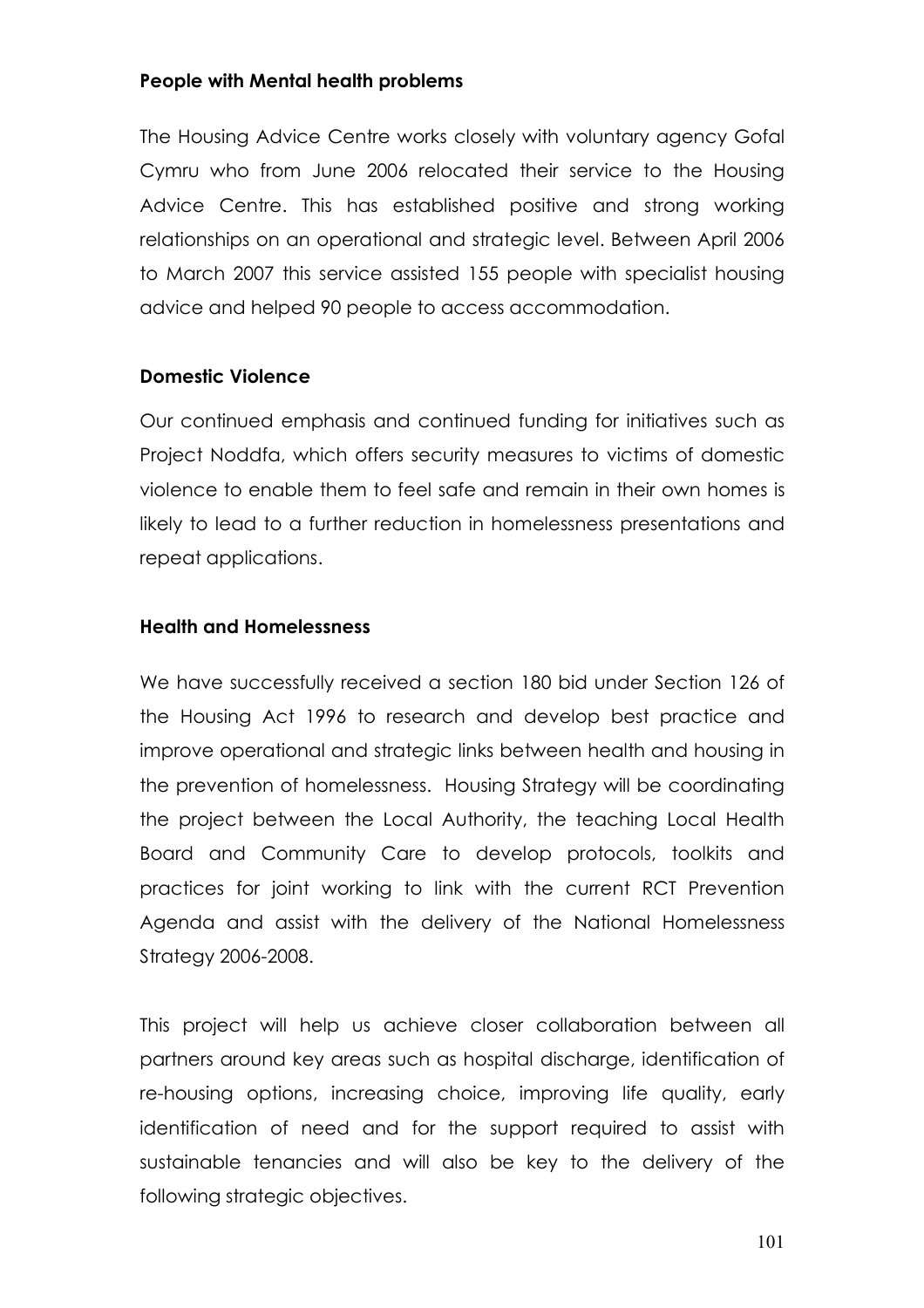# **Meeting Our Strategic Objectives**

In order 'To promote the homelessness prevention agenda whilst also ensuring appropriate support and sustainable housing options are available for vulnerable homeless people' we need to consider what actions we will undertake to meet the strategic objectives we have identified.

**Strategic Objective 1:** To reduce the use of B+B and ensure good quality temporary accommodation

In order to reduce the use of Bed and Breakfast Accommodation we will undertake an investigation in to the current use of temporary accommodation. We will work closely with Hafod Housing Association to increase the availability of temporary accommodation to single homeless people via private sector-leasing arrangements and continue to develop our range of prevention options . We will also use section 106 agreements and prioritise social housing grant to develop additional one and two bedroom accommodation throughout the borough.

We will monitor the referrals of homeless people to Bed and Breakfast accommodation in order to ascertain why that accommodation is used. The outcome of this monitoring will be used to assist with the development of new service provision.

We will develop protocols and undertake joint training with the Council's Central Control Team which has responsibility for placing homeless households out of office hours to involve and inform staff on prevention options and enhance effective joint working.

We will work closely with Private Sector Landlords and local Housing Associations to ensure that working arrangements are in place to provide suitable accommodation for homeless people. We will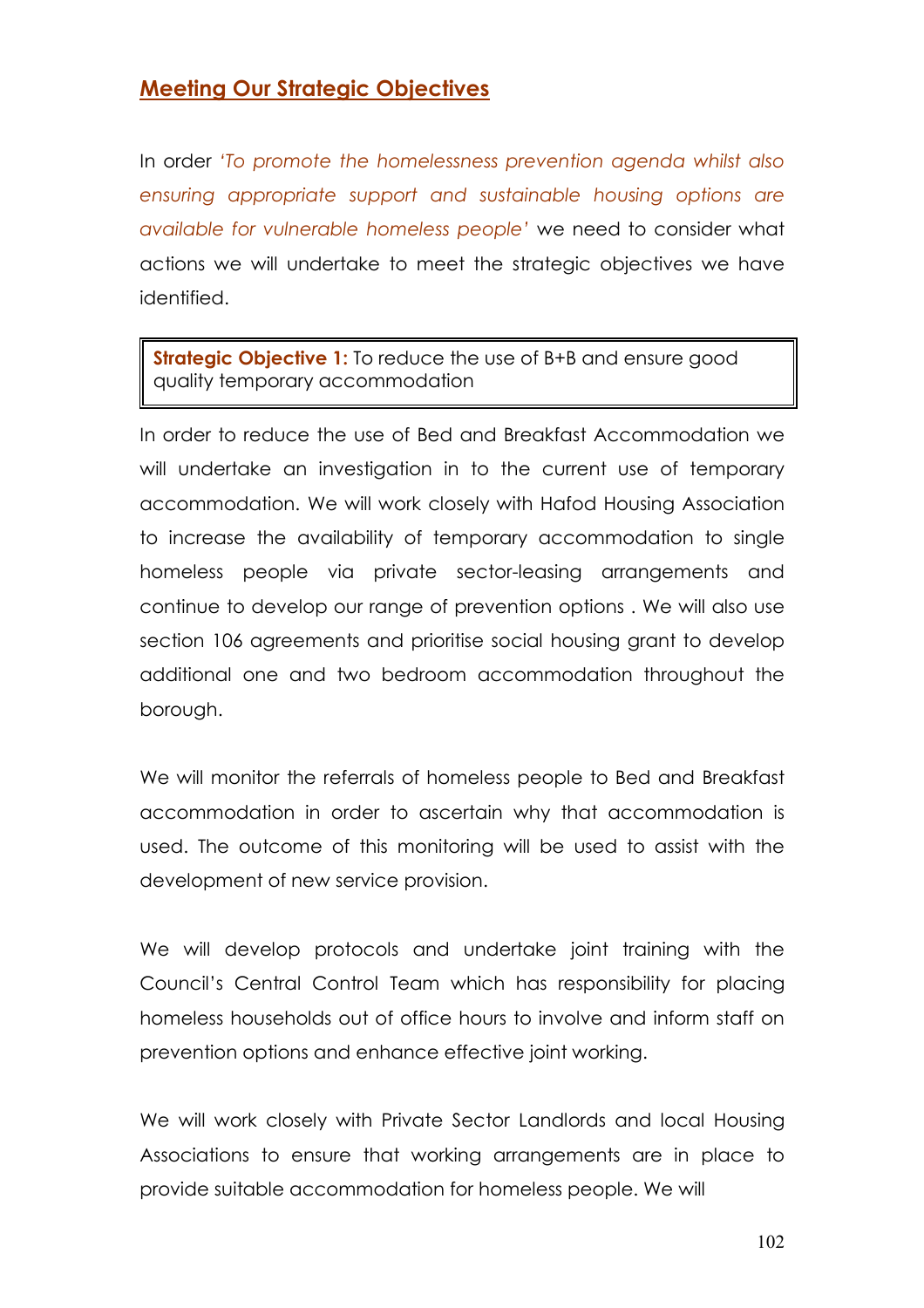undertake research into the need for accommodation for difficult to place single people particularly those with an offending behaviour including the identification of existing schemes which are difficult to access by homeless households with challenging behaviour.

**Strategic Objective 2:** To increase the access to permanent accommodation and offer a range of choice

The likelihood of homeless people succeeding in new permanent accommodation depends to a significant extent on the appropriateness of the accommodation. By re-housing homeless people as appropriately as possible and providing support we improve the chances of the tenancy succeeding and so reduce the likelihood of people becoming homeless again. We will work closely with local housing associations to continue to improve choice and access to social housing and will investigate extending the Common Housing Register to all housing associations in the area. We will improve monitoring of offers of accommodation by location and property size made to homeless applicants. We will also work with the Credit Union to offer loans for bonds to enable access to the private rented sector for non- priority homeless client groups, which will compliment the existing Tenancy Guarantee Scheme.

**Strategic Objective 3:** To continue to reduce the number of homeless presentations

As most of our homelessness presentations relate to domestic violence we will continue to work with our partners to develop strategies to prevent domestic violence resulting in the homelessness of the victim. We will work more closely with housing providers to ensure joint decisions are made for shorter sentence prisoners who have a tenancy, to ensure entitlement to Housing Benefit to prevent loss of accommodation. In future we will request information on possession orders and evictions in order to identify areas where evictions are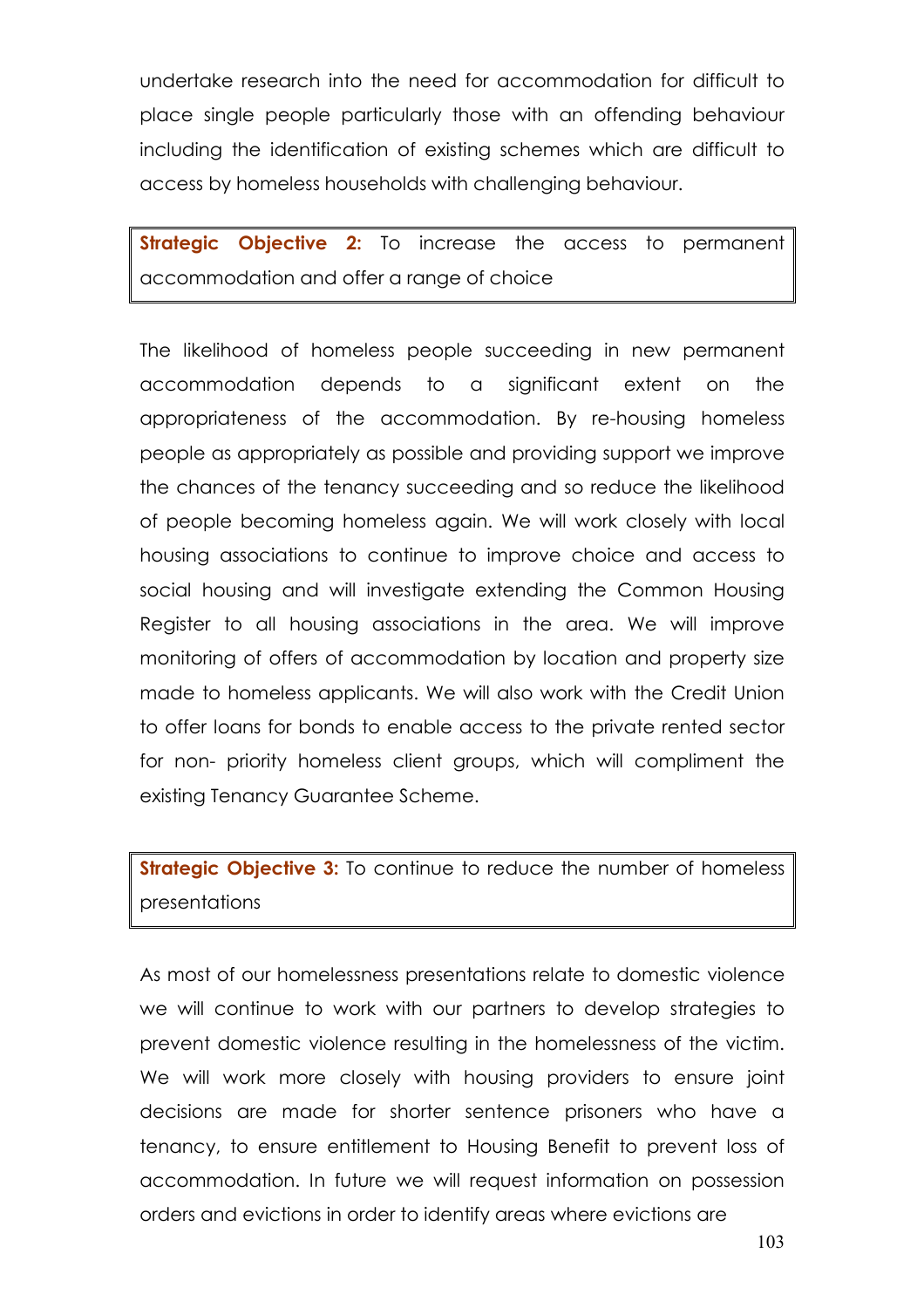common and explore reasons for this in order to prevent homelessness where possible.

In relation to the Allocations Panel, we will review the membership of the panel and existing working arrangements to evaluate the impact of Panel decisions and monitor the number of Exclusions / Suspensions which prevent access to the Common Housing Register.

**Strategic Objective 4:** To ensure that there is sufficient support available to homeless people and to prevent people from becoming homeless

We recognise that successful resettlement and transition in to independent living depends on the provision of support as well as suitable accommodation. We will ensure that our direct services to vulnerable people are developed and focused and part of a holistic approach by the Council. This will include joint training with housing staff and community care and continuing our work with the RCT Tenancy Support Project to ensure referrals for cases of repeat homelessness are prioritised.

We will work with Supporting People to map need to ensure that funds and services continue to target the most vulnerable including the prioritisation of Social Housing Grant for new schemes and development. We will also encourage housing associations to plan services to the vulnerable in the review and development of their services.

**Strategic Objective 5:** To ensure appropriate services for children and young people

16 and 17 year olds who present as homeless are often deeply affected by their background and vulnerable. It is vital that homeless young people are placed in appropriate temporary and permanent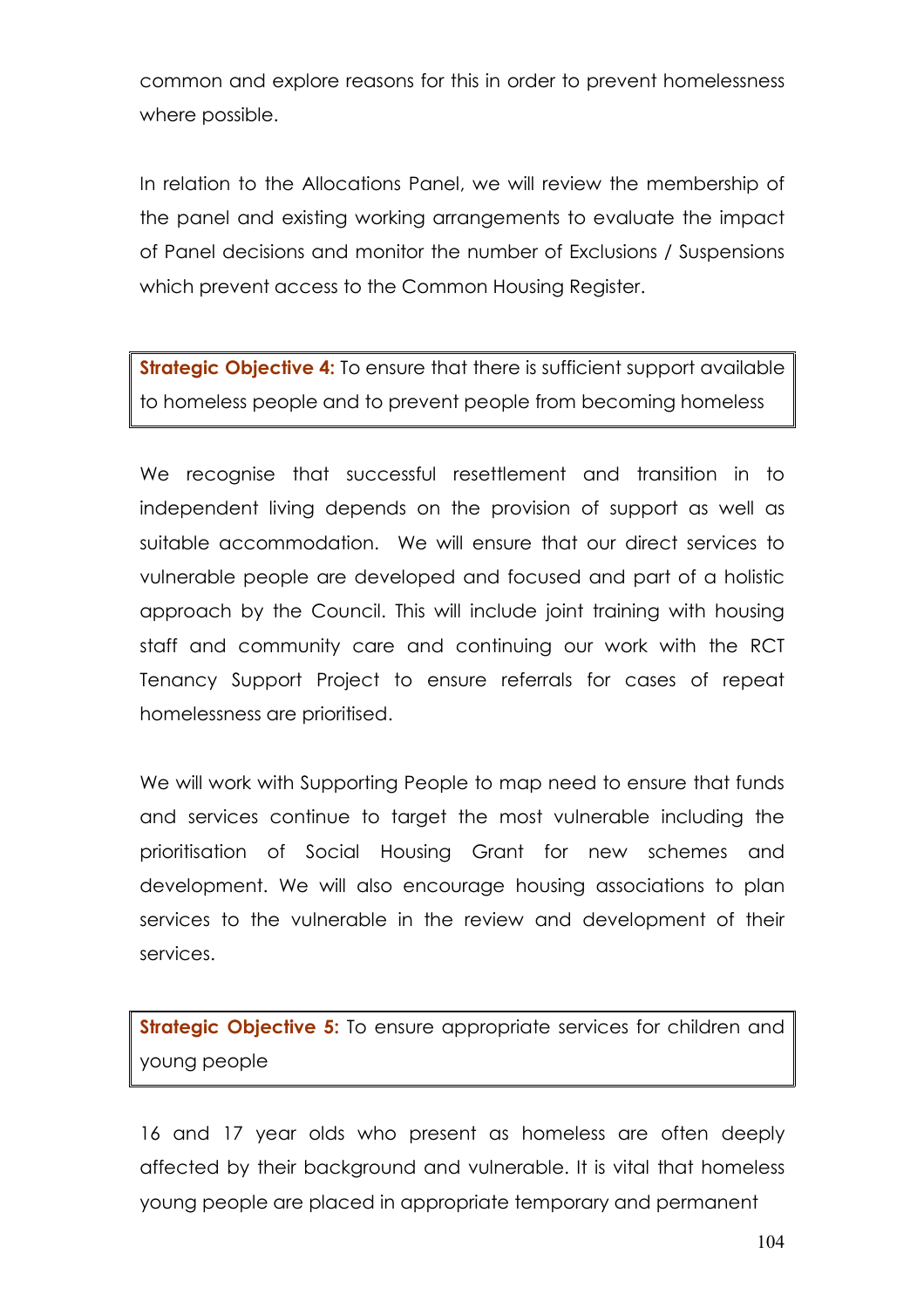accommodation with access to relevant support. We therefore need to develop a wide range of accommodation options to meet the needs of this particular group and identify needs and gaps in service provision arising from the research and ways to fill these gaps. We will also need to be involved in the Young Peoples Accommodation Task Group to develop alternative forms of temporary accommodation for 16 and 17 year olds.

In order to further reduce homelessness applications made by homeless 16 and 17 year olds and in recognition of the role played by mediation in prevention work, a pilot project is to be established between housing, Children's Services and the Community Mediation to work with families who live with young people aged 14 plus to provide early intervention services to minimise family tensions and ensure young people leave home in a planned way.

Education around housing options is crucial if young people are to make suitable and appropriate housing choices. We will identify resources for the continued delivery of the Housemate programme in comprehensive schools and we will also work closely with Fframwaith, Children's Services, the Youth Offending Service and Shelter Cymru on the research currently being undertaken into the housing needs of young people in Rhondda Cynon Taf.

In order to ensure care leavers are accommodated appropriately and do not become homeless in the future we will attend care leaver planning meetings and ensure that Care Leavers are properly considered and given sufficient priority on the Common Housing Register.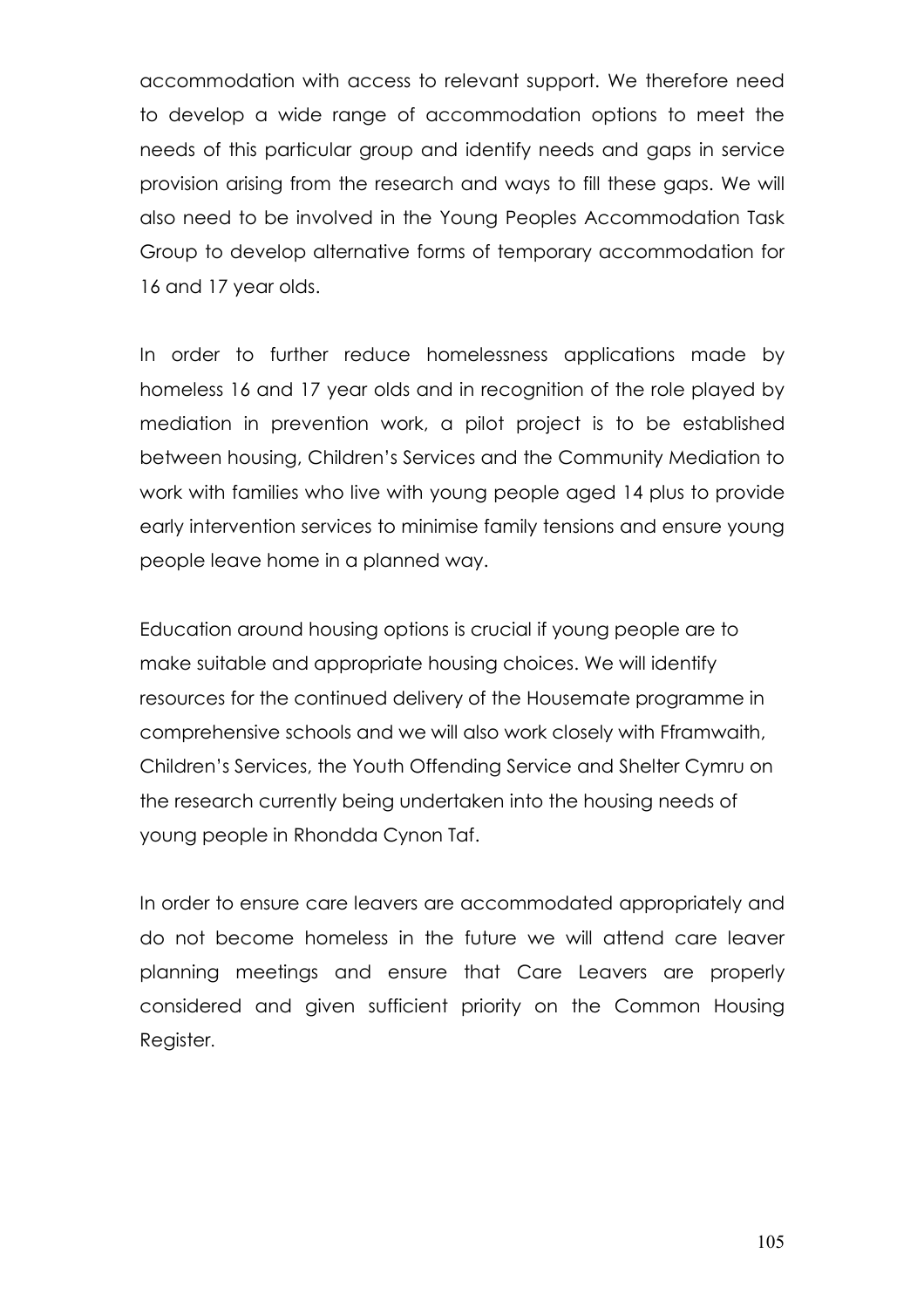**Strategic Objective 6:** Ensure there is adequate accommodation and support provision available that ensures people do not have to sleep rough.

Frequent attempts are made to estimate the number of rough sleepers in the borough. The last rough sleeper count conducted in March 2007, identified two rough sleepers. Whilst the level of rough sleeping in the valley areas appear to be low this situation may worsen without positive action to find solutions. Major contributory factors include a shortage of affordable suitable accommodation.

The Rhondda Cynon Taf Direct Access Hostel opened in 2004 and since that date 237 homeless people have made use of the facilities available. The majority of which would have had no other alternative accommodation at the time.

As well as meeting people's immediate needs the hostel provides support and resettlement services to ensure residents who move on are provided with the necessary skills to live independently.

 In order to meet the needs of growing numbers of people who are unable to access the hostel owing to the lack of beds, Adref Limited who manage the hostel are currently financing works to provide an additional two bed spaces at the hostel. We are also exploring the development of a Night shelter in the Borough to meet the needs of rough sleepers during the winter months.

Additionally the Street-smart Project, located at the hostel is due to become operational as from October 2007. This will offer those unable to access the hostel due to lack of available bed space, advice on benefits, accommodation options and support with health issues.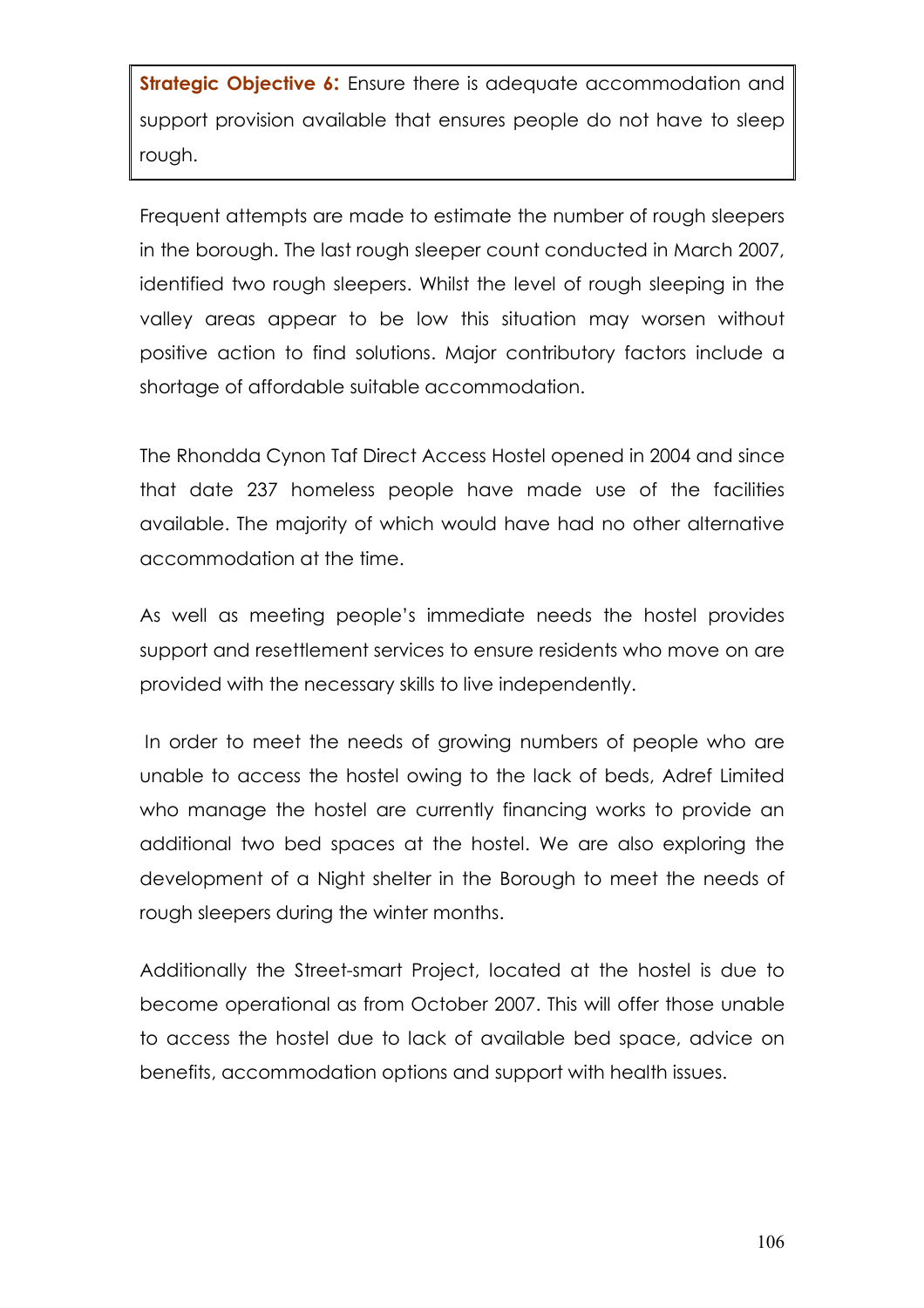# **GLOSSARY**

Able to Pay (Fuel): Households where income levels are above the threshold for means tested grants and are considered able to pay for energy efficiency measures.

Accessible homes: Homes that can be used by anyone irrespective of whether they are able bodied, disabled or infirm.

**Affordable Housing:** Housing provided to those whose needs are not met by the open market. Affordable housing should meet the needs of eligible households, be available at low enough cost for them to afford, determined by local incomes and local house prices. Affordable housing can be provided as **Social Rented Housing** and Intermediate Housing.

**Affordable Warmth:** is the ability to heat your home to an adequate standard at a reasonable cost, without having to economise on other equally important outgoings such as food. An adequate standard is defined by the World Health Organisation as 21C in living areas and between 18C -21C in bedrooms

Allocations Policy: System by which tenancies are granted, usually using a waiting list of eligible applicants.

Community Housing Mutual: The Community Housing Mutual has been developed by the Welsh Assembly Government as their preferred model for stock transfer organizations. It is a local 'not for profit' landlord established by the Council. The Community Housing Mutual differs from traditional housing associations because its rules state that it must actively encourage tenants to become more proactive in the management of their homes and share decision making.

**Capital Receipts:** Money received by the Council from the sale of housing stock or land.

**Deprived areas:** Run down areas where people generally live on low incomes and are disadvantaged.

**Eco-friendly:** A property which is relatively less damaging to the environment. This can be in terms of air pollution, waste disposal, location and materials used.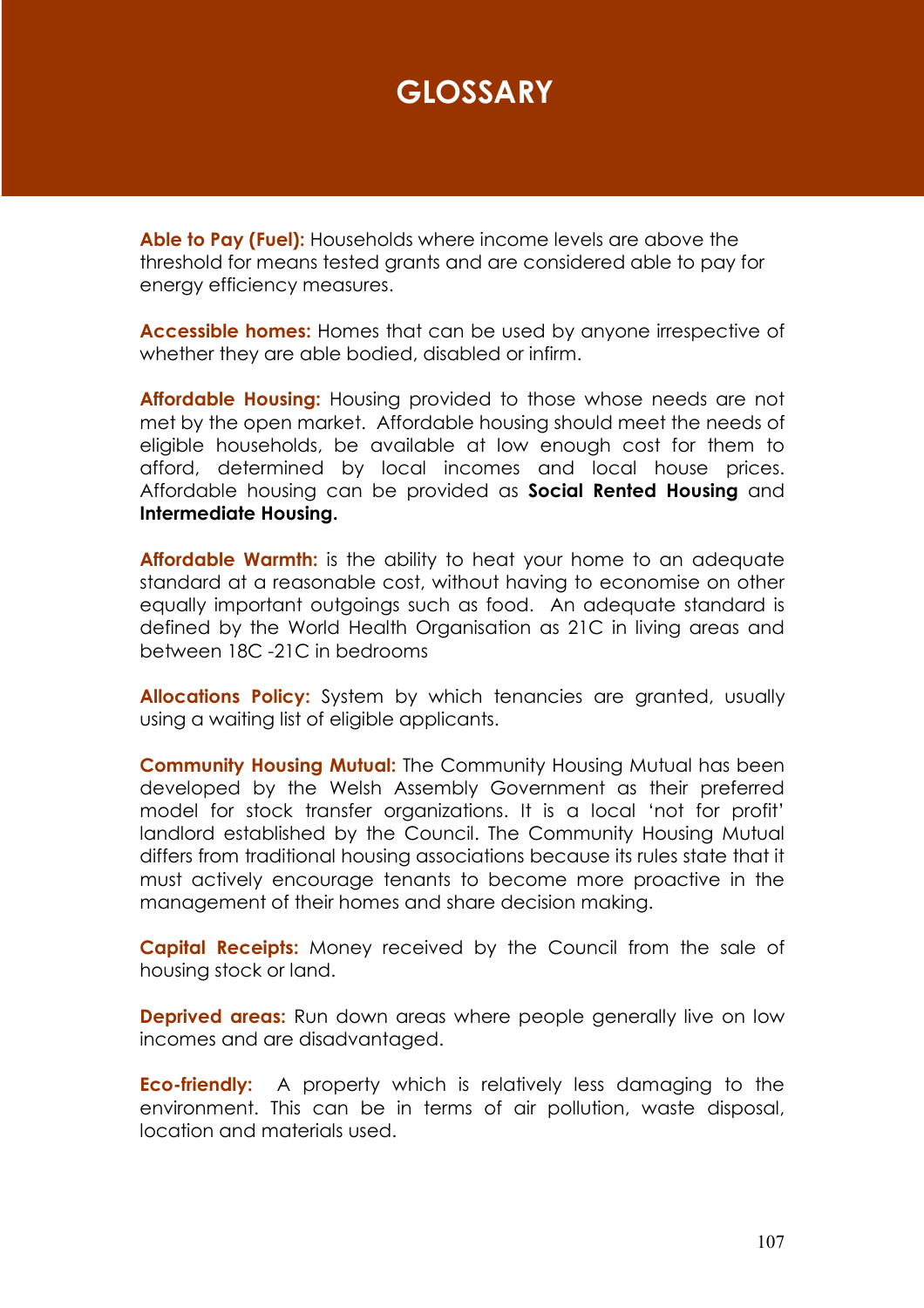Fuel poverty: A fuel poor household is one that needs to spend more than 10% of household income on all fuel use in order to have heating at a satisfactory level.

Gypsy & Traveller: Used to describe all the different groups of Gypsies and Travellers. Separate groups of Gypsies and Travellers include Welsh and English Gypsies, Irish Travellers, Scottish Travellers and New Age Travellers. Gypsies were recognised as a traditional ethnic group in 1989 and Irish Travellers in 2000; each group has a separate and distinct cultural identity.

Homebuy: Funded by the Welsh Assembly Government and operated by partner Housing Associations on our behalf. Homebuy enables you to purchase a property on the open market anywhere within RCT and receive an interest free loan for 30% of the total cost. The loan only needs to be repaid to the Housing Association if the property is resold in the future.

Homestep: A scheme operated by RCT CBC in partnership with Housing Associations, Private House Builders and the Welsh Assembly Government to provide Low Cost Home Ownership products to people who are in a financially stable position yet still unable to purchase a home outright without assistance.

Housing Association: This is a 'not for profit' organisation registered with and regulated by the Welsh Assembly Government. They primarily exist to own and manage affordable rented social housing.

House in Multiple Occupation (HMO): - Bedsits / flats normally with selfcontained rooms with either cooking facilities in the room or a shared kitchen or shared bathroom and toilet facilities. Under the Housing Act 2004 it also covers any property occupied by more than one household that is a converted building even if the flats are not self contained.

**Housing Providers:** Landlords of social housing such as local authorities, Housing Associations, which also includes trusts and co-operatives.

Intermediate Housing: Housing for sale at below open market levels usually referred to as Low Cost Home Ownership.

Lifetime homes: Have sixteen design features that ensure a new house or flat will meet the needs of most households, from those with young children through to frail older people and those with temporary or permanent disabilities.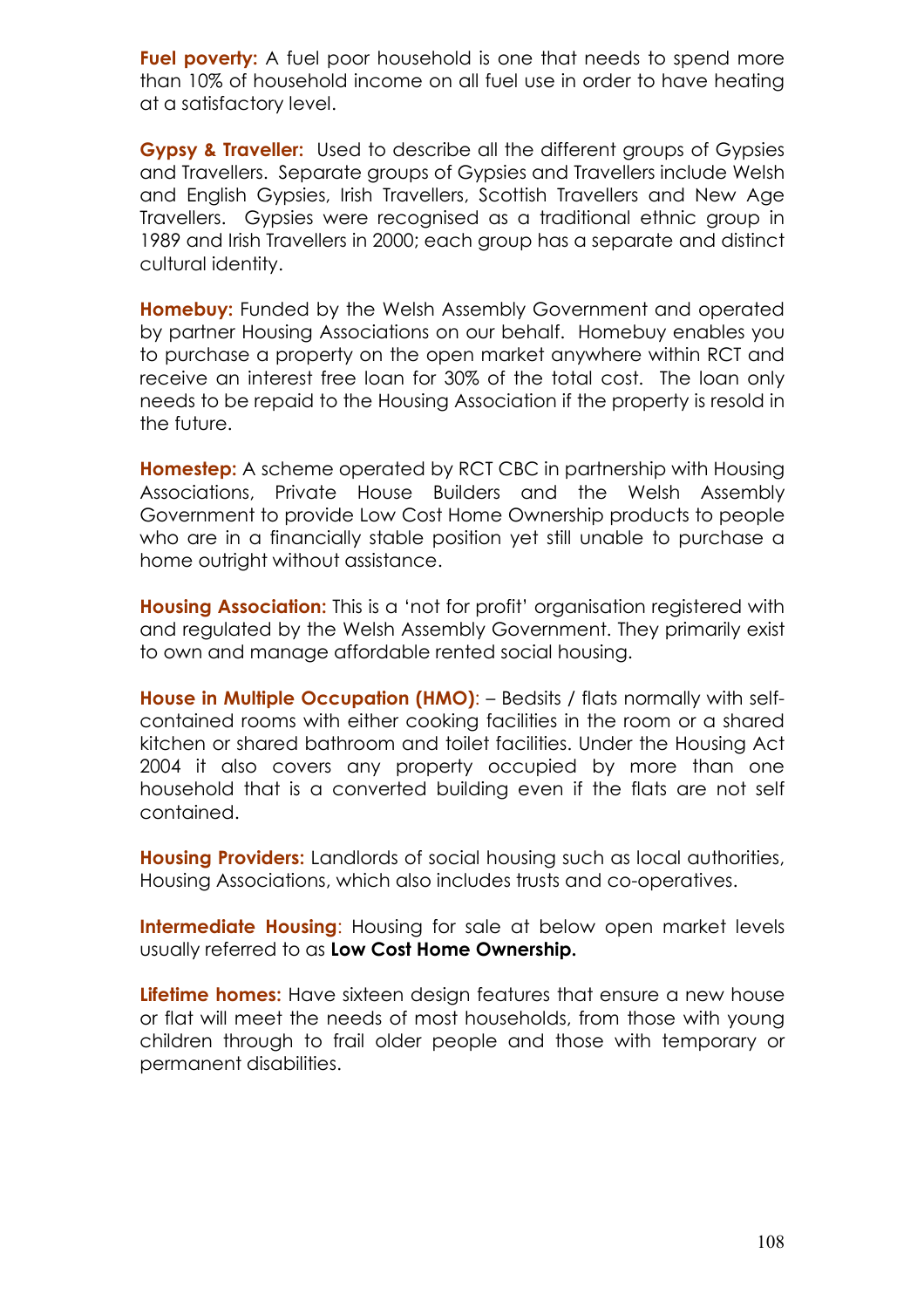Local Housing Market Assessment: The survey provides an assessment of housing need for an area, including the extent and pattern of need. In addition it examines both aspirations and demands for the communities and households of the area. It covers all forms of tenure and considers the link between housing costs and income levels. It provides robust information at a local level to guide the location of new housing provision and support Local Plan Policies.

Low Cost Home Ownership Scheme: Property available for people whose incomes, whilst insufficient to buy or rent on the open market, can afford housing which has a level of subsidy to reduce cost below general market levels. There is usually a local eligibility criteria in place to assess people who would like to purchase a property through the scheme.

Minority Ethnic Groups (ME): People who belong to a discreet racial or religious group who are not part of the majority.

Nominations Agreement: An agreement between the local authority and housing associations to accept a minimum number of homeless persons for housing over a specified period.

'Right to Buy': Scheme set up which enables council tenants to buy their home from the council.

Section 106 Agreement: A planning obligation or agreement under the Town & Country Planning Acts where planning approval is granted subject to a voluntary agreement between the local planning authority and the developer. It will determine the method of achieving a quota of affordable housing on a development site.

Sheltered Housing/Units: Housing for older persons who require additional support with their day-to-day lives. Levels of support vary according to the classified category of the individual scheme.

Social Exclusion: The Government has defined social exclusion as being a shorthand label for what can happen when individuals or areas suffer from a combination of linked problems such as unemployment, poor skills, low incomes, poor housing, high crime environments, bad health and family breakdown. It can also have a wider meaning, which encompasses the exclusion of people from the normal exchanges, practices and rights of society.

Social Housing Grant: A Capital grant provided by the Welsh Assembly Government to fund Housing Associations to develop social housing.

Social Rented Housing: Housing which is provided for rent at below market cost for households, provided by either local authorities or Housing Associations.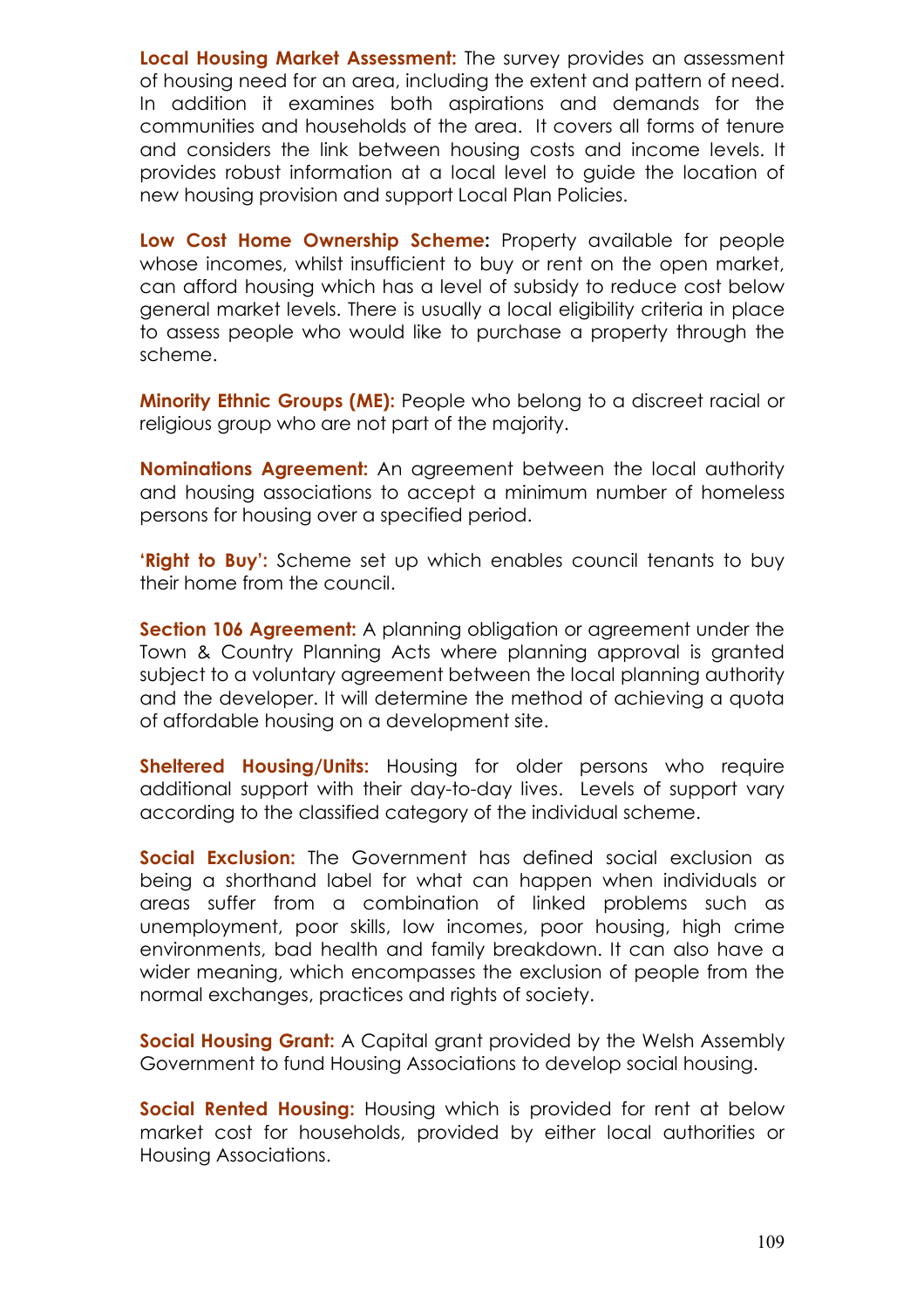Stakeholders: People who have a vested interest in what happens either through living in an area or working in relation to what happens.

**Stock:** Types of accommodation such as houses, flats, bungalows or apartments.

Stock Transfer: Voluntary transfer of ownership and management of Council Housing Stock to a Housing Association, which could either be on a small (estate based) or large scale (whole stock) transfer

**Strategic Lettings:** Housing allocations policy designed to achieve strategic objectives E.g. under letting policies may be adopted to reduce child density on Housing Estates.

Supplementary Planning Guidance (SPG): The purpose of Affordable Housing SPG is to provide a detailed explanation of how affordable housing policies should be implemented. It is a guidance document that will set out the Council's requirements for the type of affordable housing required in new developments for developers, housing associations and the wider public and sets a framework for negotiations. It is in effect the tool that ensures that affordable housing requirements are not omitted from the planning process when planning applications are submitted and negotiated.

Sustainable Communities: Places where people want to live and work, now and in the future.

**Sustainable Development:** Development that ensures that the use of resources and the environment today does not damage prospects for use by future generations.

Sustainable Economic Growth: An increase in jobs and income that is on going through time.

**Sustainable Tenancies:** Tenancies that provide appropriate housing in terms of size and location, where people want to remain for now and in the future and ifv required have access to support to do so.

**Temporary Stopping:** Used to describe families living in caravans on land with both the owner's permission and legal permission.

**Tenure:** How people occupy a property by owning, renting or a combination of both.

**Trickle Transfer:** Gradual transfer of Council Housing Stock to a Housing Association, usually at a nominal price when properties are unoccupied.